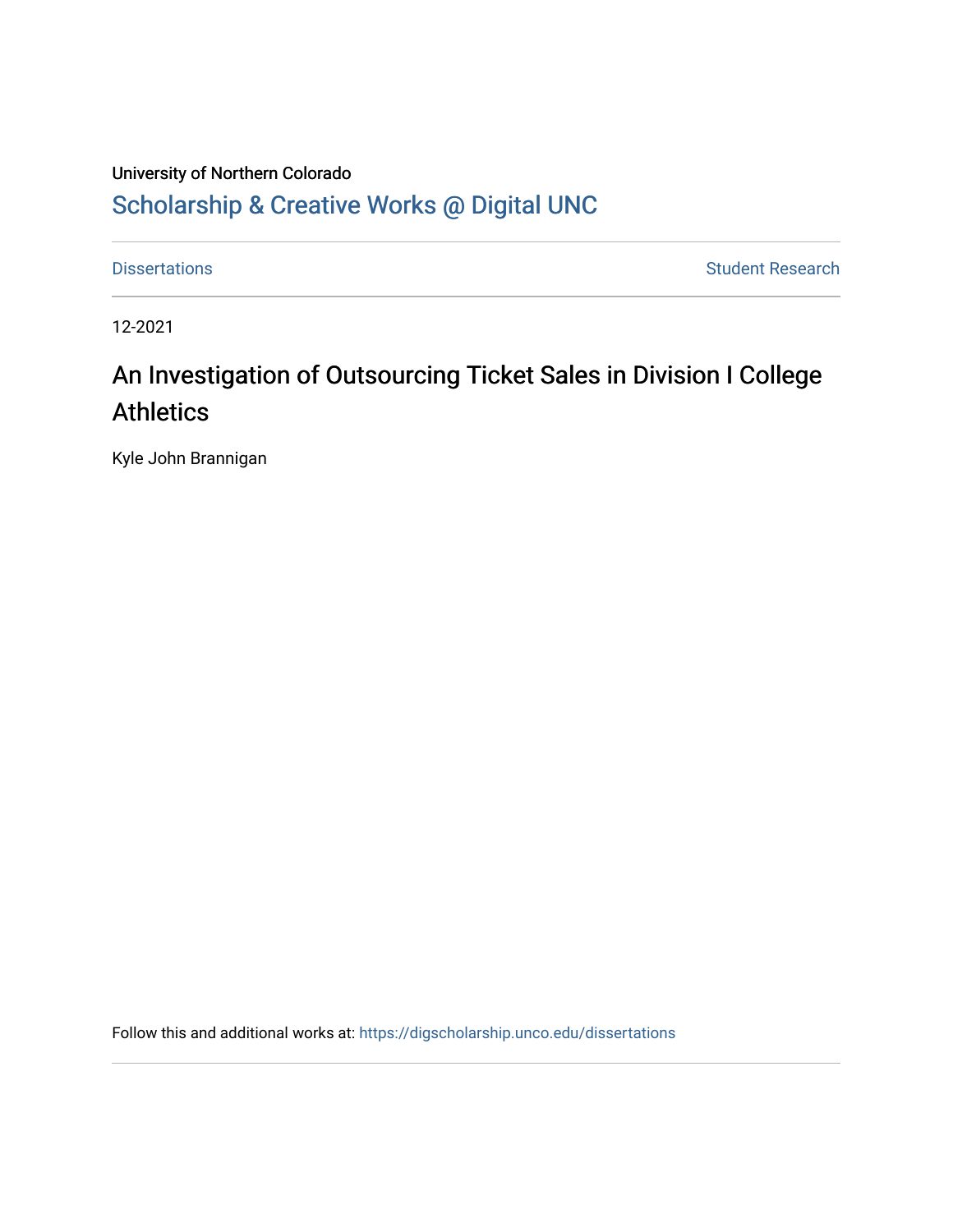## ALL RIGHTS RESERVED

## KYLE JOHN BRANNIGAN

© 2021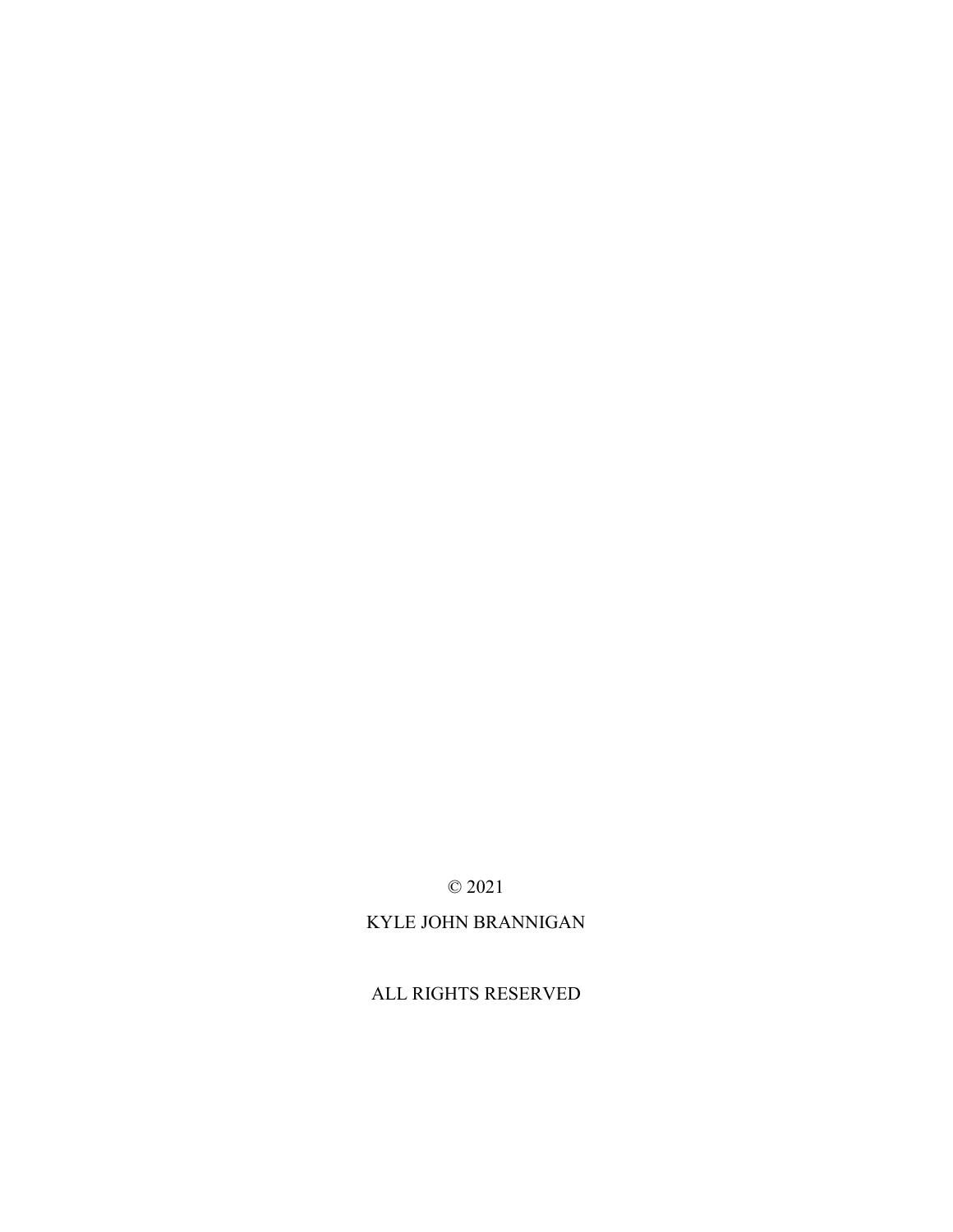## UNIVERSITY OF NORTHERN COLORADO

Greeley, Colorado

The Graduate School

## AN INVESTIGATION OF OUTSOURCING TICKET SALES IN DIVISION I COLLEGE ATHLETICS

## A Dissertation Submitted in Partial Fulfillment of the Requirements for the Degree of Doctor of Philosophy

Kyle John Brannigan

College of Natural and Health Sciences Department of Sport and Exercise Science Sport Administration

December 2021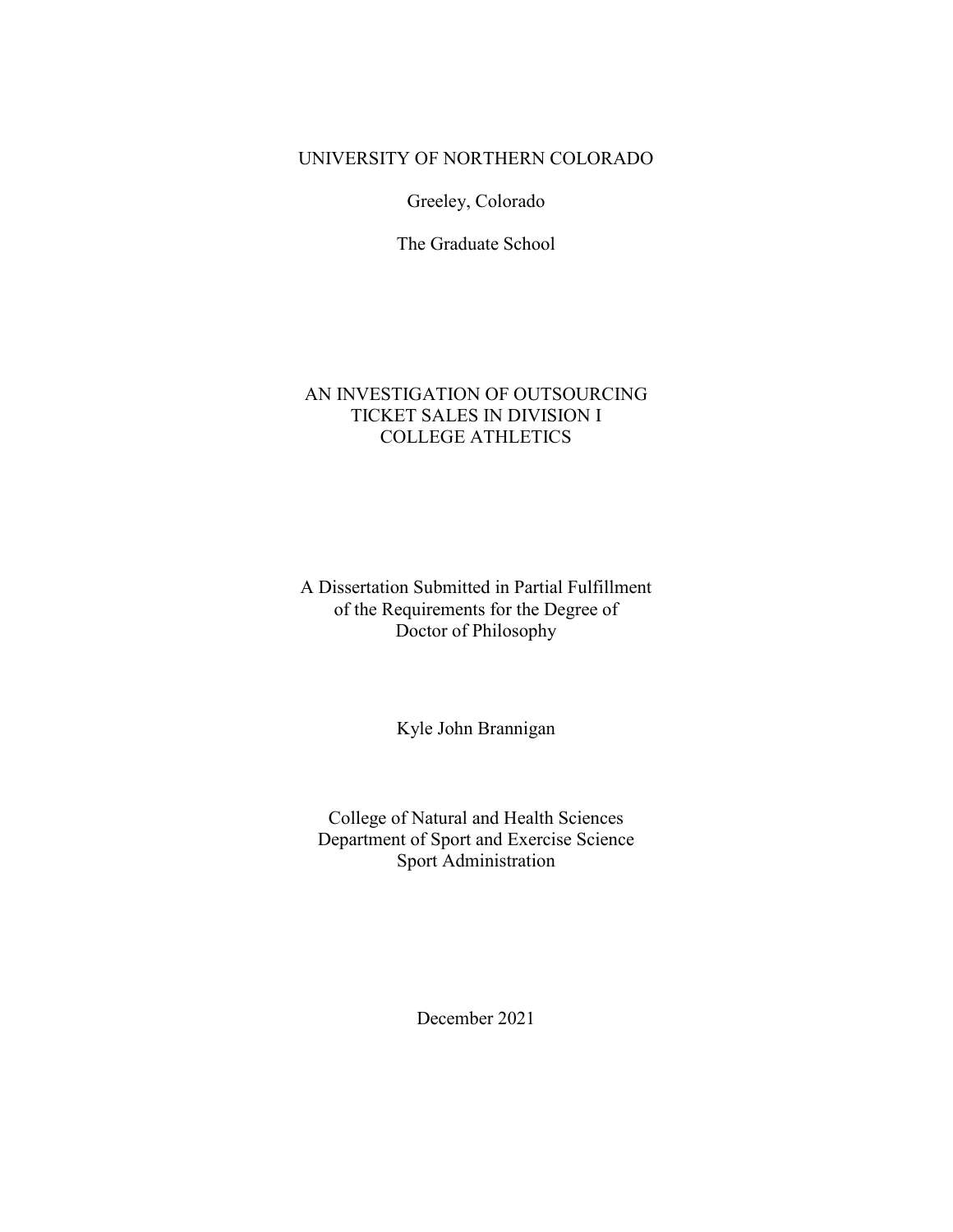This Dissertation by: Kyle John Brannigan

Entitled: *An Investigation of Outsourcing Ticket Sales in Division I College Athletics* 

has been approved as meeting the requirement for the Degree of Doctor of Philosophy in the College of Natural and Health Sciences in the Department of Sport and Exercise Science, Program of Sport Administration

Accepted by the Doctoral Committee

Alan L. Morse, Ph.D., Research Advisor

\_\_\_\_\_\_\_\_\_\_\_\_\_\_\_\_\_\_\_\_\_\_\_\_\_\_\_\_\_\_\_\_\_\_\_\_\_\_\_\_\_\_

\_\_\_\_\_\_\_\_\_\_\_\_\_\_\_\_\_\_\_\_\_\_\_\_\_\_\_\_\_\_\_\_\_\_\_\_\_\_\_\_\_\_ Yoon Tae Sung, Ph.D., Committee Member

\_\_\_\_\_\_\_\_\_\_\_\_\_\_\_\_\_\_\_\_\_\_\_\_\_\_\_\_\_\_\_\_\_\_\_\_\_\_\_\_\_\_ William Merchant, Ph.D., Committee Member

\_\_\_\_\_\_\_\_\_\_\_\_\_\_\_\_\_\_\_\_\_\_\_\_\_\_\_\_\_\_\_\_\_\_\_\_\_\_\_\_\_\_ Vish Iyer, Ph.D., Faculty Representative

Date of Dissertation Defense

Accepted by the Graduate School

Jeri-Anne Lyons, Ph.D. Dean of the Graduate School Associate Vice President for Research

\_\_\_\_\_\_\_\_\_\_\_\_\_\_\_\_\_\_\_\_\_\_\_\_\_\_\_\_\_\_\_\_\_\_\_\_\_\_\_\_\_\_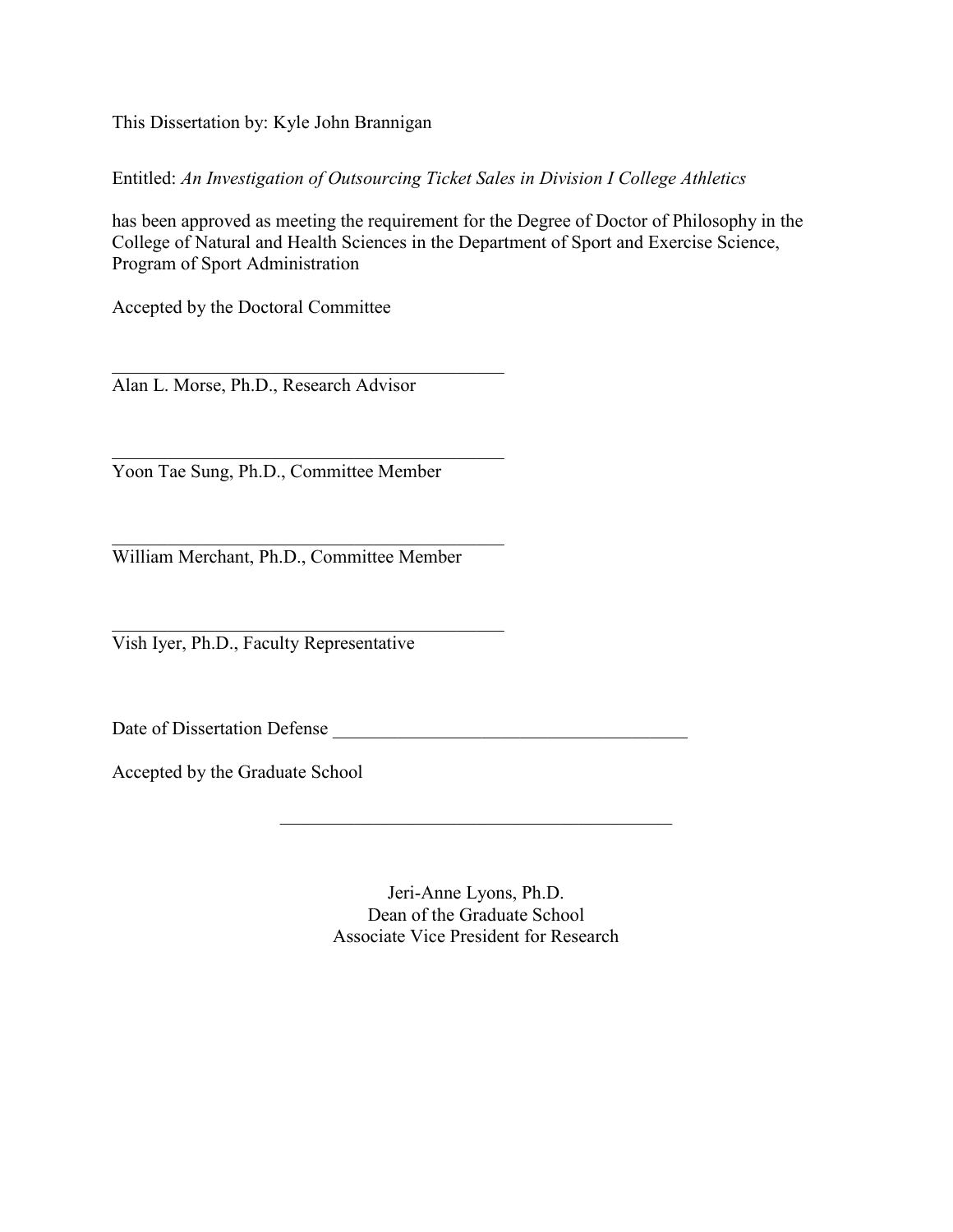#### ABSTRACT

## Brannigan, Kyle, John. *An Investigation of Outsourcing Ticket Sales in Division I College Athletics.* Published Doctor of Philosophy dissertation, University of Northern Colorado, 2021.

Understanding the phenomenon of outsourcing ticket sales in collegiate athletics can help athletic departments make more informed ticketing decisions. The purpose of this qualitative phenomenological research study was to help create new and emerging knowledge of outsourcing ticket sales in collegiate athletics from the interactions with the study's participants. The study had 15 participants who experienced the decision-making process as well as the stakeholder impact of outsourcing ticket sales in collegiate athletics. After doing a thematic analysis of the data, eight final themes were used to help describe the phenomenon. It was clear that the importance of being able to have the resources, training, and guaranteed revenue of outsourcing companies are advantages of partnering with an outsourcing company. These resources also allow other department staff to flourish. However, loss of control, turnover, and having everyone on board was a concern for administrators. Participants described outsourcing ticket sales as something that can help a lot of institutions, especially smaller ones; however, the relationship between the organization needs to be clear and positive for it to work. This study also provides insight on who makes the final decision when it comes to outsourcing. The study will help future researchers discover more about outsourcing ticket sales in collegiate athletics while aiding industry experts on making the most informed decisions.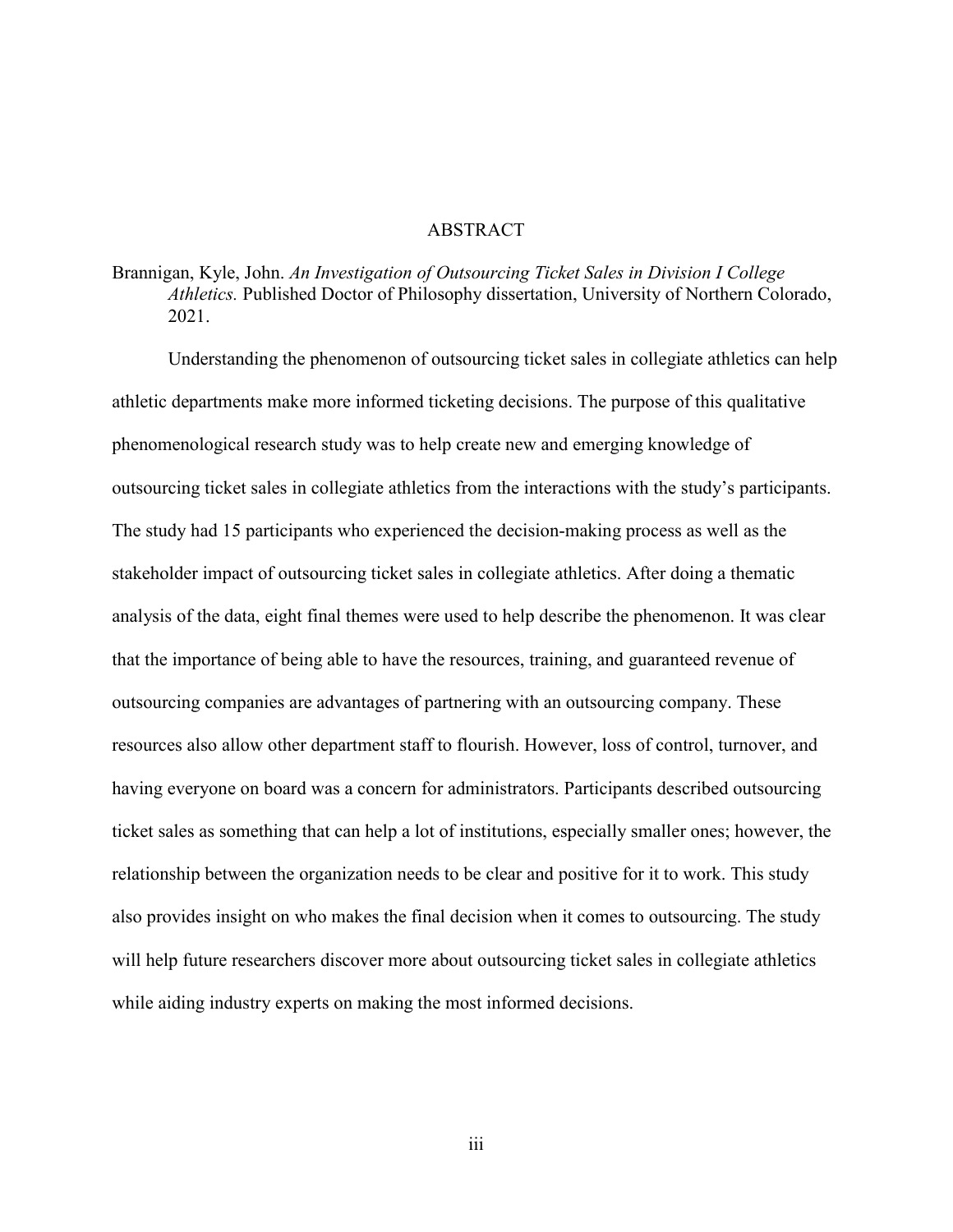## TABLE OF CONTENTS

## **CHAPTER**

| $\mathbf{I}$ . |  |
|----------------|--|
|                |  |
|                |  |
|                |  |
|                |  |
|                |  |
|                |  |
|                |  |
|                |  |
|                |  |
|                |  |
|                |  |
| II.            |  |
|                |  |
|                |  |
|                |  |
|                |  |
|                |  |
|                |  |
|                |  |
|                |  |
|                |  |
|                |  |
|                |  |
|                |  |
|                |  |
| III.           |  |
|                |  |
|                |  |
|                |  |
|                |  |
|                |  |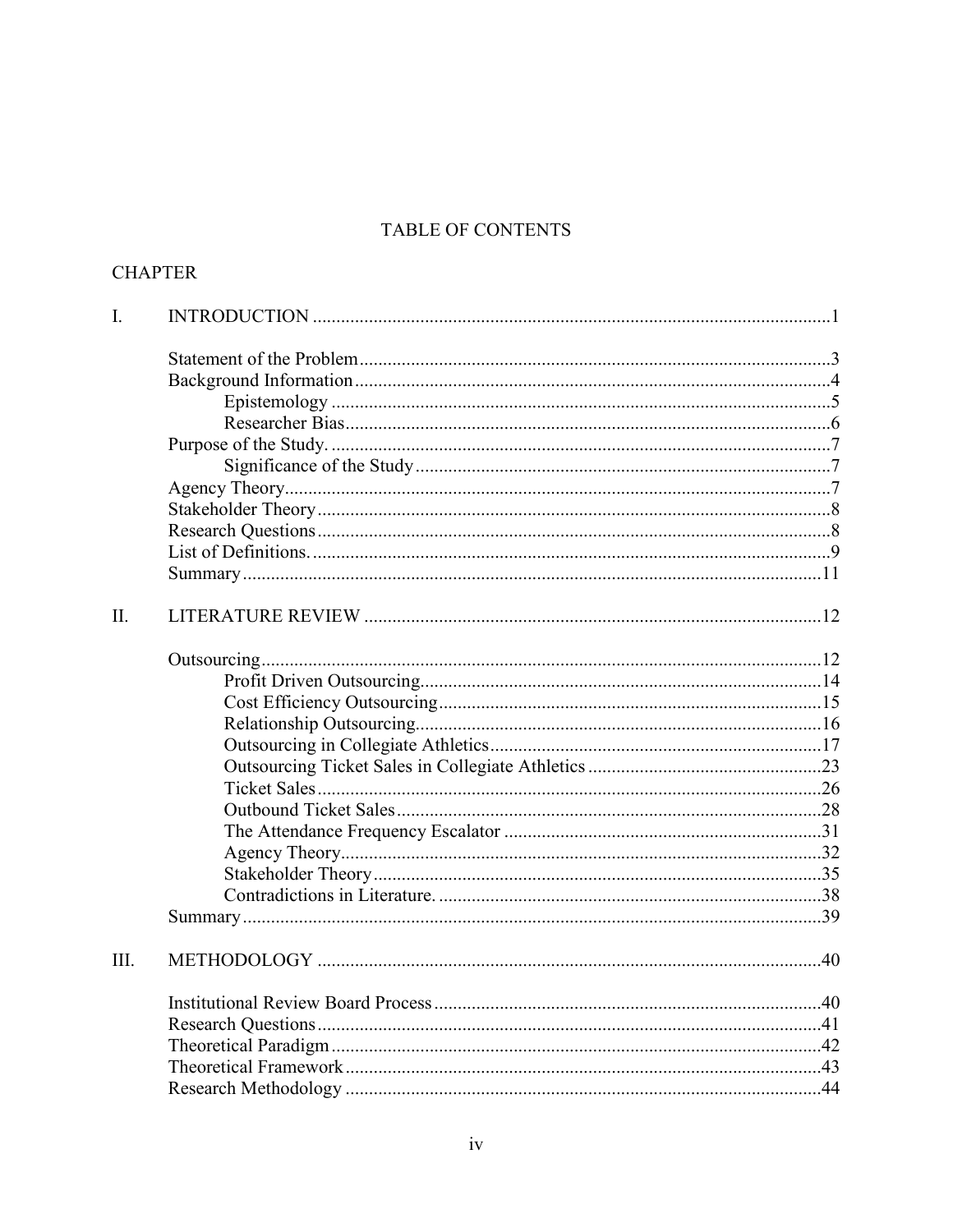| IV. |                                                              |  |
|-----|--------------------------------------------------------------|--|
|     |                                                              |  |
|     |                                                              |  |
|     |                                                              |  |
|     |                                                              |  |
|     | Theme 4: Allowing Internal People to Focus on Their Tasks 77 |  |
|     |                                                              |  |
|     |                                                              |  |
|     |                                                              |  |
|     |                                                              |  |
|     |                                                              |  |
|     |                                                              |  |
| V.  |                                                              |  |
|     |                                                              |  |
|     |                                                              |  |
|     |                                                              |  |
|     |                                                              |  |
|     |                                                              |  |
|     |                                                              |  |
|     |                                                              |  |
|     |                                                              |  |
|     |                                                              |  |
|     |                                                              |  |
|     |                                                              |  |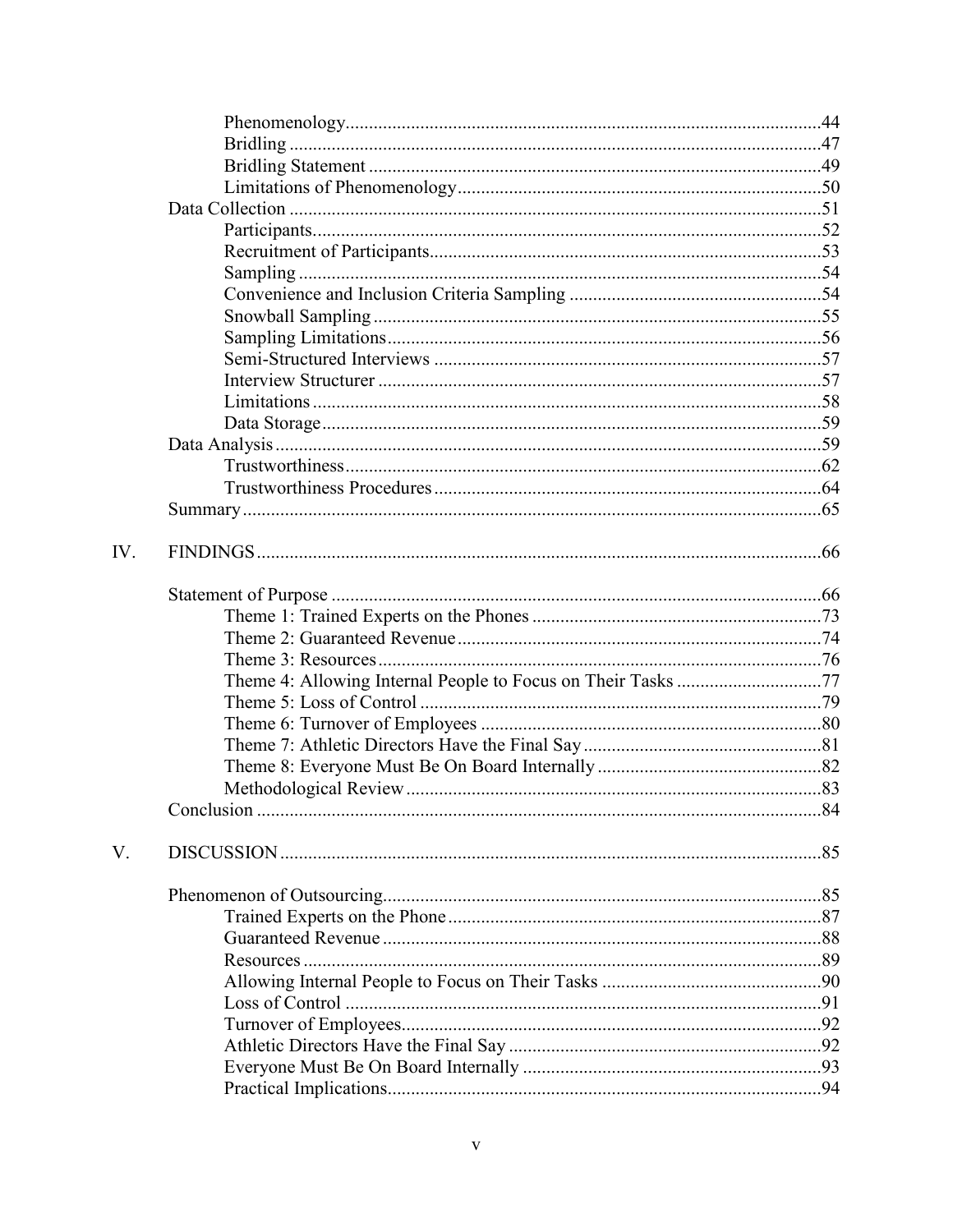| <b>APPENDIX</b> |                                                           |  |
|-----------------|-----------------------------------------------------------|--|
|                 |                                                           |  |
|                 | B. INFORMED CONSENT FORM FOR PARTICIPATION IN RESEARCH120 |  |
| $C_{\cdot}$     |                                                           |  |
|                 |                                                           |  |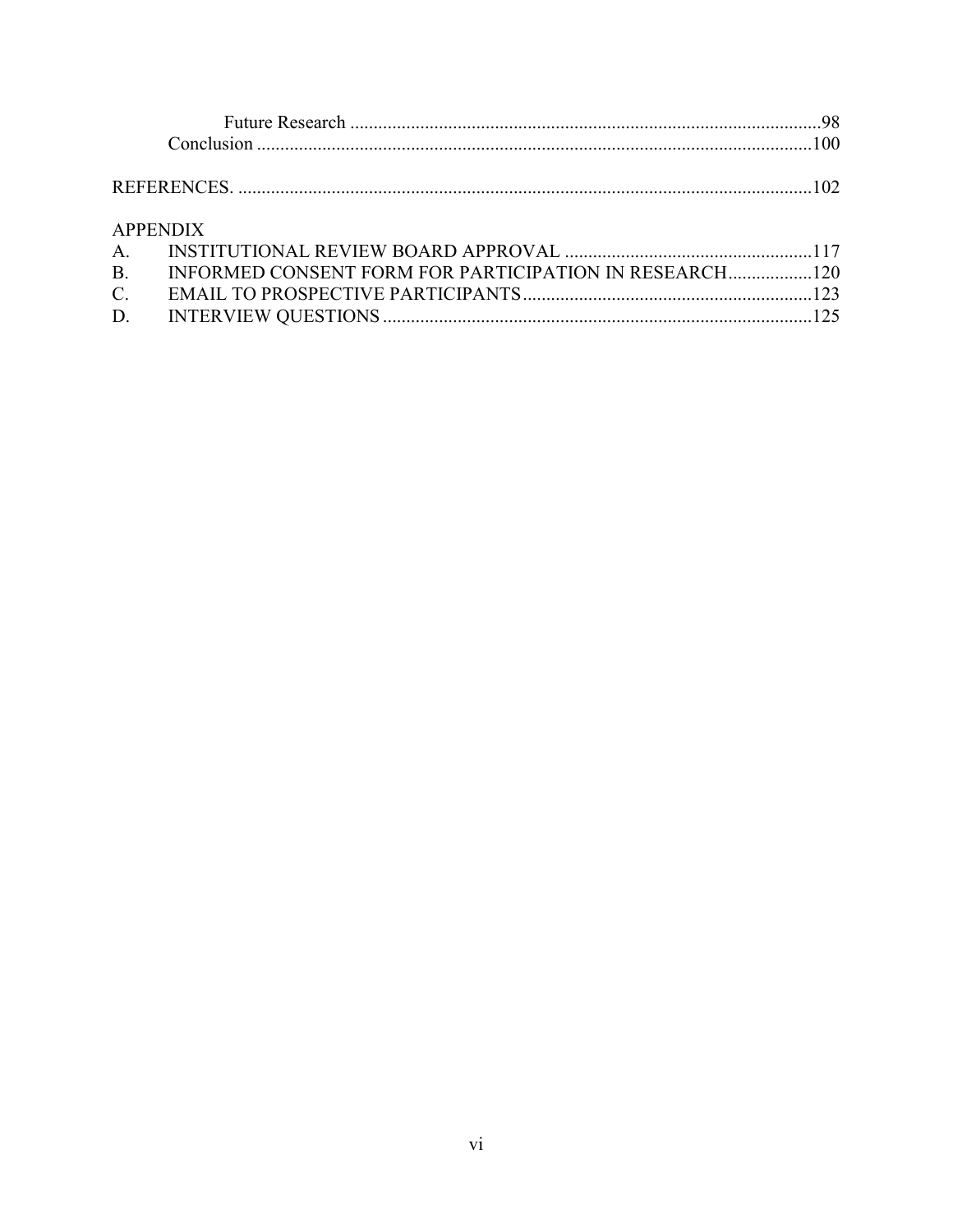## LIST OF TABLES

| Table 4.2 Code Comparison for First Round Versus |  |
|--------------------------------------------------|--|
|                                                  |  |
| Table 4.4 Research Questions With Corresponding  |  |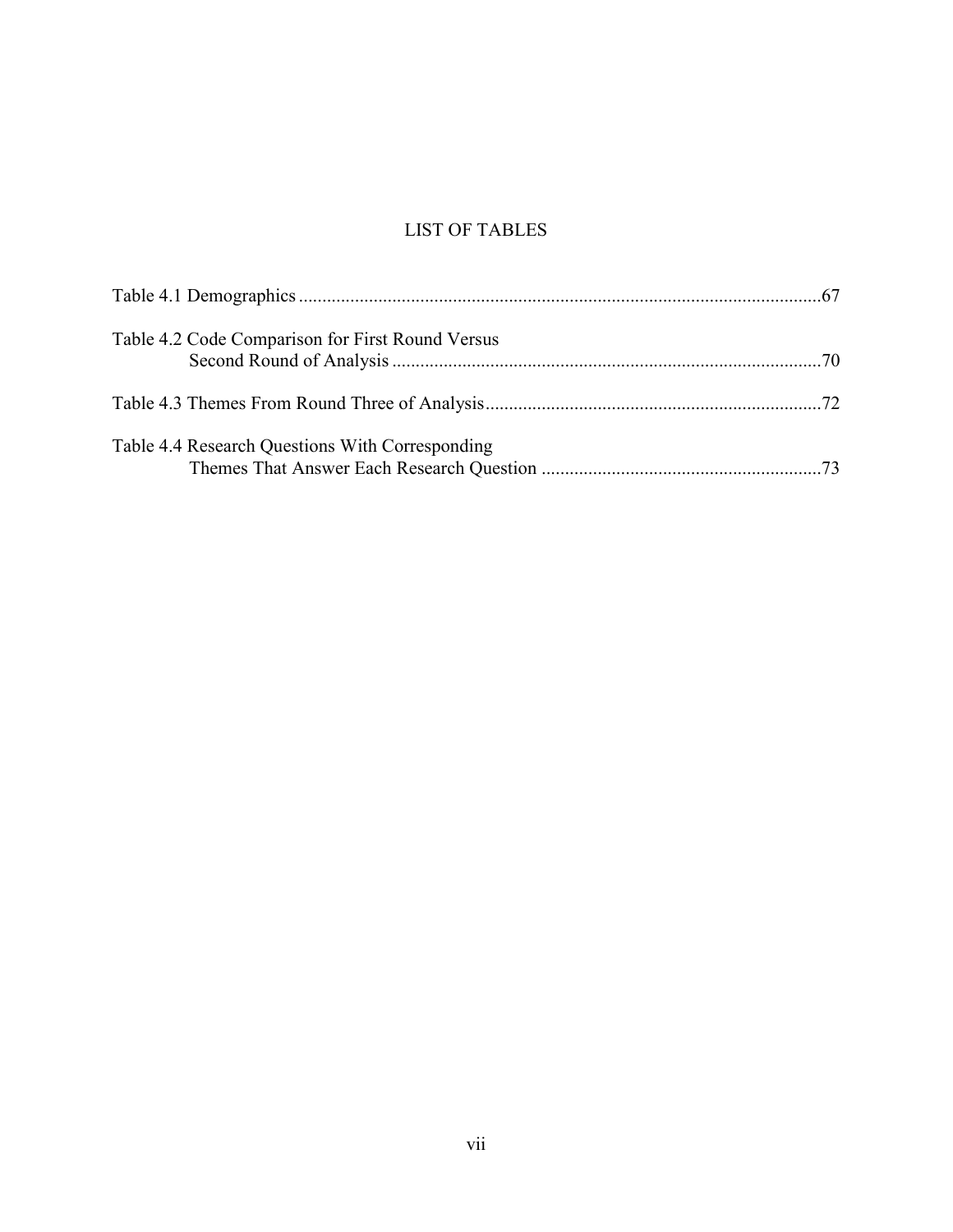#### CHAPTER I

#### **INTRODUCTION**

Ticket sales have been considered a major source of revenue for most sport organizations (Lee et al., 2017). This has been confirmed by recent reports conducted on the National Collegiate Athletic Association (NCAA) reporting that ticket sales and donations have become two of the largest sources of revenue for college athletic departments (Fulks, 2017). By examining the reports Fulks completed, one can see this has been consistent for almost 10 years (Fulks, 2017). This rise in the need for increased ticket sales and donation revenue is evident through the increased focus placed on staffing these departments (Daughtrey & Stotlar, 2000; Wells et al., 2005). In addition, outsourcing business is on the rise (Kremic et al., 2006). In fact, one of the most popular fields to adopt outsourcing is collegiate athletics (Lee & Walsh, 2010). The need for increased donations and tickets sales in collegiate athletics has also led to the increase of the number of athletic departments choosing to outsource in collegiate athletics (Popp et al., 2020).

 Another reason for the increase in outsourcing is the rising cost of higher education, which leads to a need for more revenue streams; thus, outsourcing has become a more accepted practice on college campuses (Schibik & Harrington, 2004). Although, while there has been an increase in outsourcing ticket sales staffs in collegiate athletics, there remains a gap in the literature on perceptions of outsourcing ticket sales in collegiate athletics as well as its effectiveness (Popp et al., 2020). In addition, research exists on outsourcing in business literature journals (Busi & McIvor, 2008). Although literature on outsourcing in collegiate athletics does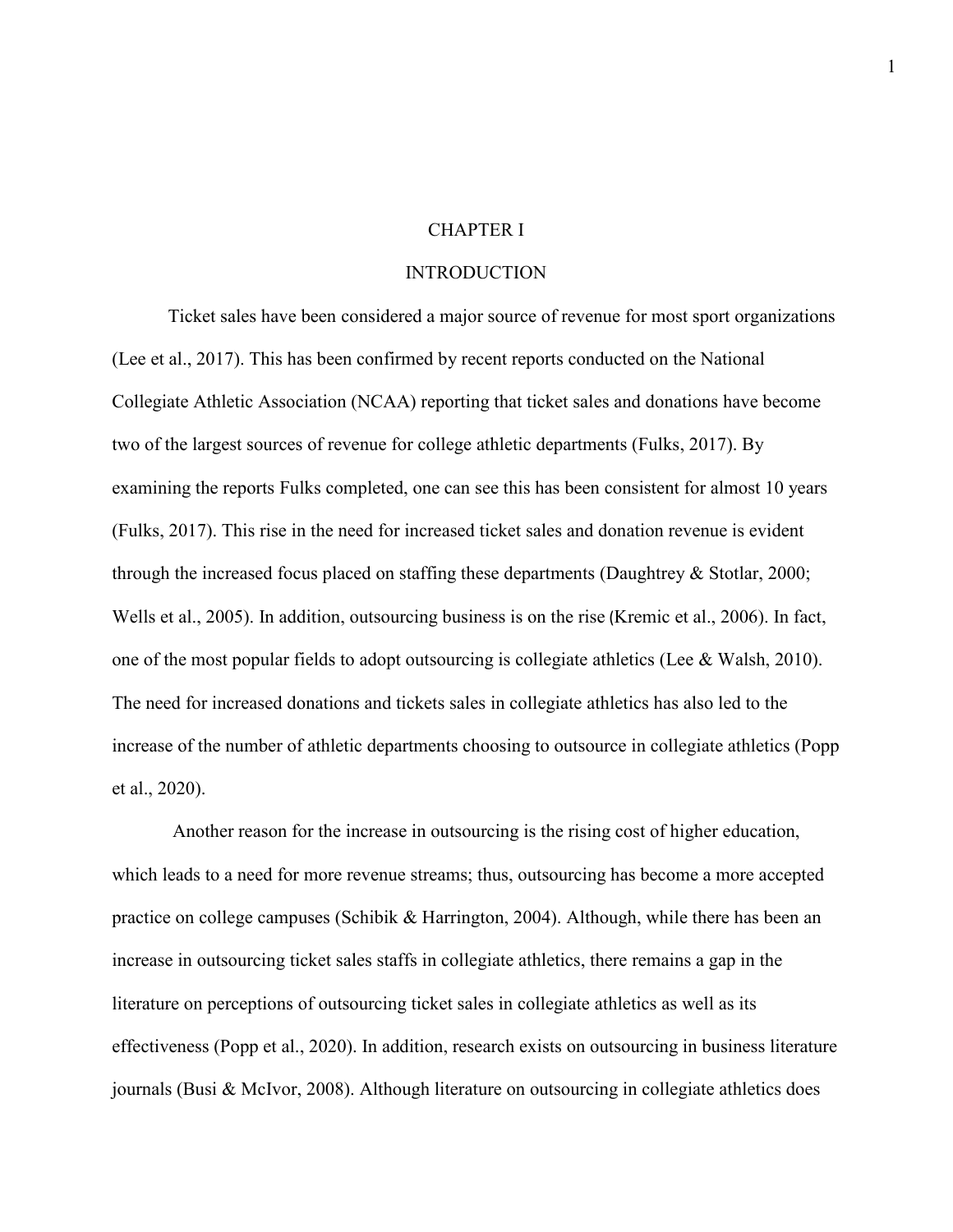exist, very few studies focus on ticket sales and donations in relation to outsourcing in collegiate athletics (Popp et al., 2020). Multiple studies examine outsourcing marketing, concessions, and security in collegiate athletics; but again, very few studies on outsourcing ticket sales in collegiate athletics exists (Popp et al., 2020). The study plans to examine the perceptions of outsourcing ticket sales in collegiate athletics. Outsourcing in this study refers to the implementation of ticket sales by organizations outside of the university, such as IMG Learfield Ticket Solutions and The Aspire Group.

The universities represented by outsourcing companies range across the board in size of institution, athletic budget, location, conference, and many other functions of the organization (IMG Learfield Ticket Solutions, 2021; The Aspire Group, 2021). Outsourcing may be more effective for some universities compared to others (Popp et al., 2020). For example, the NCAA has said that one Division I athletic department lost over \$65 million in revenue while another Division I school saw a \$44 million dollar surplus (National Collegiate Athletic Association, 2021). Athletic departments that can achieve revenue generation in-house may not look to outsource ticket sales (Popp et al., 2020). However, outsourcing may be more useful for the universities that have large shortfalls (Popp et al., 2020). This study may help discover the effectiveness and perceptions of outsourcing ticket sales in collegiate athletics.

The study consists of a phenomenological study designed to examine the perceptions of outsourcing ticket sales in collegiate athletics. The participants have vast experience in the realm of athletic ticketing and have insight in the outsourcing of ticket sales. Both agency theory and stakeholder theory will be used to help examine the relationship between the stakeholder and the two agencies, which will allow for a better understanding of the perceptions (Logan, 2000). The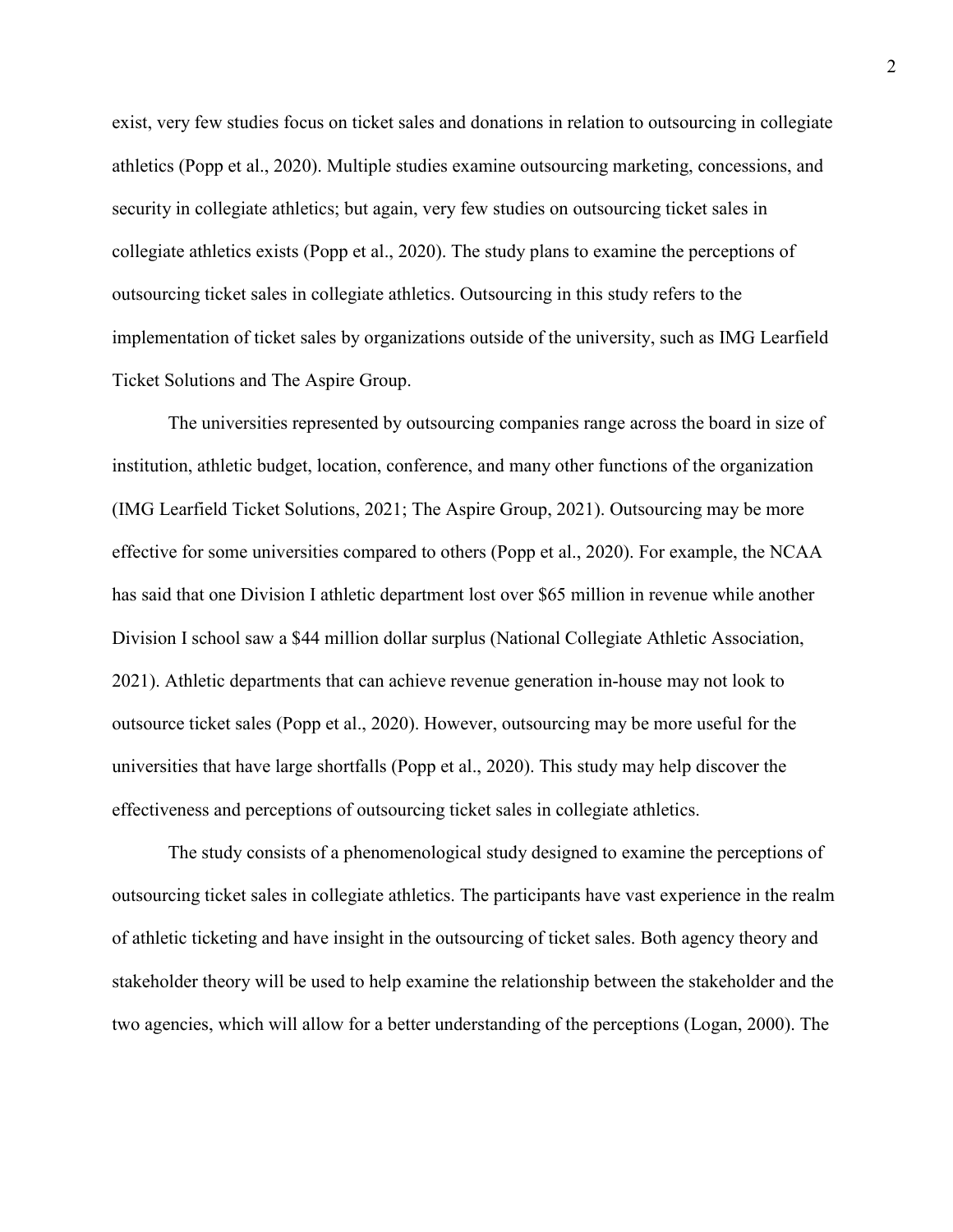data for this phenomenological study will be collected using semi-structured interviews. The study will be conducted within three different athletic conferences.

#### **Statement of the Problem**

Outsourcing is on the rise in collegiate athletics, including the outsourcing of ticket sales (Popp et al., 2020). For example, research shows that over half of Division I athletic departments outsource some facet of their athletics department (Burden & Li, 2003). In addition, ticket sales departments are more important to athletic department's revenue streams than in previous years (Popp et al., 2020). Ticket sales has such an influence on athletic departments because they affect sponsorship and donation numbers (Wells et al., 2005). Athletic departments often tie ticket packages in with donation and sponsorship deals (McEvoy & Popp, 2012). However, very little academic research has been conducted on outsourcing ticket sales in collegiate athletics (Lee et al., 2017). This is an issue because ticket sales are one of the leading revenue generators for Division I college athletic departments (Fulks, 2017). Athletic departments, although similar in function, work on very different budgets and restrictions (Popp et al., 2020). Previous research has shown that outsourcing is effective in other facets of college athletics, and among other levels of sports. (Burden & Li, 2005). For example, multiple professional sport organizations such as minor league baseball and the English Premier League (EPL) have seen success in outsourcing (Burden & Li, 2009; Manoli & Hodgkinson, 2017). Furthermore, researchers have stated that outsourcing should work for certain athletic departments because they are similar to smaller sport organizations that outsource, such as minor league baseball teams (Burden  $\&$  Li, 2003). To date, no researcher has investigated the perceptions of outsourcing in collegiate athletics or if it is a good fit for athletic departments. The study allows athletic departments to better understand the phenomenon of outsourcing in collegiate athletics by explaining the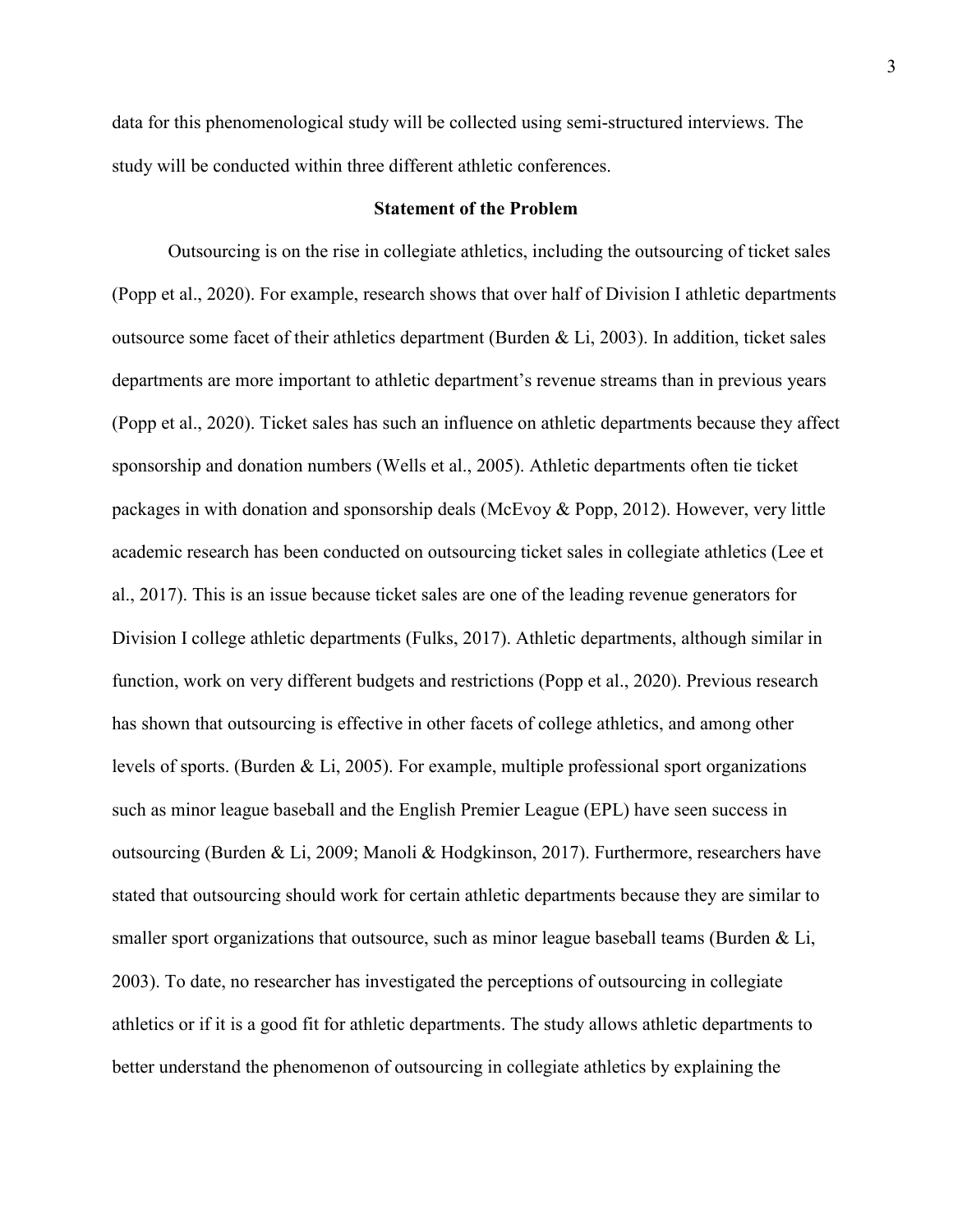phenomenon through the description of people living it (Giorgi & Giorgi, 2003). Doing this may provide athletic departments the information necessary to make an educated decision on outsourcing ticket sales in collegiate athletics, and thus be able to make an educated decision on outsourcing ticket sales.

#### **Background Information**

Since 2008, ticket sales have been at the top of the list for revenue generators in Division I collegiate athletics (Fulks, 2017). In modern times, donations are directly tied to ticket sales for most athletic departments. In addition, ticket sales help drive sponsorship sales (Popp et al., 2020). The top three revenue generators for college athletic departments are rights and licensing fees, donations, and ticket sales (Fulks, 2017). As mentioned, ticket sales help drive donations and sponsorships (Popp, 2014; Wells et al., 2005). Previous research indicates that ticket sales are one of the largest revenue generators for college athletic departments (Popp, 2014; Wells et al., 2005). In addition, outsourcing is used more often than not in collegiate athletics (Burden & Li, 2003). The rise in this phenomenon is under-investigated in the realm of ticket sales (Popp et al., 2020). Research does exist on outsourcing in collegiate athletics, but very little have a focus on ticket sales (Popp et al., 2020). Furthermore, no researcher has investigated the perceptions or effectiveness of outsourcing ticket sales in collegiate athletics.

Outsourcing affects the entire organization, including the internal and external stakeholders of the organization (Donaldson & Preston, 1995; Morehead, 2016). Stakeholders are an integral part of an organization's success (Morehead, 2016). The relationship between the two agencies and its stakeholders is another key contributor to the success of the partnership (Logan, 2000). As of now, we have no empirical evidence on how outsourcing is perceived, how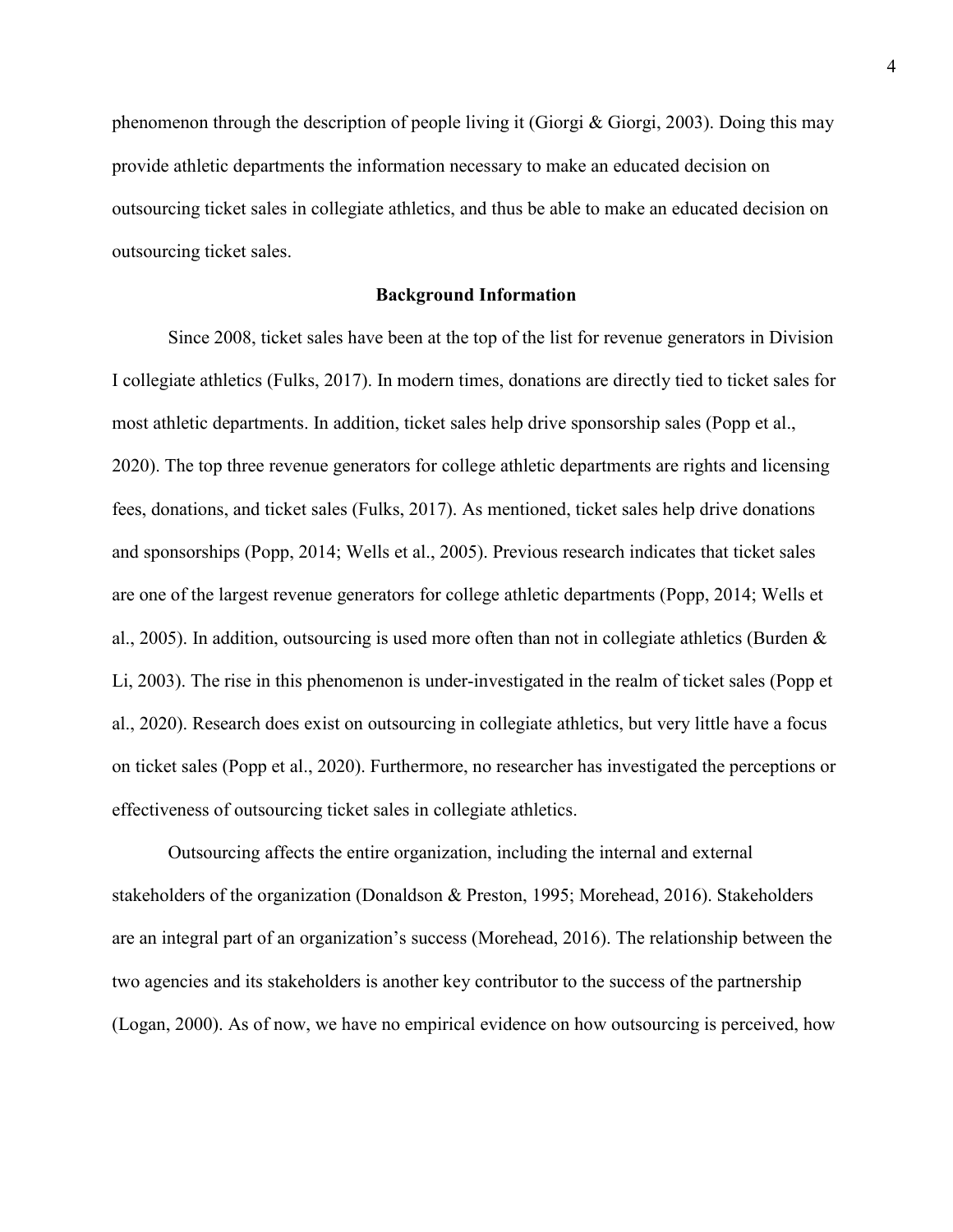it affects relationships with internal and external stakeholders, nor if it is effective based off the needs and wants of the outsourcing athletic departments.

Past researchers have expressed that the best way to explain phenomena is to have a complete understanding of the social world, which can only be done by gaining a complete understanding of the interaction between objects or things (Kant, 1934; Pegues, 2007). Furthermore, the framework of epistemology has been touted as the knowledge that is embedded into the theoretical perspective (Crotty, 2003). My personal epistemology is constructionism, also known as constructivism. Constructivism explains that the interactions between environment and people are what create meanings (Crotty, 2003). The constructivism approach is one that researchers use when they are attempting to be more open-minded (Crotty, 2003).

#### **Epistemology**

Researchers have long expressed the importance of informing the reader of the researcher's epistemological framework (Crotty, 1998, 2003). Epistemological framework has been defined as the "theory of knowledge embedded in the theoretical perspective and thereby in the methodology" (Crotty, 2003). As previously mentioned, my personal epistemology is constructivism. Constructivism is the theoretical lens through which I conducted the study. In using the constructivism lens, I expressed the meanings constructed by interactions between people and their environment (Crotty, 2003). The constructivism approach expects me to go about the research process with an open mind opposed to being conservative (Crotty, 2003). The study collected information with the goal of creating knowledge and describing the phenomenon of outsourcing ticket sales in collegiate athletics through the interactions with participants and their environment. Describing the experiences of the participants in the study aided me in increasing the knowledge of outsourcing ticket sales in collegiate athletics (Stake, 2005).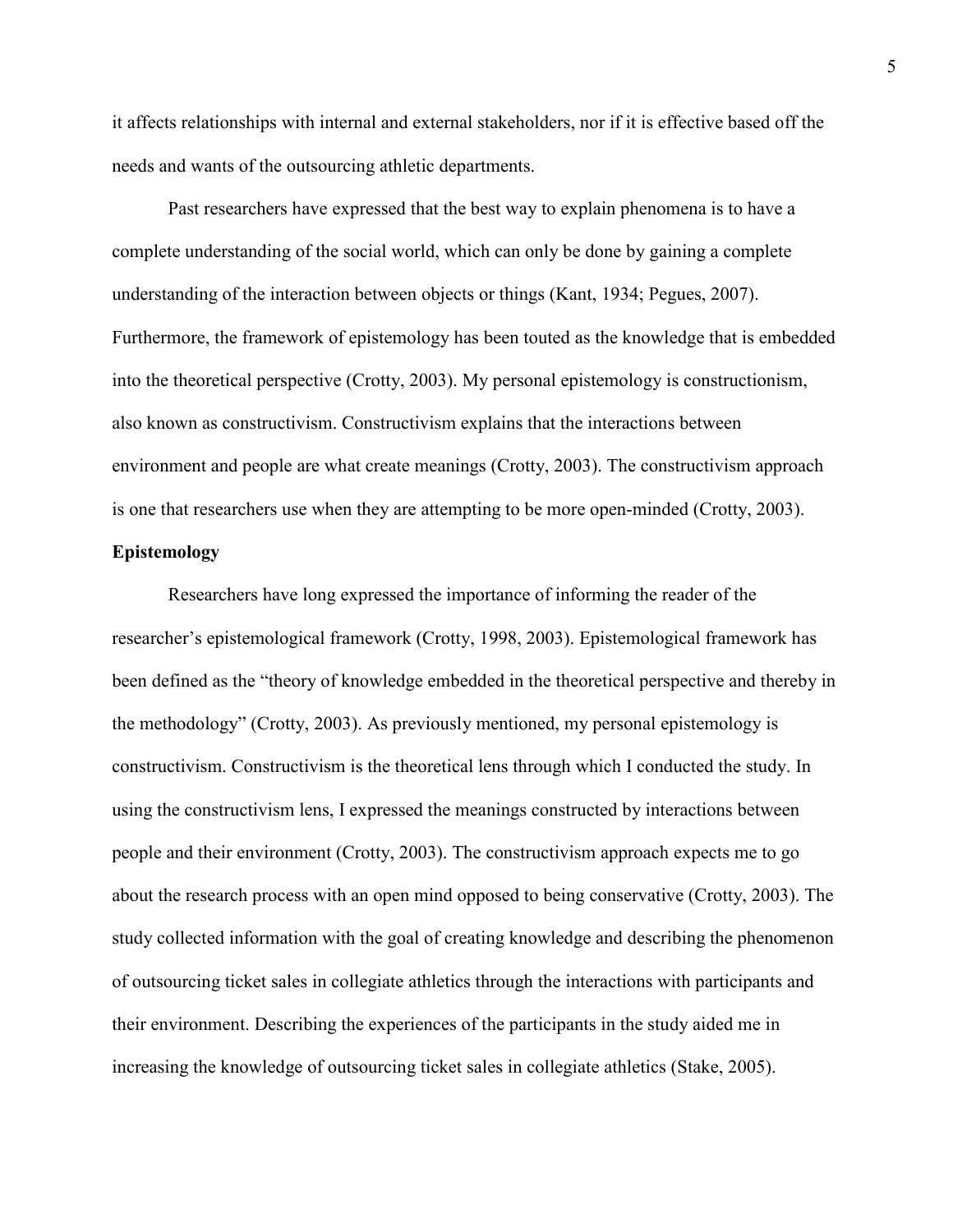Furthermore, a goal of this study was to be generalizable; past researchers have expressed that generalizations can be made when using the constructivism approach if the researcher presents thick and rich data (Stake, 1995). As can be seen in Chapter III, I used multiple methods to ensure that the data in the study is thick and rich. As mentioned, it is important to know and express the researcher's epistemological framework; mine is constructivism.

#### **Researcher Bias**

Due to my extensive knowledge about the phenomenon being investigated, it is important for me to be able to set aside my opinions on the topic. Although I worked for an outsourcing company, I don't consider myself having a bias toward or against the decision to outsource. I think that the decision and effectiveness of outsourcing is something that lacks investigation, and most organizations don't know if it will work or not until after it is implemented, which of course will impact the success of the partnership. Outsourcing is not a learn as you go type of process; you need to know why you are doing it before starting. Currently, most universities lack the education on what outsourcing can do for them when implemented correctly. I feel that most athletic departments lack knowledge on outsourcing ticket sales in general, and this lack on education can impact the decision to implement. I also feel that people who do have knowledge on it are more apt to make the decision to outsource. Most athletic departments mimic each other, and since some have had such success outsourcing, others are choosing to do so even if they lack the knowledge of what a successful relationship entails. Outsourcing ticket sales has become so popular because it has worked for certain schools and it allows universities to have more employees working in the department. Outsourcing would not be successful across the board and that is why it is important to know what outsourcing brings to the table and if it can help your university; however, I think most universities don't know this before entering into a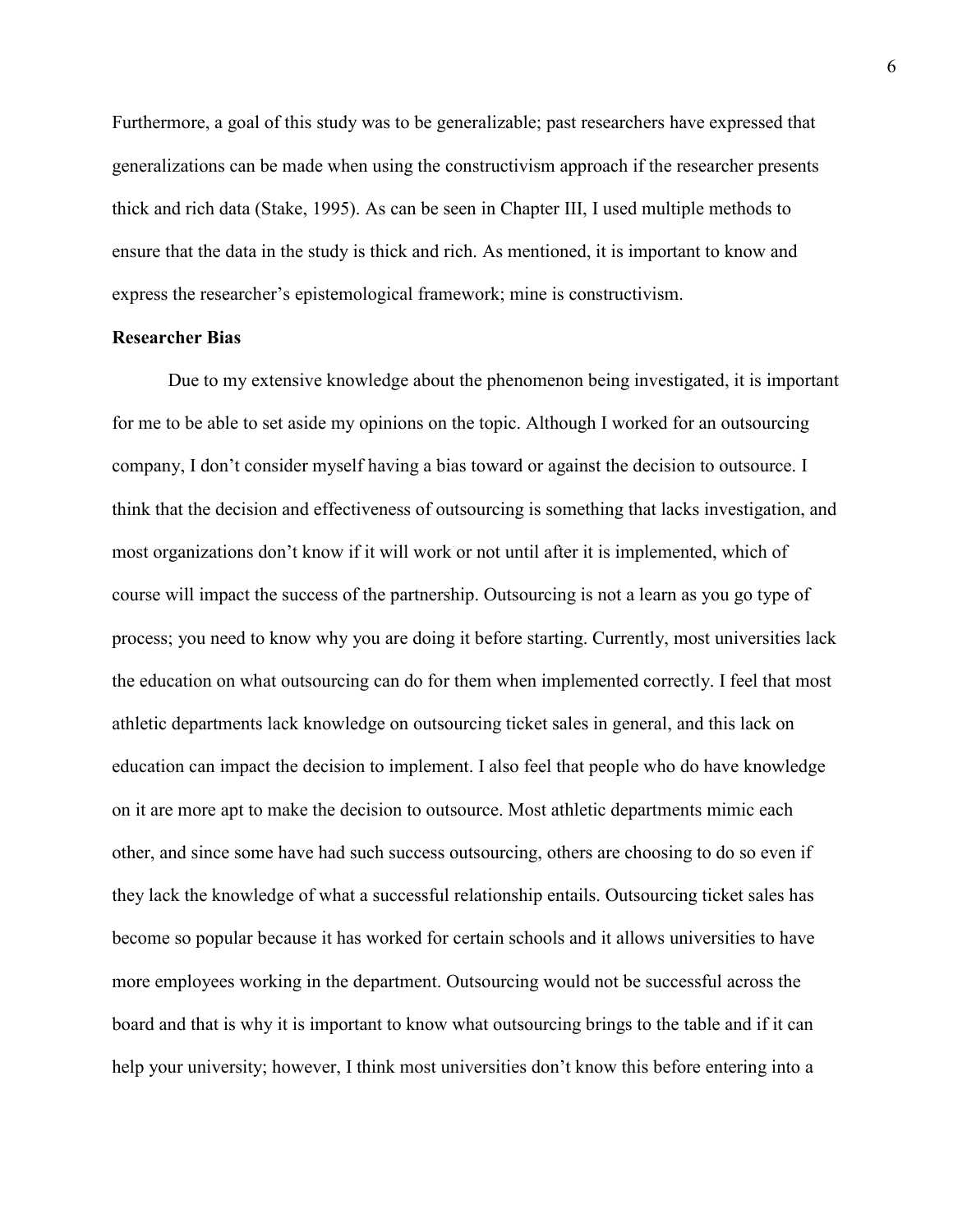contract. Outsourcing ticket sales in collegiate athletics needs more research to provide clearer explanations on its impact and why it is so popular.

#### **Purpose of the Study**

The study sought to explain the phenomenon of outsourcing ticket sales in collegiate athletics. The study's purpose helped create new and emerging knowledge from the interactions with the study's participants. As mentioned, ticket sales are one of the largest revenue generators for college athletic departments (Fulks, 2008, 2016, 2017). Yet, a gap in the literature on this specific topic remains (Popp et al., 2020). The study hoped to add knowledge to this topic in the sport management field by which future researchers can expand on the topic. Also, the practical implications of this study may provide athletic departments with empirical data when making decisions regarding the outsourcing of ticket sales.

#### **Significance of the Study**

From a practical standpoint, this study may aid athletic departments in having a better understanding of the phenomenon that is outsourcing ticket sales in collegiate athletics. The study will provide perceptions of the practice from industry experts while also providing insight on if it may work for an institution like theirs. The study may also benefit the academic side as well. The results of this investigation may provide insight for future studies. Since this topic has not been researched before, it may open the door for continued research on the topic going forward.

#### **Agency Theory**

Agency theory is used in studies that emphasize relationships between organizations based on the contracts between the two (Eisenhardt, 1989; Gomez-Mejia & Balkin, 1992; Reade, 2010). Although agency theory involves investigations of the relationship between two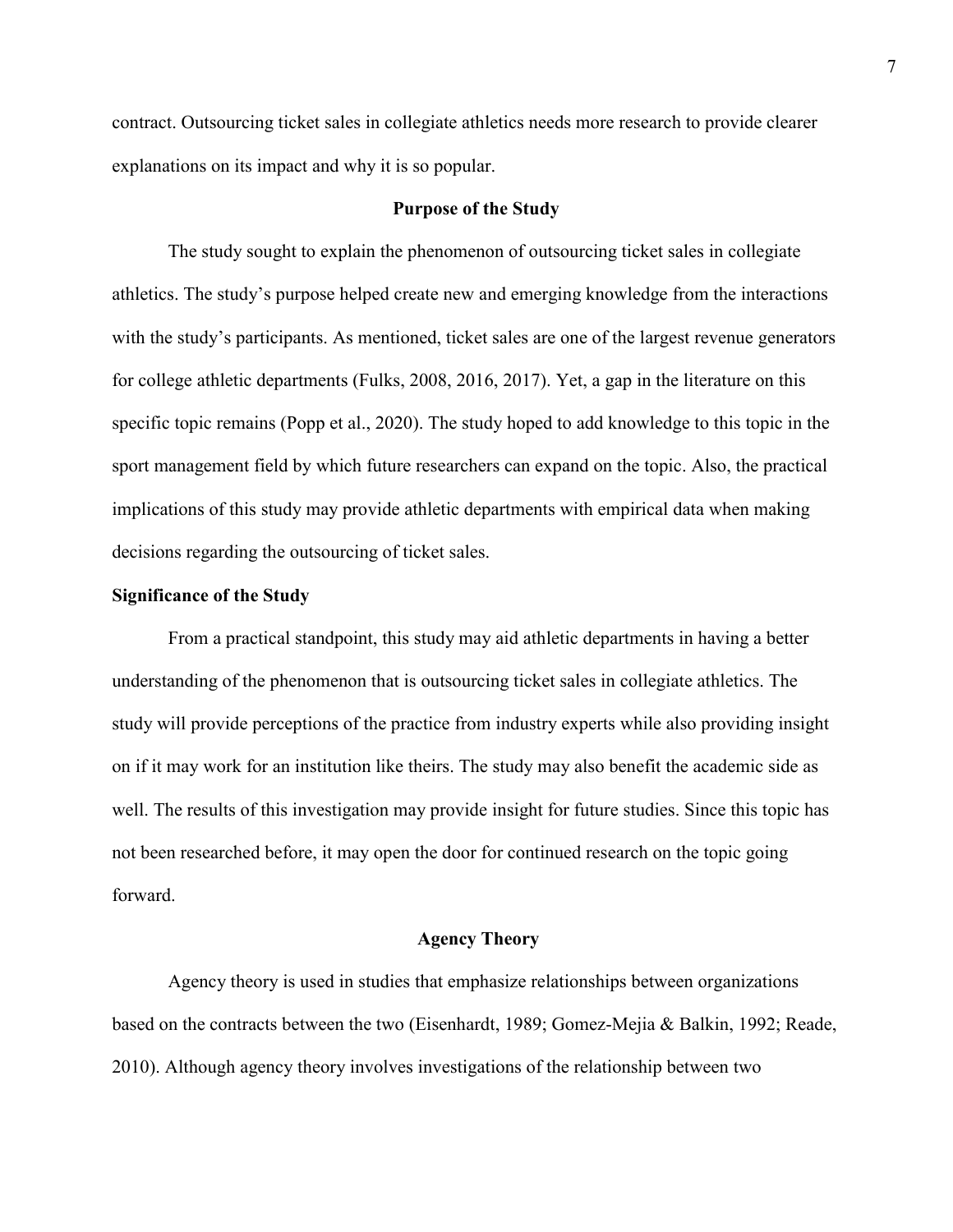companies deciding to come together via a binding contract (e.g., outsourcing), it has not been used in any study that has been published in a sport management journal. This may be because outsourcing literature in sport management is very scarce (Li & Burden, 2002). Thus, few studies in sports have investigated the relationships between partnering organizations (Lee et al., 2017). Outsourcing is now becoming a common business tactic in intercollegiate athletics and is a very popular tactic to help aid with the sales process (Burden  $& Li, 2003$ ). With this phenomenon growing in collegiate athletics, it may be beneficial to investigate the relationships between outsourcing companies and athletic departments (Lee et al., 2017). Agency theory is typically used in organizational studies seeking profit generation between organizations that partner together via a binding contract (Reade, 2010). Very few studies in the sport management field have investigated the relationship between ticketing outsourcing companies and athletic departments (Popp et al., 2020). Furthermore, outsourcing in athletics is typically done on a contract basis (Li & Burden, 2002).

#### **Stakeholder Theory**

Stakeholder theory is widely applied in outsourcing, business, and sport management literature (Indounas, 2006; Walker & Parent, 2010; Wolfe & Putler, 2002). Stakeholder theory focuses on managerial decision making, thus making it great to use when investigating outsourcing (Donaldson & Preston, 1995). In previous research conducted on athletic administrators, the participants explained that when making pricing decisions, a stakeholder's opinion is one of the most important factors (Morehead, 2016).

#### **Research Questions**

The research questions for the study were derived from phenomenology; therefore, answering these questions helped explain the phenomenon of outsourcing ticket sales in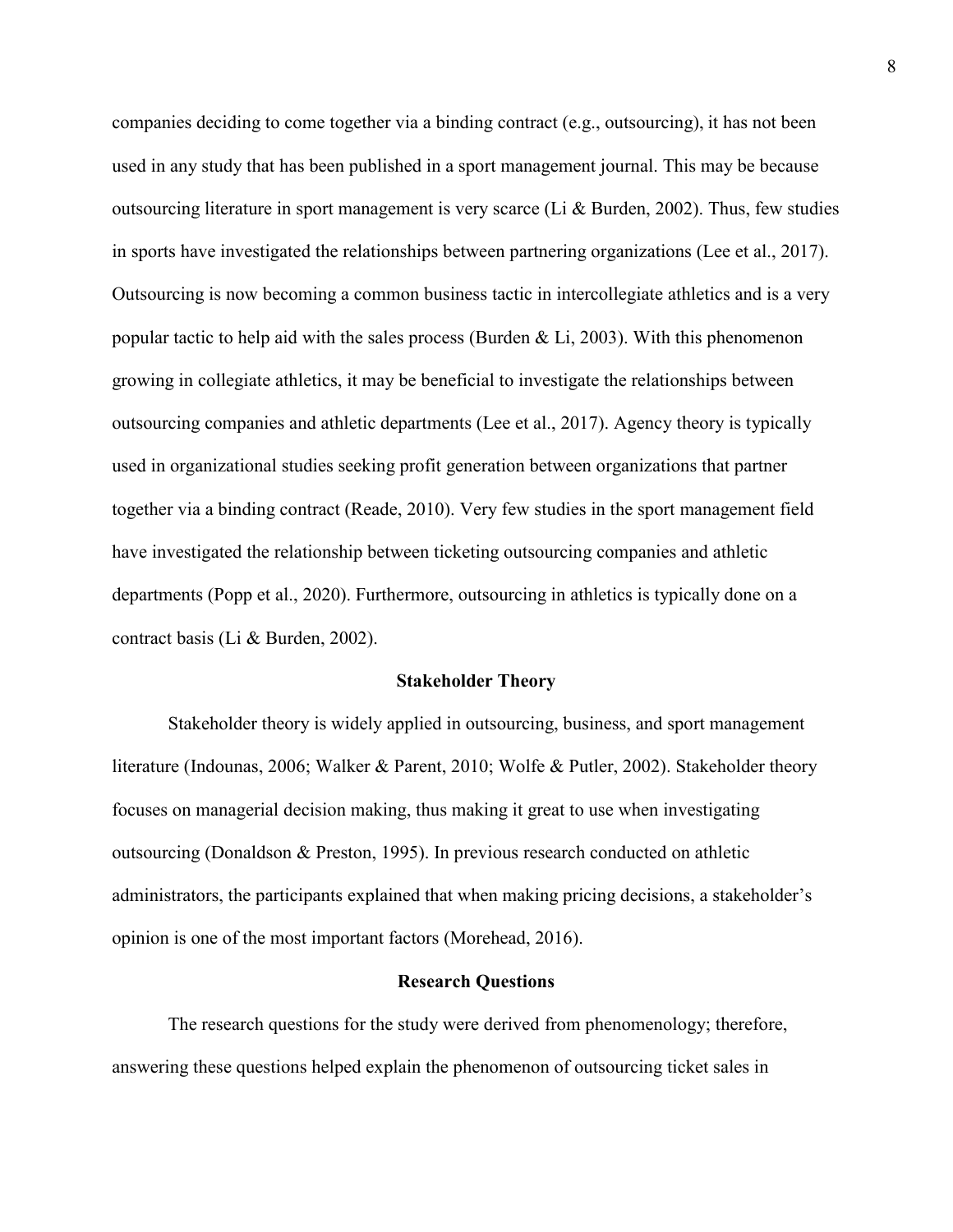collegiate athletics by gaining the perceptions of the people making the decision of whether to outsource. Honestly answering these questions can aid athletic departments in the best way to go about making outsourcing decisions as well as create a new topic of research in the sport field. Discovering the perceptions of outsourcing ticket sales is something that could immediately help college athletic departments around the country.

- Q1 What are the athletic administrators' perceptions of outsourcing ticket sales?
- Q2 What is the decision-making process to outsource or not?
- Q3 What are the most common reasons athletic administrators choose to outsource ticket sales in collegiate athletics?
- Q4 What is the stakeholder influence on the decision to outsource?
- Q5 How does the athletic department's relationship with the outsourcing agency impact the decision to outsource?

By discovering the answers to these research questions, I hope to learn more about the perceptions that industry experts have regarding the phenomenon that is outsourcing ticket sales in collegiate athletics.

## **List of Definitions**

**Phenomenology** – The phenomenology approach allows the researcher to best explain a phenomenon through the lens of the people truly experiencing it (Merriam, 2009). Phenomenology is about describing the phenomenon through the participants, not explaining it (Qutoshi, 2018).

**Collegiate Athletics** – Also known as intercollegiate sport, the definition of collegiate athletics is a sport being played at the collegiate level in which eligibility must be received based of the requirements set upon from the NCAA for the promotion or regulation of collegiate athletics (IGI Global, 2021).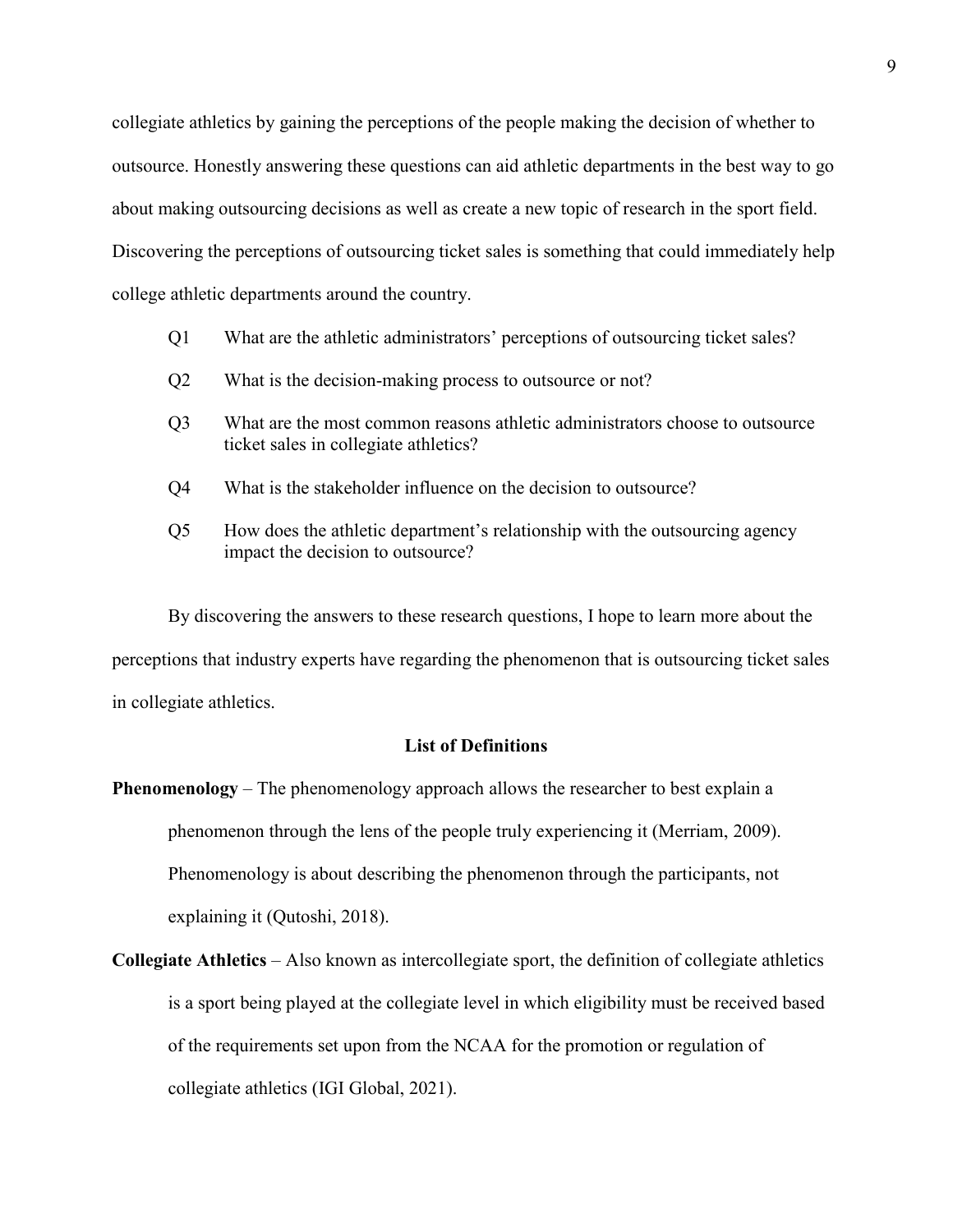- **Ticket Sales**  Ticket sales in a crucial part of the financial success of college athletic departments (Fulks, 2017). In ticket sales, a sales team interacts and informs consumers of the product with the intent of purchasing a ticket to an event (Ross, et al., 2004).
- **Outsourcing**  Outsourcing has been described as turning over the activities and responsibilities of an organization to a specialized organization with the hopes of organizational improvement (Sharpe, 1997).
- **Agency Theory**  Agency theory involves investigating the relationship between two companies deciding to come together via a binding contract (Reade, 2010).
- **Stakeholder Theory**  Stakeholder theory focuses on decision making and the outcomes of those decisions from the stakeholder's perspective (Freeman, 1984). A stakeholder is any group or person who is affected by the achievements of the organization (Freeman, 1984).
- **Bridling**  Bridling is a method used where the researcher reflects on the phenomenon being investigated (Stutey et al., 2020). Bridling allows the researcher to listen, gather meaning, and maintain openness during the entire researcher process (Stutey et al., 2020).
- **Trustworthiness**  Trustworthiness is known as the amount of confidence the researcher has in their data, interpretation, and methods used in the study (Connelly, 2016).
- **Convenience Sampling**  In convenience sampling, the researcher uses participants who are easily accessible and ready to interview; typically, these are people within the research team's personal and professional network (Merriam, 2009). Convenience sampling has become the most popular approach to creating a sample size for qualitative research studies (Lopez & Whitehead, 2013).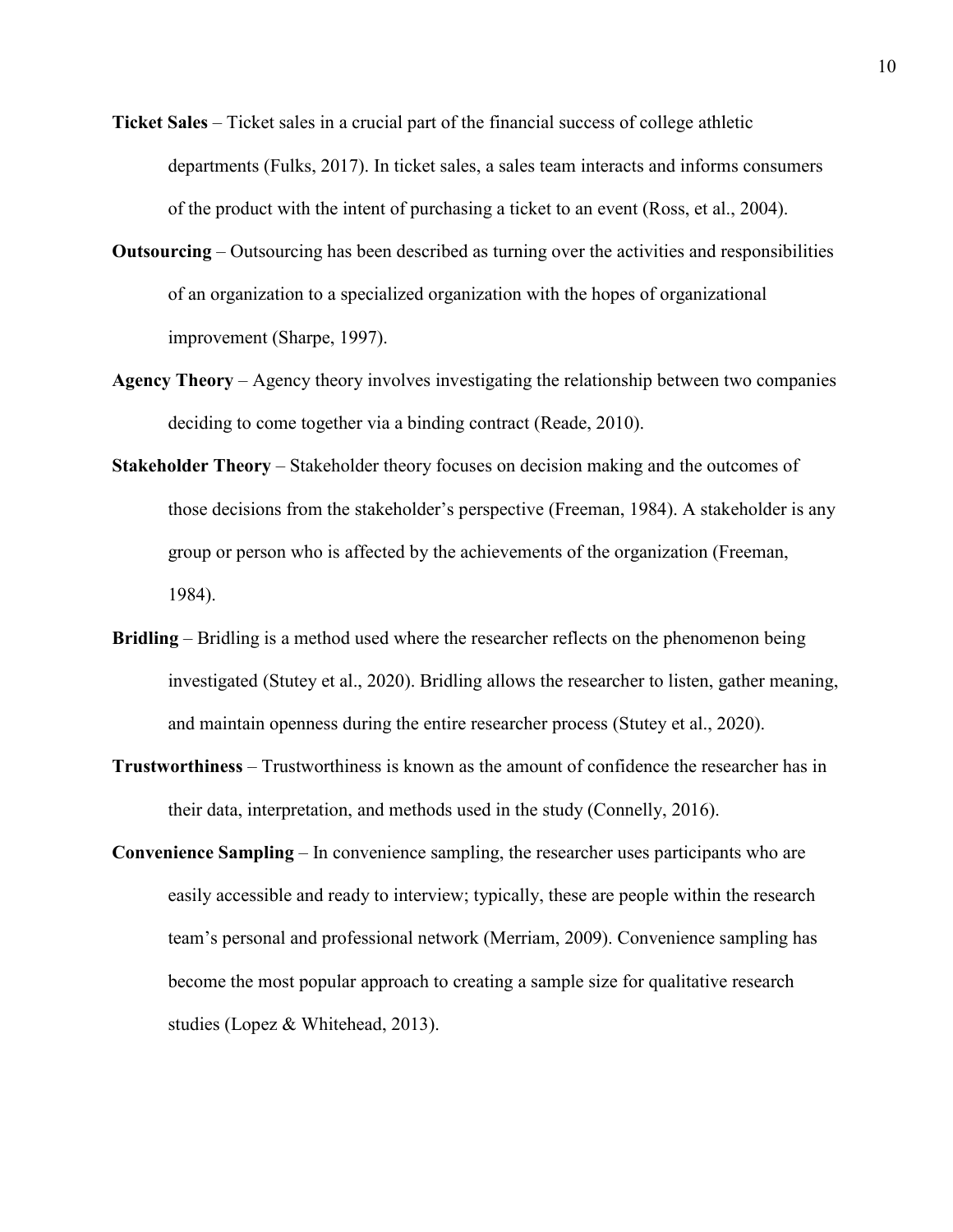- **Snowball Sampling**  Snowball sampling is a method of sampling that aids the researcher in getting enough participants for a study (Lopez & Whitehead, 2013). When using snowball sampling, the researcher asks people who have already agreed to participate if they know other people who would also participate in the study (Lopez & Whitehead, 2013).
- **Semi-Structured Interviews**  Conducting semi-structured interviews is the act of asking a participant predefined questions and then investigating deeper as the participant responds. Typically, this process produces powerful data because it provides insights into the participants' opinions, experiences, and perceptions (Peters & Halcomb, 2015).
- **Limitations**  In research studies, limitations can be defined as characteristics of design or methodology that impacted or influenced the interpretation of the findings from one's research (University of Southern California Libraries, 2021).

#### **Summary**

The first chapter of this proposal introduces the topic of the study, the theoretical framework of the study, the purpose of the study, and discusses the study's significance. In addition, the first chapter includes the research questions the study seeks to answer. Going forward, Chapter II will primarily contain a review of the literature. Chapter III will introduce the methodology used for the study. Chapter IV covers the results of the study, and Chapter V provides the practical implications and discussion.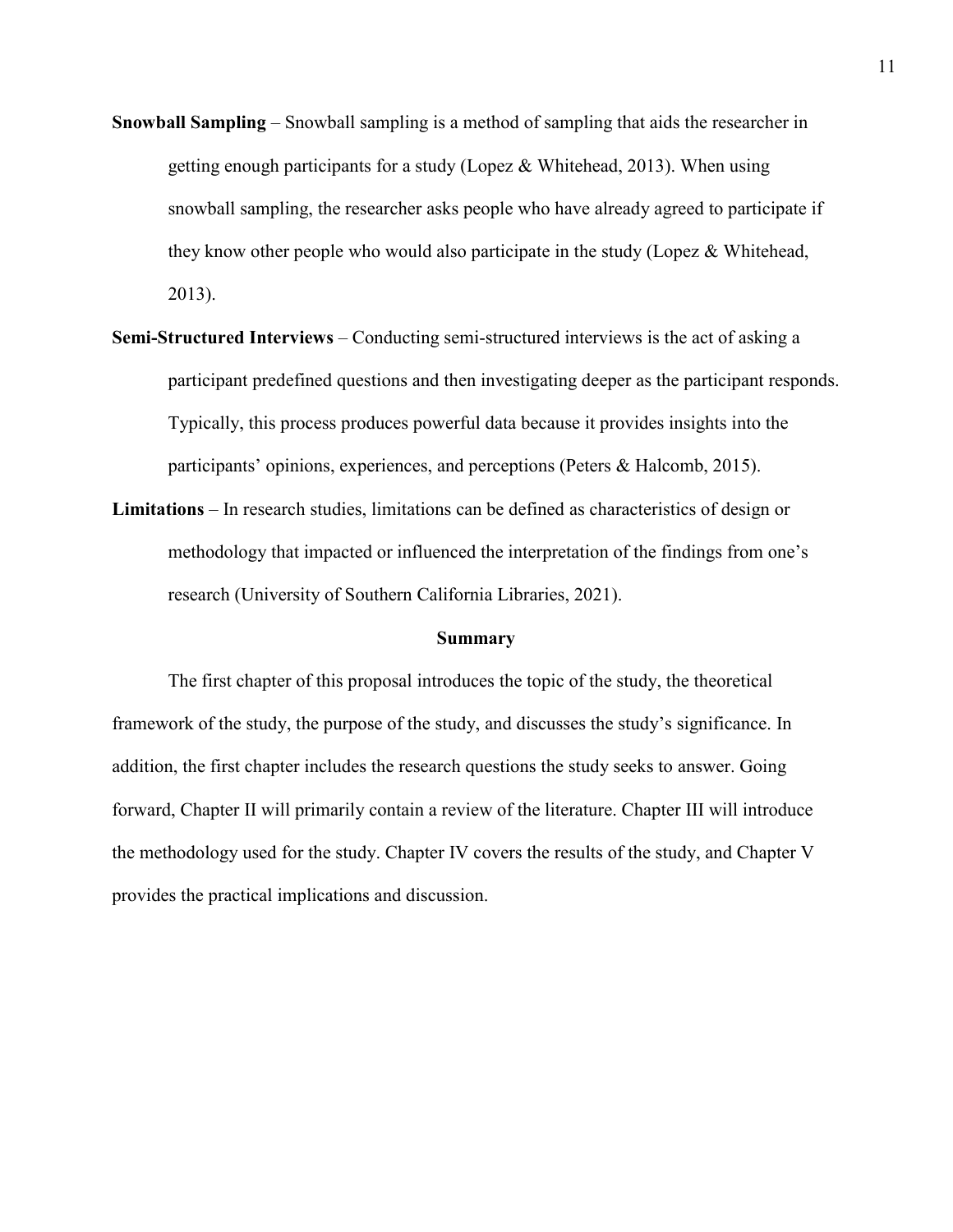#### CHAPTER II

#### LITERATURE REVIEW

The purpose of this literature review is to unravel information regarding outsourcing information and ticketing in collegiate athletics and to introduce former studies that provide useful literature for the study.

#### **Outsourcing**

Outsourcing has become a very popular and influential business strategy, if not the go-to strategy in all types of businesses (Jiang & Qureshi, 2006; Walker et al., 2009). The use and success of outsourcing has led to over 90% of Fortune 500 companies deciding to outsource some part of their business (Real-Time Technology Solutions, 2007). Managers who have used outsourcing argue that cost reduction, increase in customer service, and increase in expert analysis are all things that occurred because of the decision to outsource (Walker et al., 2009). Outsourcing has been described as turning over the activities and responsibilities of an organization to a specialized organization with the hopes of organizational improvement (Sharpe, 1997). Outsourcing is not only popular, but also powerful; it's a trend that is taking over multiple industries (Walker et al., 2009). With businesses doing everything possible to keep the competitive advantage and stay relevant in their respective fields, they have started to implement outsourcing (Jiang & Qureshi, 2006). This may be due to the fact that outsourcing has recently emerged as a top management strategy to help maintain relationships, cut cost, and increase product profit margins (Jiang & Qureshi, 2006). Outsourcing can reduce the financial risk while also providing a greater financial return than keeping the operation in-house (Walker et al.,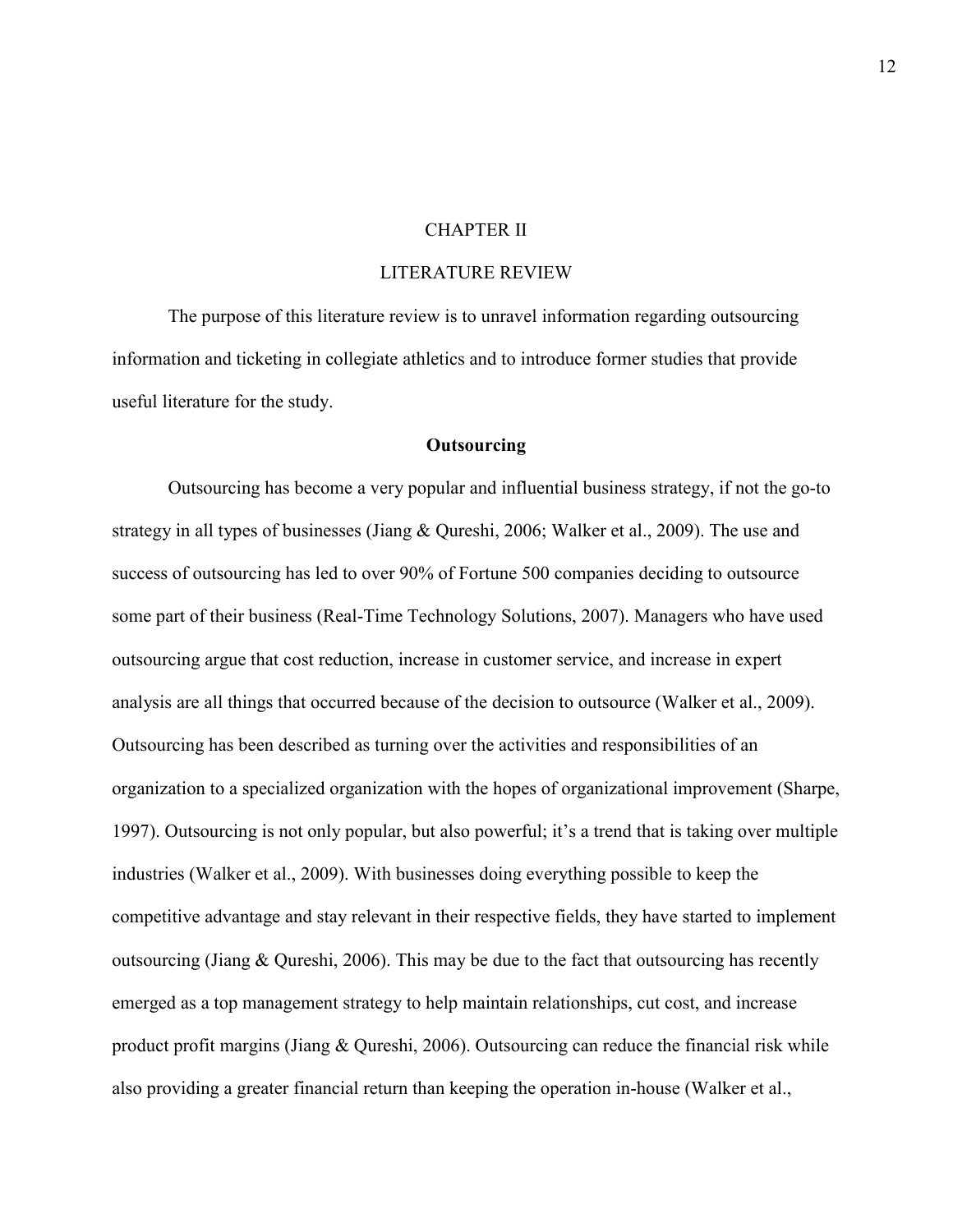2009). Outsourcing companies have the ability to complete tasks in a more functional manner (Lawrence, 2013). When companies choose to outsource, they are trying to cut cost while also maintaining or increasing the service they provide (Sharpe, 1997). Outsourcing makes this possible because these outsourcing companies typically have the best technology, prime talent, and a very large network to resolve issues and create opportunities (Kremic et al., 2006). Although little research has been conducted on outsourcing, organizations continue to outsource their sales staffs in hopes to help the organization in multiple facets of business, regardless of the possible downfalls (Rapp, 2009). Continued research on outsourcing provided evidence of the lack of research on the relationship between outsourcing companies and the organizations that employ them (Lee et al., 2016). Relationship creation as well as contractual obligations have been touted as a few parts of outsourcing that need more attention sooner rather than later (Jiang & Qureshi, 2006). Although outsourcing is increasing in all types of business, literature continues to imply that large gaps remain on multiple facets of outsourcing (Jiang & Qureshi, 2006).

Over the  $20<sup>th</sup>$  century, outsourcing has emerged as a common practice in businesses across the world (Arnold, 2000; Burden & Li, 2003, 2009; Good & Calantone, 2019; Lee, 2010; Lee et al., 2017; Popp et al., 2020). Both non-profits as well as profit maximizing agencies have sought out the assistance of outsourcing companies (Kremic et al., 2006). Managers of all types of business, in addition to academic researchers who seek guidance and information on the topic, have experienced difficulties finding specific answers to questions in literature on the topic (Kremic et al., 2006). Previous researchers have expressed the importance of discovering the answers managers are seeking regarding outsourcing so they can complete organizational goals (Hill & Jones, 1992). Providing managers with knowledge on outsourcing may help the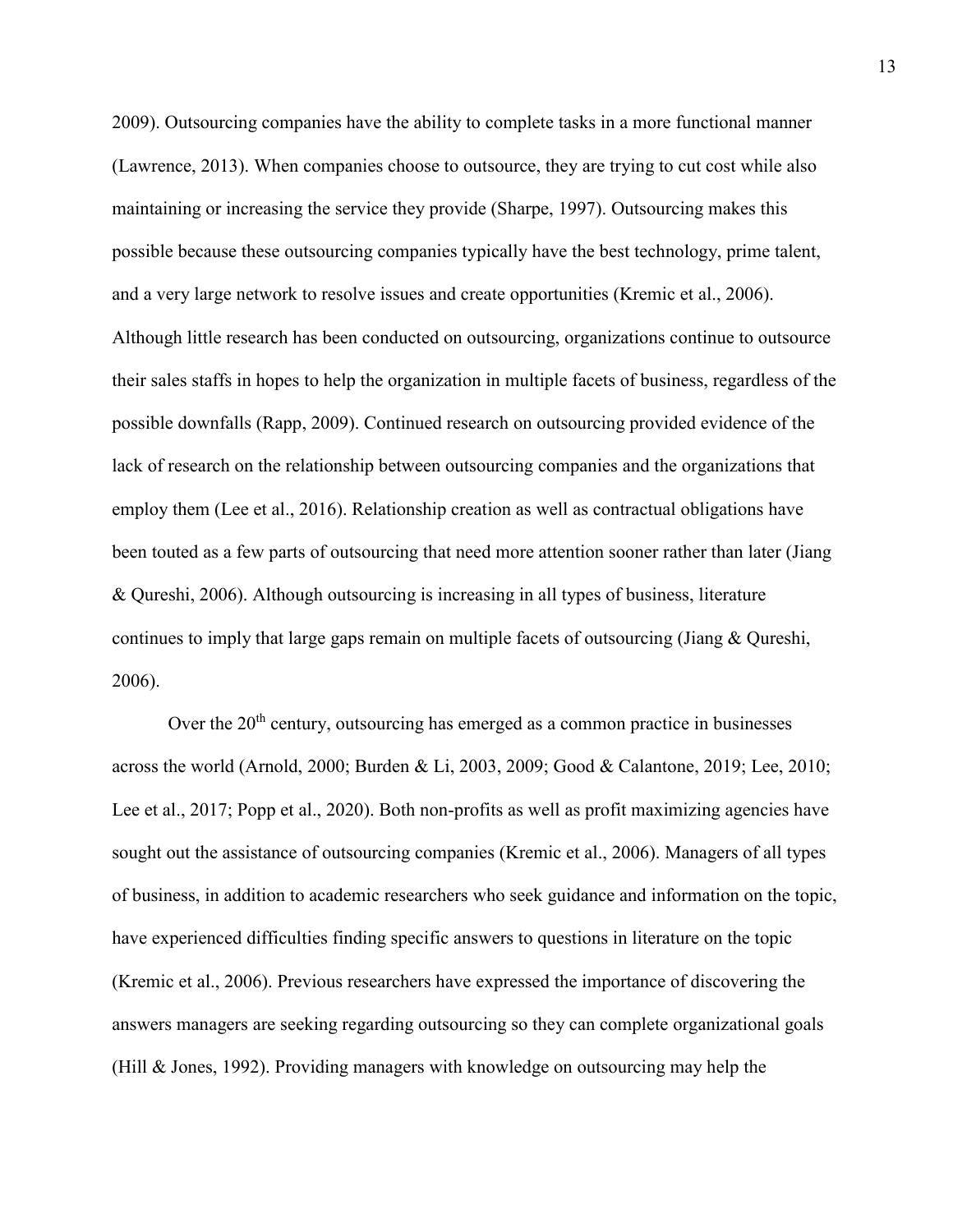organization since managers are at the center of agencies and deal with outsourcing contracts (Hill & Jones, 1992). Managers hold unique and important positions, thus it's important for organizational success to equip them with as much resource as possible (Hill & Jones, 1992). Managers have relationships with both sides of the partnership and are an integral part of the success or failure of the partnership (Hill & Jones, 1992). In addition, managers must also make most decisions before, during, and after the relationship (Hill & Jones, 1992). The literate is far scarcer in the sporting realm (Lee et al., 2016, 2017; Li & Burden, 2002, 2004).

In previous studies conducted, marketing directors have said that outsourcing is a critical part of the success of their organization, but that they still experience communication issues (Walker et al., 2009). In addition, managers expressed that outsourcing created good relationships between employees of the company and their job satisfaction levels (Walker et al., 2009). Some managers even went as far to say that outsourcing helped their employees feel happier and more committed to the organization (Walker et al., 2009). Other researchers expressed worries about how the relationships of both internal and external stakeholders would be affected (Good & Calantone, 2019).

Outsourcing is a decision which is typically going to be made on an organization by organization basis; and although this is true for athletic departments, most do operate similar to each other (Burden & Li, 2009; Ross et al., 2004). Previous researchers have estimated that outsourcing in college athletics is here to stay and will continue to grow (Burden et al., 2006). In addition, theory is lagging compared to the use of the phenomenon (Busi  $&$  McIvor, 2008).

#### **Profit Driven Outsourcing**

Researchers have expressed that in order for a company to stay competitive in their field, they need to have a plan in place that allows them to increase its productivity by approximately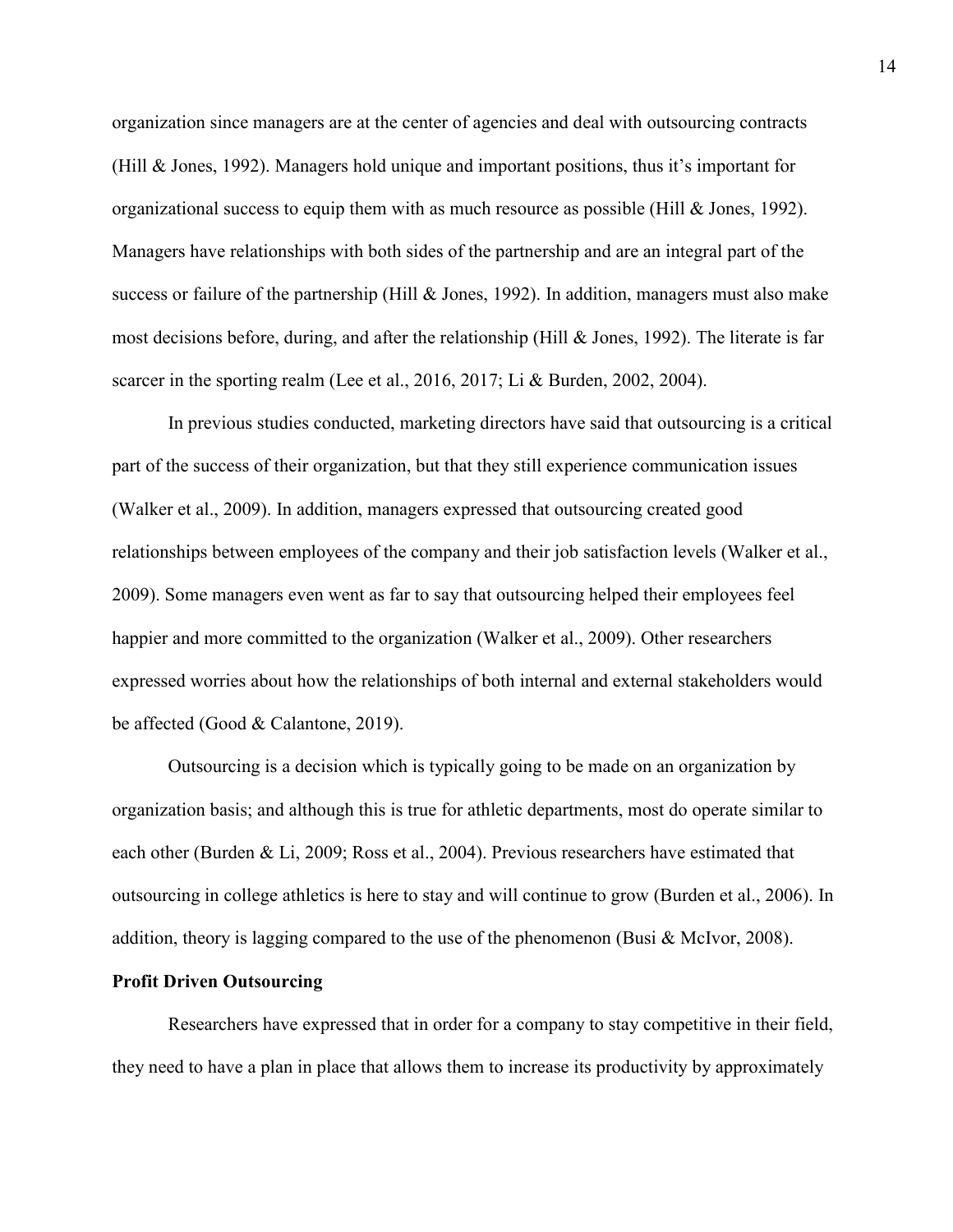twice the industry's average (Jiang & Qureshi, 2006). This is why companies are using outsourcing—to ensure they can remain productive enough to remain on top of the industry or at least competitive within it (Jiang & Qureshi, 2006). In order for organizations to maximize profitability, they want to ensure they are making intelligent decisions in regard to selling their products (Good & Calantone, 2019). Profitability has been argued as the number one criterion when evaluating the performance of an outsourcing company (Jiang & Qureshi, 2006). Typically, when a company is experiencing success, they want to increase their staff and output, and a lot of times companies choose to increase their in-house employee numbers (Jiang  $\&$ Qureshi, 2006). However, research shows that companies should act differently than in the past when put in these successful positions (Quinn, 1999). Furthermore, the most well-run and successful companies use their increase in profits to outsource other facets of their business to increase the overall organization (Quinn, 1999). Outsourcing is growing quickly and does not discriminate against the type of organization, and outsourcing has benefited and created profits for both private and public companies (Kremic et al., 2006). However, with it being such a new practice, the decision maker often struggles to know the cost of it, which makes it an even tougher decision when trying to create profits or cut costs (Kremic, et al., 2006).

#### **Cost Efficiency Outsourcing**

Most research conducted on outsourcing has explained that a leading reason an organization seeks a companionship with an outsourcing company is because they want to minimize cost (Arnold, 2000; Aubert et al., 1996; Bergsman, 1994; Bienstock & Mentzer, 1999; Brandes et al., 1997; Fan, 2000). Outsourcing has risen in popularity because when the partnership is done correctly, companies can deliver their service or product at a lower cost despite adding more parts to the company (Bers, 1992; Harler, 2000). However, researchers have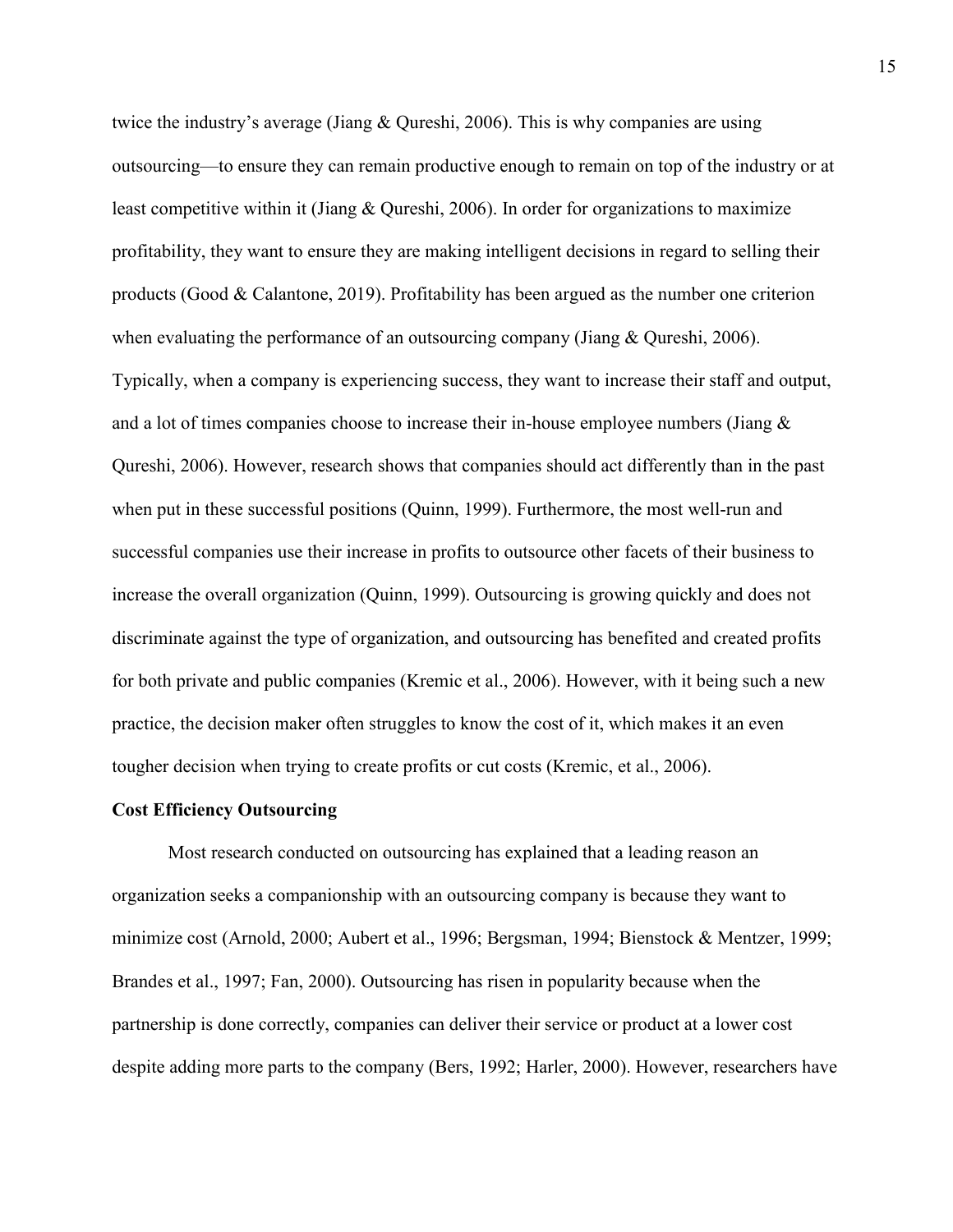contradicted these findings and explained that the amount of cost cut by outsourcing is often overestimated (Cole-Gomolski, 1998; Vining & Globerman, 1999). One of the goals of athletic departments and all types of companies outsourcing may be to create a more cost-efficient product (Jiang & Qureshi, 2006). Thus, cost efficiency continues to be one of the top reasons organizations choose to implement an outsourced sales force (Jiang & Qureshi, 2006). Outsourcing can help organizations that have a lot of different running parts run more efficiently and effectively, and with a lower risk of cost (Jiang & Qureshi, 2006). Creating a more effective and cost-effective sales process is appealing to organizations and are often a key reason why firms choose to outsource (Jiang & Qureshi, 2006).

Companies that choose to outsource their sales forces with a goal of cost reduction may want to examine their resources and see how outsourcing can make them more competitive, and cut the cost they feel could be reduced by using experts (Jiang & Qureshi, 2006).

#### **Relationship Outsourcing**

In addition to cutting cost and increasing profits, managers have also noted that building relationships with external stakeholders is the main goal of outsourcing (Jiang & Qureshi, 2006). Previous literature suggests that for a new product to be successful, it depends on the ability of the sales team to create relationships between the product and the customers (Good & Calantone, 2019). Previous research also discovered that deciding to outsource or not should be based on the product you have and the needs of the potential customers purchasing the product (Good  $\&$ Calantone, 2019). Furthermore, knowing how to the implement the outsourcing sales staff is crucial (Good  $& Calantone, 2019$ ). Outsourcing the sales force has strengthened the relationship between the product and its customers in the past; however, to maximize the success, the outsourcing company needs to have the necessary information on possible clients (Good  $\&$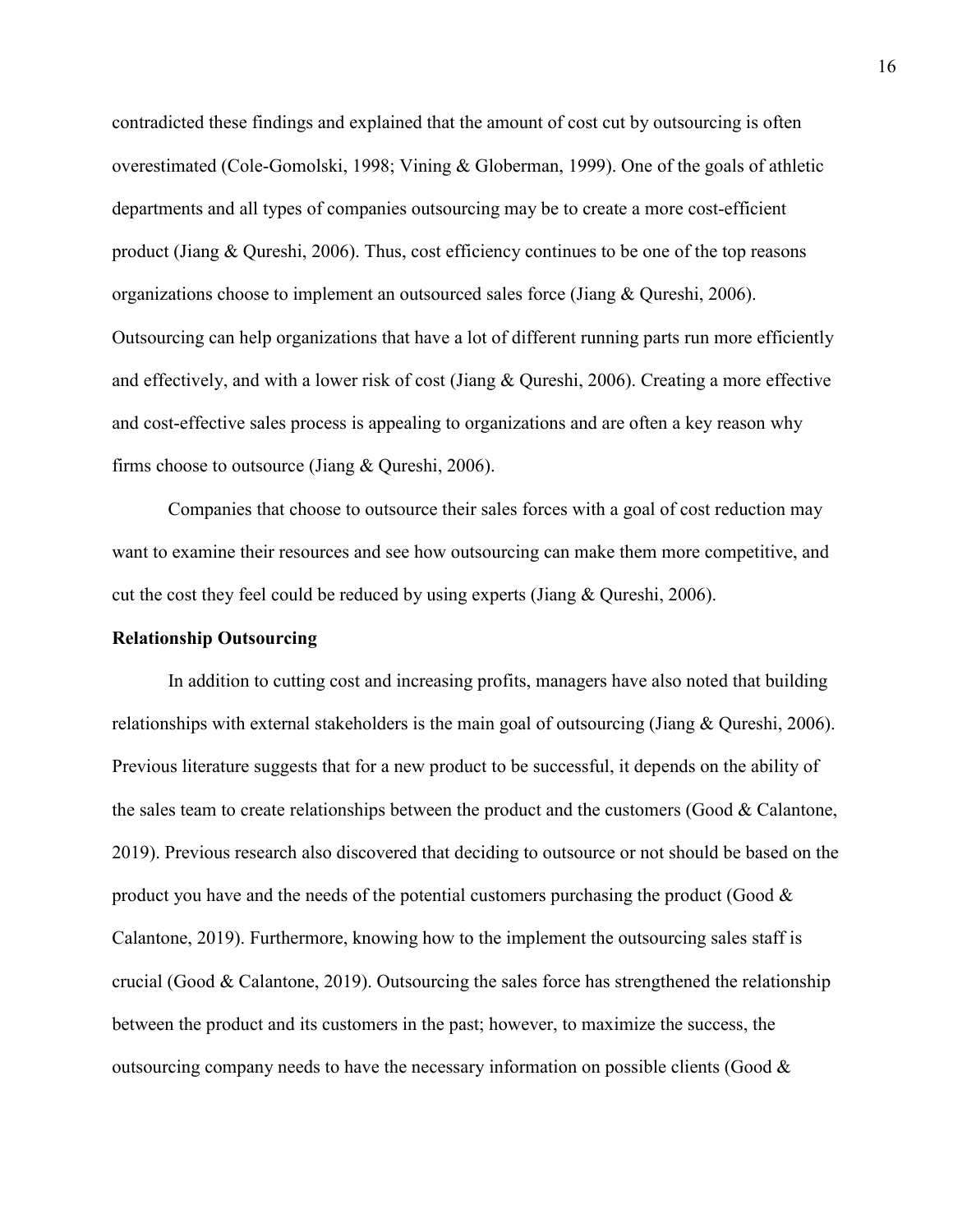Calantone, 2019). Furthermore, outsourcing companies that are trying to sell new products have seen that better relationships between the product and customer are more meaningful when an outsourcing company is used (Good  $& Calantone, 2019$ ). Furthermore, athletic ticket products change every season—with different opponents, players, times, etc. If outsourcing companies can build better relationships with athletic department's external stakeholders, that could be a huge selling point for outsourcing companies (Covell, 2005; Friedman et al., 2004).

Researchers have explained that outsourcing can hurt the relationship the company has with the organization, which is something that organizations should consider (Greaver, 1999). Being able to implement outsourcing successfully may give organizations a growth in profits, which helps create a competitive advantage (Good & Calantone, 2019). When organizations do this, they may be setting themselves up for increased stakeholder value and longevity (Good  $\&$ Calantone, 2019). Customers gravitate toward these attributes, thus increasing their stakeholder relationships (Good & Calantone, 2019). Athletic departments may want to know their fan base and what they are looking for before hiring an outsourcing company to come and sell tickets to athletic events if they want to see the most success (Lee et al., 2016).

#### **Outsourcing in Collegiate Athletics**

In sports organizations, it is very common to outsource marketing responsibilities (Lee et al., 2016, 2017; Li & Burden, 2002, 2004). This may be due to the fact that most sport organizations are small and do not have the staff nor ability to carry out tasks (Maltz, 1994). Outsourcing is a decision which is typically made on an organization-by-organization basis; and although this is true for athletic departments, most do operate similar to each other (Lee et al., 2017; Ross et al., 2004). This stands true mostly for intercollegiate athletic programs and minor league sport teams because of the small and/or unpaid staff size they typically have (Maltz,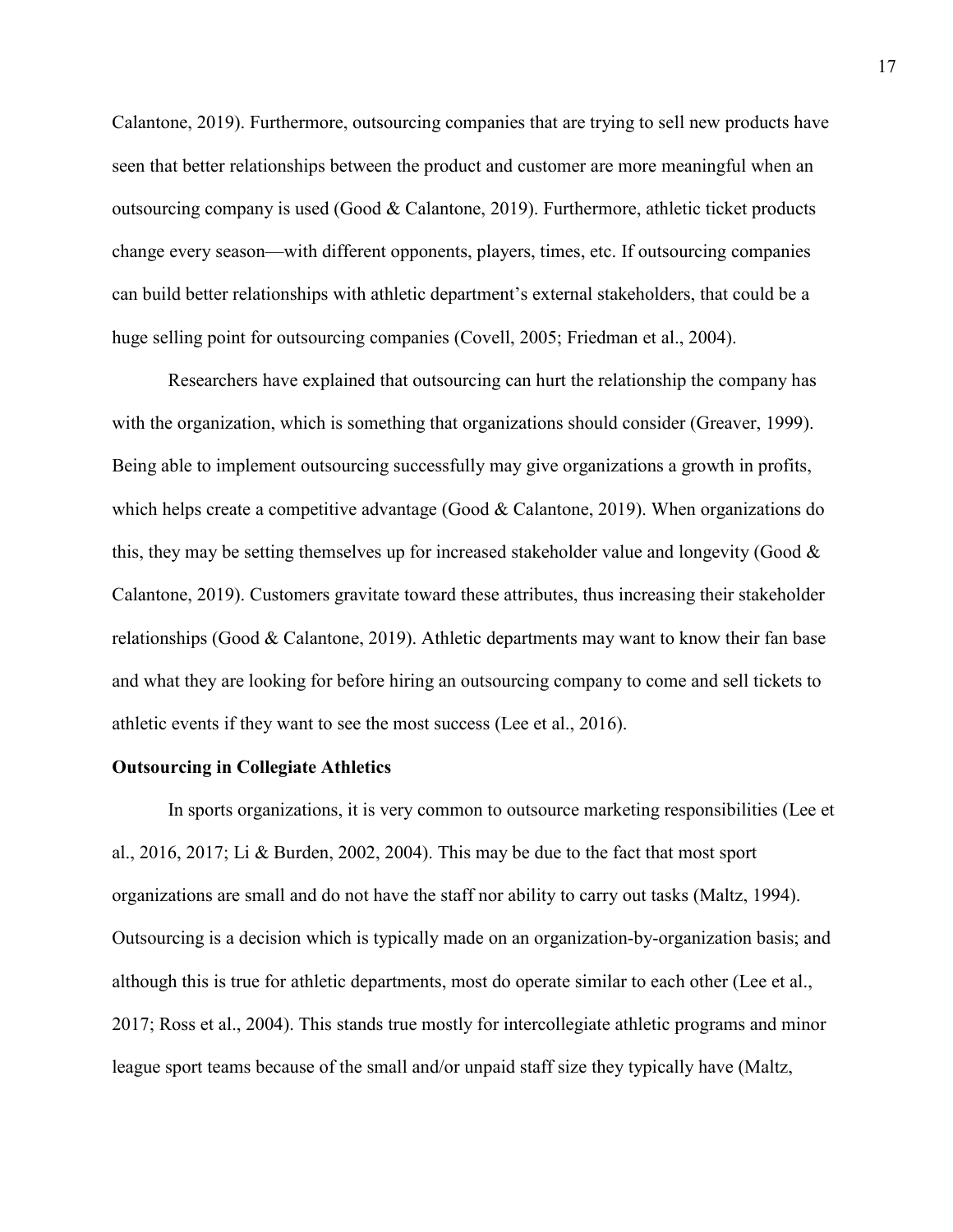1994). Over half of the Division I NCAA schools have used outsourcing (Li & Burden, 2002) primarily for marketing operations; however, the use of outsourcing for ticket sales is on the rise as well, especially for football and basketball (Burden & Li, 2005, 2009; Burden et al., 2006; Li & Burden, 2002; Lombardo & Smith, 2009). Even with college sports being a multibillion-dollar industry, research on ticket pricing in college sports is scarce (Morehead et al., 2017). Typically, when research is conducted, it is conducted on larger schools like the Power Five conferences, and rarely on smaller Division I schools (Popp, 2014). Furthermore, it has been examined that larger schools are more likely to outsource marketing and other facets of business to take advantage of outsourcing companies (Li  $\&$  Burden, 2004). However, in regard to ticket sales in college sports, it is not only the large schools using outsourcing companies; both The Aspire Group and IMG Learfield Ticket Solutions have contracts with schools that are not in the Power Five conferences and have low enrollment and numbers and little athletic success (IMG Learfield Ticket Solutions, 2021; The Aspire Group, 2021). Researchers have explained that sports organizations with small staff numbers can benefit from outsourcing ticket sales because of the lack of ability of the small staff to do other tasks and sell tickets (Maltz, 1994). In addition, a sports organization's decision to outsource is typically based on the organization's staff size and experience (Burden & Li, 2009). Although evidence exists that small schools outsource, there is no literature on the perceptions nor effectiveness of outsourcing in smaller schools.

Many reasons for outsourcing exist. Past researchers have discovered that the most influential factors in making the decision to outsource for college athletic departments were financial returns, followed by having a better focus on the business aspects done in-house, and cost management (Lee & Walsh, 2010). On the other hand, the most notable reason for not wanting to outsource was decreased relationships with local business, which is interesting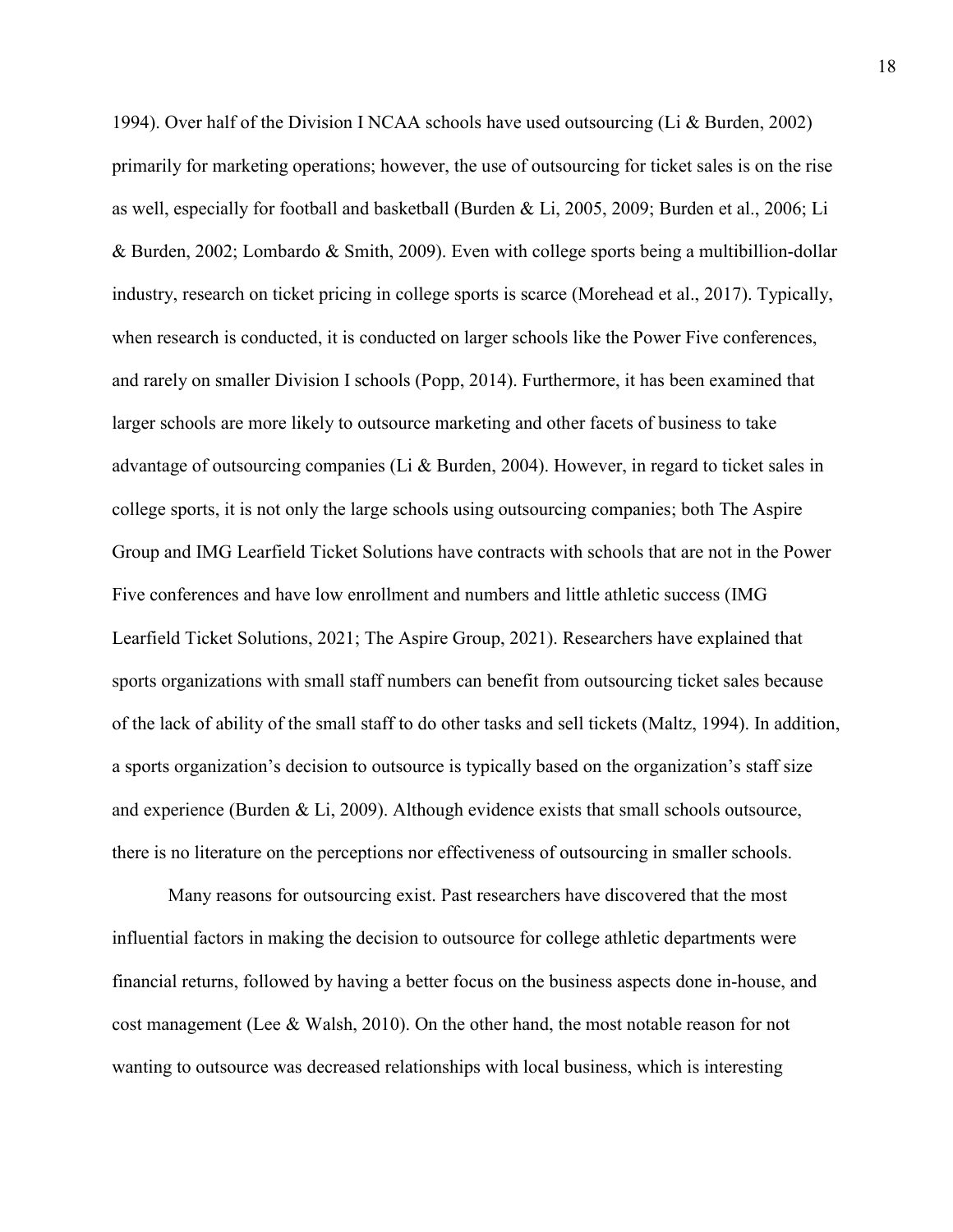considering that an advantage of outsourcing is the outsourcing company's network and ability to reach people they would not be able to reach in-house (Lee & Walsh, 2010). This finding contradicts that of Li and Burden (2004) who explained that the existing relationship between the local business community and the athletic department had little to no effect on the department's decision to outsource. This may be because of the outsourcing company's ability to use its existing network as well as having the necessary skills to keep the relationships with existing clients (Lee et al., 2016). Being able to focus on the core aspects of the organization is also a popular reason to outsource (Lee et al., 2016).

Another reason for wanting to outsource may be growth (Lee, 2010; Lee et al., 2016; Li & Burden, 2002; Maltz, 1994). If a school sees enrollment increasing or the athletic department growing, organizations may look to outsource ticket sales to keep up with the increased size of the institution (Lee & Walsh, 2010). Revenue generation is a large priority for athletic departments seeking to outsource (Lee, 2010; Lee et al., 2016; Li & Burden, 2002). Research shows that outsourcing generates more revenue than if the task is done in-house by an organization (Lee & Walsh, 2010). However, very few studies have examined outsourcing ticket sales in college athletics and no published study has investigated the perceptions of outsourcing ticket sales in collegiate athletics (Popp et al., 2020). It is integral for athletic departments to know if outsourcing is something that can aid them in generating more revenue (Lee, 2010; Popp et al., 2020). One of the difficulties of outsourcing is that it may be tough to align the goals and mission of an institution with the goals and mission of the outsourcing company, whether the company is big or small (Lee & Walsh, 2010). Again, knowing how outsourcing affects these aspects of an athletic department may help aid them in making better outsourcing decisions (Lee, 2010).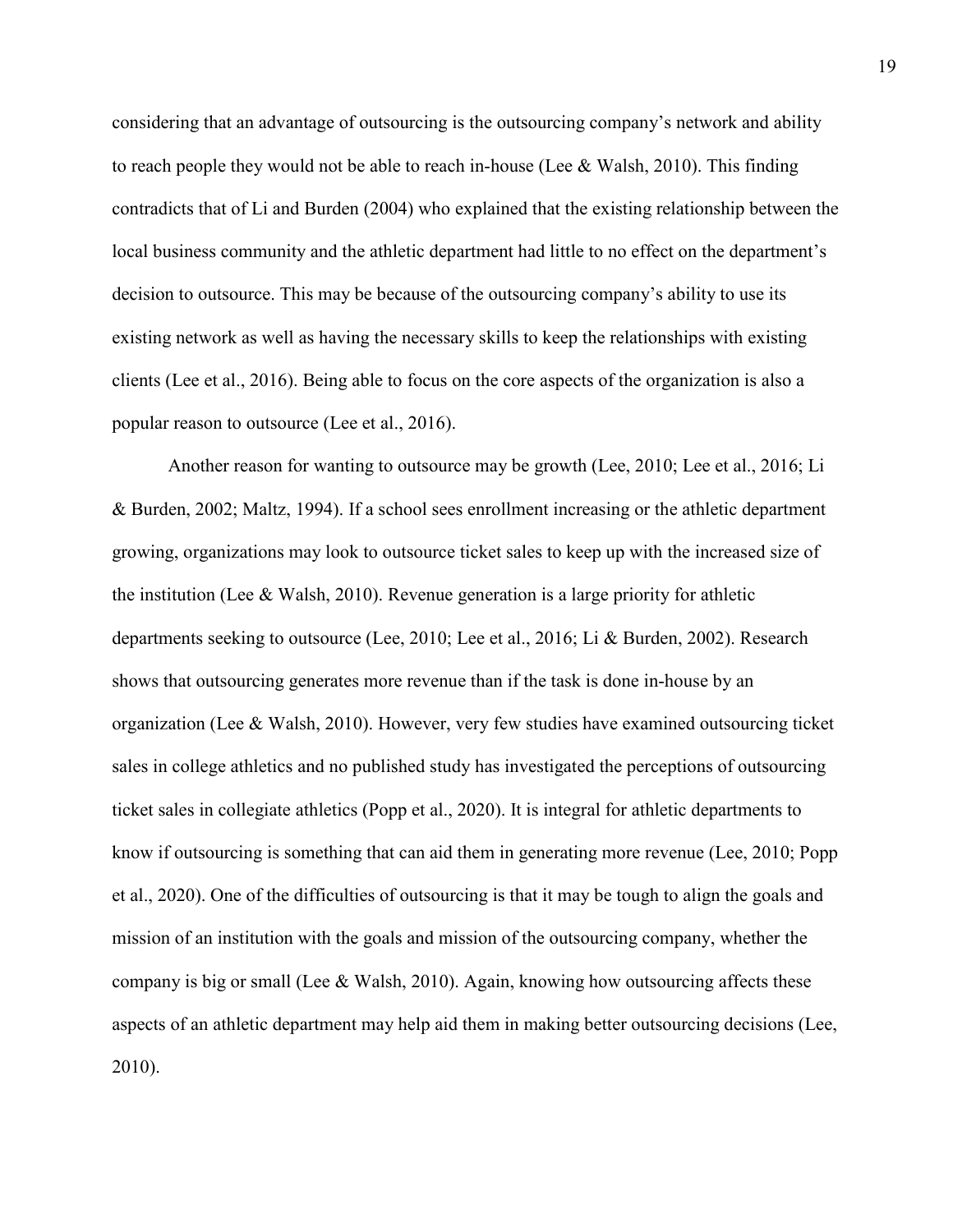Athletic departments choose to outsource for a multitude of reasons, some of which are the growth of the department and increased revenue (Li & Burden, 2004). However, there may be times the outsourced company feels differently than the athletic department on how to conduct an operation to meet a similar goal (Li & Burden, 2004). This is something that should be worked out before deciding to engage in a relationship with an outsourcing company (Lee  $\&$ Walsh, 2010). Again, researchers have explained that the two main motivations for outsourcing are cost-driven outcomes and performance-driven outcomes (Manoli & Hodgkinson, 2017).

In modern-day college athletic departments, the sports that garnish the most revenue are football and basketball (Popp et al., 2020). The business aspect of these sports and other types of organizations have made outsourcing a need for athletic departments across the country (Li  $\&$ Burden, 2004). Whether or not a school brings in 90,000 fans every home game or is a small organization attempting to fill a 10,000-seat stadium, the importance of filling those seats is rising (Li & Burden, 2004). The increase in expenses is a main cause for the need to derive more revenue from donations and ticket sales (Li & Burden, 2004). Typically, in order to purchase tickets, fans must donate money to the athletic department (Wells et al., 2005), thus meaning that donations have a direct correlation with ticket sales. Through ticket sales and donations, outsourcing may allow an organization to tap into additional revenue streams that the in-house team was not able to access (Lee et al., 2016).

One of the advantages of outsourcing is the outsourcing team's ability to connect with clients and other businesses the in-house staff could not (Busi & McIvor, 2008). However, if the surrounding community and the athletic department already have a strong relationship, then outsourcing may hurt (Li & Burden, 2004). Researchers have investigated client relationships, the ability to connect with clients, and the connection with local businesses in other facets of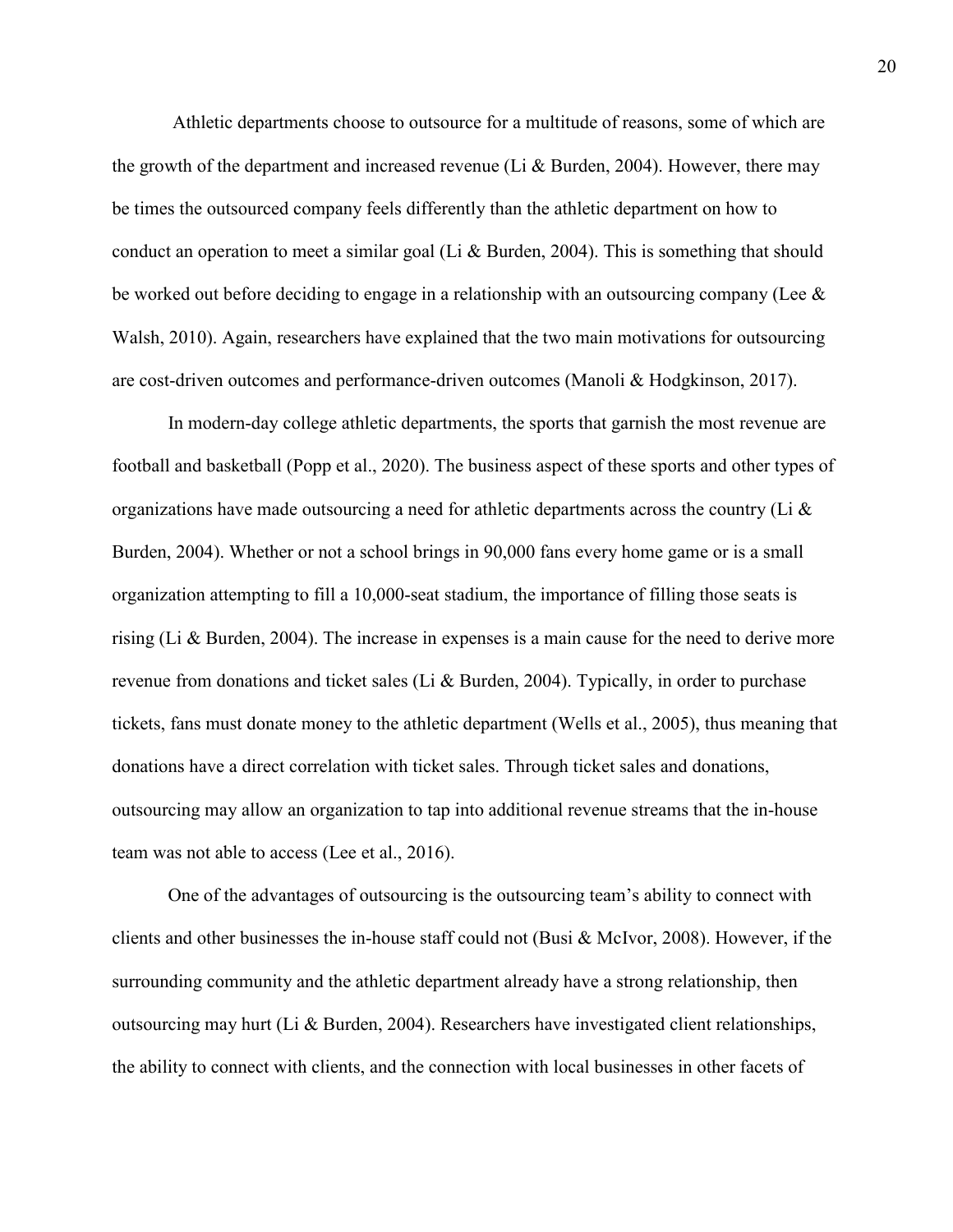outsourcing in collegiate athletics; however, as mentioned, very few studies have been conducted to see how outsourcing ticket sales affects an athletic department (Popp et al., 2020). Now that outsourcing ticket sales is a popular choice for athletic departments, it may aid athletic departments and future research to investigate how outsourcing impacts athletic departments (Popp et al., 2020).

Typically, when an organization outsources, the outsourcing company would have one of three levels of controls: complete control by the company, partial control by the company, or complete control by the athletic department (Li & Burden, 2004). Oftentimes, if a university has a good football program and other sports are struggling, the outsourcing company will only take over selling tickets for the struggling sports like baseball, basketball, etc. (Popp, 2014). For athletic departments, to successfully monitor if the outsourcing company is making improvements, they may want to know the degree of control in which the outsourcing company has compared to when the task was done in-house (Li & Burden, 2004). The level of control may impact the success of the outsourcing organization (Li & Burden, 2004). Control impacts how the organizations interact with stakeholders both internal and external (Li  $\&$  Burden, 2004). Researchers have discovered that the outsourced company will be able to conduct the same activities that are done in-house, but they do them more efficiently and at a lower cost (Butler, 2000; Greaver, 1999). However, this has yet to be examined in the realm of outsourcing ticket sales in collegiate athletics (Li & Burden, 2004; Popp et al., 2020).

To comprehend the dynamic of the relationship more thoroughly between athletic departments and outsourcing tickets, we must investigate the outsourcing ticketing companies in which these athletic departments partner with (Popp et al., 2020). In general, an outsourcing company is one that enters a contract with a certain operation management and external third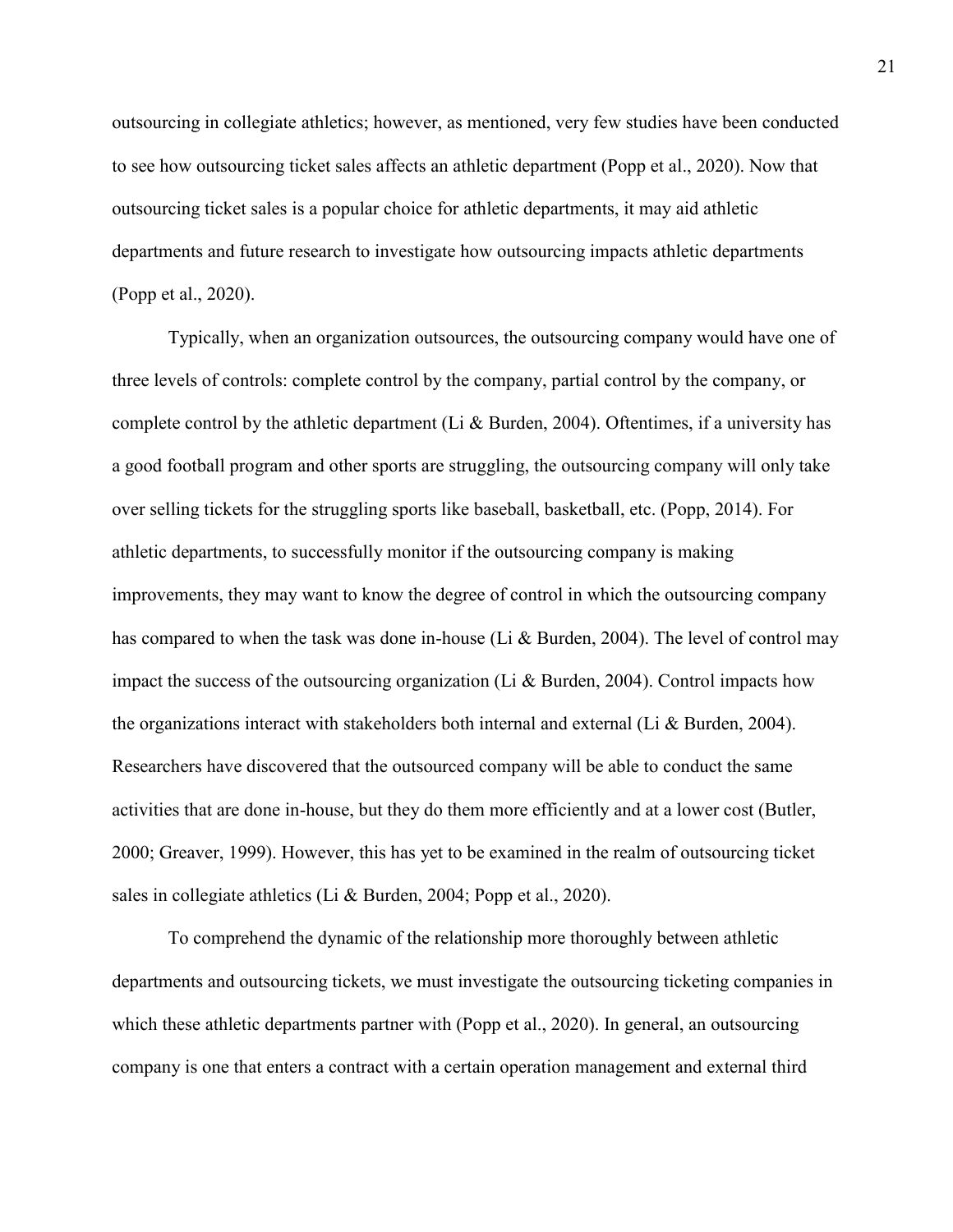party (Busi & McIvor, 2008). Currently, more than half of the NCAA Division I athletics departments have employed outsourcing companies for their business operations (Lombardo & Smith, 2009). Because outsourcing can provide specific expertise and experience to athletics programs, the outsourcing companies are successful in certain departments (Lawrence, 2013). For example, the outsourcing companies provide strategic support and daily strategies to university fundraising (Lawrence, 2013), and they also play important roles in advertisements, sponsorship deals, and ticket-related strategies (Lee et al., 2016). Thus, the strategic partnership between athletics departments and outsourcing companies for ticket pricing can encourage athletics administrators to develop more opportunities for selling tickets in either the primary or secondary market (Lee et al., 2016). For example, The Aspire Group, a ticket outsourcing company that focuses mainly on collegiate athletics and works with nearly 50 colleges, entered a three-year contract with Georgia Tech (Sanserino, 2014). This partnership with The Aspire Group created \$4.5 million in ticket sales profits (Sanserino, 2014). This provides evidence that outsourcing ticket sales in collegiate athletics can work; however, not enough evidence exists (Sanserino, 2014).

 Although outsourcing has been successful for many athletic departments, that is not the case for all of them (Popp et al., 2020). Outsourcing ticket sales does have its downfalls; one of the largest downfalls of outsourcing is that you must share revenue (Popp, 2014). However, athletic departments typically see a good return on investment (ROI) when making the decision to outsource (Popp, 2014). Furthermore, outsourcing can provide more than just monetary value for the life of the relationship; they can also improve the development of employees and improve customer service, both which are long term benefits regardless of the length of the relationship (Popp, 2014). Athletic departments must realize, though, that success most likely will not be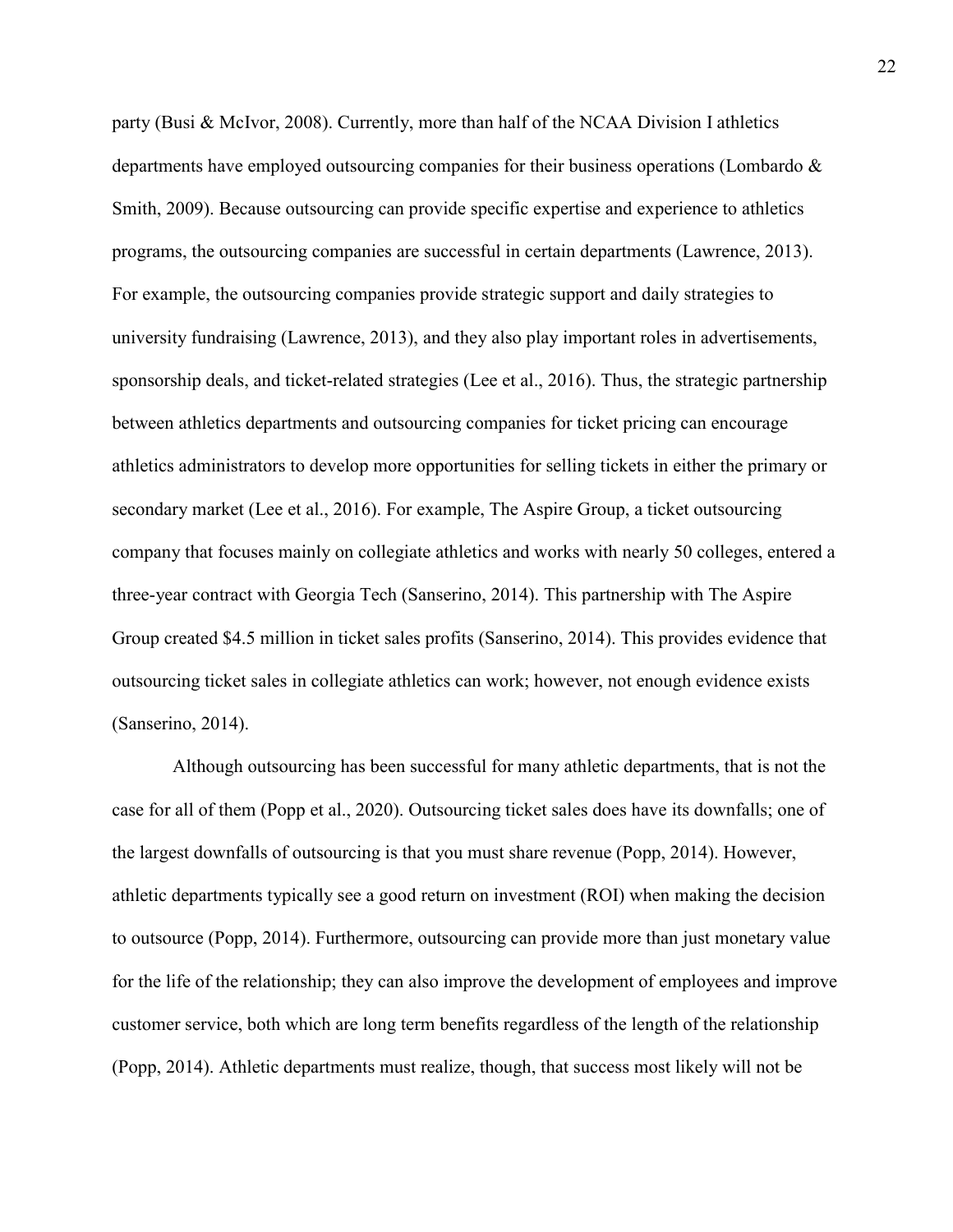achieved immediately; it typically takes a couple of years for athletic departments to see success when first implementing any type of outbound sales staff regardless of if it is done in-house or outsourced (Popp, 2014). However, outsourcing companies do provide startup knowledge as well as better long-term plans than when it is done in-house. For example, The Aspire Group and Arizona State University Athletics created a partnership that was modeled after professional sports teams and saw success (Popp, 2014). Outsourcing ticket sales in collegiate athletics has been successful in some cases and a failure in others. A reason for this may be the lack of ticket sales knowledge managers have at the collegiate level due to the fact that outsourcing ticket sales in collegiate athletics is vastly understudied (Popp, 2014).

#### **Outsourcing Ticket Sales in Collegiate Athletics**

Many researchers have defined outsourcing as a practice of business in which an organization contracts out one of its in-house operations that the organization does not or cannot deliver to the third party specializing in that operation (Kumar & Eickhoff, 2006). Previous research explains that since athletic departments are vastly understaffed, the number of staff members devoted to selling tickets is low (Popp, 2014). Thus, outsourcing has become a solid option for athletic departments (McEvoy & Popp, 2012). In addition, athletic departments that have participated in ticket sales have seen increases after associating with an outsourcing company (Popp, 2014). Other researchers have explained that outsourcing provides a continuous strategic relationship or resource access to the service providers (Clott, 2004; Kumar & Eickhoff, 2006; Lee, 2010; Mukherji & Ramachandran, 2007). Outsourcing ticket sales in collegiate athletics is a topic that has been covered very little in sport management journals and is vastly under-researched (Popp, 2014). With outsourcing growing in the sports ticketing industry, it continues to be something that increases in literature (Lee, 2010).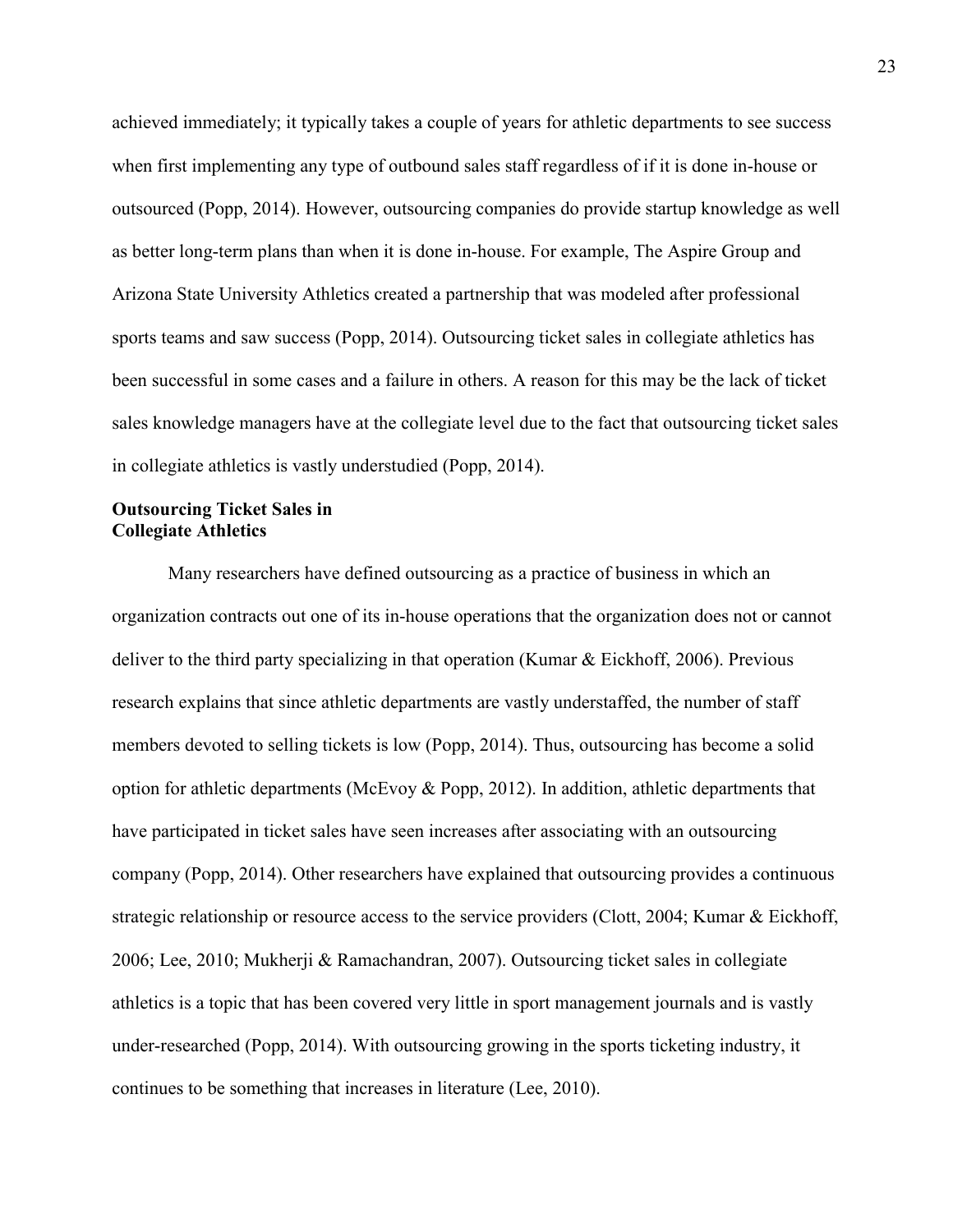The two most common reasons for the use of outsourcing are to improve quality while also reducing cost (Lee & Walsh, 2010). Outsourcing allows organizations to minimize cost while hopefully maximizing ticket sales and donations (Lee & Walsh, 2010). However, to be successful, contracts with outsourcing companies must have clear agreements on service levels and responsibilities despite typically taking a long time to agree on them (Sanders et al., 2007). Research has shown that it takes a lot of time, money, and effort to hone the necessary skills to do certain tasks such as creating client relationships and selling tickets (Lee et al., 2016; Popp, 2014; Popp et al., 2020). This may be a reason so many business organizations and athletic departments prefer outsourcing over doing certain operations in-house with inexperienced workers (Clott, 2004; Kumar & Eickhoff, 2006; Lee, 2010; Mukherji & Ramachandran, 2007). Although outsourcing has been successful, not all executives are satisfied with outsourcing engagements (Sanders et al., 2007). These executives worry about if the tasks are correctly understood by both parties, as well as the relationship the outsourced staff may have with stakeholders of the organization (Sanders et al., 2007).

If outsourcing decisions are made correctly, they may lead to an increase in competitive advantage and possibly lowered cost, whereas bad outsourcing decisions may lead to increased cost or failure to complete tasks (Cross, 1995). Cross (1995) also discovered that a big issue in outsourcing is managing the relationship between the two business organizations. In addition, he found that business executives feel a main reason for them not being happy with the outsourcing company is because they cannot manage the relationship between the two organizations (Cross, 1995). This concern also exists among managers in collegiate athletics (Lee et al., 2017). At times, certain managers and directors in other parts of the athletic department disagree with the decision to outsource (Lee et al., 2017).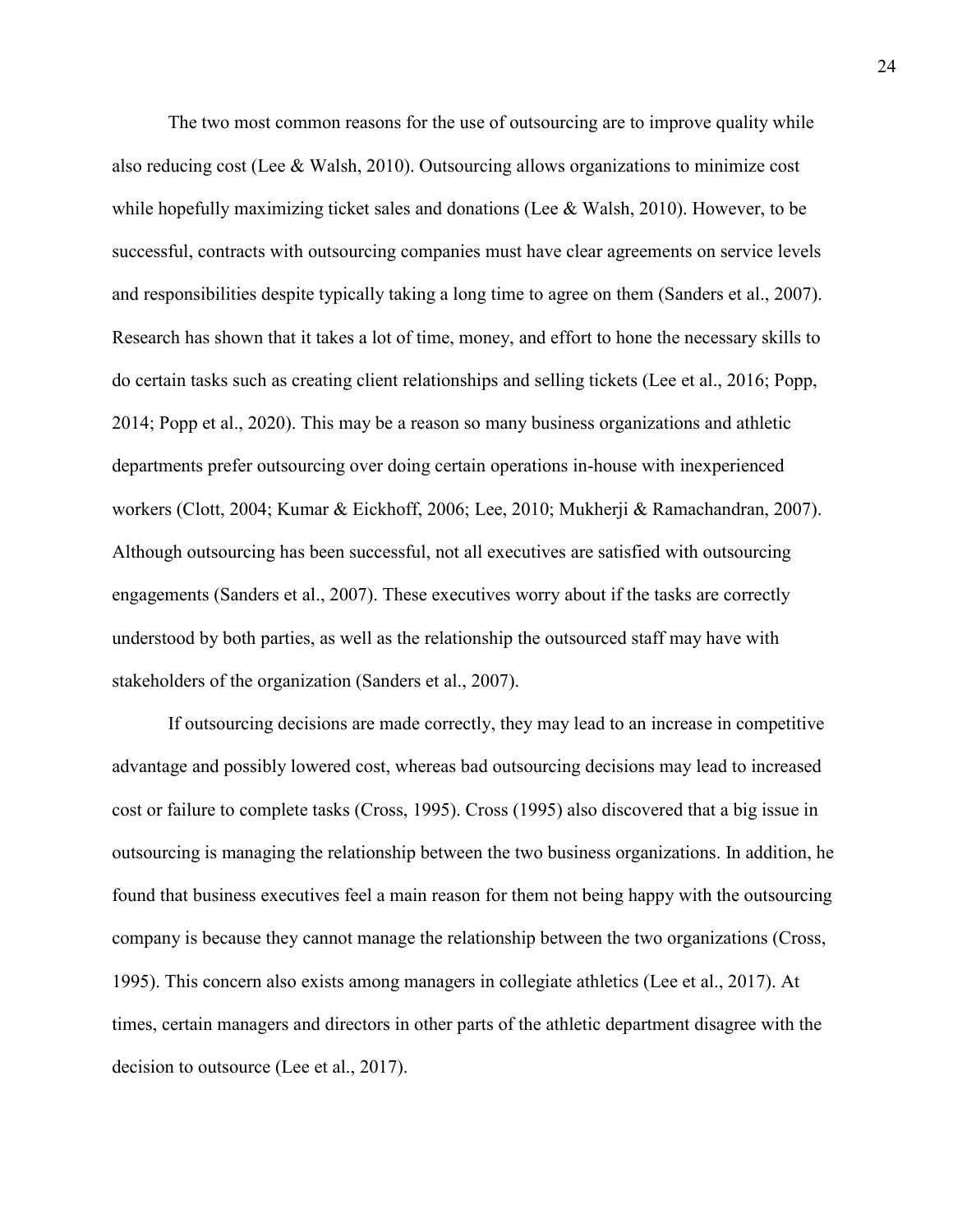Over the years, outsourcing has grown in a multitude of industries (Clott, 2004; Kumar  $\&$ Eickhoff, 2006; Lee, 2010; Mukherji & Ramachandran, 2007). One industry that has seen substantial growth in outsourcing is collegiate athletics (Lee, 2010; Li & Burden, 2002). Not only is outsourcing going to continue to gain traction in the business realm at a rapid pace, it is here to stay, and it needs to be researched because its theory is far behind its use in the practical world (Busi & McIvor, 2008). The growth of outsourcing in collegiate athletics led to a growth of literature on the topic (McEvoy & Popp, 2012). However, only a small amount of the existing literature about outsourcing in collegiate athletics focuses on ticket sales (McEvoy & Popp, 2012). Most of the literature focuses on technology, security, and other facets of marketing (McEvoy & Popp, 2012). A gap in the literature exists on how outsourcing companies' ticket sales and donations performance is measured by NCAA athletic departments (Lee et al., 2017). Although growth in outsourcing has spiked in the sport management field, it is still relatively in its infancy stage; thus, we have little understanding of outsourcing in college sports (Lee  $\&$ Walsh, 2010). This informs us that more research is needed on ticketing in collegiate athletics (Lombardo & Smith, 2009).

With the rise of ticket sales in collegiate athletics, some athletic departments are choosing to outsource, and others are trying to keep it in-house (Popp et al., 2020). Keeping ticket sales inhouse remains a popular decision because as education grows on the phenomenon, athletic departments are getting better at managing their own staffs (Popp, 2014). A main reason for this is because universities started teaching sport sales in their sport management programs; however, the number of sales classes offered is still low (Eagleman & McNary, 2010). Education on the matter is growing and the industry is now headed to a more sales- and business-focused model opposed to the way things used to be run (Popp, 2014). Since education on the topic is still so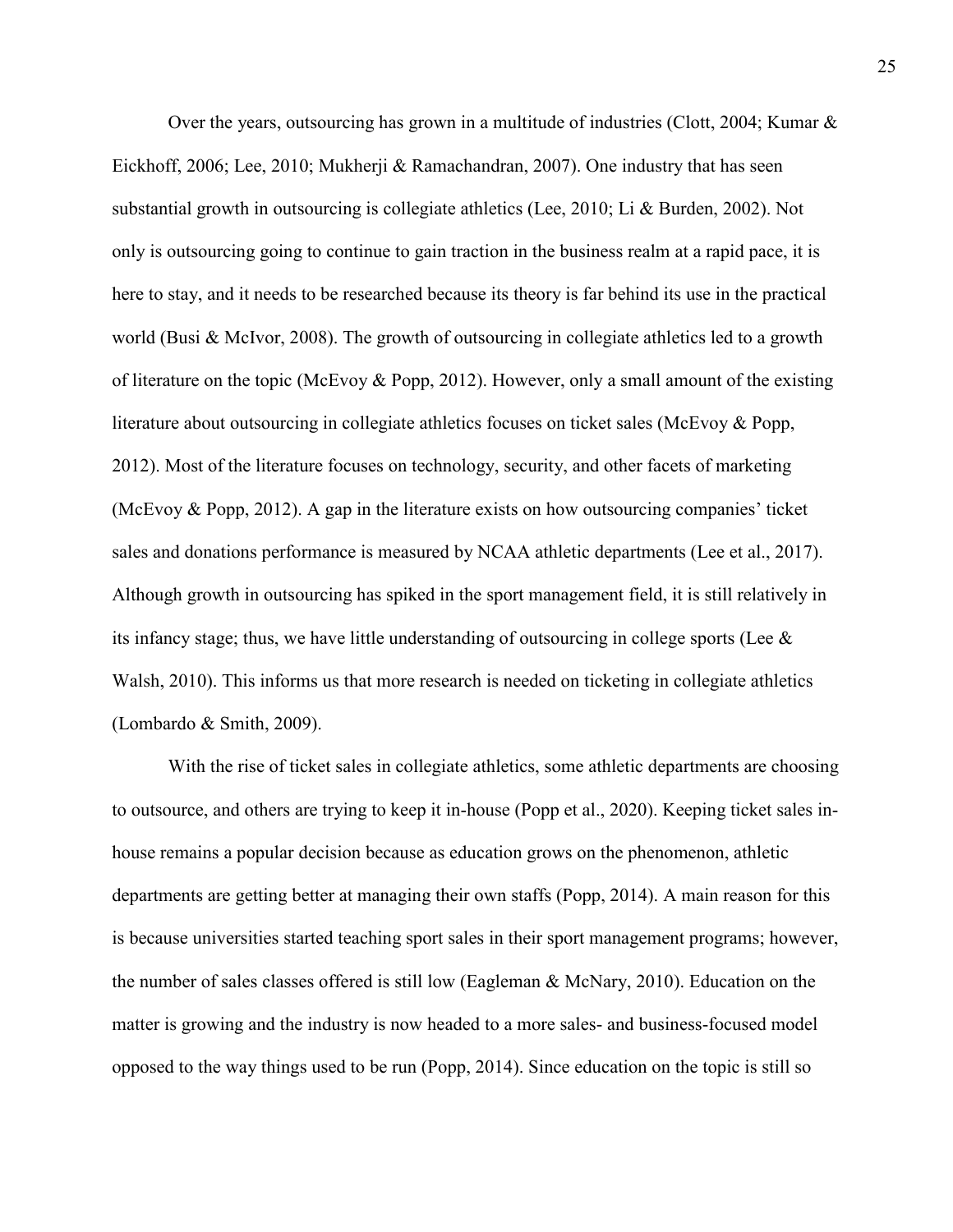low, most athletic departments that try to implement their own sales staff often lack the knowledge on how to best set up the department (Popp, 2014).

Existing research does show that outsourcing in collegiate athletics is not only growing, but more specifically more athletic departments are outsourcing marketing and sales responsibilities (Burden & Li, 2005; Burden et al., 2006; Li & Burden, 2002, 2004). However, as mentioned, despite the rise in the use of companies like The Aspire Group and others to sell tickets and solicit donations, very little research has been conducted on the perceptions, decision making, and effectiveness of these organizations (McEvoy & Popp, 2012; Popp, 2014).

#### **Ticket Sales**

Ticket sales is a crucial part of the financial success of college athletic departments (Fulks, 2017). In all types of ticket sales, it is the sales team that interacts with customers, and they are typically the employees who come up with the best ways to contact customers and inform them of the product (Ross, et al., 2004). Companies use salespeople as a boundary between the product and the organization (Ross, et al., 2004). With sales being one of, if not the most important facets of most businesses, it is surprising to see so many companies outsource such an important part of their success (Anderson, 1985). However, research shows that many companies are still choosing to outsource their sales teams and finding that is a good way to conduct sales (Anderson, 1985; Dutta et al., 1995; Marchetti & Brewer, 1996; Taylor, 1981). However, it must be noted that getting the sales force right is extremely important to the success of the outsourcing company (Ross et al., 2004). Thus, when an athletic department is choosing to outsource, they must make sure they align with the outsourcing company and their employees; otherwise, the partnership may not flourish as anticipated (Popp et al., 2020).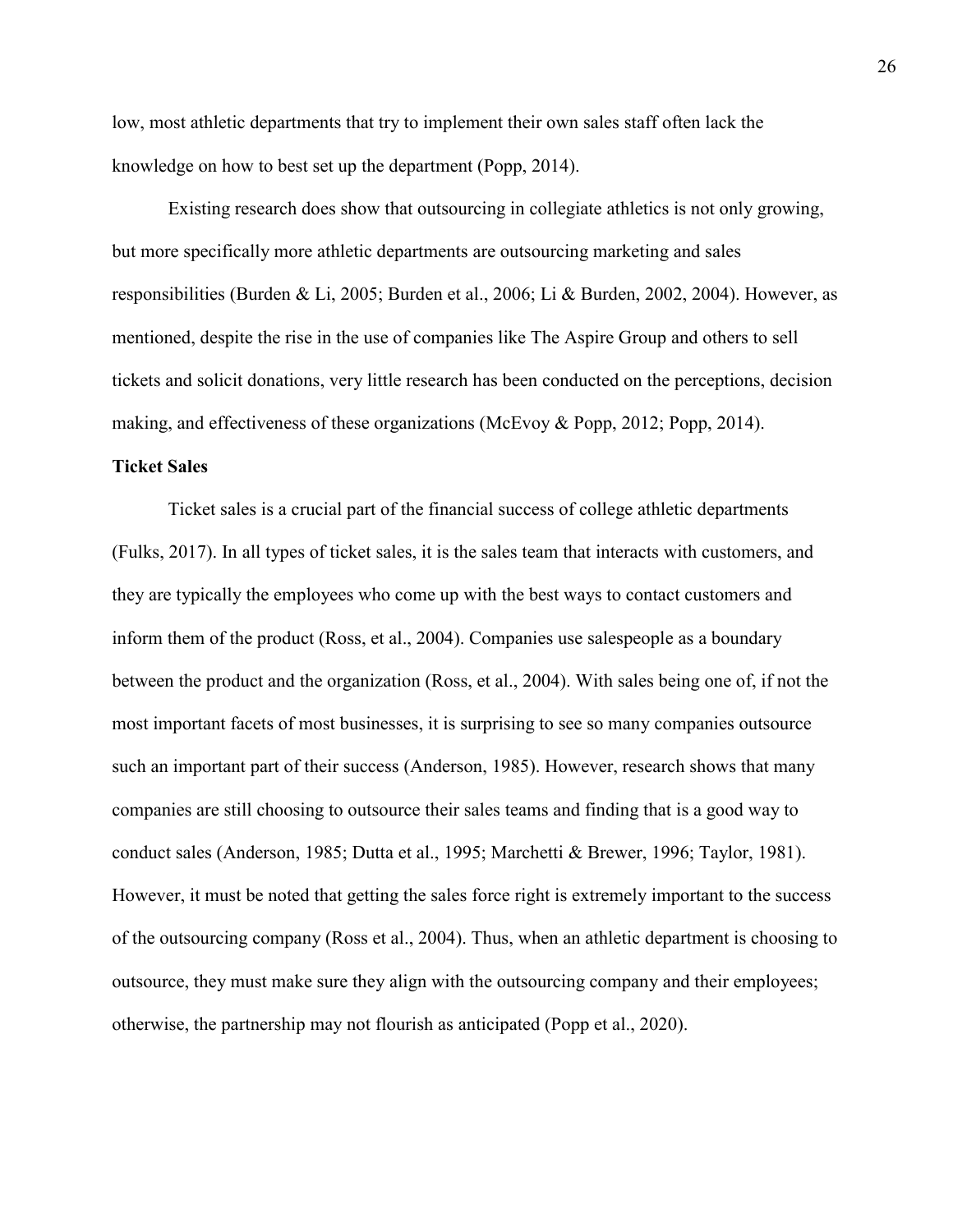Ticket sales have been one of the largest revenue generators for colleges and universities across the country for years (Fulks, 2008, 2016, 2017; Popp, 2014). Although media and sponsorship deals have risen and become a large part of revenue generation for college athletic departments, ticket sales is one of the, if not the most important, factors in an athletic department's success (Fulks, 2017; Popp et al., 2020; Sheldon, 2014). This is because a lot of times the assumption is that sponsors and media companies don't want to associate with a team or venue that cannot fill its seats (Wells et al., 2005). In addition to ticket sales, donations are a large part of athletic departments' revenue streams (Fulks, 2017; Wells et al., 2005). Typically, in collegiate athletics, donations are intertwined with ticket packages to increase revenue (Wells et al., 2005). This increases the importance of ticket sales positions because the ticket sales staff often also has a responsibility to solicit donations (Popp, 2014; Wells et al., 2005). Thus, ticket sales employees contribute to two of the largest revenue generators for all Division I college athletic departments (Fulks, 2017). Ensuring the decision to outsource is the correct decision is integral to the future success of the organization because the company is in direct contact with important clients who contribute to the athletic department (Lee et al., 2016).

Very few universities can consistently sell out any athletic event (Popp, 2014). Even the biggest programs struggle to sell out football and basketball games for an entire season (Popp, 2014). This has led athletic departments to place a bigger focus on other sports (Popp, 2014). It has been proven that revenue can be made in sports other than the major ones like basketball and football. For example, the University of Nebraska has seen success garnishing revenue from sports like volleyball (Sheldon, 2014). Another reason for this shift in focusing is because athletic departments are now aware that athletic success does not equate to an increase in ticket sales for all organizations (Popp, 2014). Researchers have proven that all types of athletic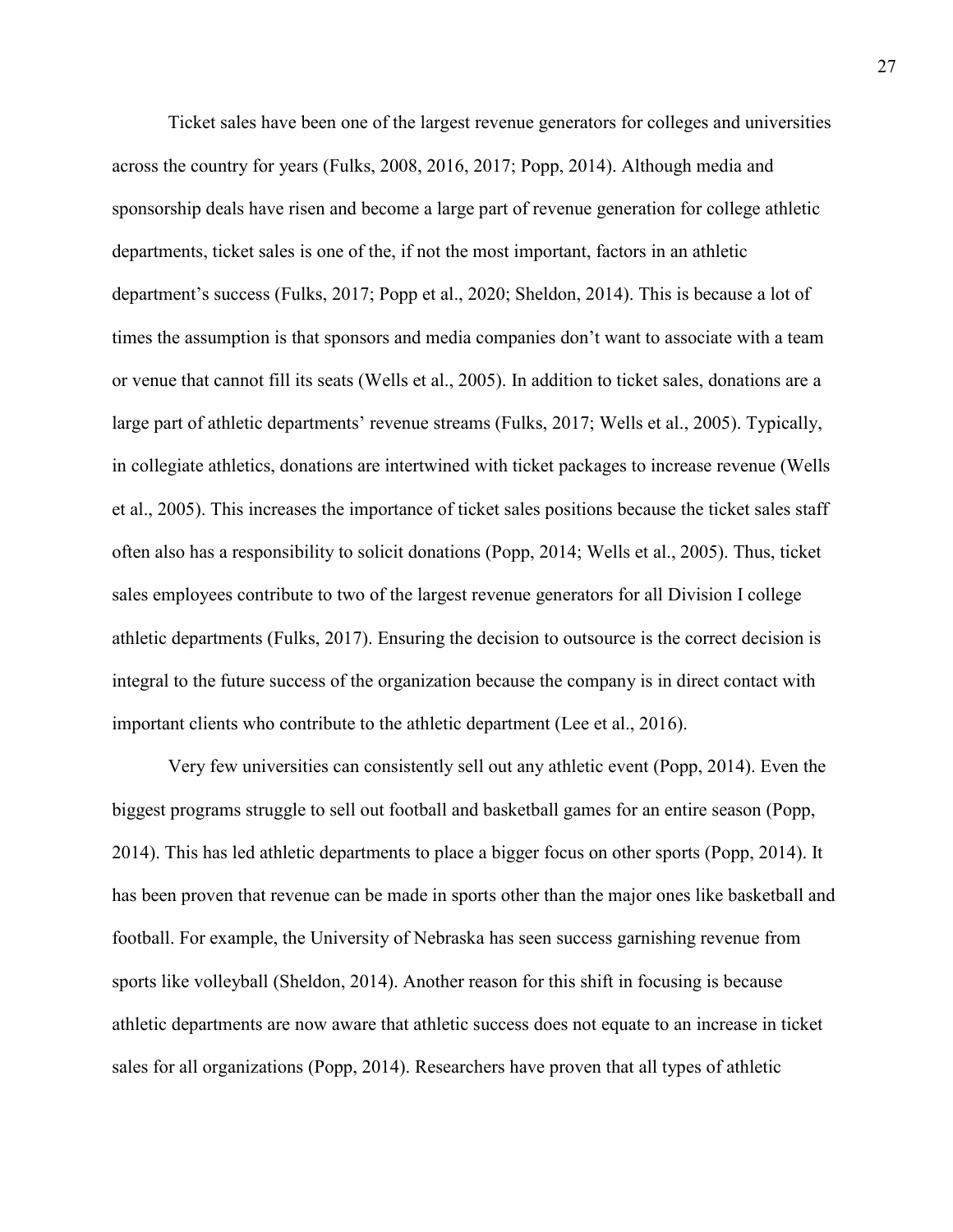departments have seen no increase, and in some cases a decrease, in donations and ticket sales after winning seasons (Turner et al., 2002). Athletic departments choose to outsource ticket sales to try and create consistent ticket revenue regardless of what is happening within other facets of the athletic department (Popp et al., 2020). Professional sports organizations see more success selling tickets because of the ability and willingness to train sales staff (Popp, 2014). This is one of the perks of outsourcing ticket sales for universities, and typically these outsourcing companies train their sales consultants (Good & Calantone, 2019).

The best way to increase ticket sales is to have a trained outbound ticket sales department, and the bigger the better (Popp, 2014). Most of the time, even if college athletic departments have an adequate staff size, they still struggle to sell tickets (Popp & McEvoy, 2012). This is mainly due to the fact that most people at the administration level of college athletic departments have not done sales before; however, that mold is starting to change as we see younger administrators climb the ranks (Popp, 2014). For administrators with little sales experience, the decision to outsource ticket sales is tough due to their lack of knowledge in the field (Popp, 2014).

### **Outbound Ticket Sales**

Outbound ticket sales are the most successful way to sell tickets to athletic events (Popp, 2014). Outbound ticket sales in when a sales staff uses phone calls and meetings to develop relationships with consumers to get them to purchase tickets to athletic events (McEvoy & Popp, 2012; Popp, 2014). This tactic is used hand-in-hand with the frequency escalator tactic (Mullin et al., 2007). Sales departments in professional sports leagues as well as universities and college athletic departments across the country use outbound ticket sales in an attempt to garnish revenue (McEvoy & Popp, 2012; Popp, 2014; Sanserino, 2014). However, the major difference between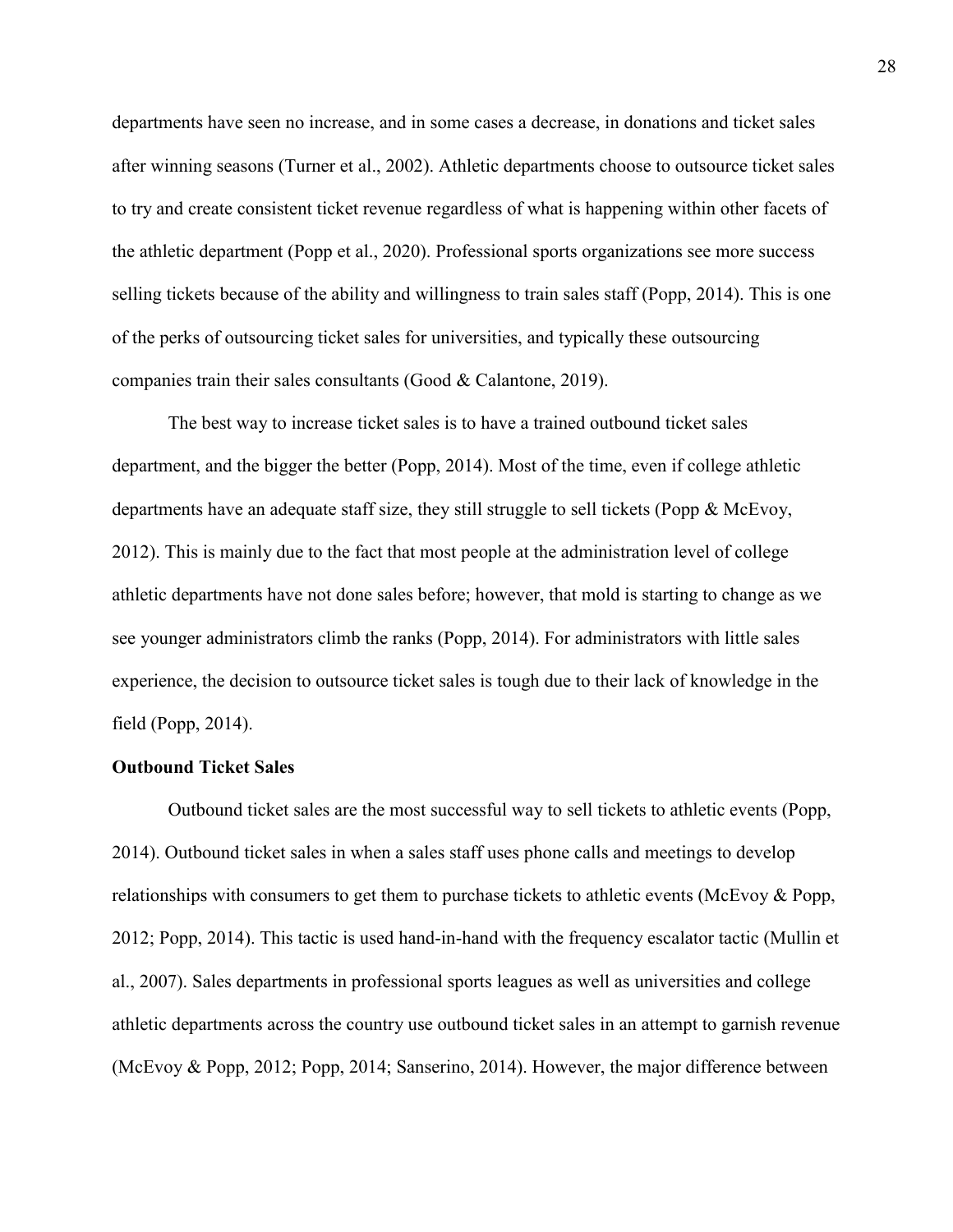the college ranks and the professional organizations is that professional teams can employ more sales consultants, whereas in college one person is typically doing the job of multiple people (Popp, 2014). This is another reason athletic departments seek outsourcing relationships—to help alleviate some of the overworked employees and to cut cost while improving the product (Popp, 2014; Popp et al., 2020). In addition, when outsourcing ticket sales, it is easier to determine your return on investment, or ROI (Popp, 2014). Sales is one of the few facets of business where you can see how much you earned versus how much you are spending (Popp, 2014). Thus, if an organization's goal is to increase ticket sales, it is easy to discover if the outsourcing relationship is successful or not.

Previous researchers explained that the top reasons for failure in outbound ticket sales staffs are lack of experience, lack of communication, high turnover rates of employees, lack of training, and lack of commitment by the staff (Bouchet et al., 2011). These are all facets of the business outsourcing that has been proven to be able to improve a company (Jiang & Qureshi, 2006; Walker et al., 2009). Another reason for the lack of success is employees' ability to know how to correctly use current sales technology such as sales force and Customer Relationship Management software (CRM) (Popp, 2014). Outsourcing companies that oversee ticket sales like The Aspire Group not only train their employees on how to use these technologies, but they train them in other facets of sales that, in turn, creates less turnover, higher commitment levels, and better understanding of clients (Popp et al., 2020). Some of the bigger, more successful programs have up to 10 paid ticket sales employees (Popp, 2014). Unfortunately, most programs must rely on a heavy usage of undergrad volunteers, graduate students, and interns. Typically, these types of employees have very little experience, time, and commitment (Popp, 2014). One of the reasons athletic departments use these types of employees is because they do not have the funds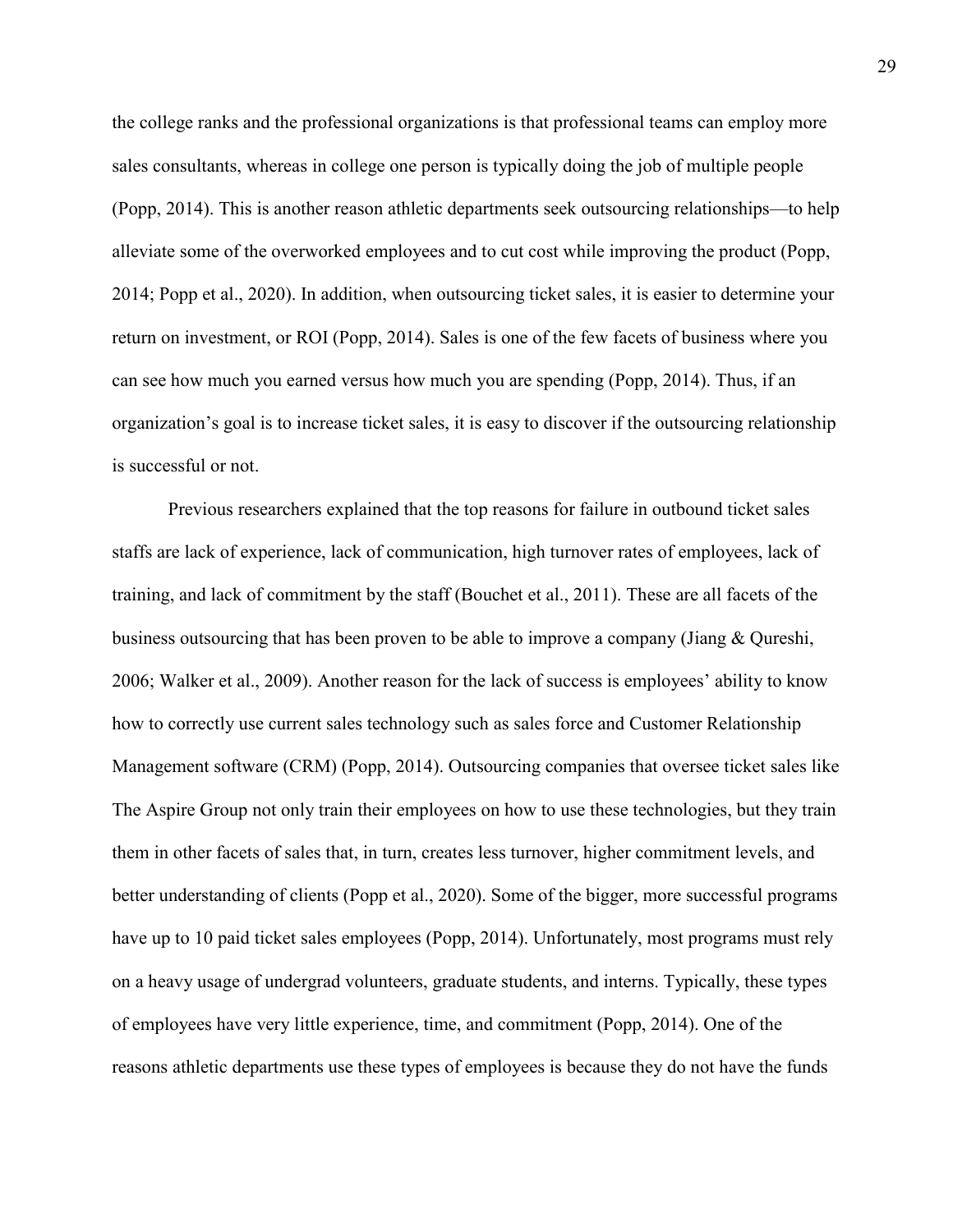to pay out sales commissions or add more employees to the department (McEvoy & Popp, 2012). However, as the importance of ticket sales rises, athletic departments have started to put a greater focus on staffing a ticket sales team (Wells et al., 2005).

Typically, in-house sales teams are managed by an assistant athletic director or manager (Popp, 2014). However, as mentioned, these employees are typically undereducated for their position and thus athletic departments have looked to outsource to get expert opinions (Popp, 2014). In addition, outsourcing is cheaper than hiring and training your own sales staff, and it provides educated trainers and employees (Jiang & Qureshi, 2006). Employees at this level are likely to lack a significant amount of knowledge, which is a cause for training (Popp et al., 2020). Training is a must to improve their skills; however, training these employees is impossible for athletic departments to do in-house because they themselves lack the ability to correctly train their staff (Popp, 2014). The Aspire Group has adopted the approach professional teams implement, and they implement it at the college level. This approach places a specific level of attention on group sales and retention as well as creates new business and gets them up the frequency escalator. The formula of using the pro model as well as the frequency escalator theory has proved to be a successful tactic for The Aspire Group (Popp, 2014; Sanserino, 2014).

Professionals in the business have both expressed and stressed the importance of training sales employees (Irwin et al., 2008). Not only do they need training before starting on the phones, but success of a sales team requires continued training (Irwin et al., 2008). Typically, professional teams train their sales staff for two weeks before they start selling and have continued training (Popp, 2014). This is something that does not happen when athletic departments implement sales staffs (Popp & McEvoy, 2012). Employees must be trained before they hit the phones and should receive regular training throughout their first few years on the job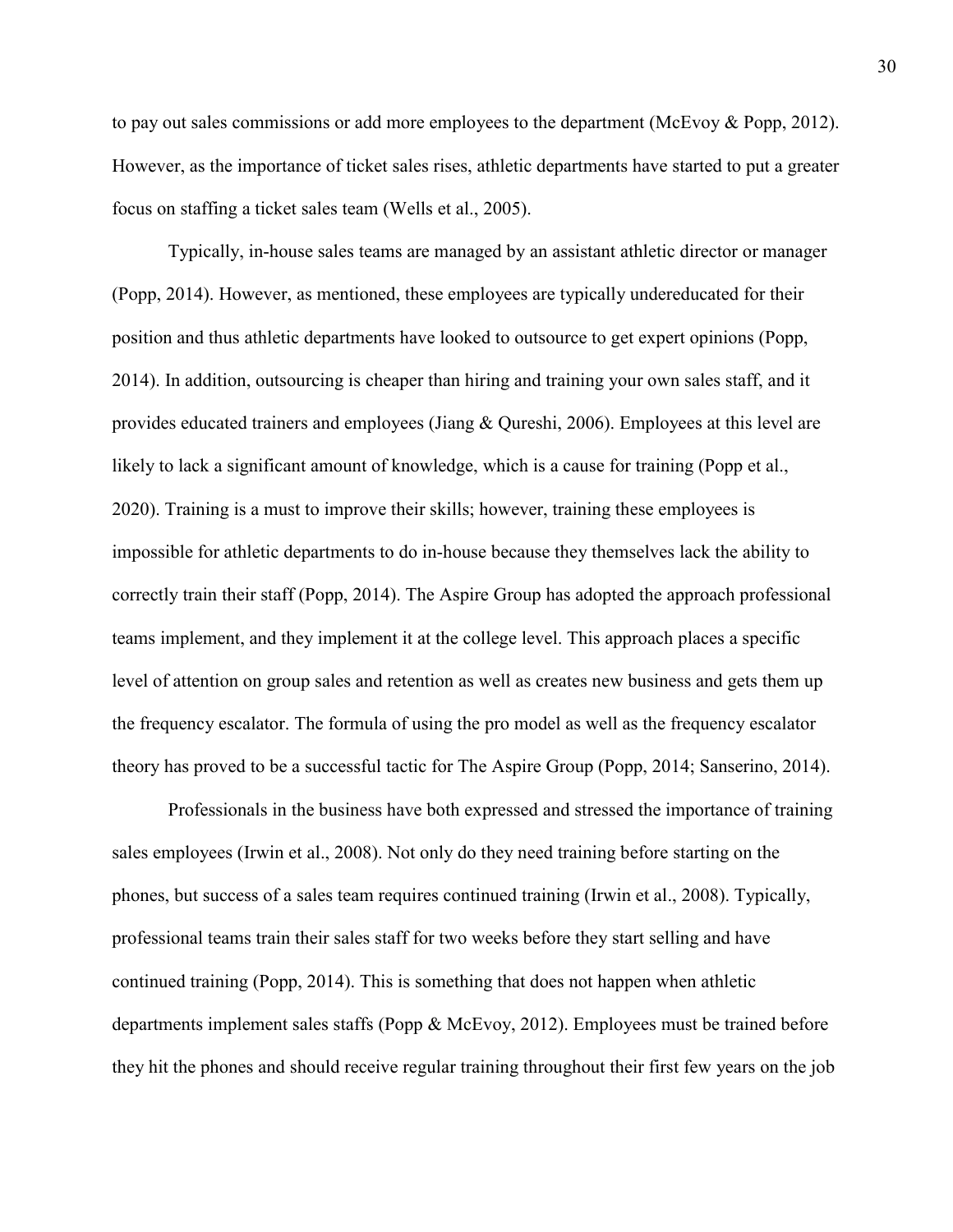(Irwin et al., 2008). Outsourcing companies, however, are known for training their employees well (Jiang & Qureshi, 2006). Research conducted on ticket sales in collegiate athletics showed that just under 80 percent of athletic departments that implement outbound ticket sales train their staffs more than 20 hours a year (Popp, 2014). Furthermore, other departments that have outbound ticket sales teams don't train their employees at all (Popp & McEvoy, 2012). With outsourcing being more prudent and athletic departments becoming wiser, this trend is changing quickly. As mentioned, outsourcing companies like The Aspire group use extensive training, and the knowledge is now being taught more in sport management programs (Eagleman & McNary, 2010; Irwin et al., 2008).

With outbound ticket sales being the most effective way to sell tickets, athletic departments must continue to try and improve the sales team (Popp, 2014). As education on the topic rises and younger administrators climb the ranks, more of a focus may be put on outbound ticket sales (Eagleman & McNary, 2010). Ticket sales are already understudied in sport management literature, and with the rise of this tactic, it is important to know what will work best (McEvoy & Popp, 2012; Popp, 2014; Popp et al., 2020).

# **The Attendance Frequency Escalator**

The attendance frequency escalator is a tactic employed by various successful sport organizations to help increase ticket sales year after year (Mullin et al., 2007). The Aspire Group, which is an outsourcing company that oversees ticket sales among other things for college athletic departments, trains all their staff on how to get customers up the frequency escalator. The frequency escalator tactic is a tactic that gets clients to gradually spend more money with the organization (Mullin et al., 2007). For example, a person may start off by buying a single game ticket. The frequency escalator tactic involves using certain communication skills that can get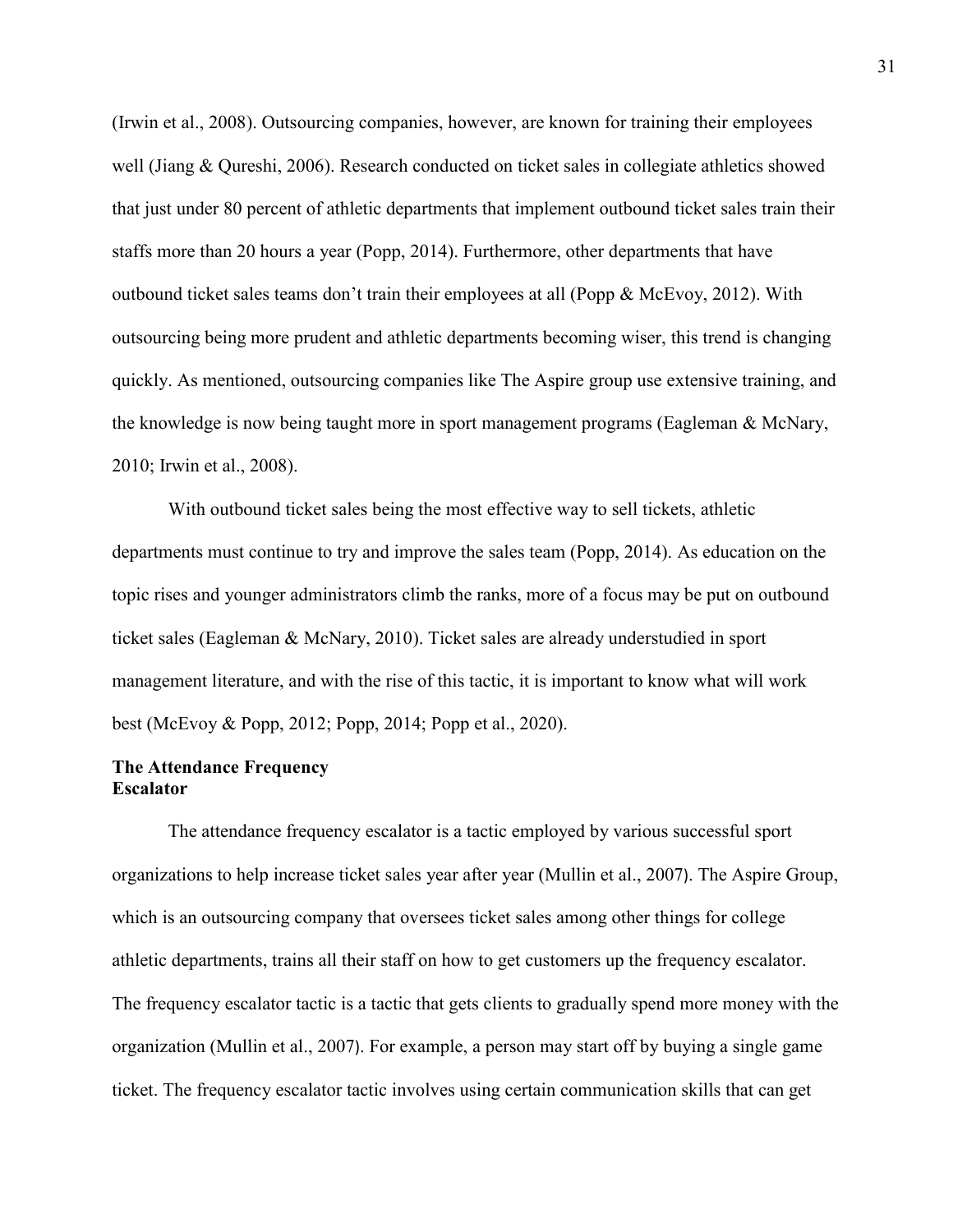that single game ticket buyer to increase to a mini plan in later years and then graduate to a season ticket holder (Mullin et al., 2007). The escalator tactic treats a consumer as a long-term investor rather than a one-time purchaser. Thus, instead of being a single ticket buyer worth \$250, they look at all customers as potential \$10,000 clients over the span of their lifetimes (Mullin et al., 2007).

Typically, outbound ticket sales methods go along with the escalator theory (Mullin et al., 2007). Sales consultants use phone calls and meetings to create relationships with existing clients (McEvoy & Popp, 2012). Other tactics that go along with the escalator theory is personalized messages as well as seat visits (Mullin et al., 2007). This escalator theory tactic is so often used by organizations because it is proven that in sales it is far easier to retain an existing client compared to gaining a new one (Mullin et al., 2007). Furthermore, using meetings, phone calls, messages, and special perks helps customers feel valued and part of the organization, which leads them to climb the sales escalator (McEvoy & Popp, 2012; Mullin et al., 2007). Retaining clients garnishes more revenue and is more cost- and time-effective for sales associates than trying to gain a new client (McEvoy & Popp, 2012; Mullin et al., 2007). The escalator is a proven theory used by most athletic departments as well as used by one of the most prominent and successful outsourcing companies in collegiate athletics (Mullin et al., 2007).

# **Agency Theory**

Agency theory has been used in studies that focus on contract-based relationships between organizations (Eisenhardt, 1989; Gomez-Mejia & Balkin, 1992; Reade, 2010). Starting around the 1970s, agency theory emerged as one of the most useful theories when investigating business relationships (Jensen & Meckling, 1976; Ross, 1973). Although originally a theory that dealt with the relationship between managers and stockholders, the literature on agency theory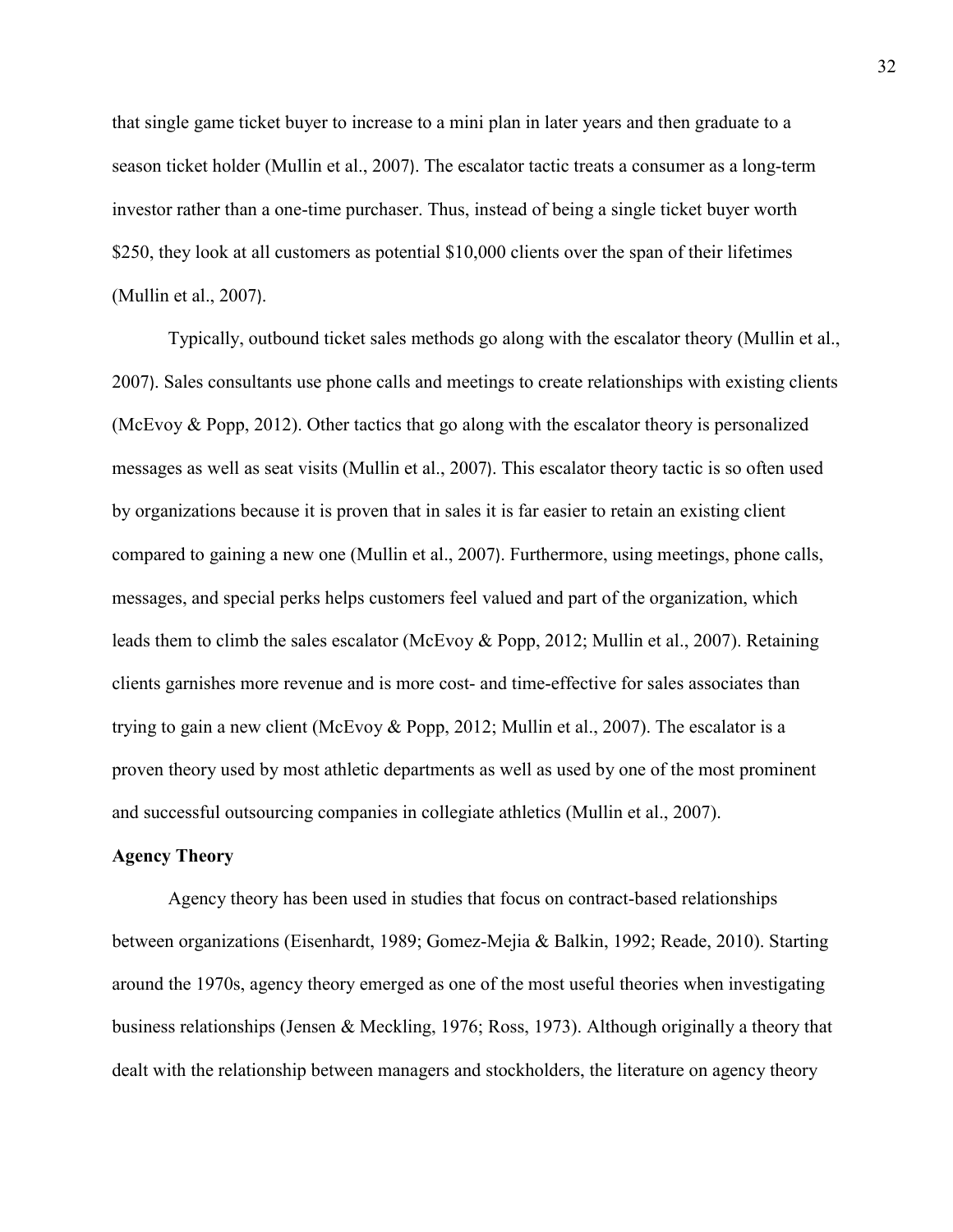shifted to having a bigger focus on the relationship between agencies and the organizations' behavior (Kosnik, 1987). Researchers in the 1980s expressed that the biggest gap in literature regarding agency theory is the investigation of contractual relationships between agencies (Eisenhardt, 1985, 1988, 1989; Kosnik, 1987). Researchers in the 1990s and 2000s then placed a bigger focus on the relationships between organizations that combine together via a contract (Gomez-Mejia & Balkin, 1992; Reade, 2010). However, more research on this topic is needed, especially in the sports field (Popp, 2014). With outsourcing being so popular, it is very important to investigate how outsourcing impacts agencies. Another topic that lacked investigation was the relationship between agencies and their stakeholders, which is another big part of outsourcing (Hill & Jones, 1992).

Agency theory investigates contract-based relationships between organizations (Logan, 2000). In addition, the decision to outsource ticket sales in college athletics is done on a contract basis (Popp et al., 2020). In agency theory, the prominent investigation is between an organization that hires another to perform different services for the organization, typically one who specializes in the services they look to improve upon (Hill & Jones, 1992; Sharpe, 1997). In collegiate athletics, athletic departments outsource all types of services, including selling tickets to athletic events (Burden & Li, 2005; Popp, 2014). All types of outsourcing relationships exist in collegiate athletics with different levels of control (Burden & Li, 2005). It is important to investigate the level and types of control that is established in the binding contract between the two organizations (Li & Burden, 2004). All agent and stakeholder relationships have some type of contract which is drawn up to try and ensure that the interest of both sides is met (Hill  $\&$ Jones, 1992). Furthermore, this contract is typically governed officially and is legally binding. This is another reason why agency theory is a good fit when investigating stakeholder-agent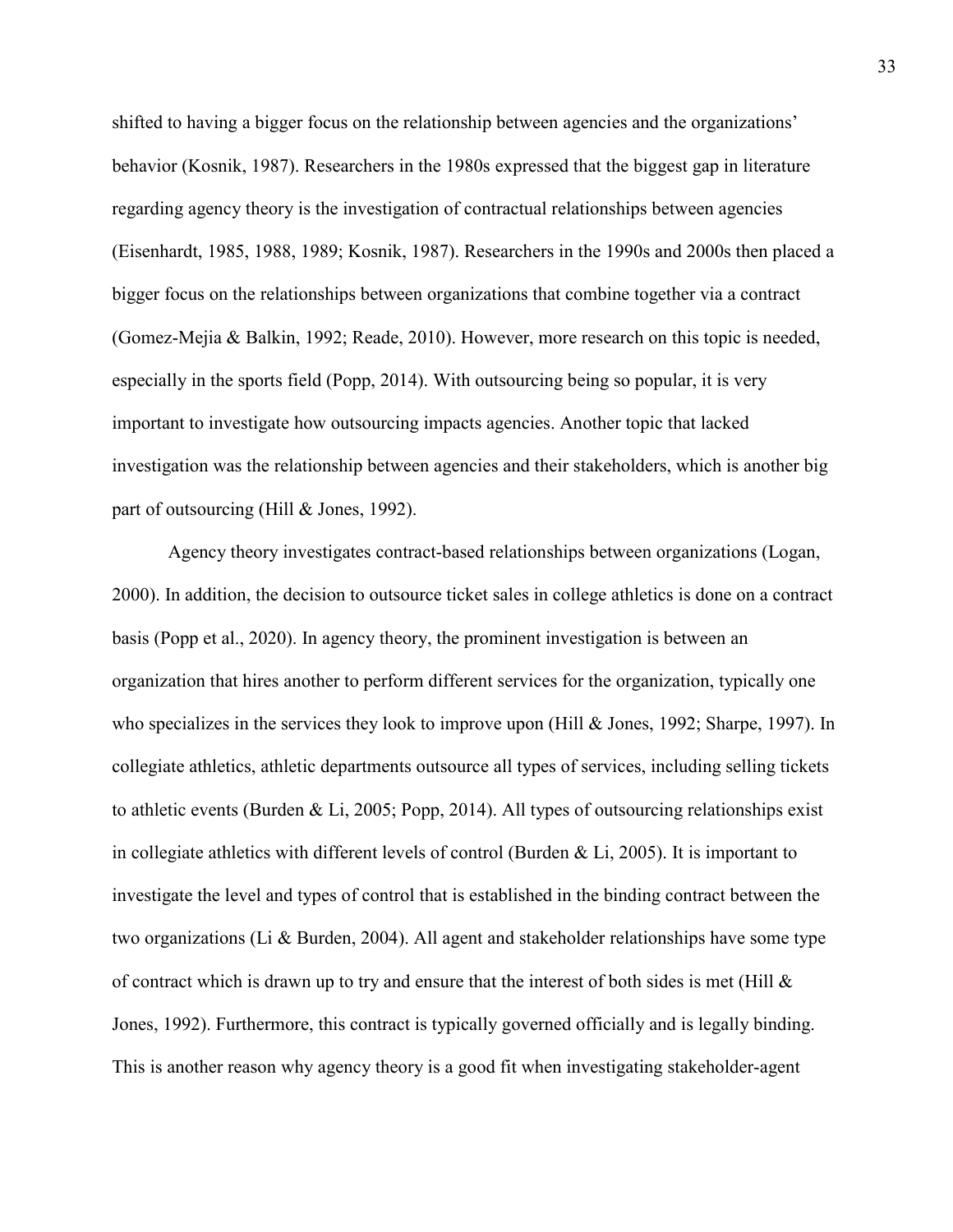relationships (Hill & Jones, 1992). Although agency theory is used to investigate outsourcing relationships (Logan, 2000), and outsourcing is commonly used by college athletic departments (Lee, 2010; Lee et al., 2016; Li & Burden, 2002, 2004; Popp et al., 2020), I was unable to find any studies published in sports management journals that have used agency theory to investigate relationships between partnering organizations in sports. With outsourcing becoming such a popular business tactic in intercollegiate athletics, it may be beneficial to investigate the relationships between outsourcing companies and athletic departments (Lee et al., 2016; Lee & Walsh, 2010; Li & Burden, 2002, 2004; Popp et al., 2020).

Agency relationships definition is similar to that of outsourcing. It's defined as one agency engaging with another agency to perform a range of tasks that typically involves giving up some decision-making powers (Jensen & Meckling, 1976; Ross, 1973). Outsourcing is when you partner with another company to take over certain operations within an organization (Sharpe, 1997). Agency theory is typically used in organizational studies seeking profit generation between organizations (Reade, 2010). Agency theory is a useful tactic when investigating the relationship between organizations seeking to partner up with the goal of revenue generation and relationship building (Reade, 2010). As mentioned, the outsourcing ticket sales in collegiate athletics is a contract-based relationship (Li & Burden, 2002).

Past research using agency theory has continually mentioned that in order to be successful, the two joining forces must align goals and have a clear contractual understanding of what is expected by both parties in the partnership (Reade, 2010). Past research using agency theory clearly shows the importance of the relationship in the success of a partnership (Reade, 2010). The same goes for prior research in college athletic outsourcing. For example, research has shown that the most important and crucial factor of ensuring a successful partnership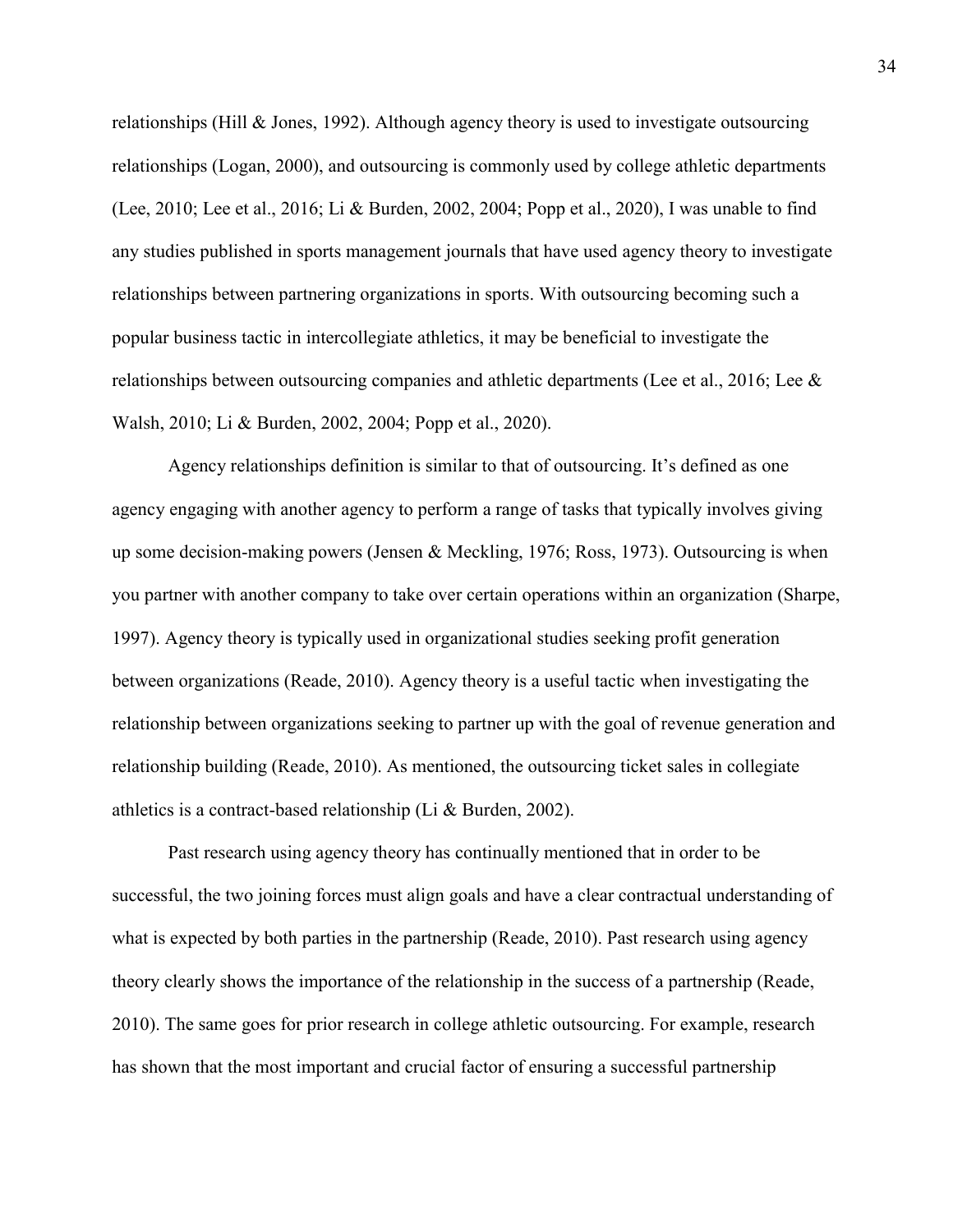between an outsourcing company and an athletic department is the relationship formed between the two entities (Burden & Li, 2003). As previously mentioned, one of the ways to ensure a good relationship between two organizations is taking stakeholders' opinions into consideration when making outsourcing decisions (Friedman et al., 2004). Other ways to create this positive relationship is creating clear expectations, drawing up a fair contract, as well as ensuring the goals of both the athletic department and the outsourcing company are the same (Logan, 2000; Reade, 2010; Walker et al., 2009). For example, if the main goal of the athletic department is to increase attendance but the outsourcing company wants to increase ticket revenue, then an issue may arise (Burden & Li, 2003). Research has shown that when an organization is aware of what is necessary to achieve the goals required by the company and a contract is made based on these goals, it creates higher chances of success (Reade, 2010). Furthermore, when the tasks and goals are clear and identifiable, it is easier to monitor the success of the outsourcing company (Reade, 2010). As previously mentioned in this study, revenue generation is one of the leading causes for athletic departments choosing to outsource ticket sales (Li & Burden, 2004; Popp et al., 2020), thus making it something worth investigating to see if outsourcing companies can create better relationships and garnish more ticket sales revenue rather than keeping the operation in-house (Popp et al., 2020). This also can aid athletic departments in choosing whom to outsource with and how to construct contracts with the outsourcing firm (Lee et al., 2016).

### **Stakeholder Theory**

A plethora of research in business has been done using stakeholder theory, providing evidence of the importance that both internal and external stakeholders have on organizations (Freeman, 1984; Gibson, 2000; Heffernan & O'Brien, 2010). In addition, a lot of literature exists in collegiate athletics on sports organizations' decisions (Covell, 2004, 2005; Ferkins &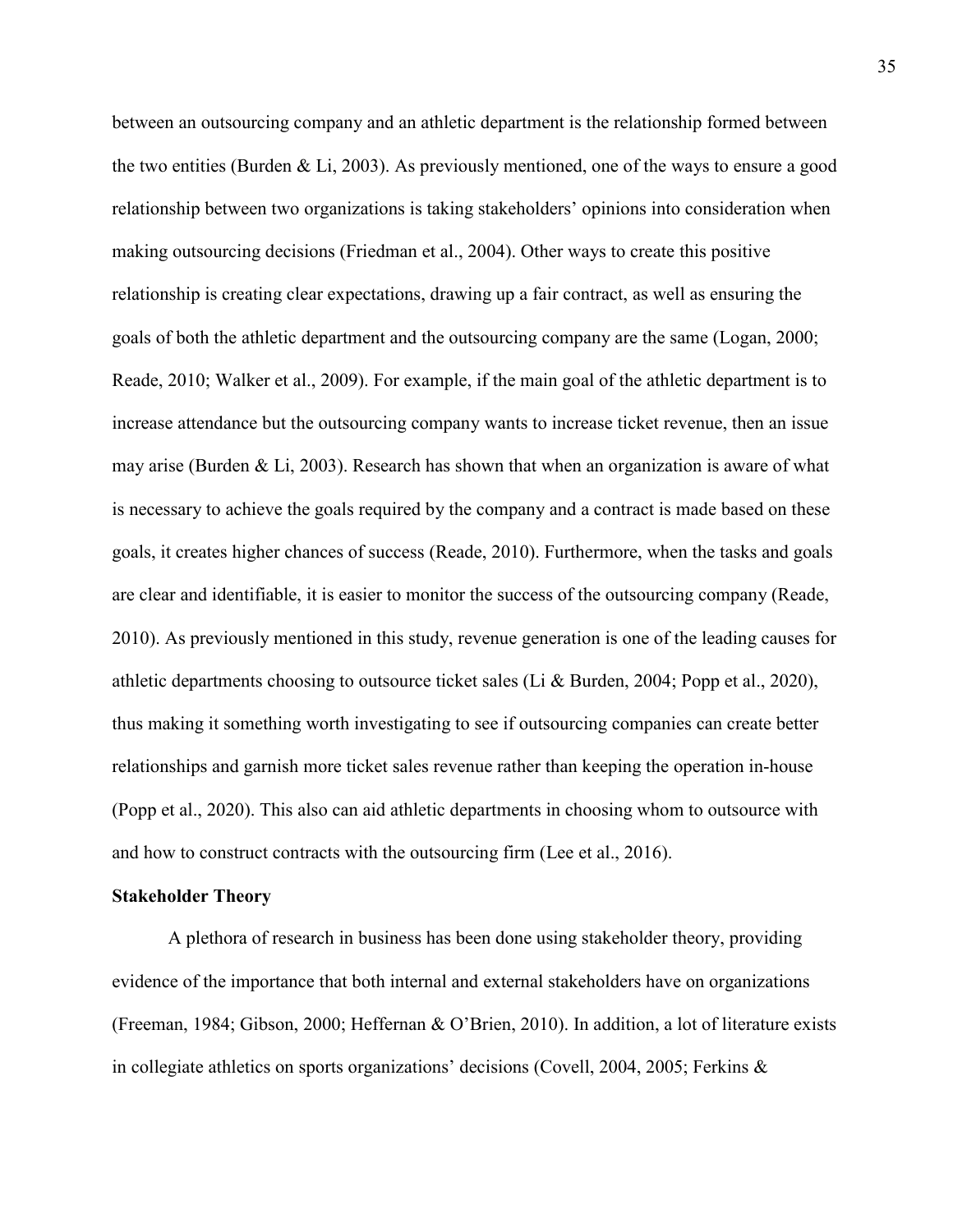Shilbury, 2010; Friedman et al., 2004; Heffernan & O'Brien, 2010; Mason & Slack, 1997; Parent, 2008; Parent et al., 2009; Putler & Wolfe, 1999; Walker & Parent, 2010; Wolfe & Putler, 2002). Stakeholder theory is an important and commonly-used framework for business ethics (Gibson, 2000). Stakeholder theory focuses on decision making and the outcomes of those decisions from the stakeholder's perspective (Freeman, 1984). A stakeholder is any group or person who is affected by the achievements of the organization (Freeman, 1984). A stakeholder can also be a person who is investing money and can be affected by the decisions made by the organization (Freeman, 1984, p. 46; Freeman et al., 2007, p. 6).

Multiple types of stakeholders exist. Stakeholders hold the ability to both help and hurt the organization (Gibson, 2000). As mentioned, previous research has defined stakeholders as individuals or a group of individuals who are affected or can be affected by the organization's achievements (Freeman, 1984). Internal stakeholders are people within the organization such as administrators and managers or others who play a part in the decision making and product distribution, whereas external stakeholders are outside of the organization but still impact its decisions, such as boosters, sponsors, and customers (Morehead et al., 2017). Internal stakeholders are known as supply-sided opposed to external stakeholders who are known as demand-sided (Morehead et al., 2017). Athletic departments and colleges in general are typically stakeholder-oriented, meaning they try to use athletics to create a stronger community with students, alumni, and the general public (Morehead et al., 2017). Additional examples of stakeholders in the specific realm of collegiate athletics would be current students, prospective students, alumni, faculty and staff, parents, government officials, boosters, and the local community, among others (Putler & Wolfe, 1999).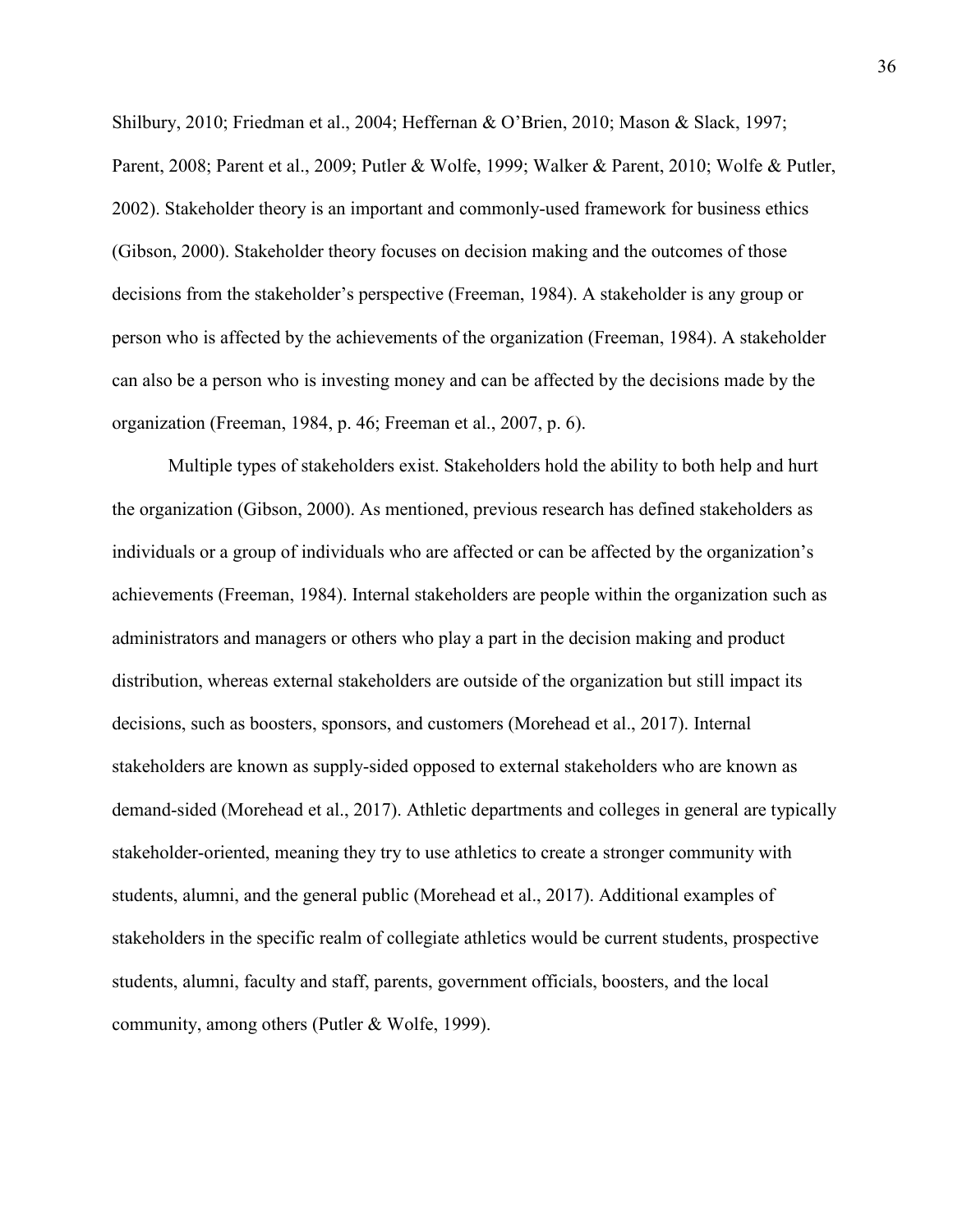Previous researchers have discovered that both internal and external stakeholders have an influence on athletic departments' decisions to outsource or not (Morehead et al., 2017). Thus, it is important for us to gain more knowledge on how it affects the decision to outsource tickets sales in collegiate athletics (Morehead et al., 2017). Research has demonstrated that stakeholder theory is a great way to help gain important information on not only college sports customers and other external stakeholders, but also the internal environment of the athletic department (Putler & Wolfe, 1999). For example, research has shown that some organizations will choose to go against certain individual values, yet retain legitimacy (Suchman, 1995). This may tell us that an athletic department is willing to outsource even if it goes against internal stakeholders' beliefs because it is known as a legitimate business practice that may cut cost and increase profits, although possibly adjusting how the organization is run (Morehead et al., 2017). However, it should be mentioned that stakeholder theory suggests that opinions of stakeholders in a large number should be heavily considered in order to achieve long-term organizational success (Friedman et al., 2004). So, if many employees, boosters, etc., don't want to outsource, or do want to outsource, then athletic administrators and decision makers should be considering stakeholder opinions (Friedman et al., 2004; Morehead et al., 2017).

Stakeholder theory is widely applied in outsourcing, business, and sport management literature (Indounas, 2006; Walker & Parent, 2010; Wolfe & Putler, 2002). Stakeholder theory focuses on managerial decision making, thus making it great to use when investigating outsourcing compared to keeping the operation in-house (Donaldson & Preston, 1995). In fact, research conducted on athletic administrators showed that administrators explained that when making pricing decisions, a stakeholder's opinion is one of the most important factors (Morehead, 2016). With outsourcing companies' abilities to create relationships with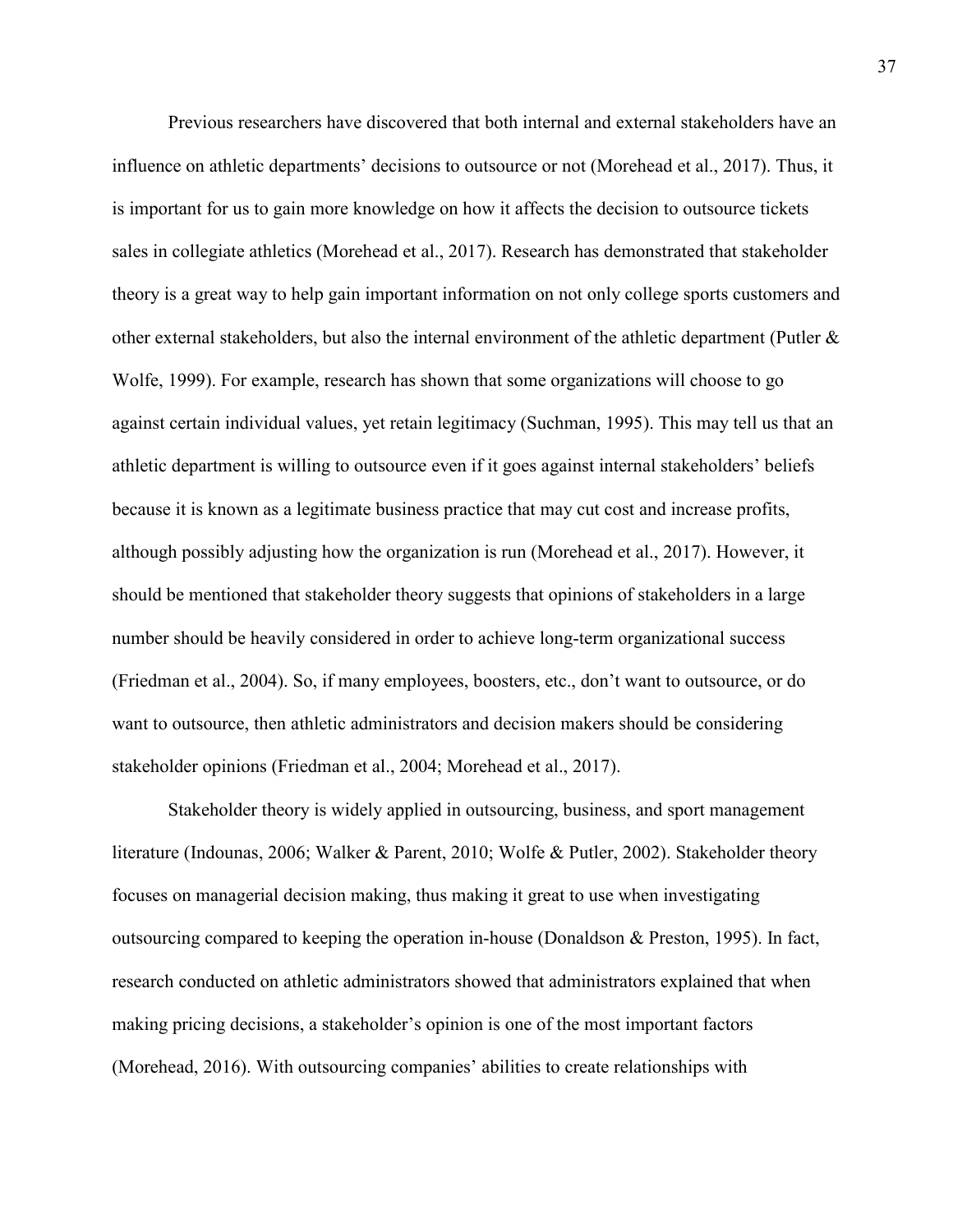stakeholders, this may be an advantage of outsourcing (Morehead, 2016). Stakeholder analysis can be utilized by both researchers and administrators in sport to develop an easily understood, replicated, strategic plan that can enhance the organization and its performance (Friedman et al., 2004). If stakeholders see outsourcing as a legitimate option in ticketing in collegiate athletics like they do in other facets of business and marketing operations, then outsourcing may become as common in ticket sales as it is in other facets of collegiate athletics, like security and marketing (Morehead, 2016). Thus, it may be very important to discover the perceptions, decision making, and how effective outsourcing ticket sales is in collegiate athletics (Morehead, 2016). If the perception is that outsourcing creates better relationships with stakeholders and creates more revenue than keeping the operation in-house, it may be a more legitimate option than keeping the operation in-house (Morehead, 2016).

#### **Contradictions in Literature**

It is obvious that a large gap in the literature exists when it comes outsourcing (Busi  $\&$ McIvor, 2008; Jiang & Qureshi, 2006; Quinn, 1999). This gap is even larger when investigating outsourcing in the sporting realm (Busi & McIvor, 2008; Popp et al., 2020). One thing that previous researchers can agree on regarding outsourcing is the fact that it is understudied (Busi & McIvor, 2008; Jiang & Qureshi, 2006; Quinn, 1999). Other than that, most of the literature is contradicting. Some find that outsourcing cuts cost (Bers, 1992; Harler, 2000), while others argue that it is too tough to tell (Cole-Gomolski, 1998; Vining & Globerman, 1999). Some find outsourcing increases profits while certain companies have found it is too hard to track. In addition, certain researchers have explained that it not only increases the amount of relationships, but the strengths of relationships where some have found it to strain relationships with stakeholders (Good & Calantone, 2019). Finally, some feel it is a company by company basis,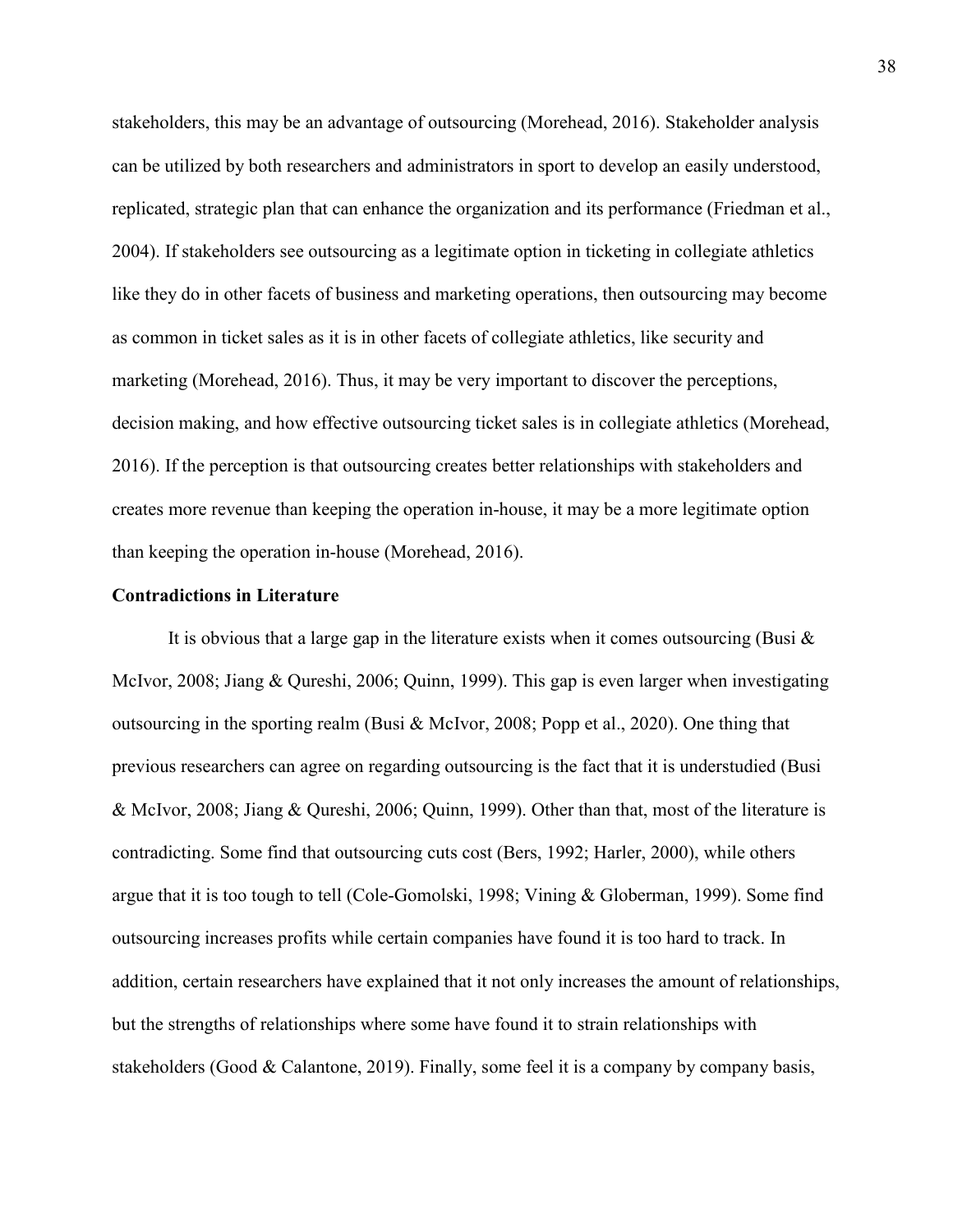while others feel it works for certain types of companies and not for others (Good & Calantone, 2019; Jiang & Qureshi, 2006).

# **Summary**

 Outsourcing ticket sales in collegiate athletics is a growing phenomenon that lacks investigation (Popp et al., 2020). Although growing in the field, no study has been conducted on the perception of outsourcing ticket sales in collegiate athletics. It is a multibillion-dollar industry that is lacking in empirical evidence of its perceptions, options, and efficiency (Popp et al., 2020). Agencies and stakeholders are directly affected by the decision to outsource (Burden & Li, 2003; Morehead et al., 2017). It is important to know how outsourcing can impact an agency and its stakeholders (Logan, 2000). With the phenomenon growing in the collegiate athletics, describing the phenomenon of outsourcing ticket sales can benefit both the practical and academic fields (Popp, et al., 2020).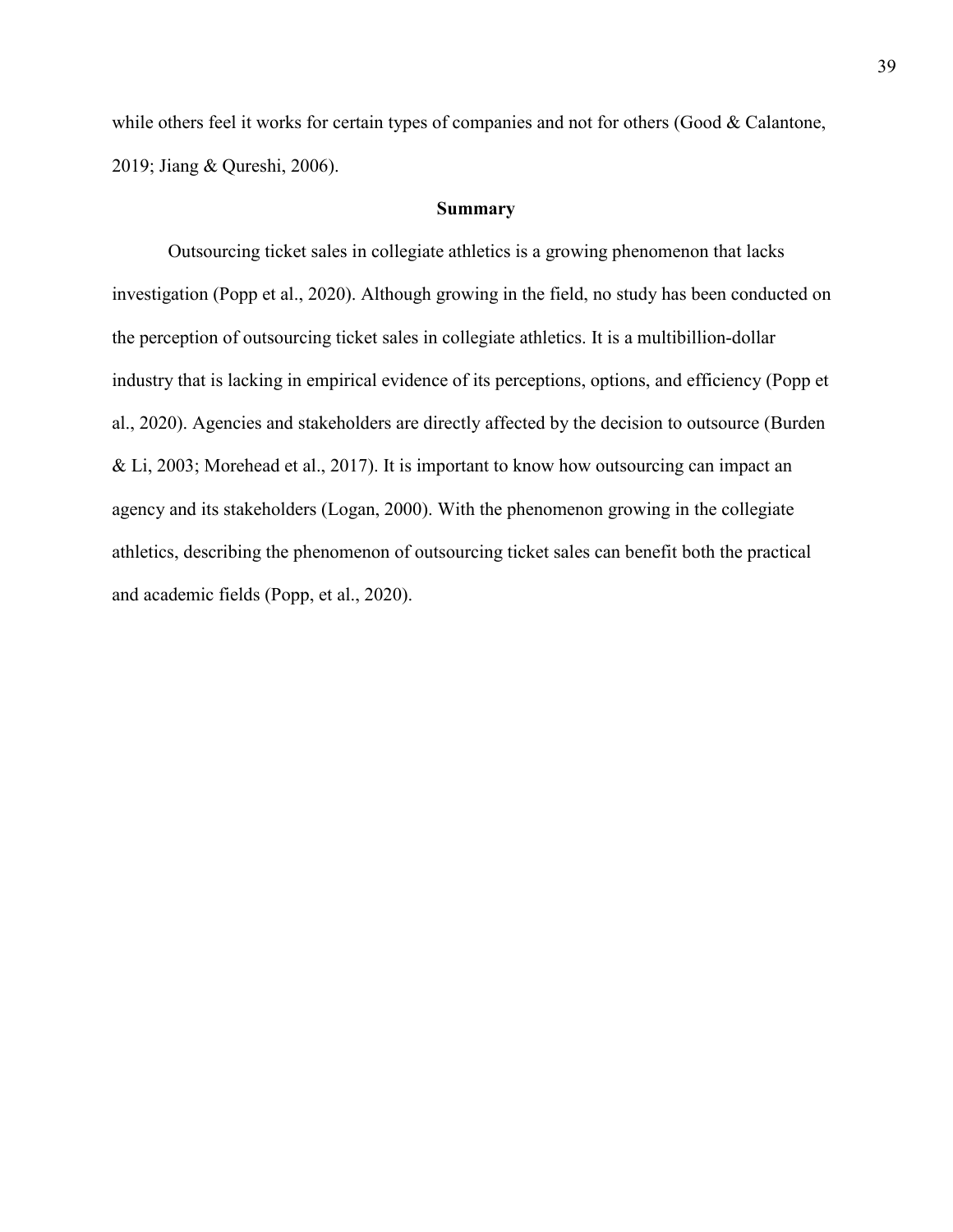# CHAPTER III

#### METHODOLOGY

#### **Institutional Review Board Process**

This study has been approved by the Institutional Review Board (IRB) team at the University of Northern Colorado. Among other paperwork, I sent the interview questions for the study as well as my recruitment email to participants for review from the IRB. Once reviewed by the IRB, it was reviewed and sent back to me with a minor suggestion. I fixed the suggestion made by IRB and resubmitted it for approval. Once I received approval, I proceeded with the study and start collecting data. The IRB process helped ensure that I was doing the research ethically.

The phenomenological study examines the meanings of the participants in the study regarding how they correlate their experiences with the phenomenon of outsourcing ticket sales in collegiate athletics. I accomplished this by exploring the lived experiences of the participants and clearly explaining the meanings they have identified with the phenomenon of outsourcing ticket sales in collegiate athletics from their own perspectives. As previously mentioned, the phenomena explored in the study is outsourcing ticket sales in collegiate athletics. The most efficient way to grasp this phenomenon is to consider the participants' perception and opinions on outsourcing ticket sales in collegiate athletics (Creswell, 2014; Crotty, 1998). When done correctly, this method allows the researcher to explain the phenomenon from the perspective of the individuals experiencing it, which has been explained as the most successful way to examine and explain a phenomenon (Creswell, 2014; Crotty, 1998; Merriam, 2009).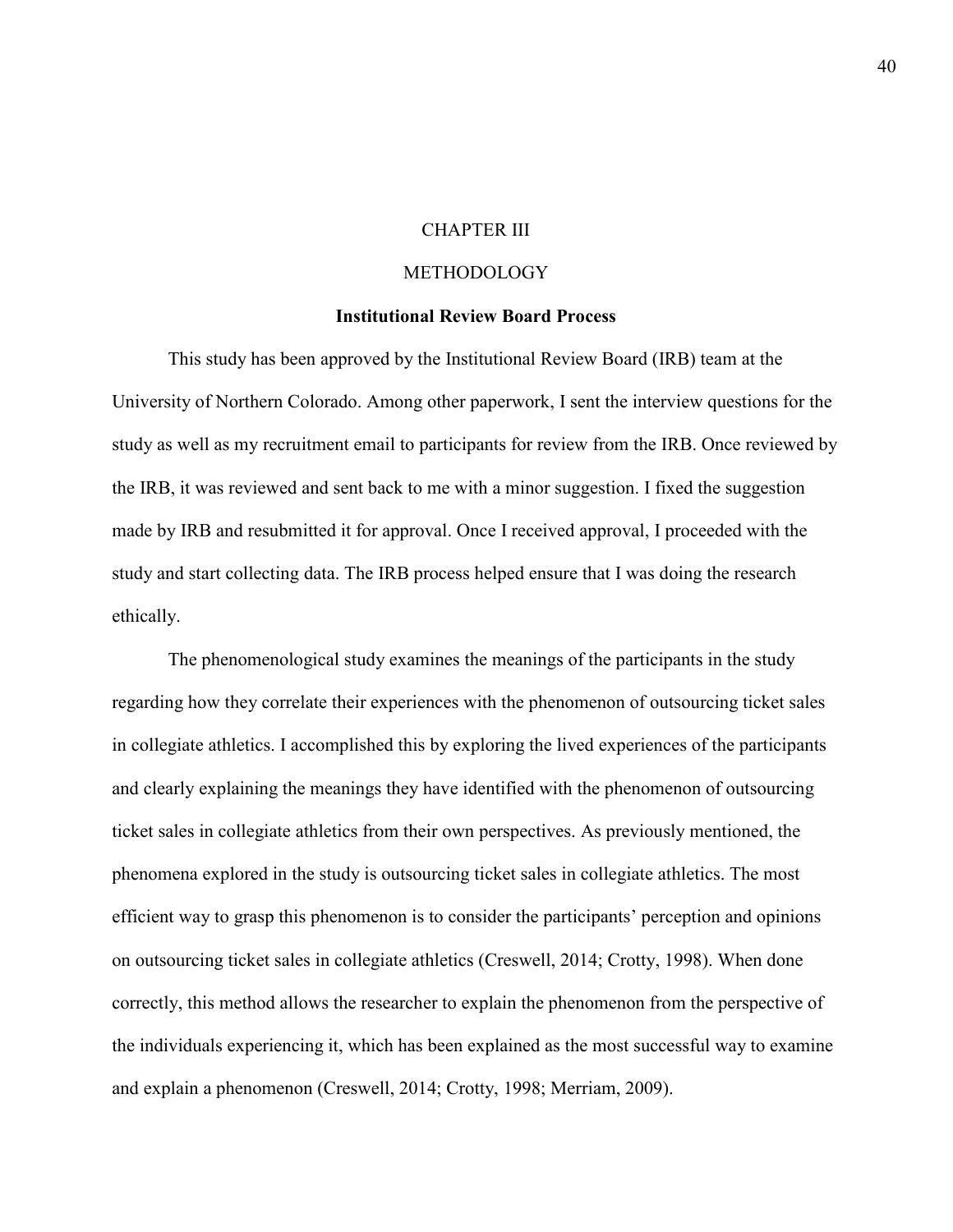Previous research has explained that the phenomenological research method allows the researcher to best understand the meanings constructed by the participants in the study (Creswell, 2014). Typically, successful qualitative studies that use the phenomenology approach are best accomplished using researchers' observations, descriptions, interpretations, and analysis (Creswell, 2014). These tactics best allow the researcher to understand and not only explain the phenomenon to the readers but allow them to immerse themselves in it (Creswell, 2014). Furthermore, researchers have also explained that after understanding the meanings of the participants regarding the phenomenon being studied, they can then describe the phenomenon by using the actual definitions and meanings of the participants that experience the phenomenon themselves (Doorn, 2017).

The current chapter explains the design for the research study. Following the research questions, I explain the theoretical paradigm (constructivism), theoretical framework (agency theory and stake holder theory), and methodology (phenomenology) of the research project. In addition to this, I will provide all the procedures that are intended to be used in the recruitment of participants for the study. Lastly, the tools I plan to use to collect data, and the process to analyze the data that will be collected will all be covered in Chapter III.

#### **Research Questions**

Research studies that use the qualitative design are intending to answer a set of research questions as opposed to validating a hypothesis or setting out to meet certain objectives (Creswell, 2014). Thus, the study is guided by the following research questions:

- Q1 What are the athletic administrators' perceptions of outsourcing ticket sales?
- Q2 What is the decision-making process to outsource or not?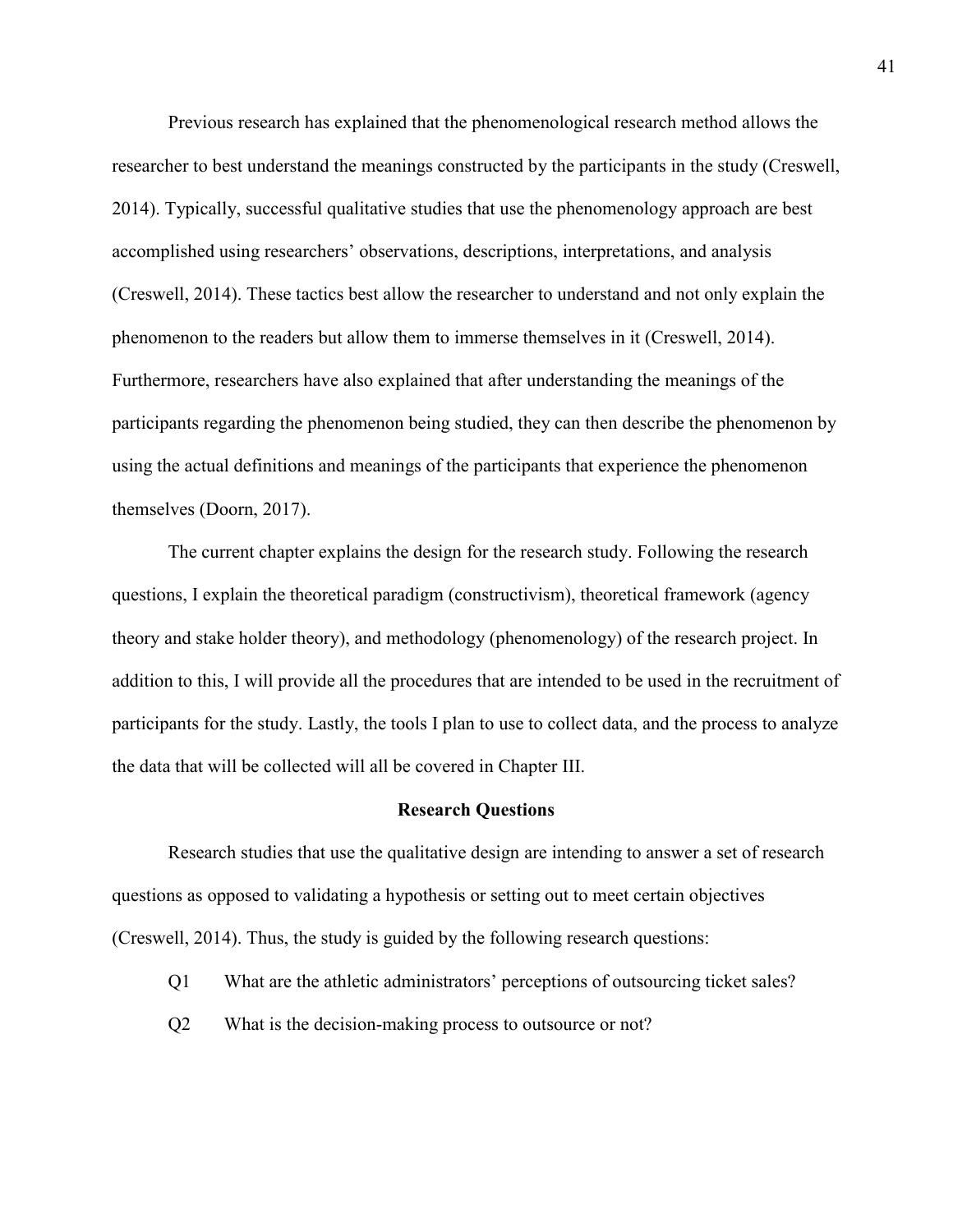- Q3 What are the most common reasons athletic administrators choose to outsource ticket sales in collegiate athletics?
- Q4 What is the stakeholder influence on the decision to outsource?
- Q5 How does the athletic departments relationship with the outsourcing agency impact the decision to outsource?

# **Theoretical Paradigm**

In 2014, Creswell explained that people want a better understanding of the world in which they live and work. Thus, throughout life, people associate different objects and things with different meaning and realities. The realities of these people are created by interactions they have in life (Creswell, 2014). Research has also explained that realities and meanings are created from an individual's everyday life, such as their interactions at work every day (Crotty, 1998). Since meaning is created from peoples' everyday engagements, open-ended questions should allow for participants to easily share the experiences they have and the perceptions they have created on a phenomenon they experience on a day-to-day basis.

As mentioned above, interactions are an important element for constructivist researchers to consider because they build the realities in which the participants live (Merriam, 2009). It is up to the researcher to extract the information from the participants and best explain these realities (Merriam, 2009). Therefore, the opinions and realities of the participants in the study are an integral part of the study being conducted. The researcher must use the correct techniques to extract these opinions and realties from the participants (Merriam, 2009). As mentioned, one of the most successful ways to do this is by asking semi-structured, open-ended interview questions because it gives the participants in the study a chance to explain their realities with the phenomenon being investigated (Seidman, 1998). Constructivism pairs well with phenomenological studies because it can deal with both an employee's understanding of a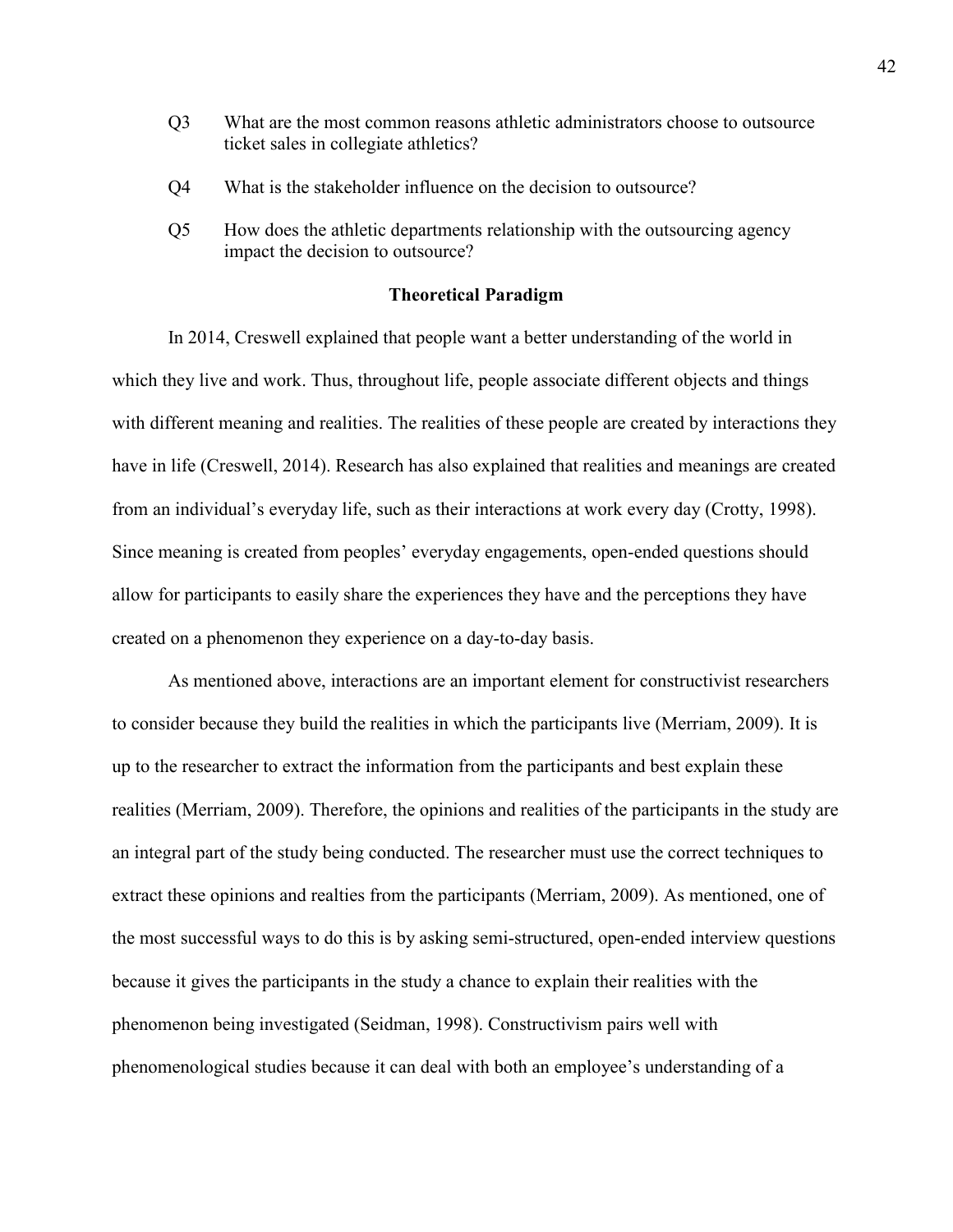phenomenon and their perceptions of it (Pegues, 2007). In addition, past researchers have also explained how well constructivism and phenomenology pair together (Rehman, 2018).

The study sought to collect information with the purpose of creating new knowledge from the interactions it had with the study's participants. One goal of the study is to create knowledge not previously sought or available regarding outsourcing ticket sales in collegiate athletics.

# **Theoretical Framework**

Theoretical frameworks are something that should be included in every study that is conducted because in every research project the researcher is seeking to answer a question (Creswell, 2014). Theoretical frameworks also encourage the researcher to have strict guidelines when conducting the study (Mertens, 1998). It is the researcher's responsibility to have done the necessary research and review of literature to know what guidelines are best to implement (Creswell, 2014). These guidelines are crucial to implementing the best ways to analyze and collect data, which is a crucial part of every study; and thus, the researcher must be confident they are conducting the study in the best way possible (Mertens, 1998).

I chose to implement agency theory and stakeholder theory as the theoretical framework because of their direct relation with outsourcing ticket sales in collegiate athletics. In past studies, these theories have been very successful in obtaining information similar to what this study seeks to discover (Friedman et al., 2004; Hill & Jones, 1992; Logan, 2000). Furthermore, these theories align directly with the types of participants described in the study. The implementation on this theoretical framework may be the most successful in aiding in explaining the perceptions on the phenomenon that is outsourcing ticket sales in collegiate athletics (Friedman et al., 2004; Hill & Jones, 1992; Logan, 2000).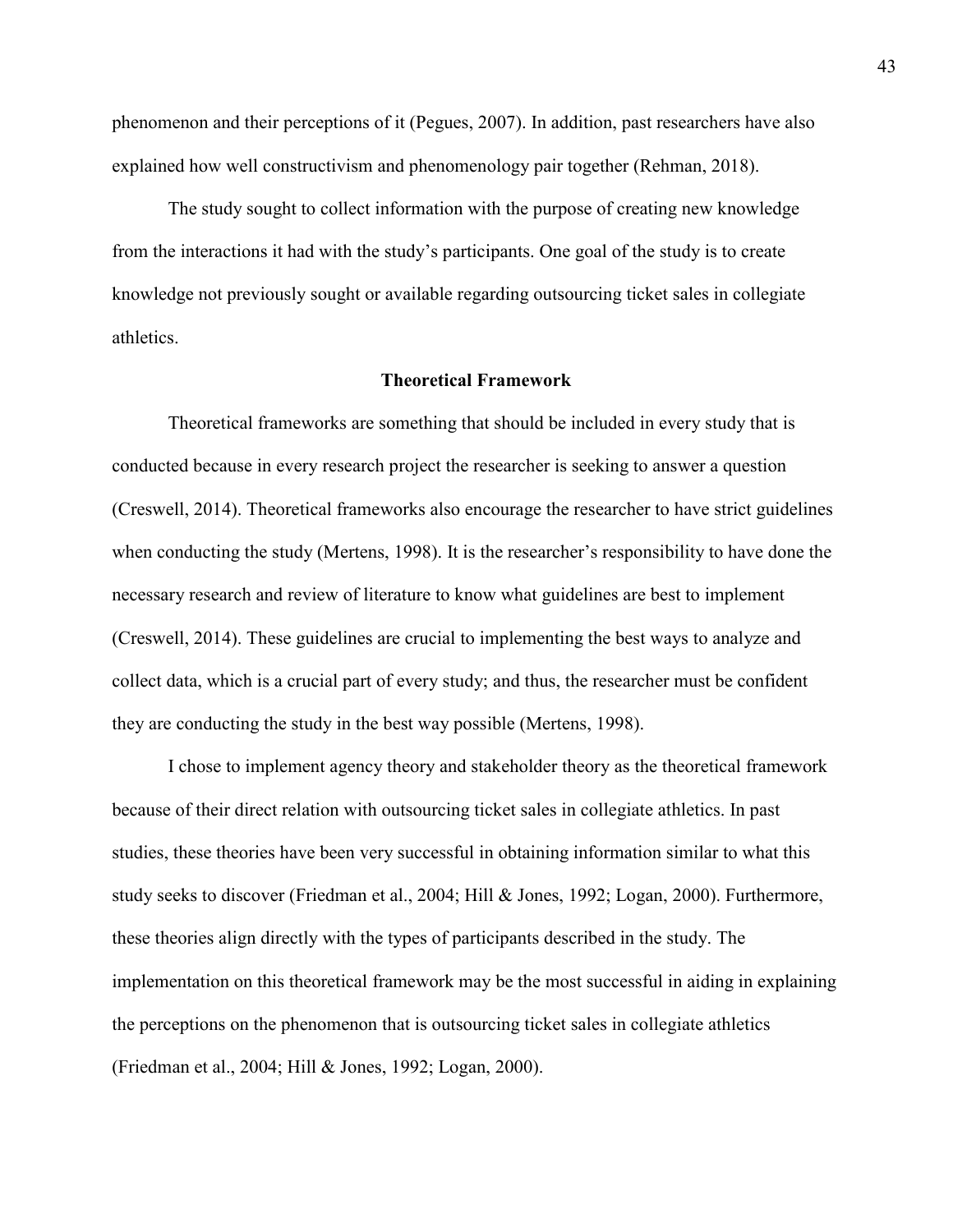### **Research Methodology**

The study intended to use phenomenology as the methodology. Phenomenology has been chosen for this study for multiple reasons. First, phenomenology has a connection to constructivist thinking (Merriam, 2009; Rehman, 2018). In addition to this, it also suggests that the construction of meaning is created by the participants, not through researcher bias (Merriam, 2009). Lastly, the phenomenology approach allows the researcher to best explain a phenomenon through the lens of the people truly experiencing it (Merriam, 2009). I felt this method would be the most practical and useful way to explain the phenomenon of outsourcing ticket sales in collegiate athletics. This allowed the results to be used by industry practitioners as well as serving as a starting point for more academic research on the topic in future years.

# **Phenomenology**

 The study used a phenomenological approach. Phenomenology has been useful in academic research for decades and has roots in philosophy (Baker et al., 1992). In a phenomenological study, the perceived phenomenon is created by gaining a deeper understanding of a specific phenomenon (Qutoshi, 2018). Phenomenology is emerging as the most used method when trying to develop knowledge on a topic (Dowling, 2007). When conducting qualitative research, phenomenology is implemented to discover facts about the phenomenon being investigated (Rehman, 2018). Phenomenological researchers have a goal to supply readers with experiential meanings that provide fresh, complex, and rich descriptions of a phenomenon (Finlay, 2009). In phenomenological research, being able to have participants provide description of their experiences is an important part in getting good data because phenomenology is about describing the phenomenon through the participants, not explaining it (Qutoshi, 2018). The creator of phenomenological approach explained that it is more successful

44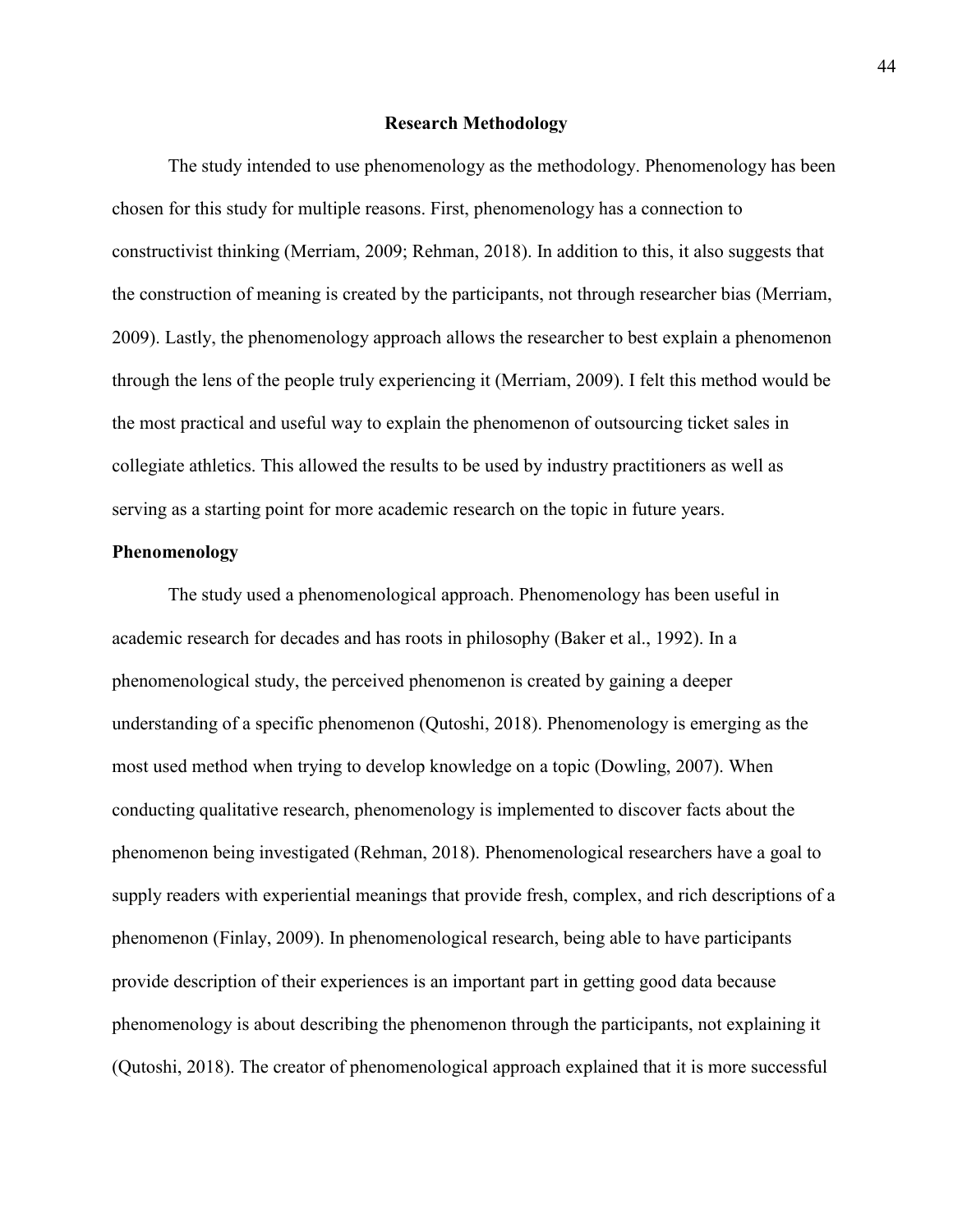when describing opposed to explaining the realities, beliefs, and perceptions of an individual (Husserl, 1977).

Phenomenology was created by Edmund Husserl, a German philosopher, and dates back to the twentieth century (Baker et al., 1992). Husserl's approach to phenomenological research seeks to form conclusions from lived realities of the study's participants (Crotty, 1998). Since Husserl, a multitude of researchers from multiple different countries have adopted and adjusted phenomenology (Rehman, 2018). Since phenomenology has been around for so long and adopted so many times, it is tough to pinpoint one single definition of phenomenology (Giorgi  $\&$ Giorgi, 2003). However, one constant is that multiple researchers, including Husserl, have pegged phenomenological research as research that is intended to develop descriptions of experiences lived by individuals (Creswell & Poth, 2018; Crotty, 1998).

 Phenomenological research describes common experiences individuals have with a certain phenomenon (Creswell & Poth, 2018). The phenomenological approach is productive in gaining the experiences and perceptions of individuals from their own lenses (Rehman, 2018). When using participants who are involved in the phenomenon daily, it creates more meaningful research because the interpretations can be more authentic and clearer (Qutoshi, 2018). Researchers have explained that the purpose of conducting a phenomenological study is to investigate a phenomenon through the viewpoint of those living it (Qutoshi, 2018). Doing this allows for a better understanding of the phenomenon because they have a personal connection and a deeper level of understanding of the phenomenon (Qutoshi, 2018).

Using people who are deeply involved allows the researcher to make it more personal, thereby allowing for clearer understandings and better explanations (Qutoshi, 2018). Researchers have expressed how important it is to seek realities and not pursue truth in phenomenological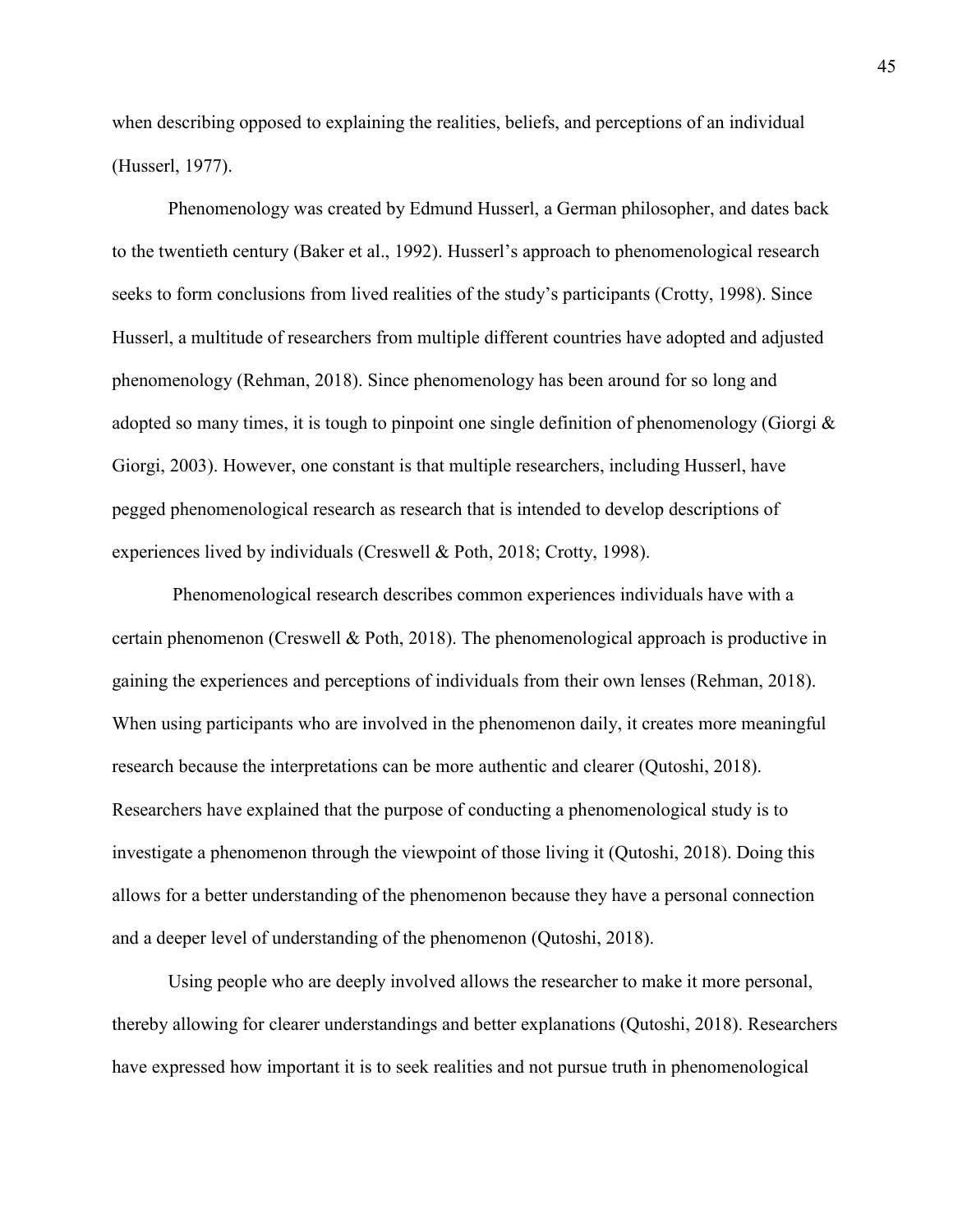research, and the best way to do this is to try to explain things through participants' lived experiences (Crotty, 1998). In order to best describe a phenomenon, one must interpret lived experiences. It is important to note that for a phenomenological study to be successful, the researchers realize phenomenology is a matter of describing (Crotty, 1998). To best understand a person, the researcher must gather deep and rich information (Crotty, 1998). The information needed is typically gathered using qualitative research techniques such as interviews with participants (Lester, 1999). Phenomenology is a constructivist way to inspect peoples' lived experiences (Doorn, 2017). In this type of research, the researcher is not attempting to create a meaning, but trying to understand and describe a phenomenon as others understand it (Qutoshi, 2018). This is why phenomenology is the correct approach to use when attempting to understand a phenomenon through the people experiencing it (Qutoshi, 2018).

Phenomenology is a research tactic that has existed for decades and is still used and touted as the best method to use to describe a phenomenon through other descriptions (Rehman, 2018). People use phenomenology every day in their daily lives (Rehman, 2018). Furthermore, phenomenology was the tactic used to make up the institutions most people consider to be the most important and influential in our society today. For example, both education as well as governments were based in phenomenological ideology (Rehman, 2018). Pure phenomenological research essentially seeks to describe rather than explain (Rehman, 2018).

Phenomenological research is not authentic if the researcher's thoughts are not intertwined within the data, which is why this study will use bridling opposed to bracketing (Dowling, 2007). With bracketing, the researcher is encouraged to disregard their knowledge of the phenomenon, which is not the case with bridling (Stutey et al., 2020). Research explains that when conducting phenomenological research, being an expert on the topic being investigated is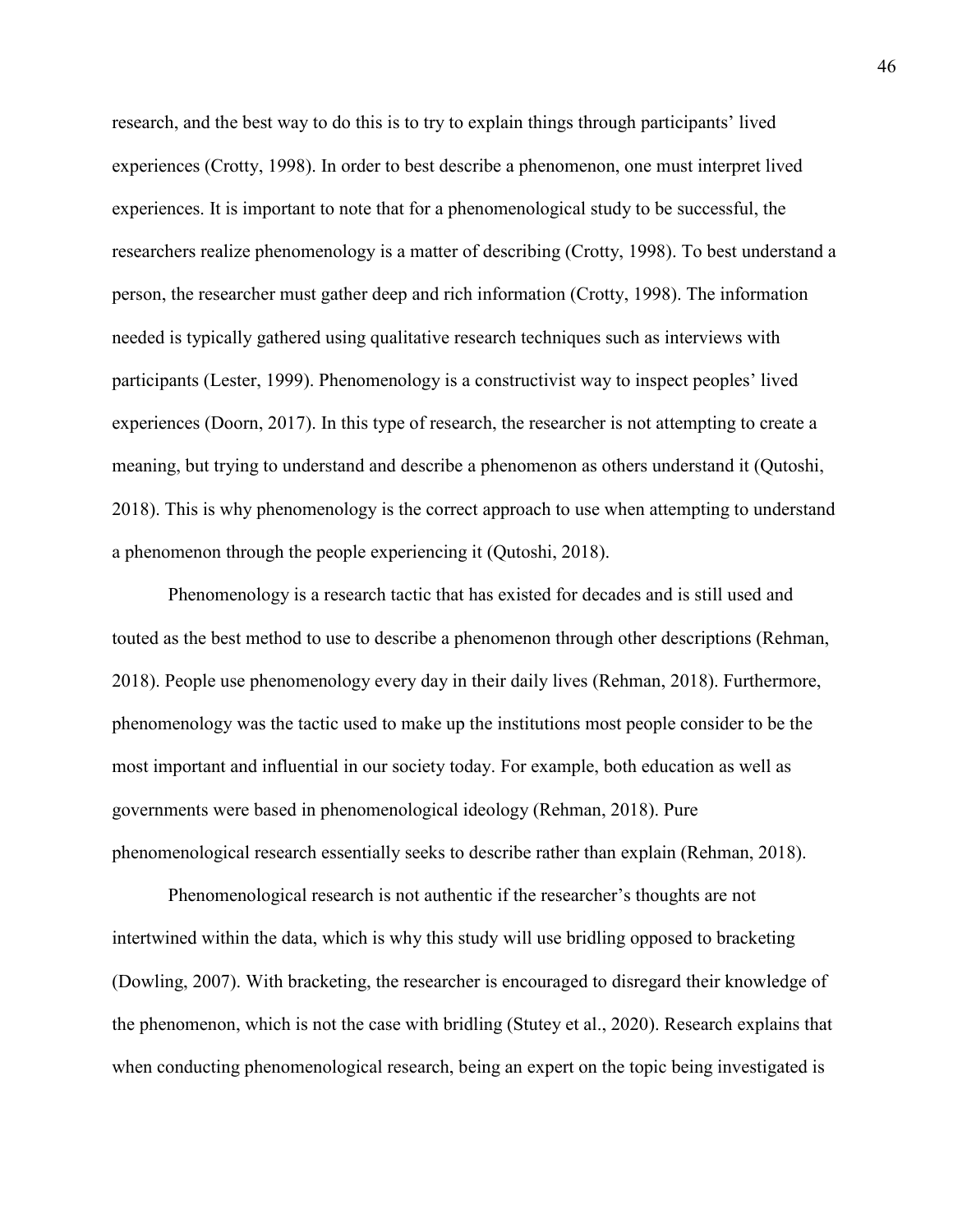important (Stutey et al., 2020). This is because the researcher can gain a deeper level of understanding from the participants' experiences because of their personal knowledge (Qutoshi, 2018). Since the researcher has extensive knowledge in the investigated phenomenon, using the bridling tactic should result in the most authentic results (Stutey et al., 2020). Phenomenological research encourages people to express their beliefs and be honest about things, typically leading to describing how they feel things should truly be conducted (Rehman, 2018). If done correctly, this tactic can aid the researcher in describing how athletic directors and managers feel about outsourcing ticket sales and how it truly should be conducted (Rehman, 2018).

# **Bridling**

The study used bridling, which is a method used when studying people and phenomena (Stutey et al., 2020). Bridling is a method used where the researcher reflects on the phenomenon being investigated (Stutey et al., 2020). Bridling lets the researcher listen, gather meaning, and maintain openness during the entire researcher process (Stutey et al., 2020). Unlike bracketing, which is a popular method used in phenomenological research, bridling is not a method where researchers abandoned their preunderstanding of the phenomenon they have (Vagle, 2009). The researcher should loosen and separate themself from opinions of the phenomenon, but not their knowledge (Vagle, 2009). In addition, the researcher should be aware of their preunderstandings of the phenomenon and not allow them to influence the description of others (Vagle, 2009). Doing these will allow the researcher to have enough distance to better understand other perceptions, while growing the overall knowledge (Stutey et al., 2020). As mentioned, the bridling method, although similar, is different than bracketing (Stutey et al., 2020). Bridling, like bracketing, does involve restraining preunderstandings of the phenomenon to not limit the researcher; however, to a much lesser degree (Stutey et al., 2020). As mentioned, bridling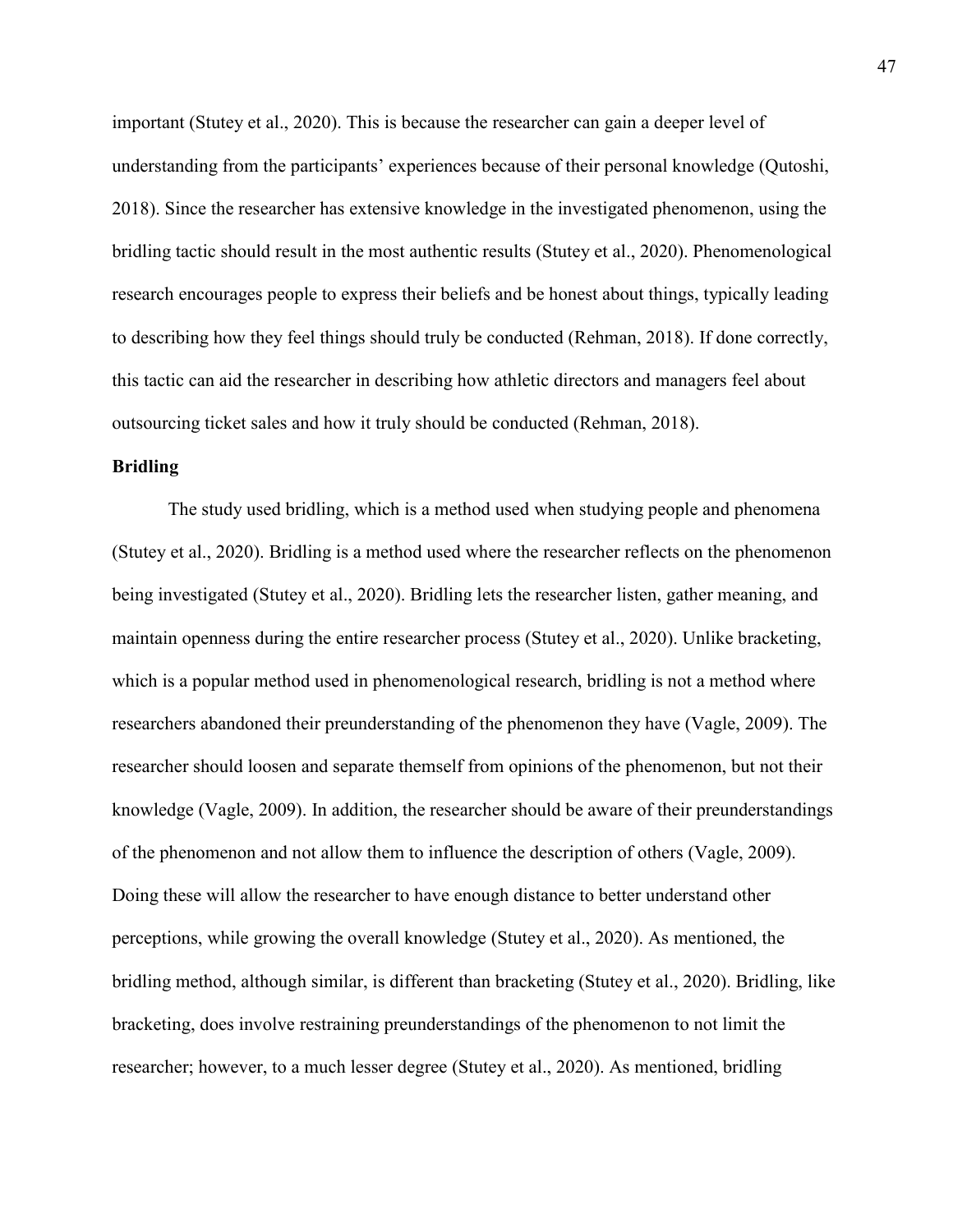encourages the researcher to include knowledge of the subject to help aid in the overall description of the phenomenon as well as to connect with the participants (Stutey et al., 2020). In addition, bridling is done in every facet of the data collection process. Since bridling is a reflective practice done before, during, and after the data is collected, it allows the researcher to have a full understanding of the phenomenon, its development, and the data itself (Stutey et al., 2020). Doing this is the most effective way to correctly describe a phenomenon and may create the most practical study (Vagle, 2009).

In the study, I was the main instrument used to extract information and describe the phenomenon of outsourcing ticket sales in collegiate athletics. Bridling aids the researcher in doing this (Vagle, 2009). Bridling helps the researcher in revealing rich information from both themself and the research participants (Stutey et al., 2020). Furthermore, unlike bracketing, bridling encourages the researcher not to separate themselves from the knowledge they contain on the phenomenon (Hanna et al., 2017). I have extensive knowledge on the phenomenon being studied, thus using bridling should allow for me to provide a clear description of the participants' thoughts and a clear description of the phenomenon (Hanna et al., 2017). Research states that researchers using bridling must place an emphasis on personal experiences because this will help foster genuineness. (Hanna et al., 2017). Again, doing this allowed me to best describe the phenomenon being investigated.

The research study used a bridling journal as well as contained a bridling statement. The bridling statement allows me to explain everything I know about the investigated phenomenon (Vagle, 2010). This covers all preunderstandings and experiences with the phenomenon. The statement will also contain what I feel I may discover. The bridling statement and journal are techniques that work well together because I can compare the ongoing journal to the initial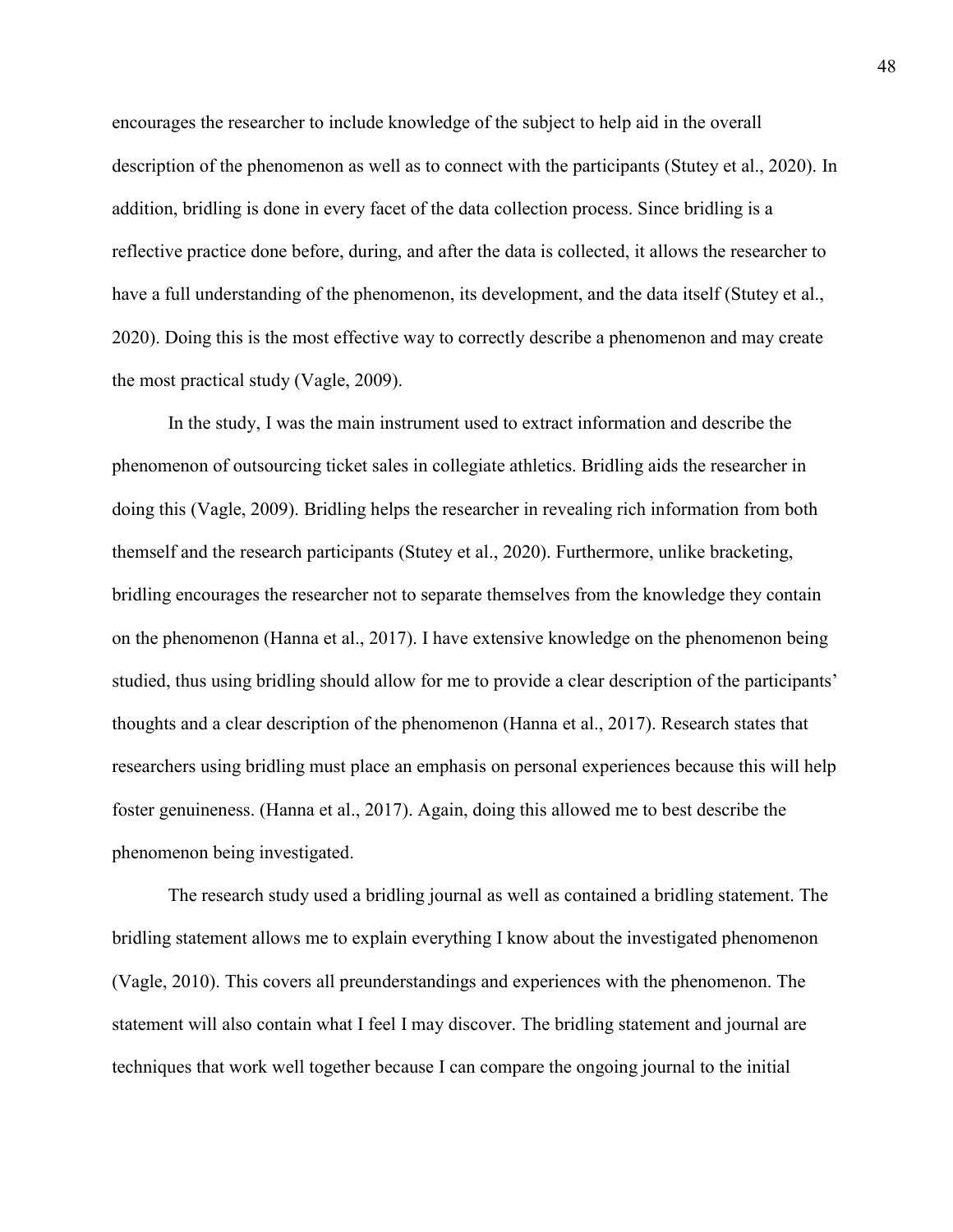statement (Vagle, 2010). This continuing review helps to clarify and ensures the correct information is being described (Vagle, 2010). Bridling journals ensure the research has a thorough understanding of the perceptions that both me and the participants have on the phenomenon (Heidegger, 1959/1966). This allows me to first separate the two and then fully understand one participant's perception before moving on to another participant to compare (Heidegger, 1959/1966).

For research journals, I will record experiences they have during the data collection process. Doing this ensures that I know similarities and differences between participants as well (Kline, 2008). Overall, the journal will help ensure I am separating perceptions to best explain the phenomenon. In the past, a lot of qualitative researchers journaled about the interactions they had with participants during the interviews they conducted (Kline, 2008). It is important for me to be honest and use the journal as an authentic way to reflect on the entire data collection process (Kline, 2008). The most common techniques used with bridling in qualitative research is for me to record and transcribe each interview, then find similar statements and place them together, or code the interviews (Vagle, 2010). This allows me to see the similarities and create significant findings (Vagle, 2010). The reader will read each transcription first and then write a brief summary in the bridling journal before moving on to the coding process. The combination of bridling with these techniques will allow me to create the most significant findings and then allow for the best description of the phenomenon (Vagle, 2010).

### **Bridling Statement**

I decided to use bridling and follow what has been done by previous researchers (Vagle, 2010) such as writing a bridling statement before collecting data. I worked in the industry for over five years and worked for an outsourcing company for two and a half years. During the time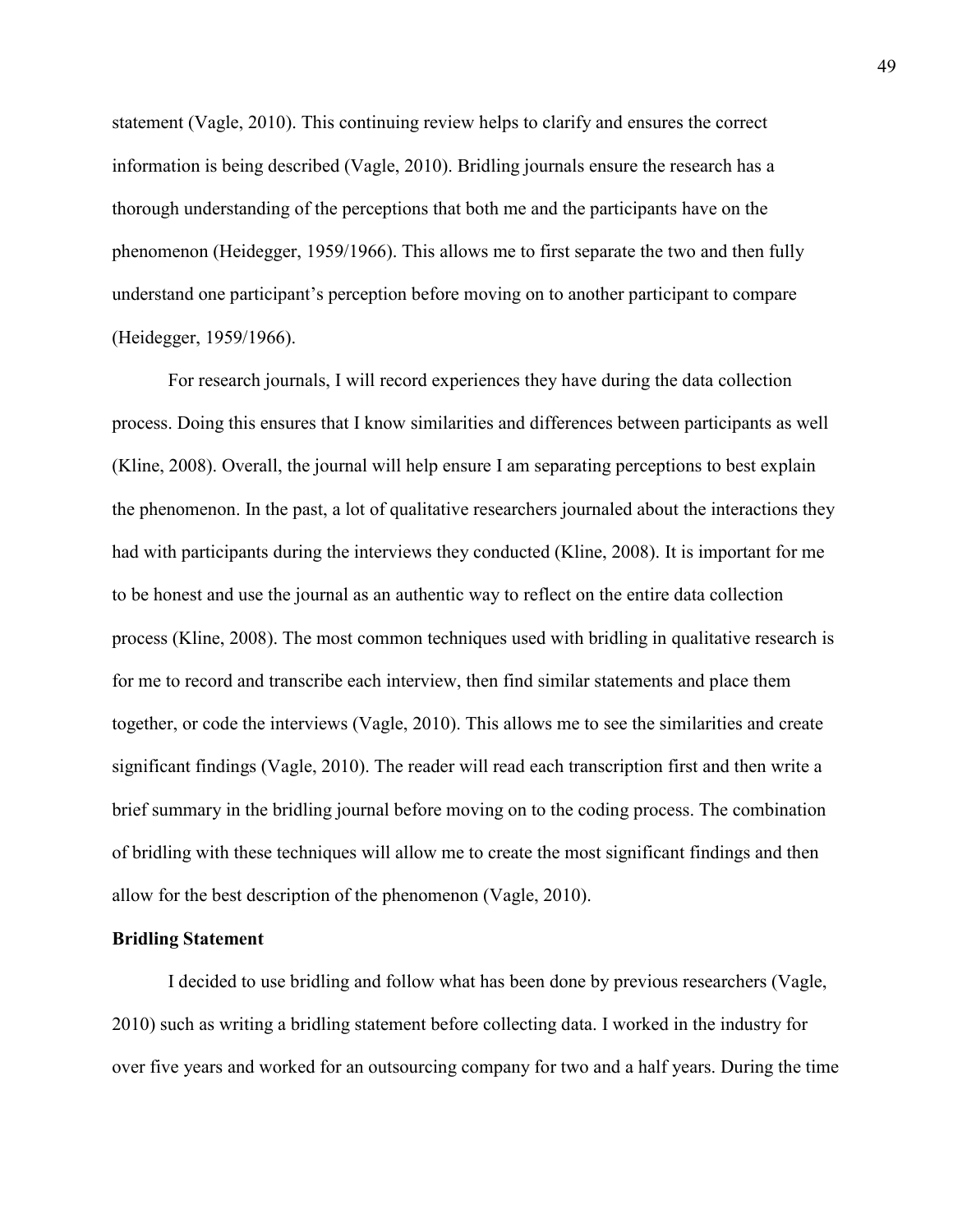working for an outsourcing company, I saw things that worked and did not work for certain NCAA institutions. My personal perception is that outsourcing can be an effective strategy for certain universities. I experienced firsthand how outsourcing can help build relationships with current and prospective customers. However, I am aware of how the relationships can have a negative impact, and it's important for the departments to be able to work together and accept outsourcing. Personally, I feel outsourcing should be a school-by-school decision and that most functions outsourcing offers can be done in-house if the people and training are available. For universities who lack the numbers and training, outsourcing can be very useful if they mold well with other departments. Although I have worked for an outsourcing company, I don't lean toward believing it is either better or worse for an organization to implement; I feel outsourcing ticket sales in collegiate athletics works, but only in the correct situations with the correct people. I feel most participants will have the perception that outsourcing ticket sales is a useful tactic, but some will be set in their ways and not feel outsourcing should be done. Overall, I feel that the participants will stress the importance of the relationships between departments as a key factor and have an overall perception that outsourcing is an effective tactic to use in terms of building external relationships as well as cut costs.

#### **Limitations of Phenomenology**

Every approach has its limitations, and phenomenology is no different. The first and main limitation is how the researcher's realities can influence their interpretations of the lived experiences explained by the participants (Mertens, 1998). As explained, I will use multiple proven techniques to ensure my previous knowledge and realties will not influence the interpretation of participants' explanations. Some of the techniques that will be used is bridling, member checking, and conducting a researcher's journal. Other researchers have defined another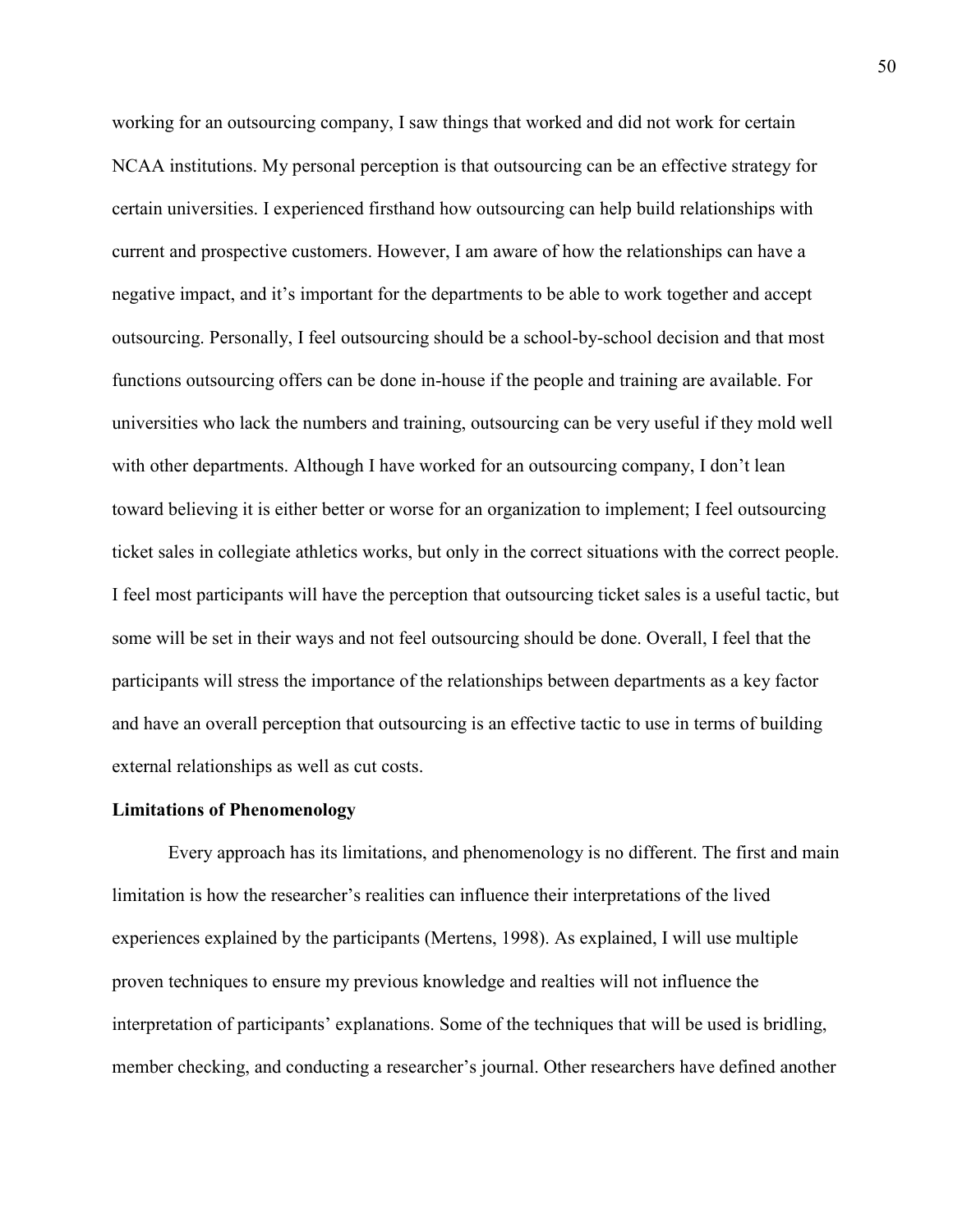limitation of this research to be that the researcher will struggle to achieve true results because a certain level of trust must be obtained before an individual will share information with another (Groenewald, 2004). I plan to use multiple techniques to build a rapport with the participants. Initial phone calls will be set up that have questions unrelated to the study. Furthermore, I have experience working in the industry and can connect with the participants because of having a similar lifestyle. As mentioned, all methods come with limitations, and phenomenology is no different; however, I will use proven techniques to ensure the study is valid.

#### **Data Collection**

I chose the data collection methods based off how well they fit with the methodology chosen for the study. The data collection methods chosen will allow me to better describe the lived experiences of the participants in the study (Qutoshi, 2018). Doing this has been stated as the best way to explain a phenomenon (Qutoshi, 2018). For phenomenological studies to be practical and garnish true results, a focus must be put on extracting the perceptions, experiences, and interoperations of participating individuals (Rehman, 2018). In addition, it is important for the data being collected to relate to the sampling methods, (Rehman, 2018), which is the case for the study. The study will use both direct and indirect data. Indirect data is data that can be accessed publicly, such as websites. Websites were used to see what universities in the study use outsourcing as well as the athletic programs they offer and the athletic conference they are in. The remainder of the data will be direct data, which is more useful in phenomenological research. Direct data is interactions that can be recorded (Lopez & Whitehead, 2013). Semistructured interviews using open-ended questions is a common direct data method because it allows the researcher to see the perceptions, interpretations, experiences, and opinions of the participants (Lopez & Whitehead, 2013). Then the researcher can review and reflect on them as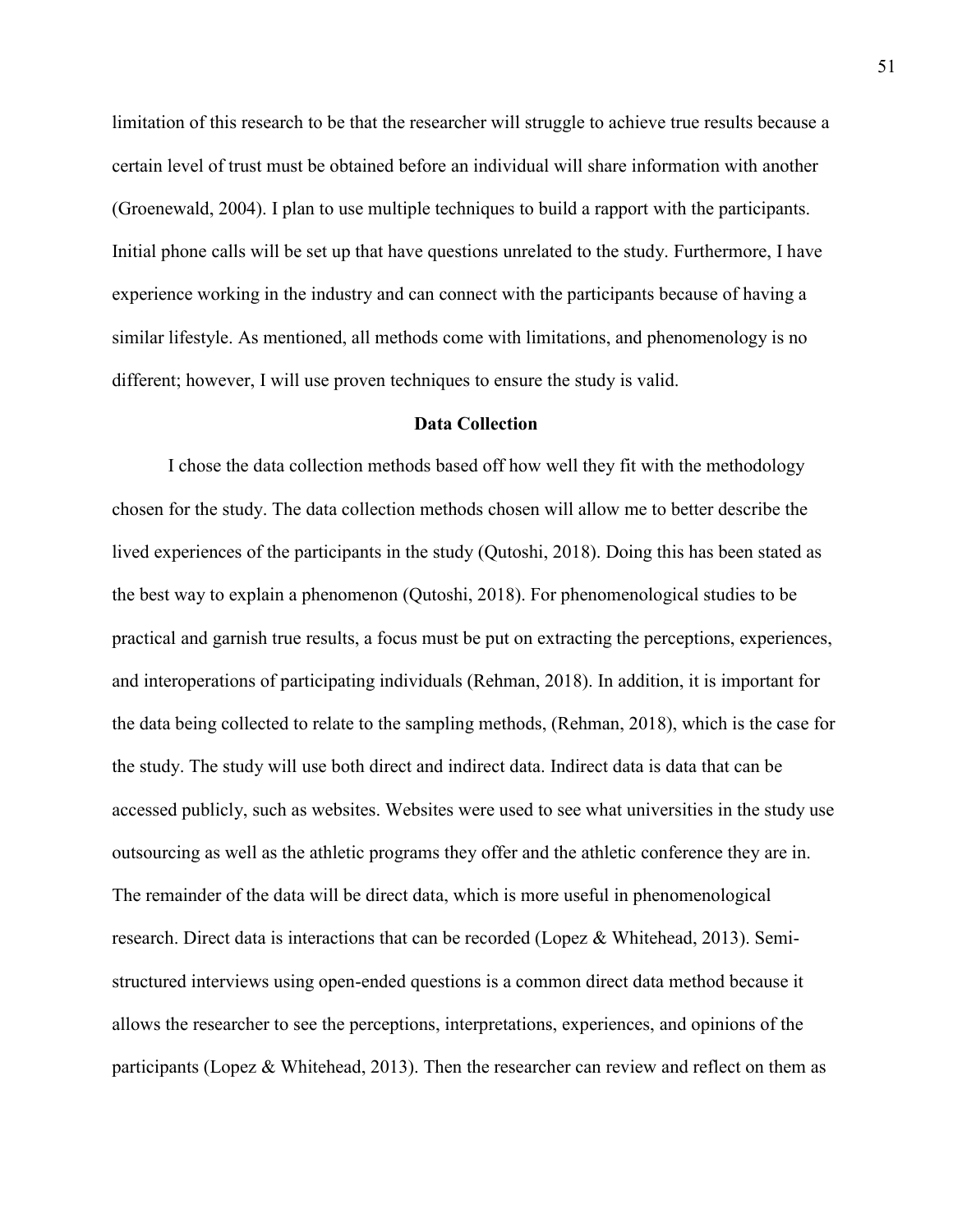much as needed since the interviews are being recorded (Lopez & Whitehead, 2013). I will also keep a journal during the entire process of the data collection to be able to reflect, and to ensure the process was done correctly.

# **Participants**

To best describe the phenomenon, I will be interviewing people who experience it every day (Giorgi & Giorgi, 2003; Groenewald, 2004). In addition, these participants are internal stakeholders of the organization who are directly involved in the decision-making process on outsourcing ticket sales. These individuals are also the ones who will be affected most by outsourcing. This is because it will change their relationship and the everyday operations. The success or failure of this decision could have ramifications on the future success of the department as well as their future employment (Popp et al., 2020). Since they experience it daily, they should be able to describe and give their perceptions on the phenomenon better than others (Giorgi & Giorgi, 2003; Groenewald, 2004). For the study, I will be interviewing athletic directors, associate athletic directors, directors of ticket operations, and the Director of External Affairs. Again, the reason for choosing these positions are because they are directly affected by the decision to outsource ticket sales and have a say in the decision-making process. In phenomenological research, the best way to garnish practical results is to describe the phenomenon through those who experience it (Giorgi & Giorgi, 2003; Groenewald, 2004).

To ensure the participants have confidentiality, I will be using pseudonyms in place of their real names. In addition, I will not be using the names of the universities where these individuals work. Ensuring participant confidentiality is important because it can make them more comfortable in answering interview questions (Bailey, 1996). When participants feel safe and comfortable, they provide more authentic answers (Bailey, 1996). Using confidentiality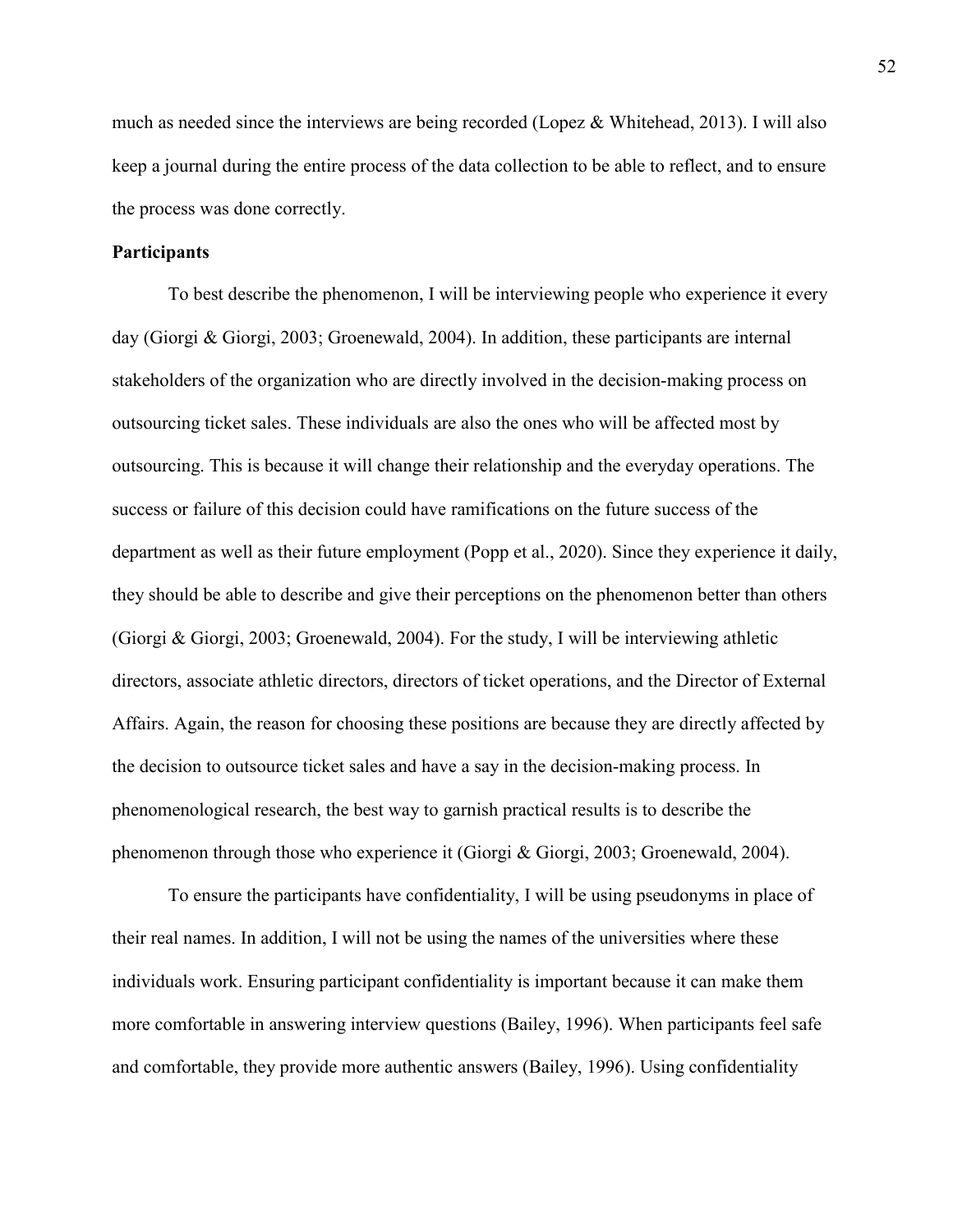should increase the integrity of the research project because readers won't be able to discover who participated in the study. Using confidentiality is a common practice in qualitative research (Bailey, 1996).

# **Recruitment of Participants**

In phenomenological research, a specific sample size is not known going into the study (Lopez & Whitehead, 2013). Rather than having a predetermined sample size, my goal is to reach saturation once the phenomenon can be explained, which can be any number of interviews (Lopez & Whitehead, 2013). Previous researchers have explained that 10 interviews should be used in phenomenological research to reach saturation (Creswell, 2014). However, the study's sample size will be based on being able to best describe the phenomenon and having every participant experience things differently (Lopez & Whitehead, 2013). Thus, the number of interviews used to meet saturation for this study will not be predetermined. Once the number is determined, I will stop conducting interviews.

I plan to use convenience sampling as well as snowball sampling to acquire participants for the study. Unlike with quantitative research, in phenomenological qualitative research, it is more productive to use a non-random sample and ensure participants experience the phenomenon being studied (Lopez & Whitehead, 2013).

 As mentioned, I will use convenient sampling as well as snowball sampling. First, I will email contacts my advisor and I have in the field. Once the participants respond with their willingness to participate, they will be sent a consent form. I will review the consent form verbally with the participants prior to conducting the interviews. I will inform all the participants about the purpose of the study, expectation of time to complete the study, description of how collected data will be stored and shared, expectation of potential risk, what type of data will be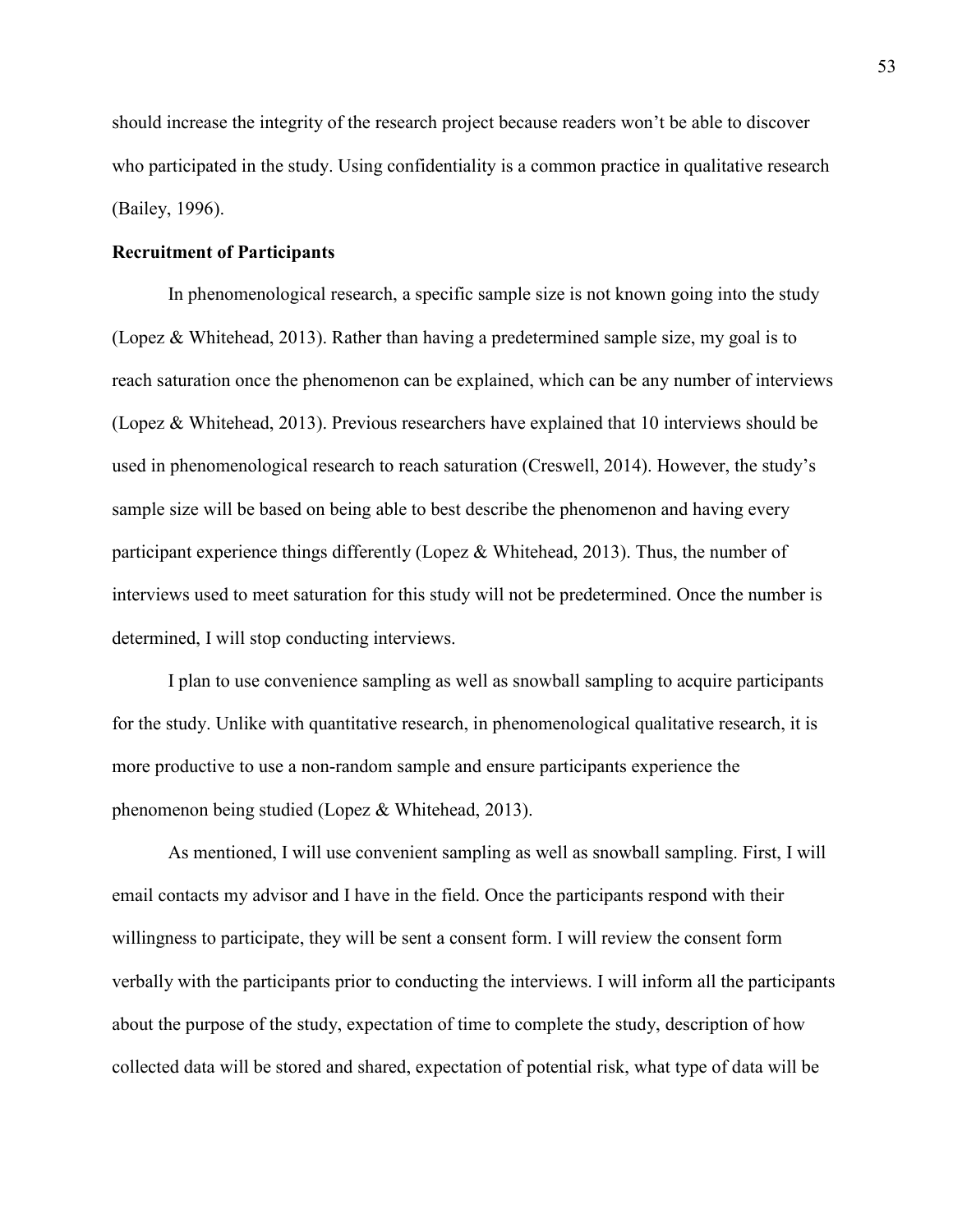collected, who might benefit from the study, and a statement about voluntary participation. In addition, they will be provided with my contact information and the university's contact information so if they have questions or need to contact me or university about the study, they have the ability to do so. Once the participants have acknowledged and accepted to continue, the interview will be conducted.

Both the recruitment email and the consent form can be found in the Appendix section of this document. I intend to use the University of Northern Colorado's informed consent document to ensure the study is being done ethically and the individuals involved are aware of what to expect during the interviews and member checking process. Upon the completion of the interview, I will ask the participants about any other people they feel would qualify and would be willing to participate in the study. Interviews will be semi-structured 30-45-minute interviews, and the participants will be aware of this prior to accepting participation. Also, participants will have the option to pull out of the interview or remove their interview from the study at any time if they so choose.

# **Sampling**

My target population comprises of both universities that outsource and universities and that conduct ticket sales in-house in Division I athletic conferences in conferences in the Midwest and Mountain regions. My industry connections as well as The Aspire Group and IMG Learfield Ticket Solutions websites allowed me to discover the schools that outsource tickets sales.

# **Convenience and Inclusion Criteria Sampling**

The study will use convenience sampling and snowball sampling. I am using this type of sampling because of the small number of universities that outsource ticket sales. In convenience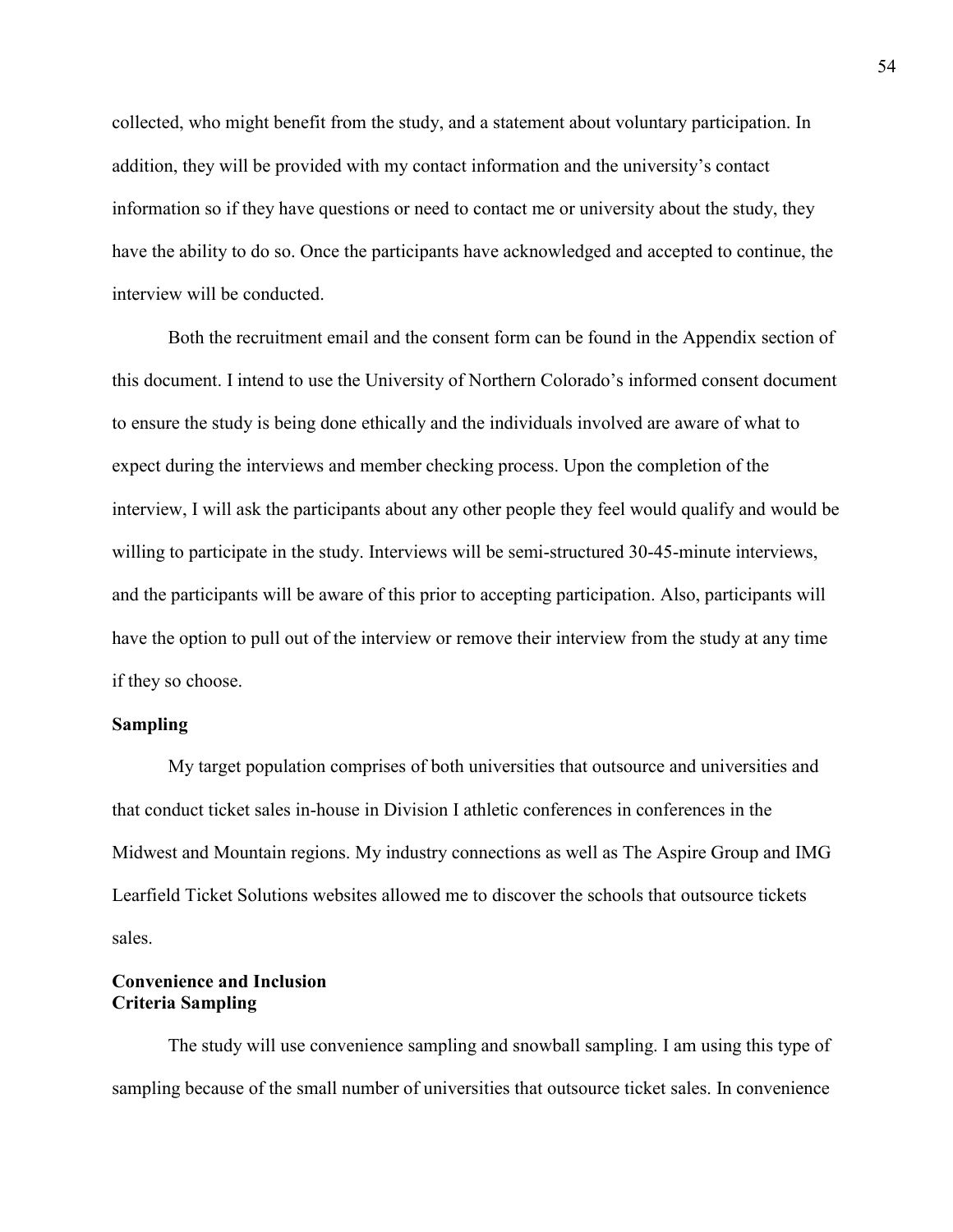sampling, you are using participants who are easily accessible and ready to interview (Merriam, 2009). Convenience sampling has become the most popular approach to creating a sample size for qualitative research studies (Lopez & Whitehead, 2013). Although outsourcing ticket sales in collegiate athletics is on the rise, there is still a small number of universities that I can contact who outsource ticket sales. In addition, in order to reach saturation, I felt the best approach was to be able to conduct as many interviews as needed. Convenient sampling allows for this because it creates the most opportunities for me to conduct interviews on employees in the same conference that may work for a university that does or does not outsource.

Convenience sampling allows me to do this and have a larger sample size (Qutoshi, 2018). The study also used inclusion criteria sampling. Inclusion criteria sampling is used when you need participants to fit a certain criterion for the study to be practical (Lopez & Whitehead, 2013). Researchers use this type of sampling to ensure the participants align with criteria created by the researcher and have proper knowledge of the subject being investigated (Lopez & Whitehead, 2013). I feel this is the best way to garnish the most practical results and best describe the phenomenon being researched.

# **Snowball Sampling**

Snowball sampling is another method of sampling that aids me in getting enough participants for a study (Lopez & Whitehead, 2013). For snowball sampling, I used the participants' network to help find other people to interview for the study (Lopez  $\&$  Whitehead, 2013). In this study, I will ask participants if they are aware of other people in their conference that hold similar positions and would be willing to do an interview on outsourcing ticket sales.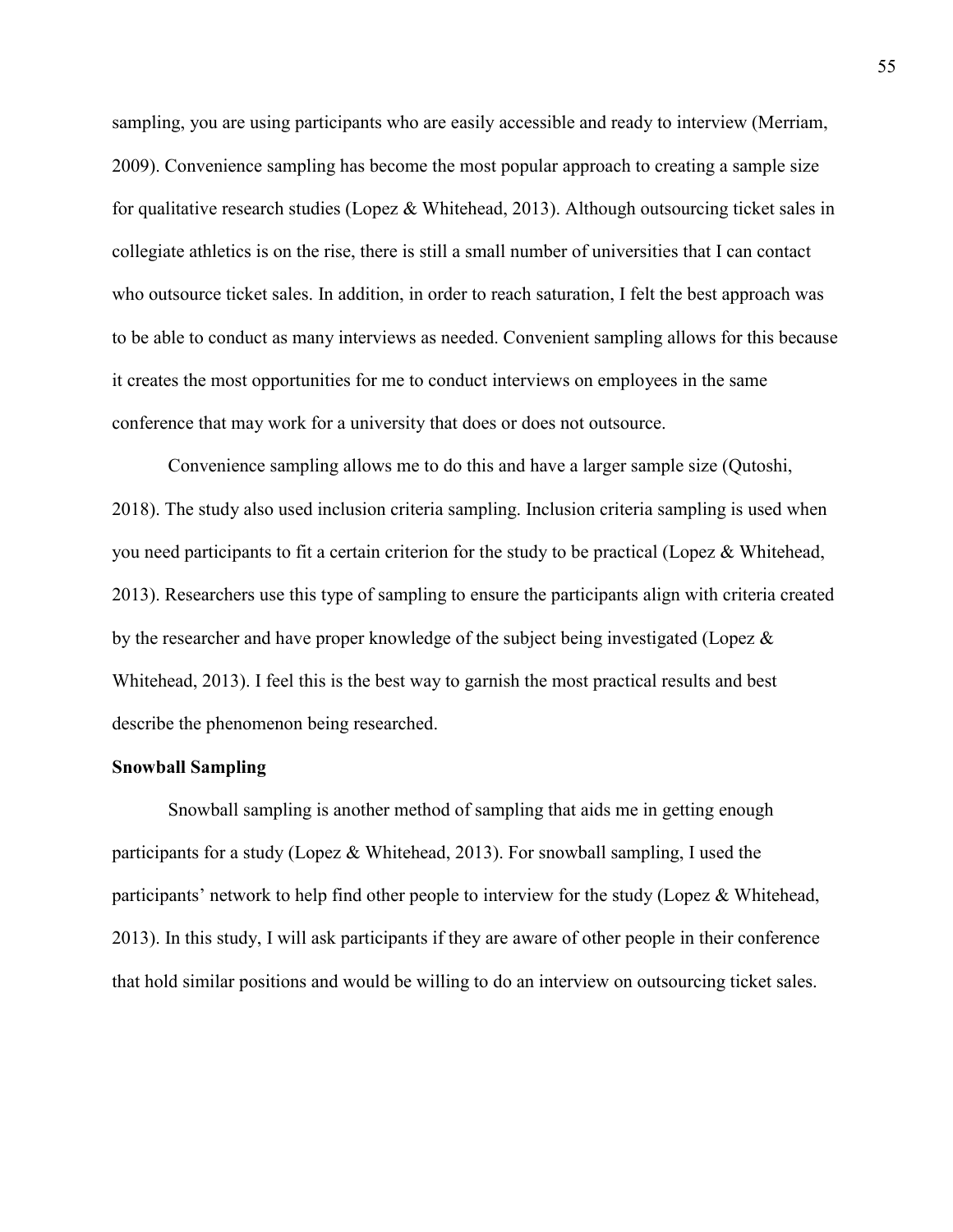# **Sampling Limitations**

All sampling methods have limitations. Noted limitations of convenience sampling are that results are sometimes not generalizable and that you may be using too many people in the same population (Lopez & Whitehead, 2013; Mertens, 1998). A main goal of this study is for it to be generalizable. The study being generalizable should not be an issue despite using convenience sampling. In using phenomenology, the researcher attempts to describe the experience the study's participants have with a phenomenon and are not implying participants will view the phenomenon the same way (Qutoshi, 2018).

 Like convenience sampling, snowball sampling's main limitation is that the sample may be limited because people will choose others who are similar to them and thus you will get similar answers (Guba & Lincoln, 1994). This should not be an issue in the study because although I am using snowball sampling, I am interviewing individuals from three separate conferences and interviewing people who don't know other individuals who will be interviewed.

 In any qualitative research, using interviews and these types of sampling methods may cause one to run into issues with finding people willing to do the interview and fully express their feelings (Seidman, 1998). In some instances, it's possible for a participant to have extremely one-sided experiences or feelings on the topic which can affect the results or change the data (Seidman, 1998). To avoid this from happening in the study, sampling protocols are implemented to ensure I receive a vast amount of information from different types of individuals. These protocols are discussed in previous sections but contain conducting semi-structured interviews as well as member checking. In addition, participants from multiple different athletic conferences will be interviewed.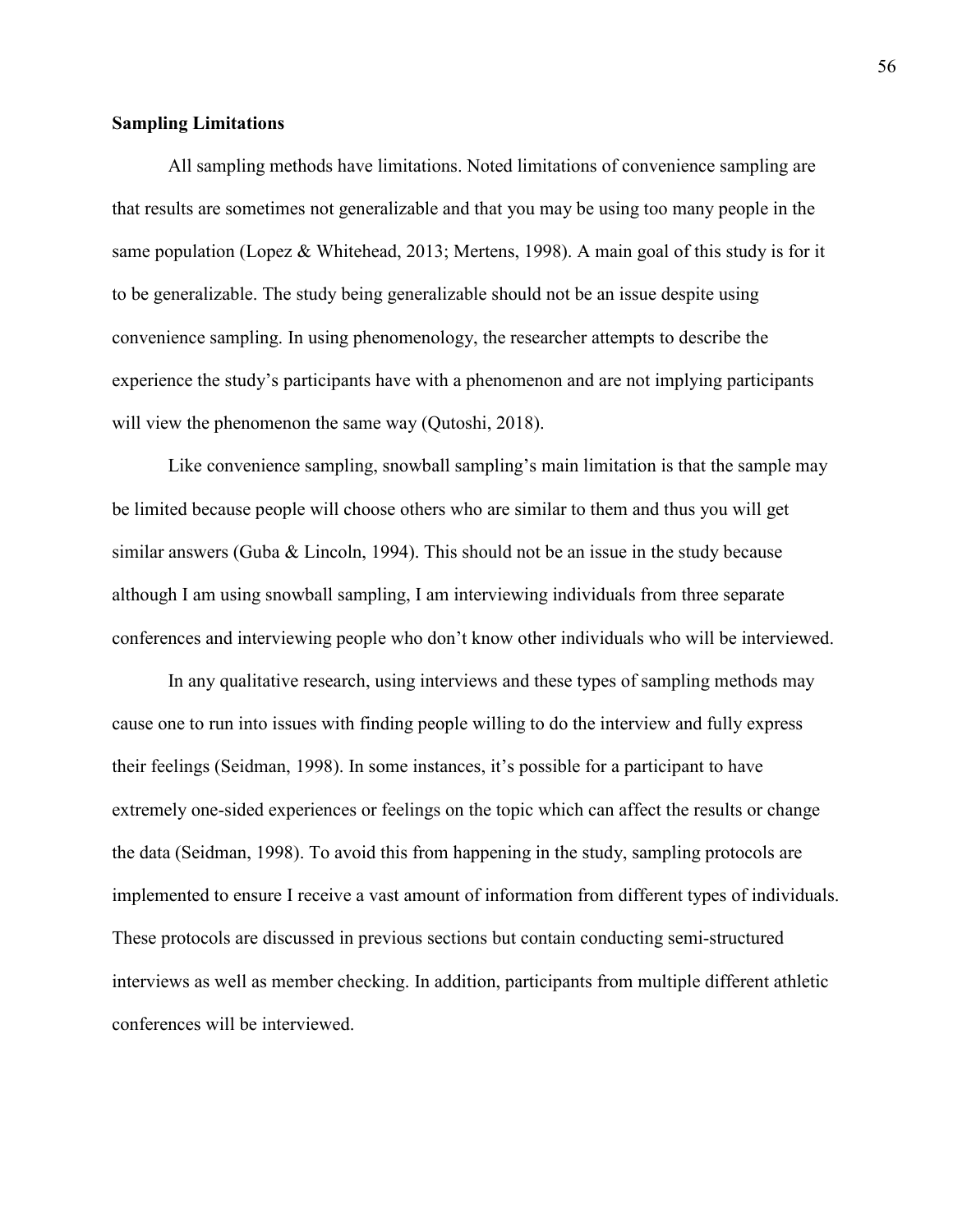# **Semi-Structured Interviews**

Semi-structured interviews are one of the best ways to get individuals to express their views on a phenomenon (Rehman, 2018). Therefore, interviews are the most popular approach to obtaining useful data when conducting qualitative research (Lopez & Whitehead, 2013). The interview process has evolved; originally, interviews were done in person, but in the modernday, virtual interviews are more common (Deakin & Wakefield, 2014). This is because of the ease of access as well as the comfort levels of participants. The interviews for the study used semi-structured open-ended questions and was conducted via zoom virtual conference. The interviews will last a maximum of 60 minutes. This interview format allows me all the necessary data to describe the phenomenon through the participants' perceptions (Seidman, 1998). It allows me to ask additional questions during the interview that are not preset, and will allow the participant to further explain the phenomenon (Deakin & Wakefield, 2014). Conducting interviews is a proven tactic that allows the participants to share their perceptions as well as allows the researcher to continually evaluate the data and correctly extract and describe the perceptions the participants have on the phenomenon. It is the most useful way to be able to extract data in a qualitative study (Deakin & Wakefield, 2014).

#### **Interview Structurer**

The interviews for this study will be a maximum of 60 minutes and take place via video chat. Only the audio portion of the interview will be recorded, thereby giving the participants the option not to provide video of themselves, and allowing them to be more comfortable as well as decreasing the chance of a schedule conflict. In addition, virtual interviews have been pegged as a useful supplement to face-to-face interviews (Deakin & Wakefield, 2014). With the location differences and the global pandemic, face-to-face interviews will not be an option. The audio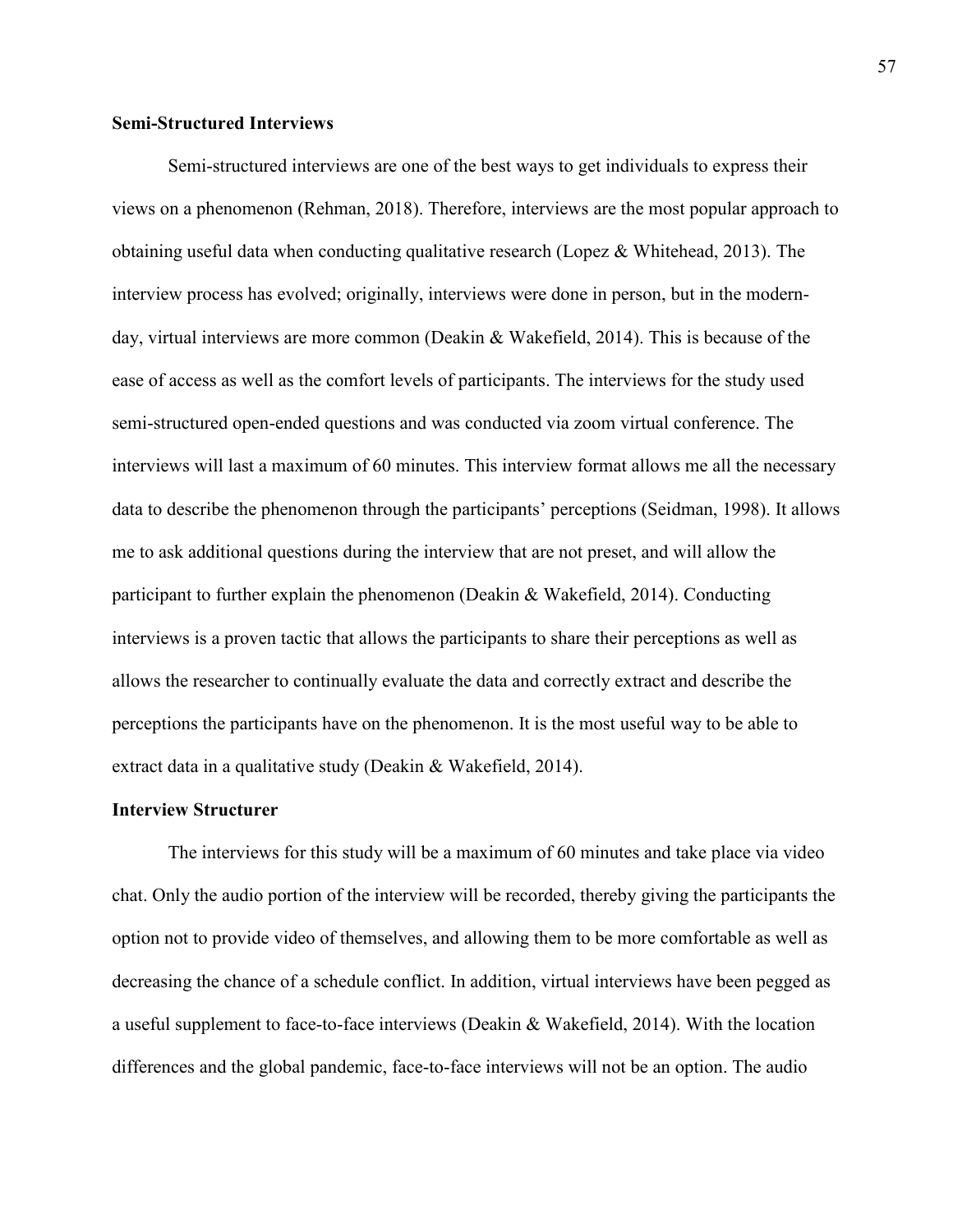recording of the interview is so I can transcribe the interview and review it as much as needed to extract the data (Deakin & Wakefield, 2014). I will conduct the interviews via Zoom video conference and record the interviews using a recording application on their personal laptop. I will also record the audio via their cell phone. Recording using multiple methods diminishes the chances of faulty audio (Deakin & Wakefield, 2014). Only I will have access to the passwordprotected laptop. I will be in a locked office conducting the interviews to avoid interruptions and to ensure others cannot influence the discussions. There are multiple benefits to using interviews for data: it allows flexibility in schedule, eliminates time zone and location differences, and allows the participant to be in a comfortable environment for them which may foster a more natural conversation (Deakin & Wakefield, 2014).

#### **Limitations**

All types of data collection have limitations, and the same goes for using interviews to collect data. One issue is that technology can always be faulty. For example, lag and microphone issues can occur during virtual interviews. Research shows, however, that in the modern day, video interviews are popular and effective ways to collect data (Deakin & Wakefield, 2014). Although it may not be considered a limitation, using semi-structured interviews typically leads to a long, tedious research process (Seidman, 1998). This is because interviewing and transcribing takes a long time and often needs to be done more than once (Seidman, 1998). In addition, other research has explained that it is harder to connect with participants when not conducting interviews face-to-face (Deakin & Wakefield, 2014). Although the process may be tedious, this is what is necessary to explain a phenomenon (Qutoshi, 2018). My goal is to conduct a practical study that can be applied to the industry, and to do this I am aware of the attention to detail I need to put in during the data collection process, and I am prepared to do so.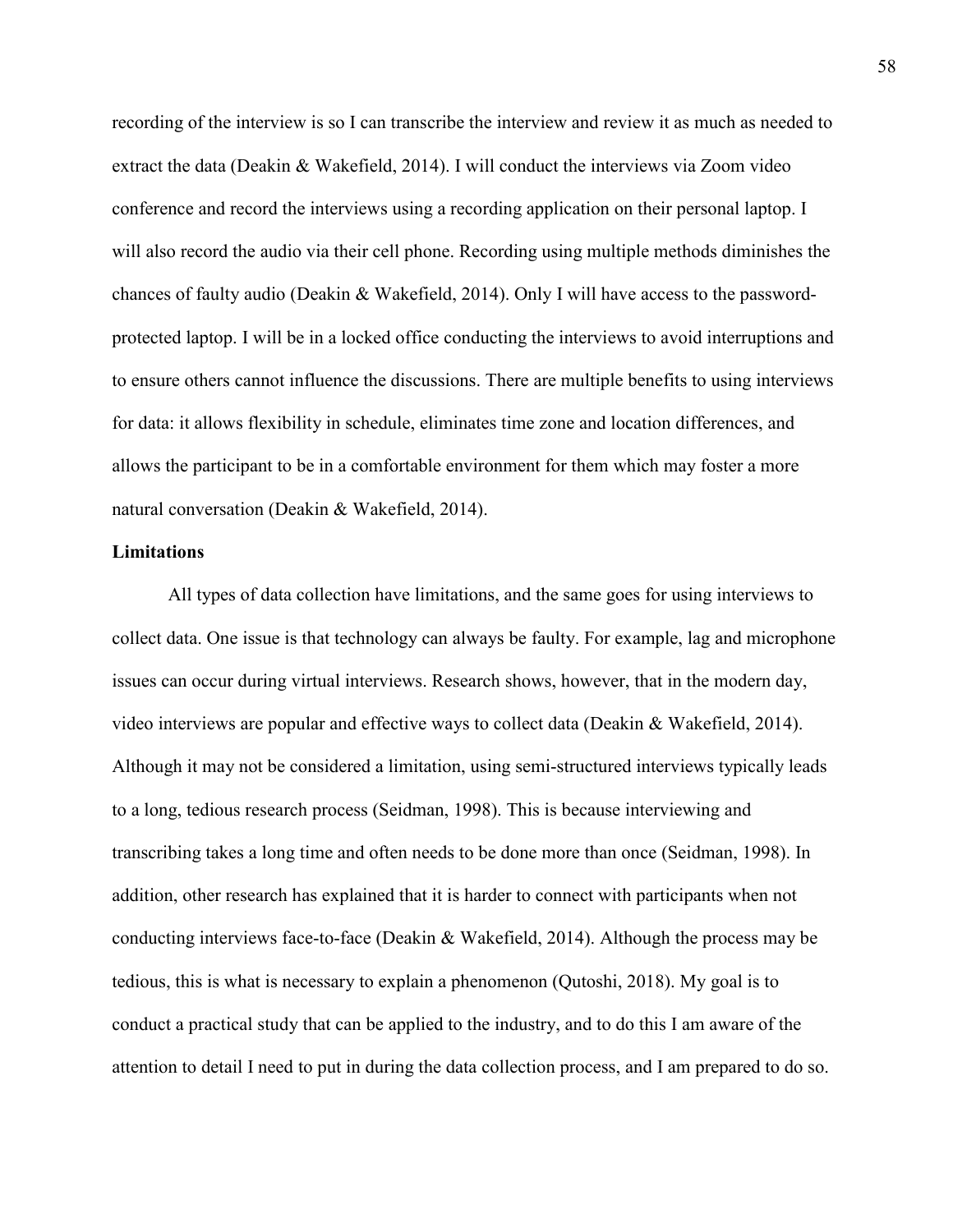To address the rapport limitation when conducting virtual interviews, I will employ proven tactics previously discussed to ensure they successfully build rapport with the participants.

# **Data Storage**

Only me and my research advisor will have access to the data. Once the interview responses are coded, the results will be stored on a password-protected laptop. This laptop will only be used by me. The subjects will be anonymous since they will not be asked their respective name, and will only be offered through each respective university. Completed consent forms will be retained by the research advisor for a period of three years.

#### **Data Analysis**

When analyzing data in phenomenological research, the researcher should have the intention of being able to best describe the phenomenon to the readers through the perceptions of the participants (Groenewald, 2004). Data explication may be a better term for phenomenological research as opposed to data analysis (Merriam, 2009). This is because the researcher is not breaking up the data but rather drawing out meaning and themes of the phenomenon based off the participants' responses (Groenewald, 2004). However, I will use data analysis as the term in this paper as it is a more commonly used term in research (Merriam, 2009).

As mentioned, when using phenomenology as the methodology in a study, the researcher is attempting to describe the phenomenon through the experiences of the participants (Qutoshi, 2018). To accomplish this, recorded semi-structured interviews will be conducted on participants who experience the phenomenon on a day-to-day basis. Past researchers have pegged this as one of the best ways to gain and analyze data in qualitative research (Creswell, 2014). In addition to the interviews, I will have a bridling statement that covers the preunderstanding and perceptions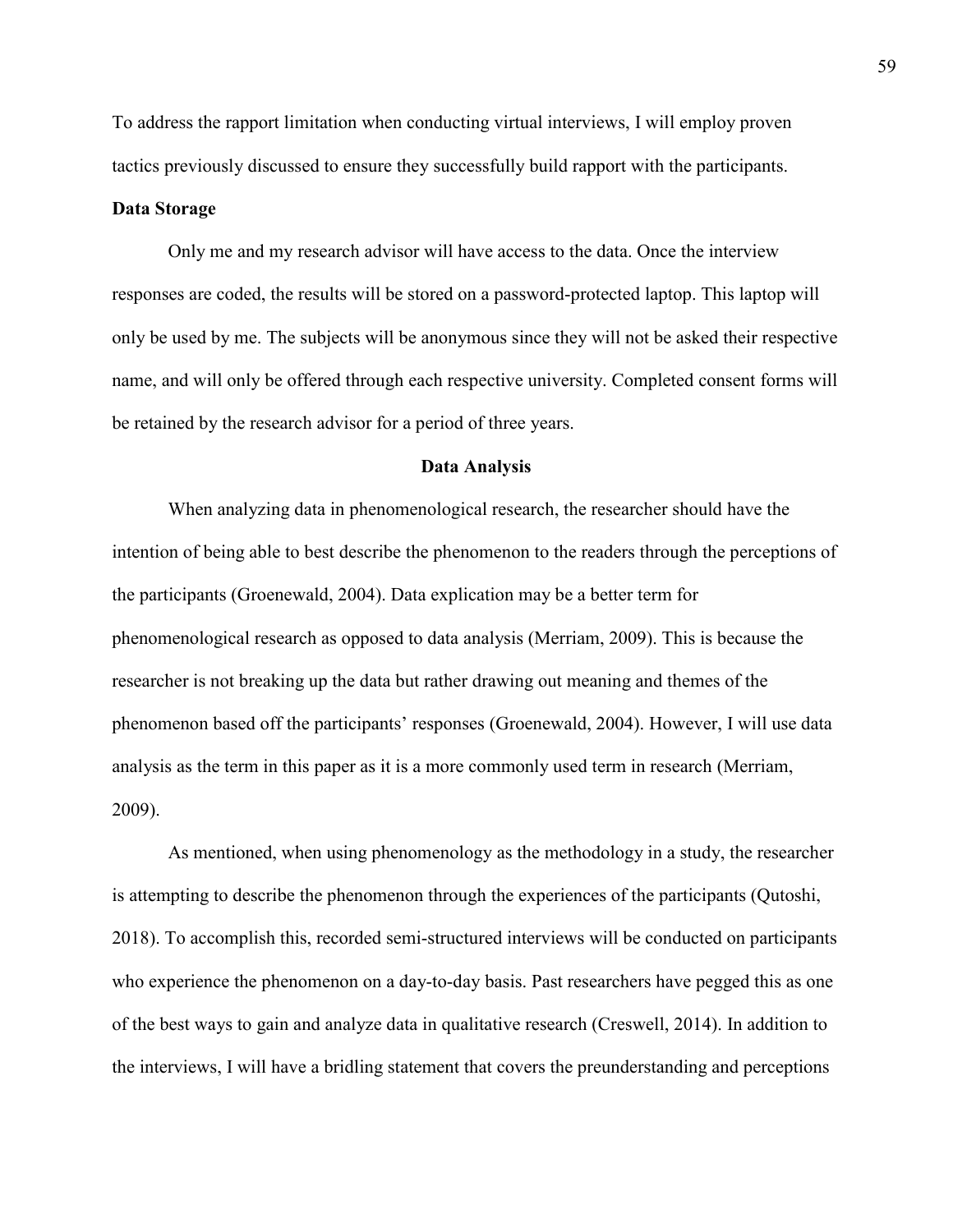I have of the investigated phenomenon. This helps me correctly extract participants' perceptions and to ensure they are clear in their understandings (Hanna et al., 2017). Having a bridling statement allows me to continually compare and ensure participants' perceptions are being described correctly (Hanna et al., 2017).

When using phenomenology, it's standard for researchers to use interviews to obtain the experiences of the participants (Creswell, 2014). The researcher then takes the multiple interviews conducted and after transcription and deep evaluation discovers similarities and develops themes derived from the participants' responses (Creswell, 2014). In phenomenological research, the researcher analyzes the data as it is being collected (Terrell, 2016). Analyzing and collecting the data congruently allows the researcher to discover saturation easier as well as freshly interpret all the facets of the investigated phenomenon (Terrell, 2016).

I plan to use thematic analysis to analyze the data collected for the study. Researchers who have specialized in thematic analysis suggest six key steps to successfully analyze and explain the data. These are (a) become familiar with the data, (b) generate initial codes,  $(c)$ search for themes, (d) review themes, (e) define themes, and (f) write-up (Braun & Clarke, 2006).

For the first part, becoming familiar with the data, I will read through the transcripts multiple times to familiarize myself with the data (Braun  $\&$  Clarke, 2006). After I am familiar with the data, initial codes will then be generated (Braun  $\&$  Clarke, 2006). I will examine these codes and then come up with themes that will be derived from codes made up from the responses to the semi-structured interview questions (Braun & Clarke, 2006). I will use member checking to ensure that what is said is correctly being interpreted by me. After reviewing the themes, I will then define them and provide a final write-up (Braun & Clarke, 2006). During the write-up stage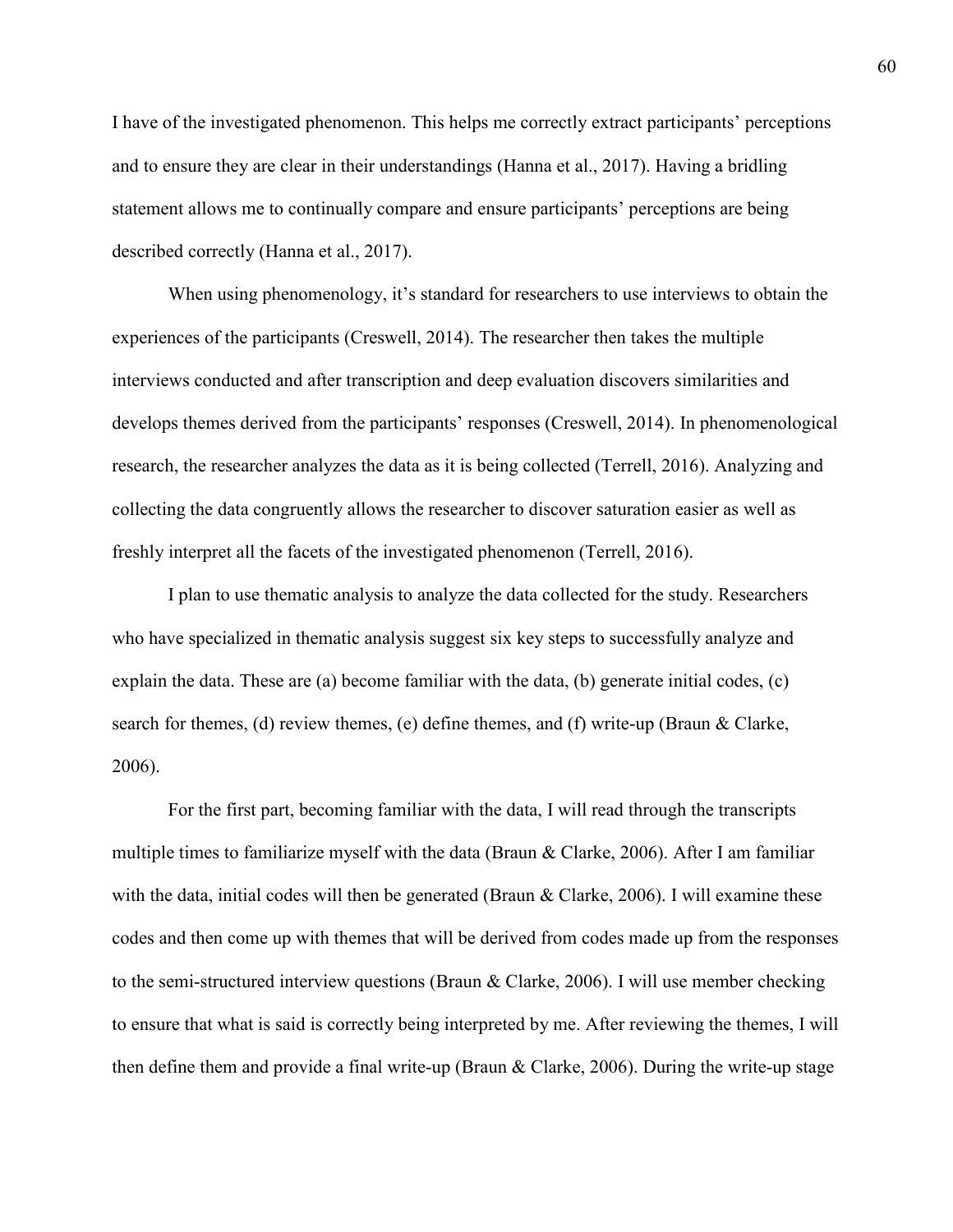of the thematic analysis, I plan to select the clearest and most compelling examples to extract from the data to best describe the phenomenon (Braun & Clarke, 2006). Furthermore, to ensure that I correctly understood the interviewees, I will ask the interviewees to review the themes they interpreted to ensure they are accurate and correct (Lincoln & Guba, 1985).

It is important in this type of research to describe the perceptions of participants' experiences, opinions, and perceptions of a phenomenon they experience (Doorn, 2017). As mentioned, this is best done by conducting interviews and asking the people who experience the phenomenon on an everyday basis open-ended questions that will allow them to explain the phenomenon through their eyes (Creswell, 2014). The researcher must describe these experiences and not create theory, but rather explain the experiences through the eyes of others (Qutoshi, 2018). The best way to do this is to analyze the data being collected as it is being conducted (Terrell, 2016). Thus, I will transcribe the interviews after they are conducted. I will both manually transcribe the interviews as well as use a transcription program. This will ensure I am extracting the correct words and will make it a more productive process in creating themes from the interviews (Creswell, 2014).

Ensuring that codes and themes are created from the interviews is very important because the phenomenon being studied must be described through the eyes of the participants (Doorn, 2017). Once I feel saturation is met, I will then start to create themes derived from the data (Creswell, 2014). I will go through every interview after it is conducted and transcribe it, and during the review process I will pick out statements from the interviews that describe the phenomenon (Braun & Clarke, 2006). These statements will be coded, thus if similar statements are made in different interviews, they will be coded similarly and turned into a theme (Braun  $\&$ Clarke, 2006). The final set of themes derived from all the interviews will be the main focus of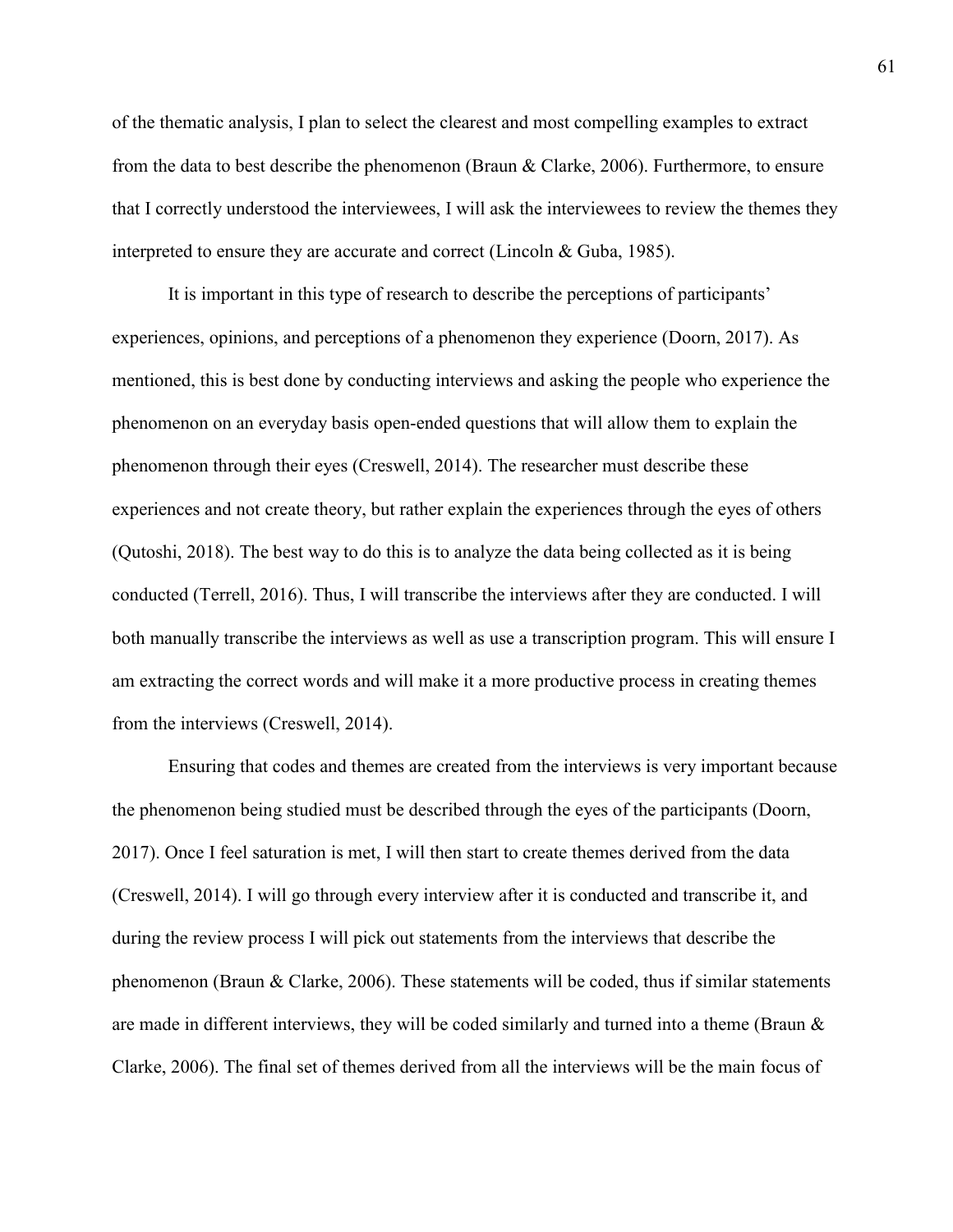describing the phenomenon. I will use open coding, which encourages all potential themes from interviews to be explored (Merriam, 2009). In addition, I will use member checking to ensure what the interviewees said is being interpreted and described correctly. These tactics not only allow for the most authentic descriptions but also help eliminate researcher bias (Cope, 2014). Of course, I will be aware of their perceptions and the phenomenon and not allow it to affect the themes that are created from the data. As previously stated, these tactics also help eliminate that possibility (Braun & Clarke, 2006).

### **Trustworthiness**

In order for qualitative research to be valid, establishing trustworthiness is essential because trustworthiness directly affects the quality of the research (Connelly, 2016). Trustworthiness can also be known as the amount of confidence the researcher has in their data, interpretation, and methods used in the study (Connelly, 2016). Past researchers have proposed multiple methods to assess the trustworthiness of qualitative research. (Connelly, 2016; Guba & Lincoln, 1994). Some of the suggested methods are credibility, dependability, confirmability, and transferability (Guba & Lincoln, 1994). These tactics have been used in the past to help ensure trustworthiness in qualitative studies (Crotty, 1998). When deciding what trustworthiness procedures to use, it is important to know that in qualitative research the decision must be based on the design of the study (Merriam, 2009).

 I will try to maintain credibility by accurately identifying and describing the phenomenon experienced by the participants. I will also be using member checking as well as triangulation in an attempt to validate the findings. Triangulation is the action of using multiple sources of data to draw conclusions (Casey & Murphy, 2009). In doing this, I may be able to provide a complete and understandable description of the phenomenon (Fusch & Ness, 2015).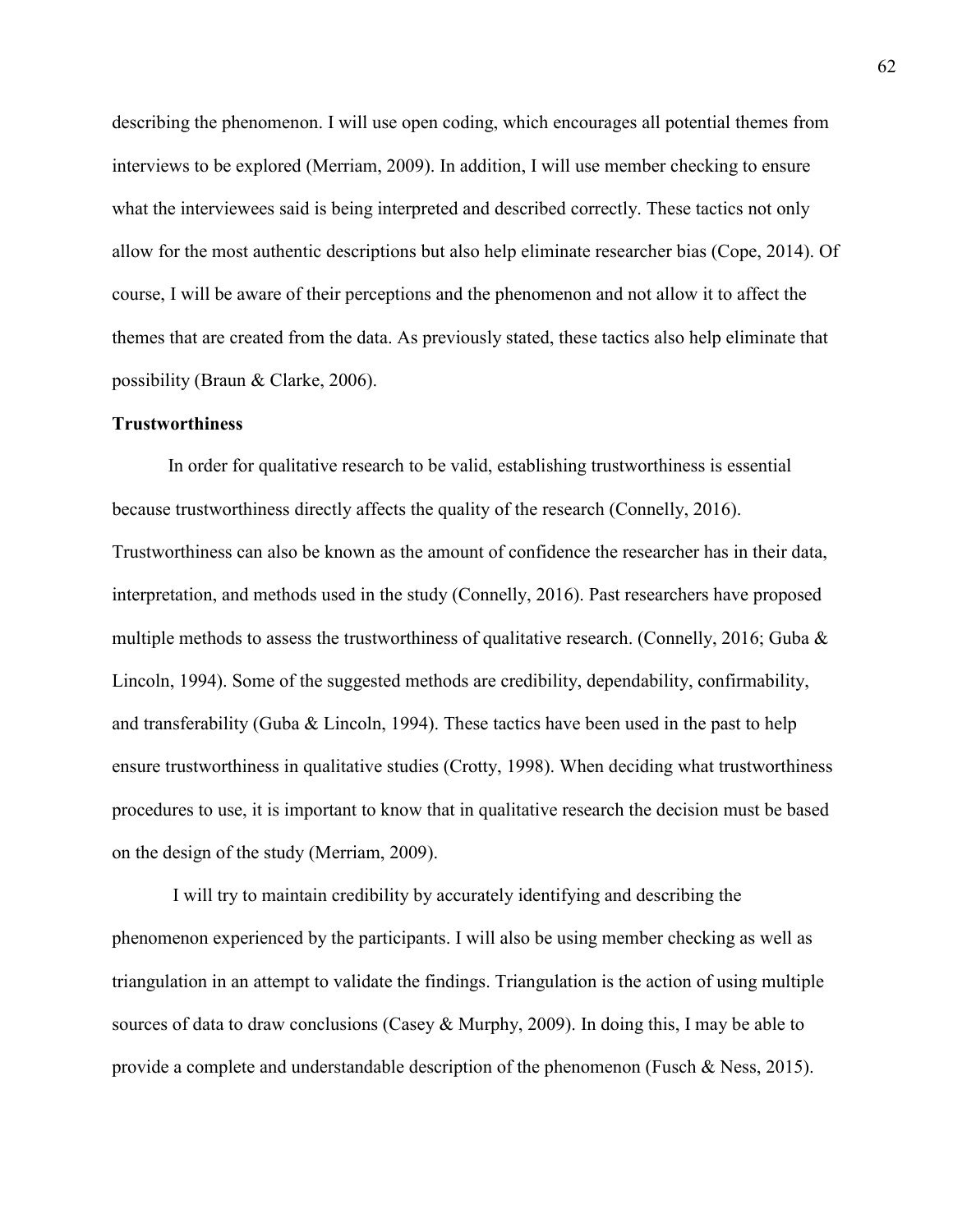Methodological triangulation ensures that that data is rich in depth. Furthermore, data triangulation enhances the reliability of the results of the study to ensure that data saturation is met (Fusch & Ness, 2015). Credibility deals with how the design of the study will be performed and how effective it is (Guba & Lincoln, 1994). Knowing your study can be credible can be done by assessing previous studies that have used a similar approach as the study being conducted (Guba & Lincoln, 1994). I have looked at other studies to ensure that the methods used in the study are credible. In addition, credibility can be strengthened when the researcher confirms that findings of the study are aligned with the thoughts and statements of the study's participants (Connelly, 2016). I will attempt to accomplish this in the study by putting together parts of the design derived from other credible studies that have taken the phenomenological approach and by using member checking effectively.

I will also be using dependability, which can be explained as ensuring the study yields results that allow for similar results despite being done at different times and under different conditions (Guba & Lincoln, 1994). Thus, I will attempt to use dependability to ensure results would be dependable if future studies evaluated similar variables over a different time span. In addition to dependability, I will use confirmability of results. Confirmability allows me to explain the descriptions and interpretations and correctly display the phenomenon being examined (Cope, 2014). In order for me to accomplish this, I must have detailed notes and reliable participants, which is why I will be keeping an active research journal as well as conducting member checking. In addition, I will remain objective to the results and look for congruence between two or more independent members of the study.

As mentioned, additional tactics I will use to ensure trustworthiness is member checking as well as maintaining an active research journal which will allow for the confirmability of the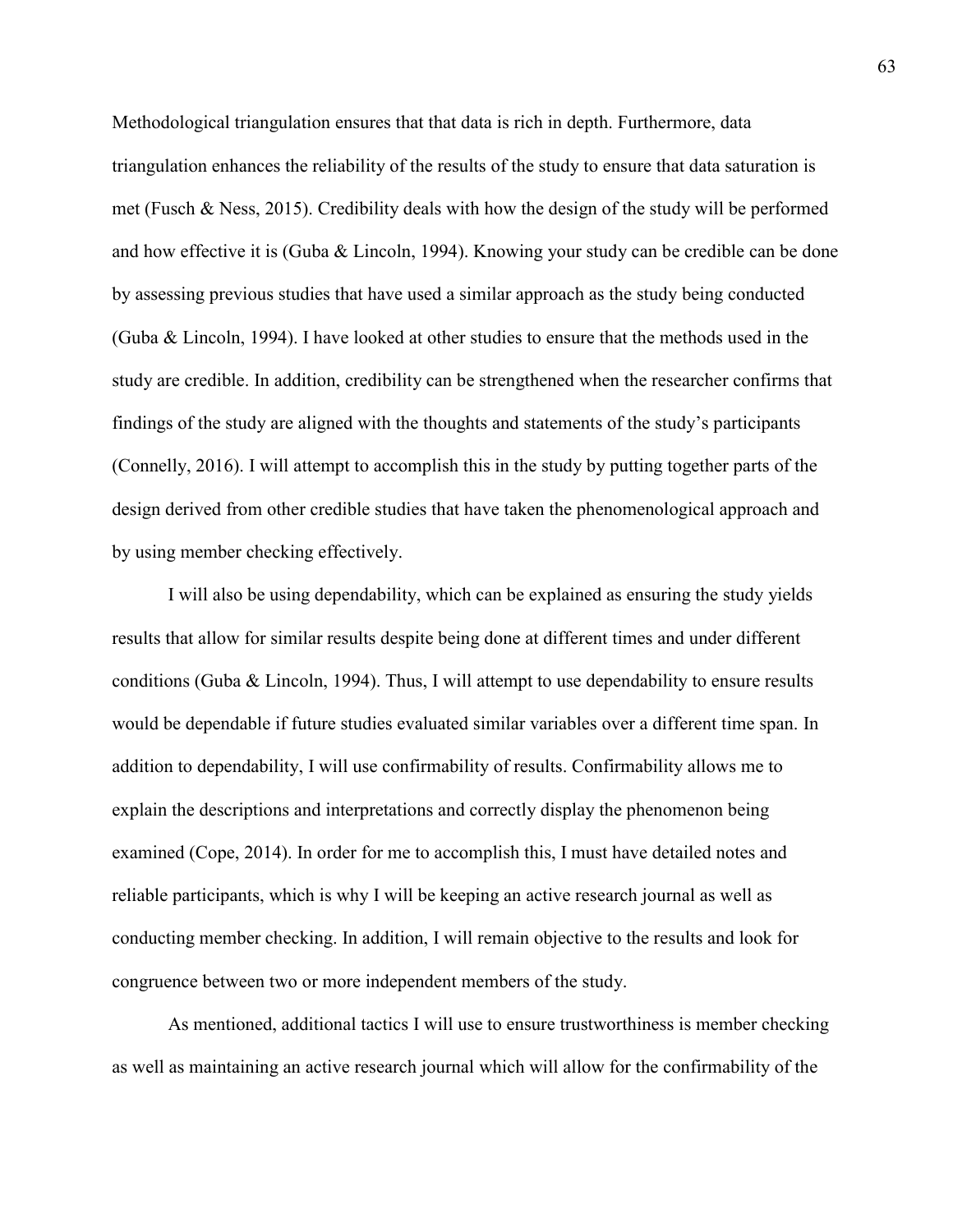study's results (Connelly, 2016). Lastly, I will use the transferability of results tactic. This tactic relies on the fact that findings can be generalized or transferred to other settings or groups (Connelly, 2016). I will attempt to provide the results with rich description and detail. If done correctly, this may allow for comparisons in similar settings or groups (Creswell & Poth, 2018). The academic rigor that will be initiated by me in addition to the active research journal that will be maintained throughout the study allows for the research methods to be scrutinized, but also easily repeated (Cope, 2014; Qutoshi, 2018).

#### **Trustworthiness Procedures**

 Previous researchers have stated that differences in techniques used to test for reliability and validity in quantitative compared to qualitative differ (Lewis  $\&$  Ritchie, 2003). Previous research conducted has encouraged researchers to ensure they are using the correct tactics (Lewis & Ritchie, 2003). Again, I am using tactics performed in previous phenomenological studies. Past researchers have advised future researchers using a phenomenological approach to use a combination of methods to best have a trustworthy study (Creswell, 2014). As mentioned, the study plans to incorporate member checking and use rich descriptions. Previous researchers have explained that rich descriptions can aid the reader of the study to understand and see the phenomenon easier (Creswell, 2014). Rich descriptions can also aid the reader in immersing them in the experience opposed to just reading and trying to understand it (Creswell, 2014). In addition to a rich description, I will use member checking to help aid the readers to understand the phenomenon of outsourcing ticket sales in collegiate athletics (Creswell, 2014). Member checking has me revisit with the interview participants with the descriptions and interpretations and asks the participants to confirm that they are accurate (Lewis & Ritchie, 2003). Previous researchers have provided certain questions that researchers use to ensure trustworthiness in their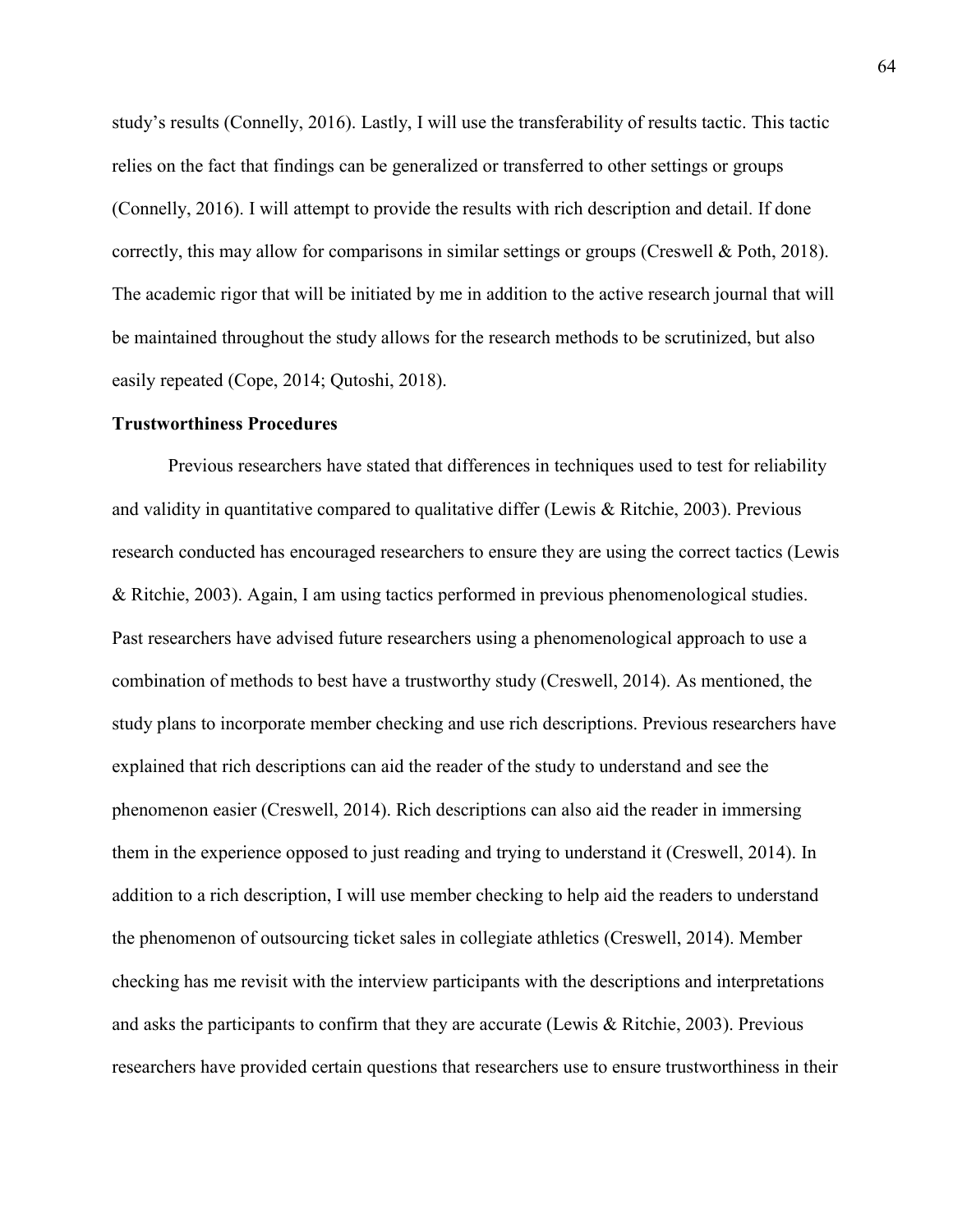studies. These questions are meant for me to consider through the process of the study. Some of the questions used in the study are below. These questions were derived from Lewis and Ritchie (2003) to aid me in ensuring a trustworthy study.

- Is the selected sample a relevant representation of the population involved in the phenomenon and was it gathered without bias?
- Is there consistency in the application of the research procedures in the fieldwork and do those procedures allow participants to fully describe their experience within the phenomenon?
- Is the analysis of the data consistent and systematic?
- Are the interpretations of participant descriptions supported by evidence they provided?
- Is the study designed in such a way that allows for the participants to share all of their experiences with the phenomenon as opposed to being focused on one specific aspect of the situation?

I will be cognizant of the above questions during the entire duration of the study.

### **Summary**

Chapter III contains both the structure and procedures that will be used by me for this dissertation. In Chapter III, I provided more information on the theoretical paradigm the current falls under. In addition to this, the theoretical framework that will be used, the methodology of the study, and an in-depth look at how the study will take place is all covered in Chapter III. I concluded the chapter with a discussion on the analysis of the data and considerations for trustworthiness.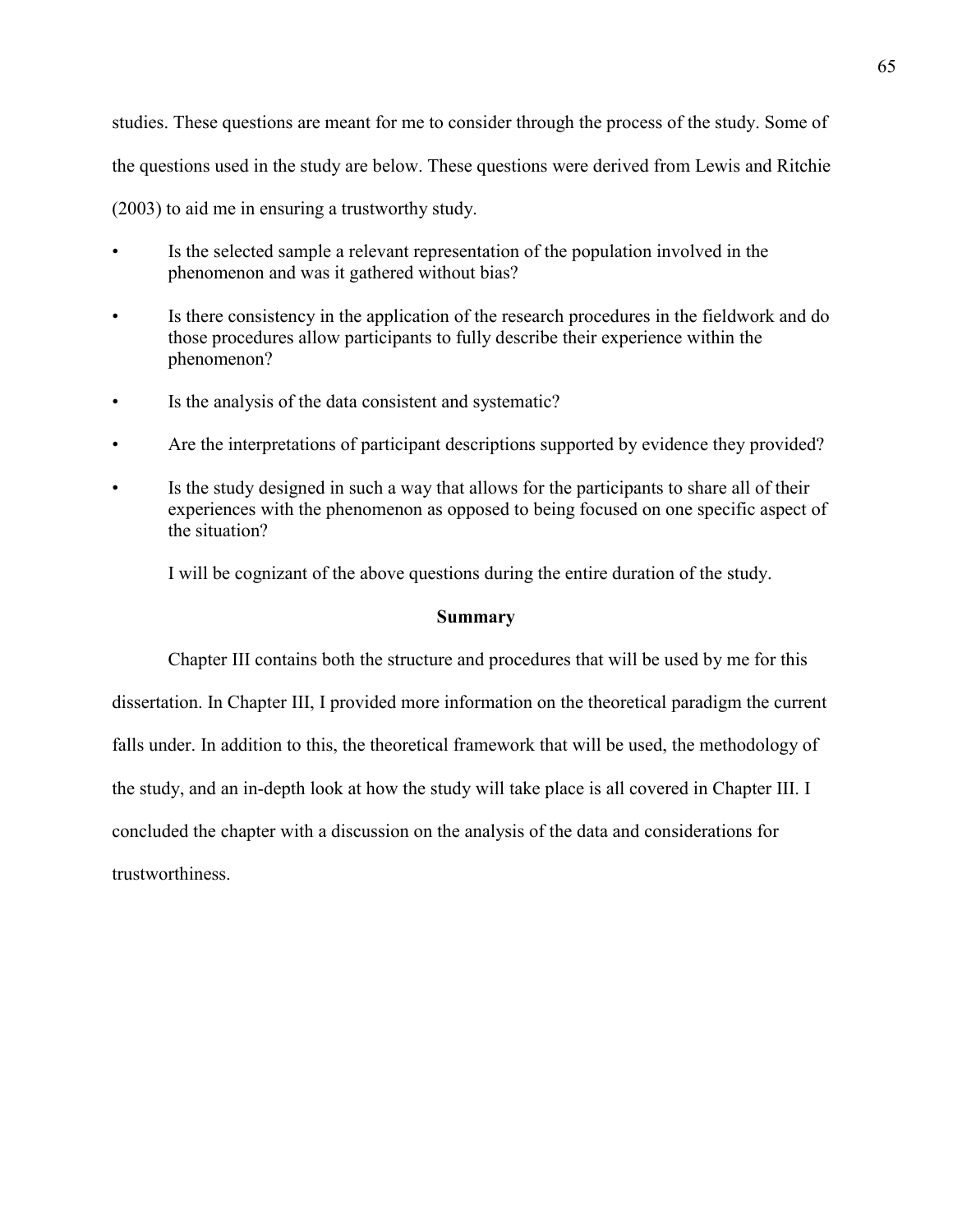### CHAPTER IV

### **FINDINGS**

### **Statement of Purpose**

The purpose of this chapter is to help provide new knowledge on the phenomenon of outsourcing ticket sales in collegiate athletics. The findings and discussion below help provide insight on how the findings from the study can aid organizations and employees in the sport business industry as well as provide topics for future research.

Chapter IV will explain and present the phenomenological findings for this study. As explained in Chapter III, the participants were recruited via email. Recruitment of participants was difficult at first as I could not get many to respond to emails, and snowball sampling was not working well; however, after reaching out to more participants who qualified for the study, I was able to get more than enough respondents. I did not do anything different when reaching out to the participants; I used the same email, I just emailed a larger amount of people who qualified for the study. Table 4.1 shows the participant demographic information.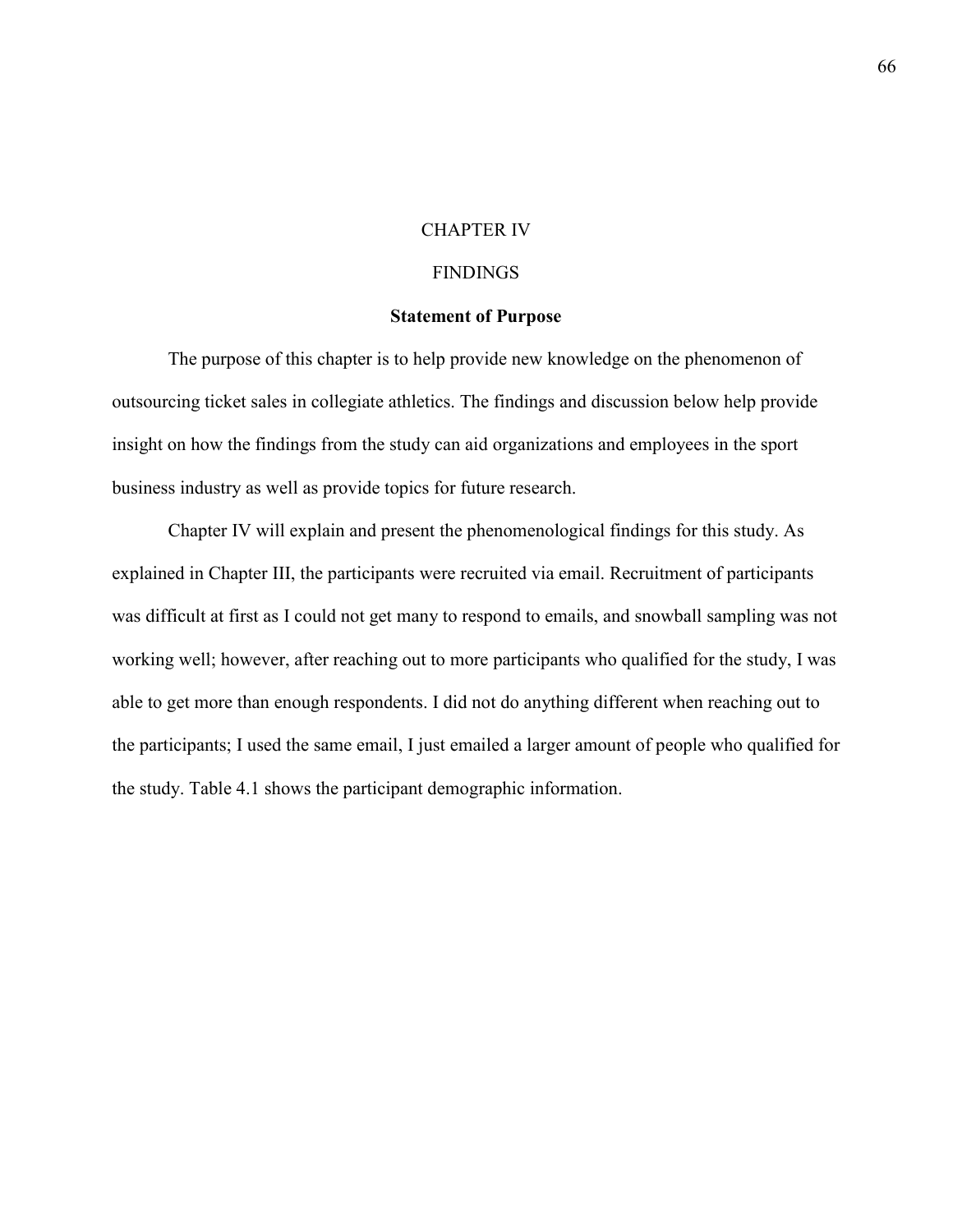# **Table 4.1**

# *Demographics*

| Pseudonym      | <b>Ethnicity</b> | <b>Identified Sex</b> | Occupation                                                         |
|----------------|------------------|-----------------------|--------------------------------------------------------------------|
| Cole           | White            | Male                  | Director of External Affairs                                       |
| Trevor         | White            | Male                  | Director of External Relations                                     |
| Eric           | White            | Male                  | Director of Ticketing                                              |
| Jose           | White            | Male                  | <b>Athletic Director</b>                                           |
| Cee            | White            | Male                  | Athletic Director of External Relations                            |
| Shawn          | White            | Male                  | Assistant Athletic Director/Director of<br><b>External Affairs</b> |
| Case           | White            | Male                  | Director of External Affairs                                       |
| Gerald         | White            | Male                  | Director of Development                                            |
| Joe            | White            | Male                  | Director of External Affairs                                       |
| <b>Brandon</b> | African American | Male                  | Director of External Relations                                     |
| Stella         | White            | Female                | Director of Ticketing                                              |
| Alan           | White            | Male                  | Director of Ticketing                                              |
| Tony           | White            | Male                  | Director of Ticketing                                              |
| Doug           | White            | Male                  | Athletic Director of Ticketing                                     |
| Eddie          | White            | Male                  | Director of External Affairs                                       |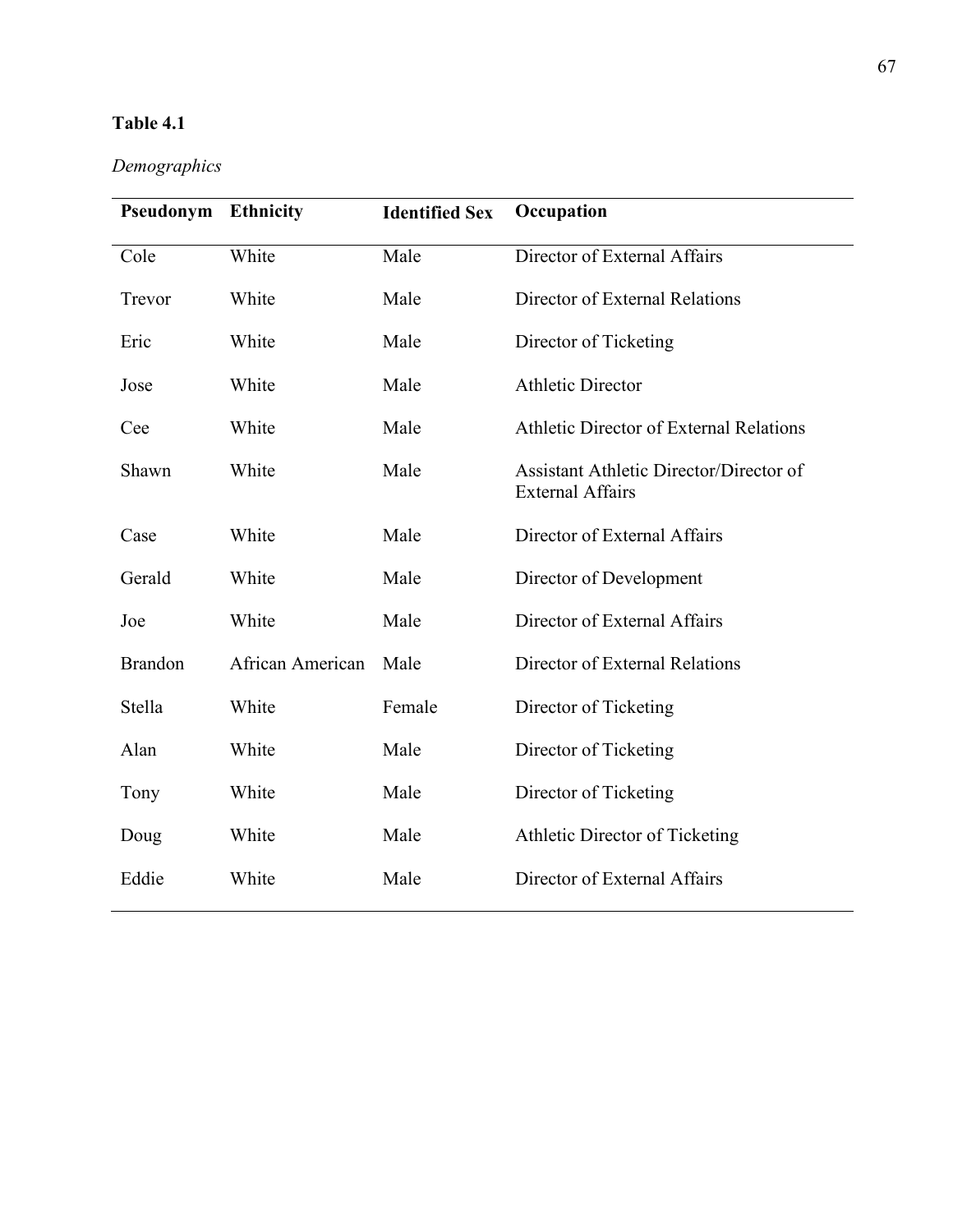I analyzed the data using thematic analysis. The thematic analysis approach requires an examination of the answers to the interview questions and the individual sentences or phrases in the interviews (Braun & Clarke, 2006). This chapter includes the results of the analyzed data. The goal of this data analyzation was to be able to successfully describe the experience of outsourcing ticket sales in collegiate athletics. More specifically, the perceptions, decisionmaking, and impact on stakeholders that outsourcing ticket sales has in collegiate athletics. The thematic analysis conducted resulted in code identification which then turned into themes after further investigation of the data. Specifically, several different codes were made from both first time and second time of coding, and after the third review of the data, final themes were conducted. To get these themes, I went through each interview multiple times and coded phrases that were prevalent in the interviews. The purpose of this research study is to learn about the perceptions of outsourcing ticket sales in college athletics from current athletic department employees.

The research questions were:

- Q1 What are the athletic administrators' perceptions of outsourcing ticket sales?
- Q2 What is the decision-making process to outsource or not?
- Q3 What are the most common reasons athletic administrators choose to outsource ticket sales in collegiate athletics?
- Q4 What is the stakeholder influence on the decision to outsource?
- Q5 How does the athletic department's relationship with the outsourcing agency impact the decision to outsource?

To answer the above questions, a phenomenological study was conducted. Interviews were used as the data collection method. Study participants were asked to describe their experience and to give their expert opinions as a decision maker regarding outsourcing ticket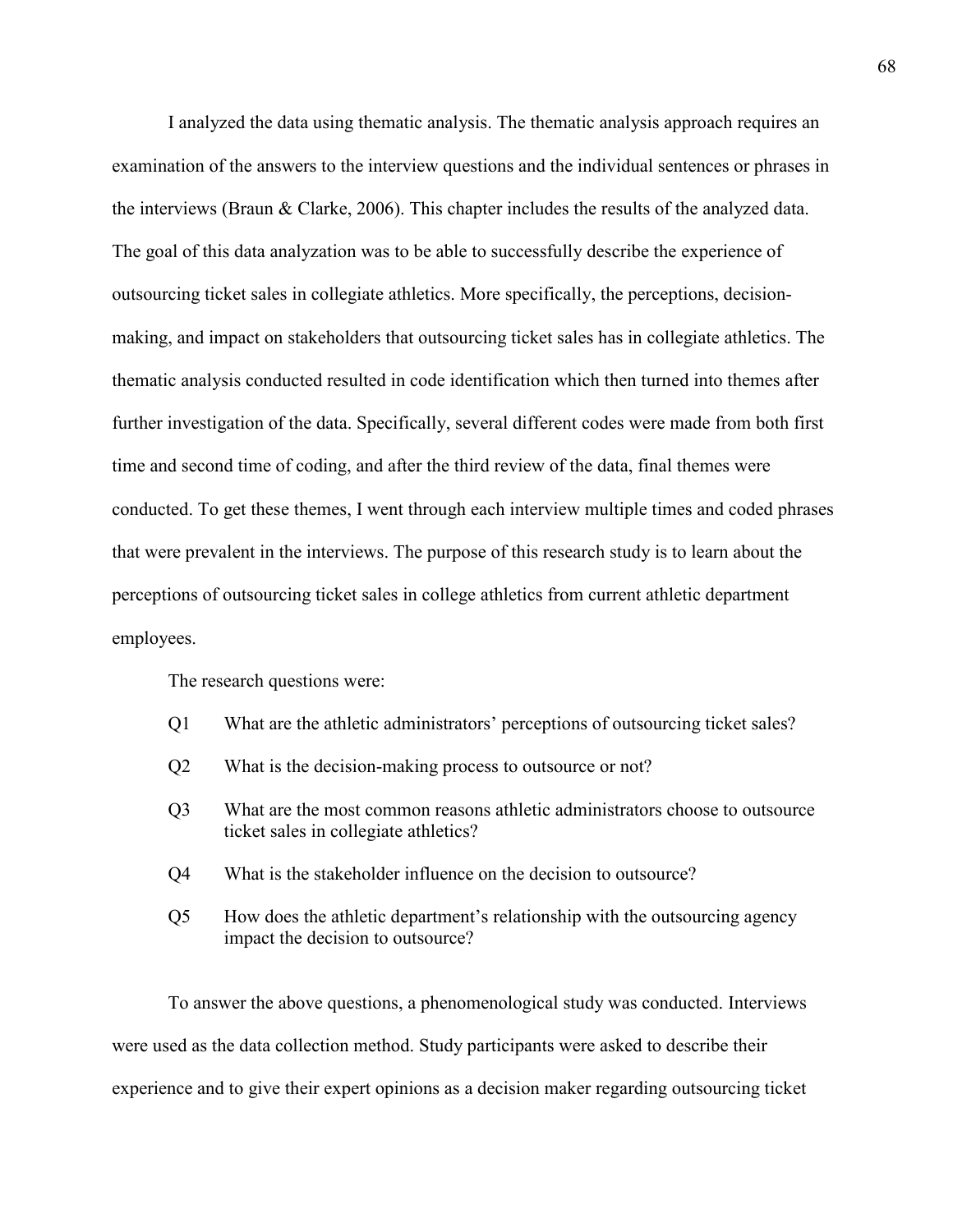sales in their respective athletic department. After the interviews, a thematic analysis was conducted to discover the most useful information to describe the phenomenon of outsourcing ticket sales in collegiate athletics.

The goal of a thematic analysis is to discover useful information that emerges from the experiences and descriptions of the participants—not from the researcher (Braun & Clarke, 2006). As discussed in Chapter III, I used the reflective journaling tactic to discover and eliminate my previous experiences with outsourcing ticket sales in collegiate athletics, in addition to any biases I may have toward the phenomenon (Grove et al., 2013). As described in the previous chapter, I followed Braun and Clarke's (2006) thematic analysis method when going through the data. I first transcribed all interviews directly after they took place, and once all interviews were conducted, I reviewed each one line-by-line, coding words and phrases that occurred multiple times or had a direct connection to the phenomenon and research questions being investigated. Utilizing the thematic analysis method, I was able to derive meaning for the interviewees' responses to the questions by breaking them down word-for-word and finding words, phrases, and sentences that explain the phenomenon. This tactic also allowed me to find similarities within the responses. After going through the first round of analysis, I had 15 codes which were then condensed to nine after the second round. Table 4.2 below provides the adaption of codes from the first to second round of the analysis.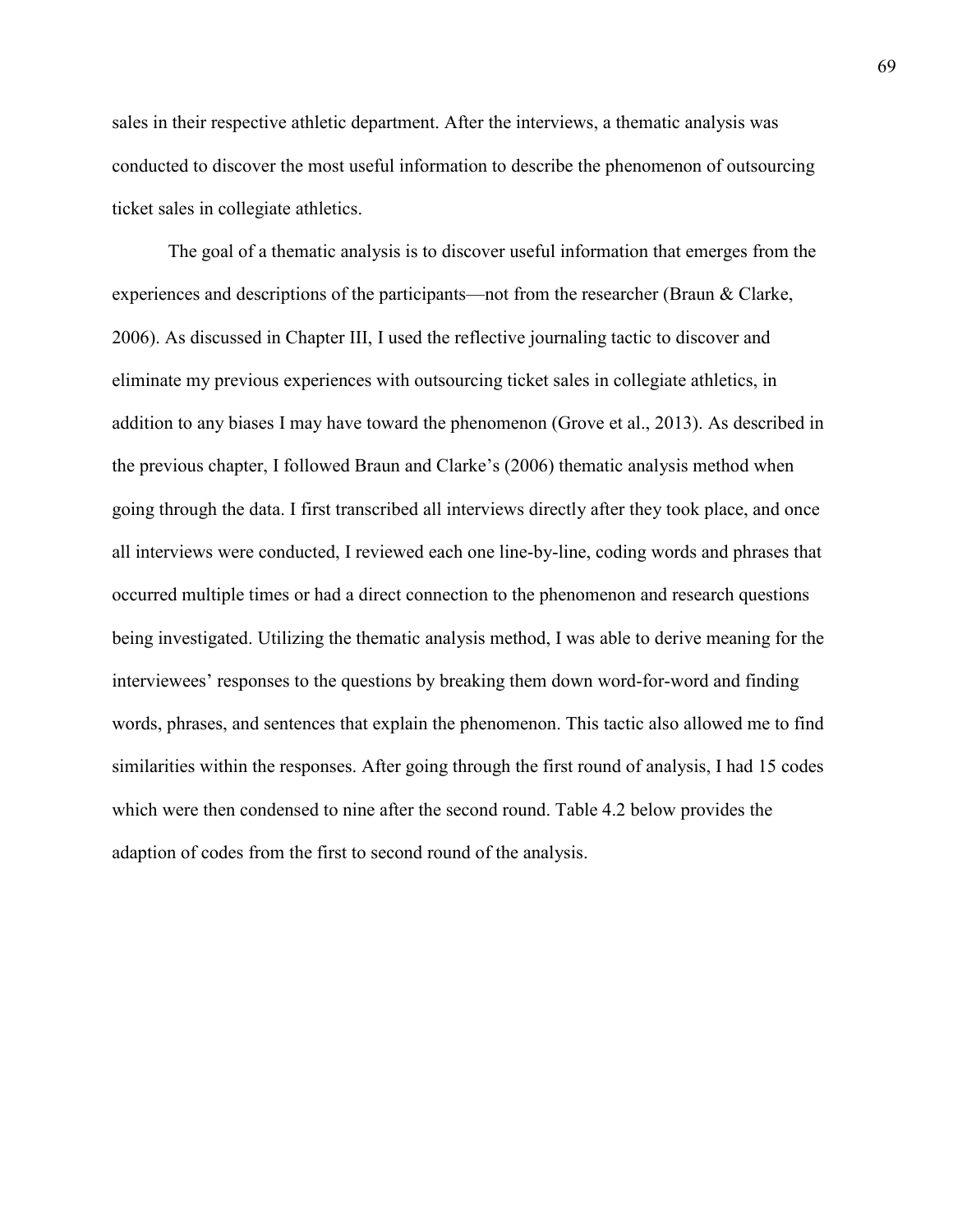# **Table 4.2**

*Code Comparison for First Round Versus Second Round of Analysis* 

| <b>Identified Categories</b>          |                                   |  |  |
|---------------------------------------|-----------------------------------|--|--|
| <b>First Round</b>                    | <b>Second Round</b>               |  |  |
| Resources                             | Training                          |  |  |
| Relationships                         | Resources                         |  |  |
| Training                              | <b>Money Guarantee</b>            |  |  |
| <b>Athletic Director Final Say</b>    | <b>Experts</b>                    |  |  |
| <b>Shared Revenue</b>                 | Experience                        |  |  |
| Money Guarantee                       | Turnover                          |  |  |
| President                             | <b>Internally Focused</b>         |  |  |
| Contracts/Legal                       | Loss of Control                   |  |  |
| Pushback                              | Athletic Directors Have Final Say |  |  |
| <b>Internal Hesitation</b>            |                                   |  |  |
| <b>Hiring Freezes</b>                 |                                   |  |  |
| Payroll                               |                                   |  |  |
| Experts                               |                                   |  |  |
| Turnover                              |                                   |  |  |
| <b>Lack of Resources</b>              |                                   |  |  |
| Internal People More Focused on Tasks |                                   |  |  |
| <b>Committee of Directors</b>         |                                   |  |  |
| Athletic Directors Have Final Say     |                                   |  |  |
| Relationship with Agency              |                                   |  |  |
| <b>Executive Team</b>                 |                                   |  |  |
| Everyone on Board                     |                                   |  |  |
| Loss of Control                       |                                   |  |  |
| Experience                            |                                   |  |  |
| <b>Job Threatened</b>                 |                                   |  |  |

 $\overline{\phantom{a}}$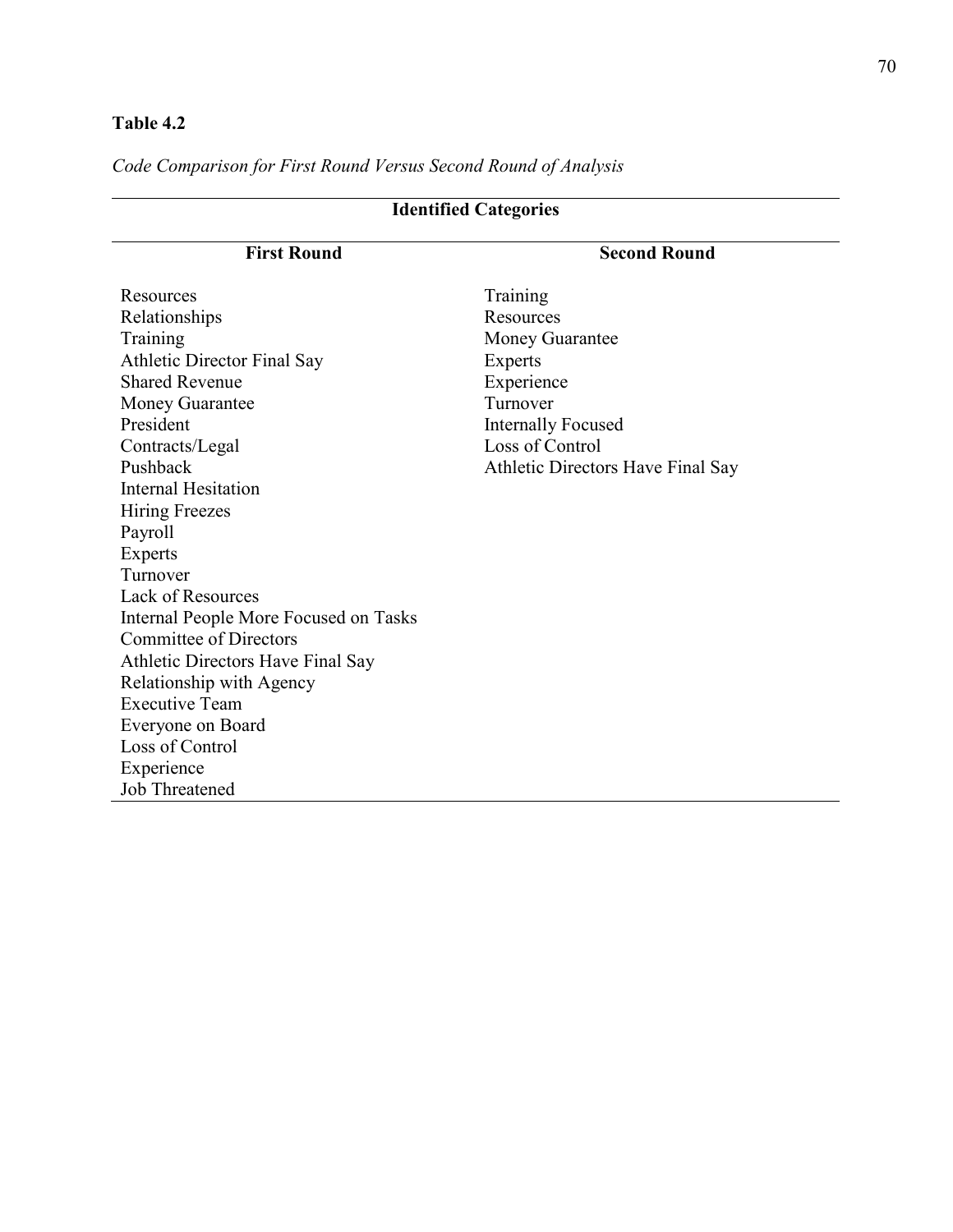When going through the data for a third round of the analysis, I did another detailed reading of each sentence and word. In this detailed reading, I attempted to discover the meaning of each sentence and word communicated by the respondents. I compared the findings after each analysis of the data, and after the final analysis, I compared, contrasted, and synthesized the data to identify themes that describe the phenomenon. Utilizing this method, I was able to read the whole experience of every participant in the study. In addition, at every level, including this one, I went back to my bridling journal as well as reflections to ensure they were the participants' own experiences. During every round, I sought out statements or phrases that seemed to be essential to explaining the phenomenon through the eyes of the participants. Doing this provides key examples and explanations of the thoughts, feelings, perceptions, and experiences provided by each participant. Again, the third level of analysis included another fully detailed reading of each sentence and word from the interview transcriptions. While performing the detailed reading, I was seeking meaning in the responses by determining what it was that each sentence was saying about the experience for the participants. Table 4.3 shows the final themes for the study after the breakdown of the final codes into themes, while Table 4.4 shows how each of the themes relate to the research questions for this study. This is followed by an explanation of each theme.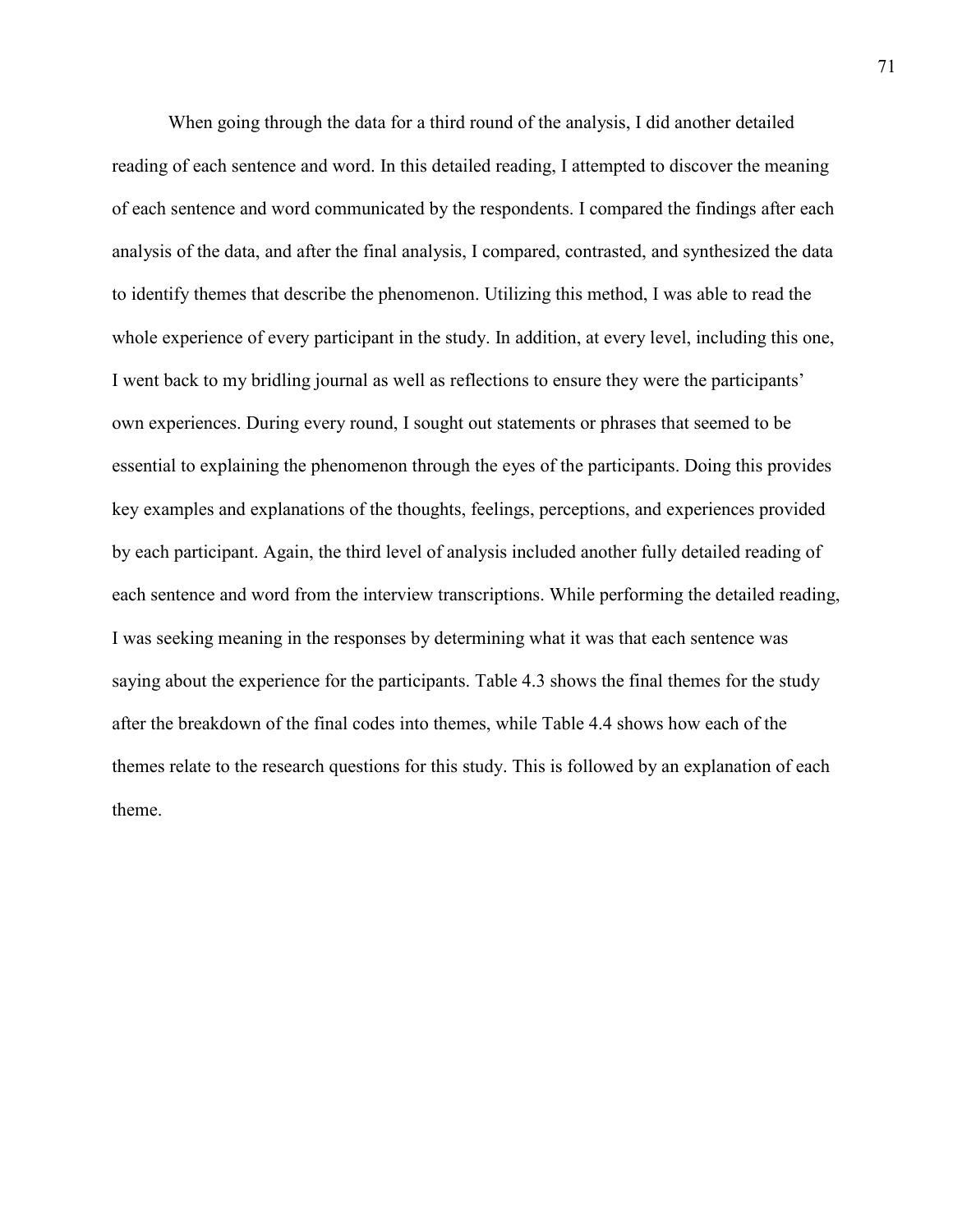# **Table 4.3**

# *Themes From Round Three of Analysis*

| <b>Themes</b>                                             |  |  |  |
|-----------------------------------------------------------|--|--|--|
| Theme 1: Trained Experts on the Phones                    |  |  |  |
| Theme 2: Guaranteed Revenue                               |  |  |  |
| Theme 3: Resources                                        |  |  |  |
| Theme 4: Allowing Internal People to Focus on Their Tasks |  |  |  |
| Theme 5: Loss of Control                                  |  |  |  |
| Theme 6: Turnover of Employees                            |  |  |  |
| Theme 7: Athletic Directors Have the Final Say            |  |  |  |
| Theme 8: Everyone Must Be On Board Internally             |  |  |  |

As previously described, the table above displays the final themes. However, the purpose of analysis is to explain how the themes answer and explain the research questions being asked. Table 4.4 shows which themes help explain and answer the research questions for this study. Following Table 4.4 is a description of each theme along with quotes from the participants that help answer my questions and describe the phenomenon of outsourcing ticket sales in collegiate athletics.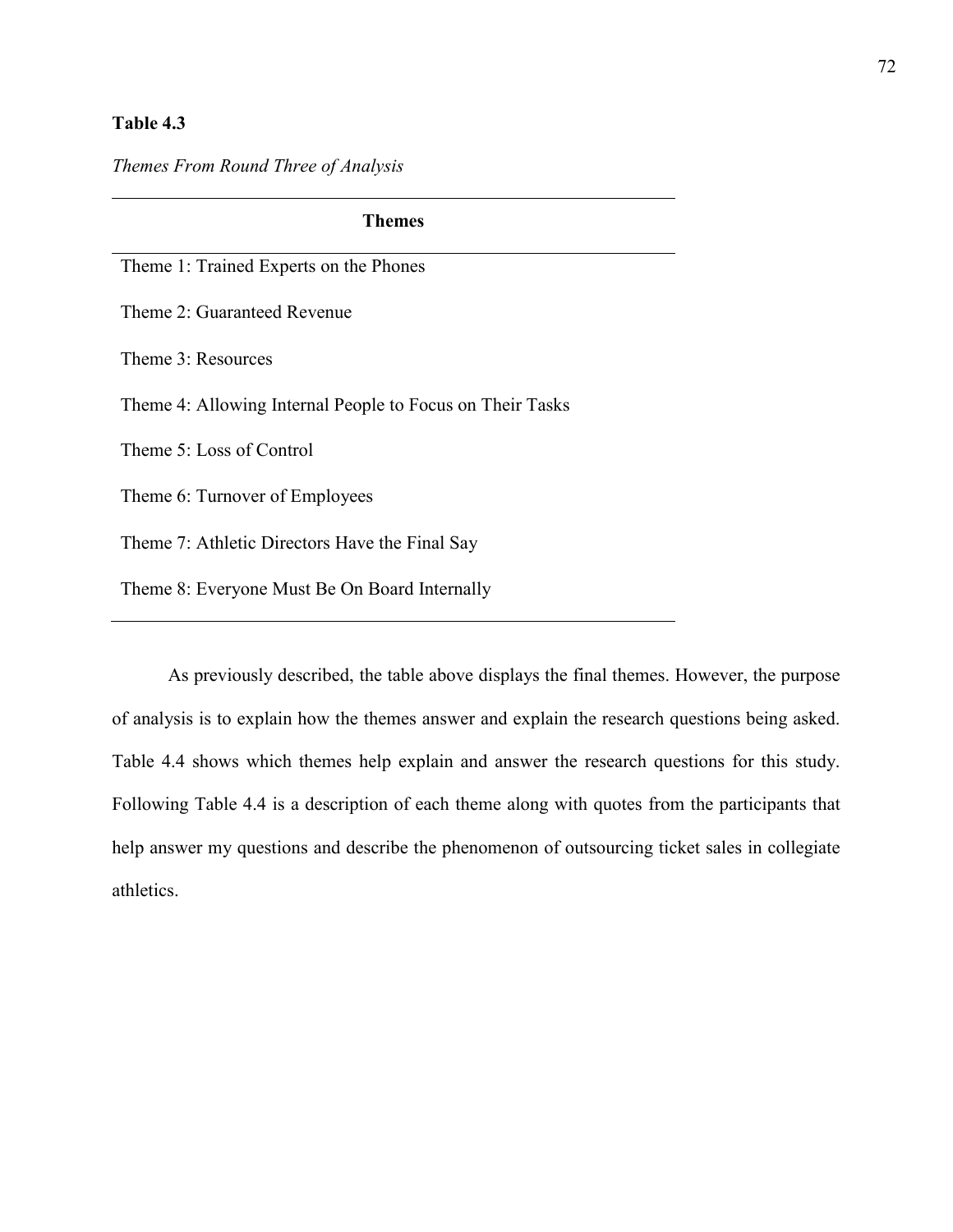# **Table 4.4**

*Research Questions With Corresponding Themes That Answer Each Research Question* 

| <b>Research Questions and Corresponding Themes</b>                                                                          |                                                                                                                                                                                                      |  |  |
|-----------------------------------------------------------------------------------------------------------------------------|------------------------------------------------------------------------------------------------------------------------------------------------------------------------------------------------------|--|--|
| <b>Research Questions</b>                                                                                                   | <b>Themes</b>                                                                                                                                                                                        |  |  |
| Q1 What are the athletic administrators'<br>perceptions of outsourcing ticket sales?                                        | Trained Experts on the Phones<br><b>Guaranteed Revenue</b><br>Resources<br>Loss of Control<br>Everyone Must Be On Board Internally<br>Athletic Directors Have the Final Say<br>Turnover of Employees |  |  |
| Q2 What is the decision-making process to<br>outsource or not?                                                              | Athletic Directors Have the Final Say                                                                                                                                                                |  |  |
| Q3 What are the most common reasons<br>athletic administrators choose to outsource<br>ticket sales in collegiate athletics? | Trained Experts on the Phones<br><b>Guaranteed Revenue</b><br>Resources                                                                                                                              |  |  |
| Q4 What is the stakeholder influence on the<br>decision to outsource?                                                       | Allowing Internal People to Focus on Their<br><b>Tasks</b><br>Everyone Must Be On Board Internally<br>Athletic Directors Have the Final Say                                                          |  |  |
| Q5 How does the athletic department's<br>relationship with the outsourcing agency<br>impact the decision to outsource?      | Loss of Control<br>Everyone Must Be on Board Internally                                                                                                                                              |  |  |

# **Theme 1: Trained Experts on the Phones**

Participants explained that one of the biggest advantages to outsourcing ticket sales was having fully-trained experts devoted to selling every minute of every day. Most of these universities don't have the ability to do this internally. For example, Eric stated, "We don't have the expertise and training knowledge to be able to get those positions or those sellers where they would need to be." To be experts on the phone, you must be properly trained. Again, the interviews clearly showed the importance of having the necessary training in place to have these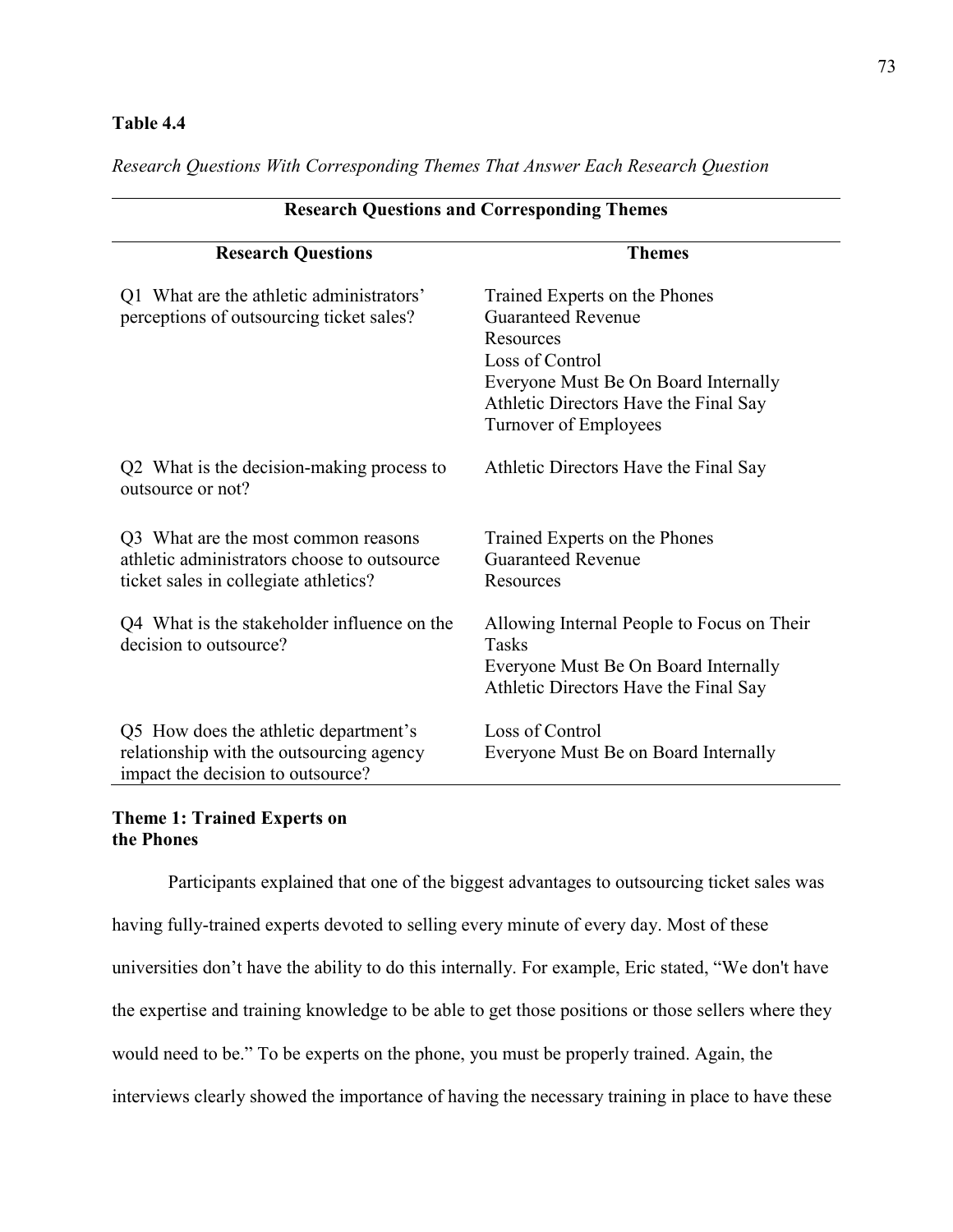experts on the phones. Shawn stated, "If you go with a structured company, you get that professional training aspect." In addition, Cole said, "It's a sales force, they're experts in it." The importance of training is also supported by previous research conducted in the field. Training is necessary because it provides staff with the fundamentals needed to be successful in sales (Jiang & Qureshi, 2006; Popp et al., 2020). Outsourcing companies such as The Aspire Group have experts who conduct the training that these athletic departments can't provide internally. These athletic departments do not have the staff size, nor internal resources to do so (Popp et al., 2020). This was made clear by Doug when he mentioned that they "didn't have the national resources of a larger company like when you outsource, and you can call a lot more local restaurants and local businesses." Having consistent training is also key, and these outsourcing companies provide consistent training, which is an advantage of partnering up with them. For example, Cole also stated, "There's a level of expertise and then there's a level of focus that these folks are strictly assigned at this job duty." It is clear that these participants felt that the training provided by outsourcing companies created more experienced sellers, which is a key advantage in choosing to partner with them and is a reason why outsourcing ticket sales has risen in popularity.

### **Theme 2: Guaranteed Revenue**

Participants in this study mentioned the importance of maximizing revenue for collegiate athletic departments. Again, this was supported by multiple interviewees in this study. For example, Case stated that a big positive of outsourcing is the "guaranteed money positive." This was also mentioned by Jose who said, "You can build into your budget of guaranteed money." Outsourcing companies typically come with some type of money guarantee that makes them appealing to athletic directors and other higher-ups in the department. Universities that are worried about hitting certain marks every year can feel more comfortable knowing that they have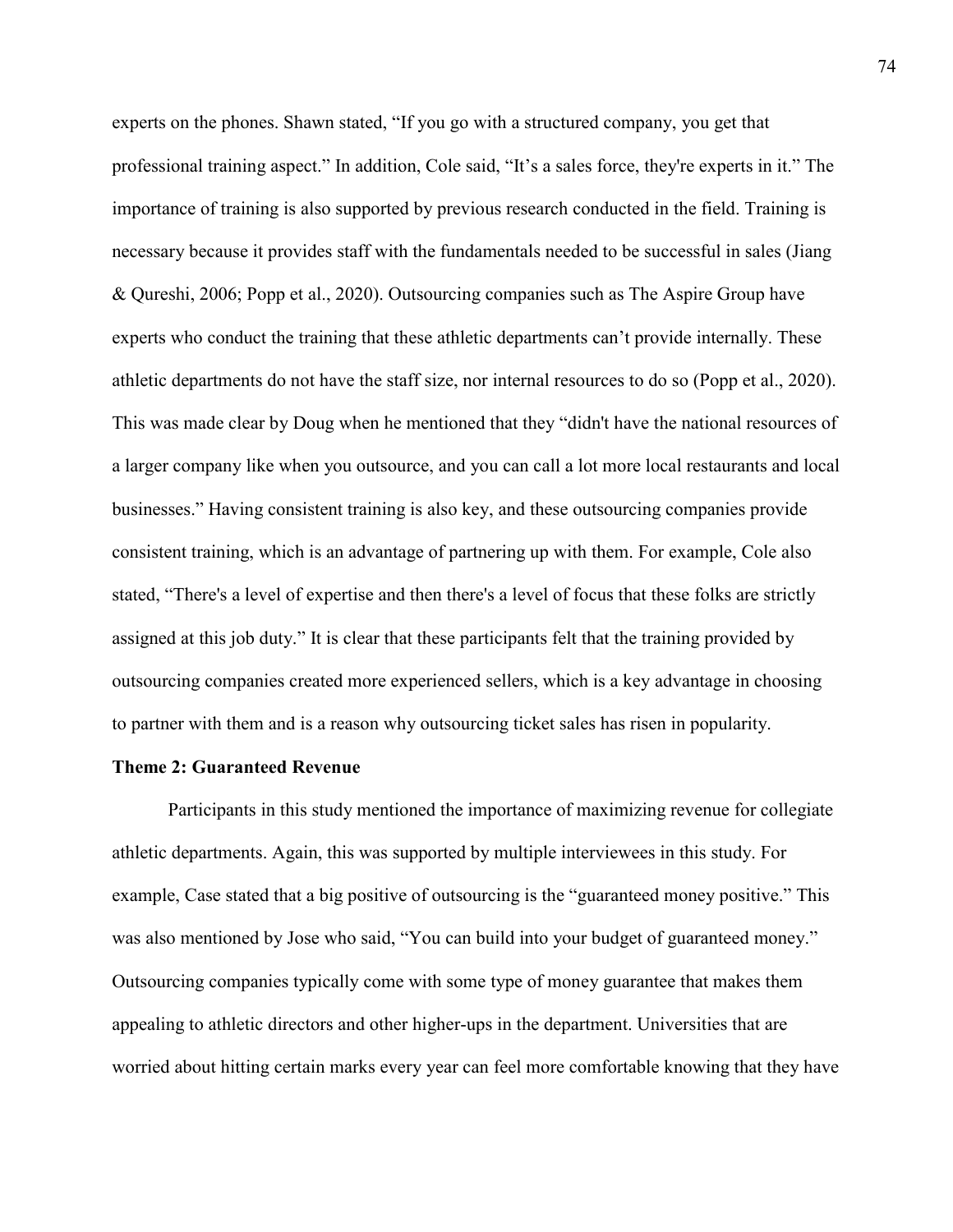a certain amount of money coming in no matter what due to the partnership with the outsourcing company. Jose mentioned in our interview, "If the partnership comes with a guarantee as an athletic director…you can say, 'look, if I make a million dollars on my ticket sales right now, and I can have a company come in and guarantee they're going to give them 1.2 million, I've just made \$200,000'." Having the money guarantee is very comforting to these athletic directors and can influence the decision on outsourcing ticket sales.

In the current climate of collegiate sports, a revenue guarantee is even more crucial. The Covid-19 pandemic has caused athletic departments across the country to lay off employees and drastically cut staff size and resources. Some participants said that if they were outsourcing, it could have helped them with staffing and resource issues due to the revenue guarantees something that may benefit outsourcing companies going forward because it is another reason why one should invest in their services. During the interviews, participants mentioned how revenue guarantees are certainly appealing and were positive about outsourcing ticket sales.

Although guaranteed revenue was touted as a big advantage of outsourcing ticket sales, having guarantees provides a safety net for these athletic departments. On the other hand, something some participants mentioned being a negative or a reason not to outsource ticket sales was having to share revenue. Some athletic departments are hesitant to outsource because they are concerned about having to share the amount of revenue created from ticket sales. Furthermore, experts in the field feel that if there is a chance that they can generate similar sales numbers without having to outsource, then why share the revenue? For example, Cee mentioned that when considering outsourcing, you have to consider, "Are we better off partnering with a third party and sharing revenue, or are we better off doing it on our own?" In addition, when asked about the positives and negatives to outsourcing ticket sales, another participant said, "The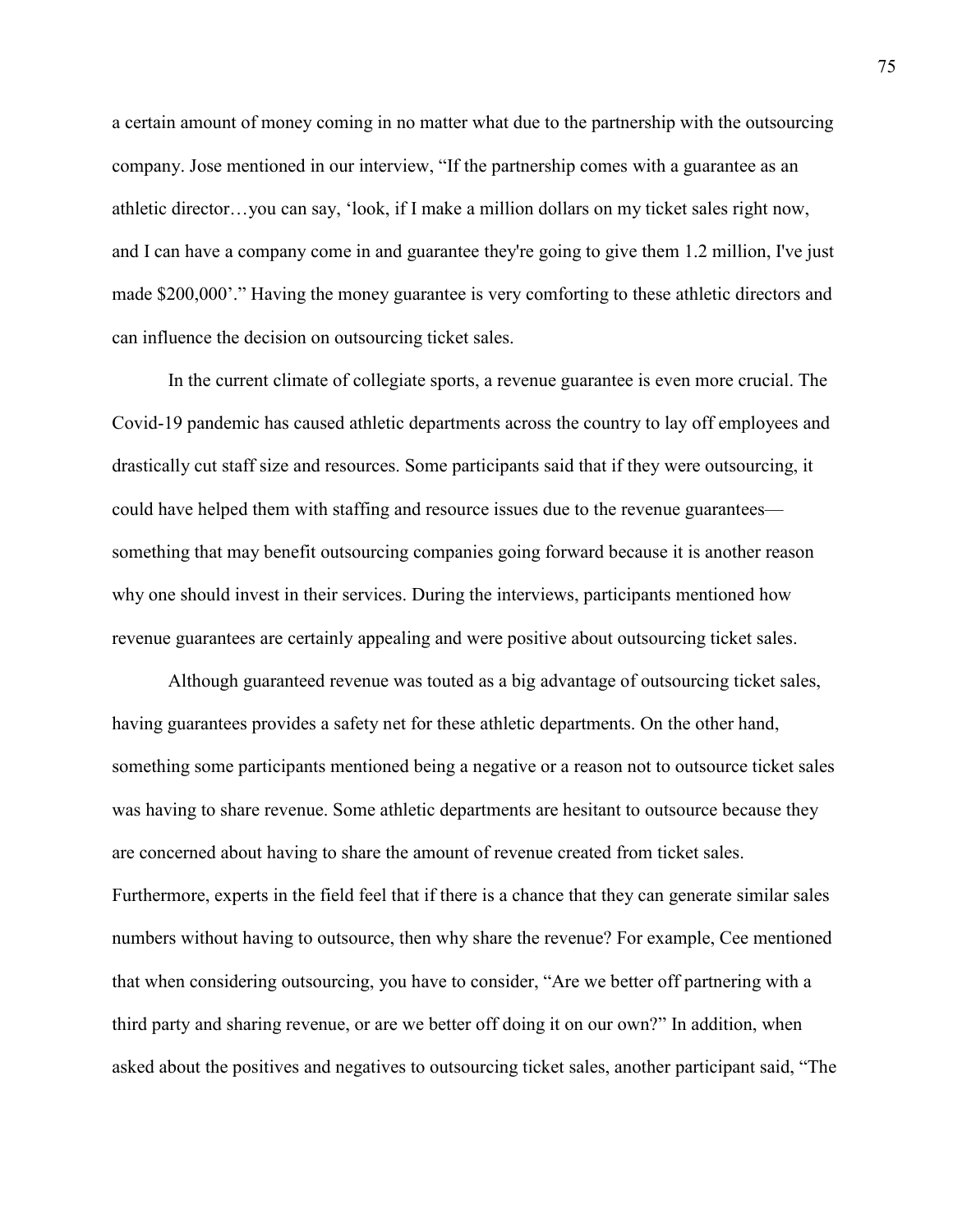revenue split." When discussing some of the larger negatives to outsourcing ticket sales, sharing revenue was something decision makers were hesitant about and needed to be reassured that they were not going to be able to generate the same amount of money in-house. Through the interviews, it was evident that guaranteed revenue was a reason to outsource, but sharing revenue was not. Thus, it comes down to how confident these athletic departments are in their in-house abilities and resources to maximize ticket revenue, in addition to how well these outsourcing companies can convince them that they can provide more revenue than these departments can create in-house.

# **Theme 3: Resources**

Not only are athletic departments' staff size typically small, but they also lack resources that outsourcing companies can provide. As previously mentioned, one of those resources is the ability to provide continued training. However, training is only one of the many resources that an outsourcing company can provide that typically cannot be achieved in-house by these universities' athletic departments. Other resources mentioned by participants in this study were the use of outsourcing companies' technology such as sales force, CRM, and other data collection services that these schools otherwise might not be able to afford or partner with. Jose mentioned how outsourcing provides technology that universities cannot internally afford. During the interview, he stated, "You certainly would have access to great cutting-edge technology." Trevor also talked about how one of the key reasons for choosing to outsource was the access to things they could not get internally. He stated, "We brought in a company with national and regional assets or access to those assets that we internally could not do." Participants made it clear that their lack of resources as well as the resources provided by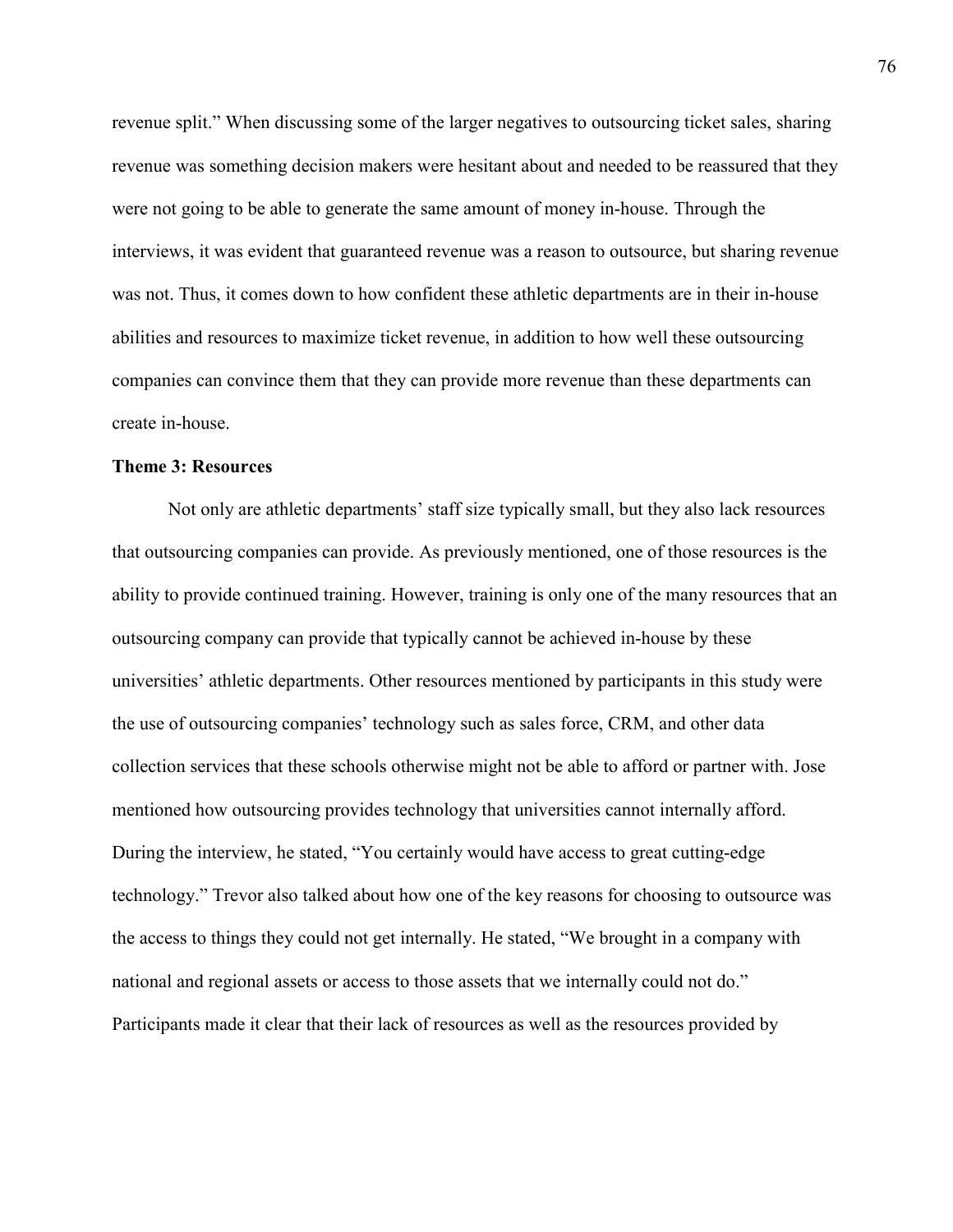outsourcing companies was a big reason with choosing to outsource ticket sales and an advantage for the schools in these conferences.

Another advantage was payroll. These universities often do not have the internal ability to get the university to approve adding another employee to the athletic department; but with outsourcing, the outsourcing company can add employees. Participants mentioned how crucial this could be in modern times because Covid-19 has caused most athletic departments to shrink staff size even more and has caused hiring freezes. Eric said that partnering with an outsourcing company can aid with being able to hire new staff during times of hiring freezes. He stated, "Our university is still on a kind of a soft hiring freeze with restrictions, and adding new positions is not an easy thing to do internally, whereas with outsourcing it may be different." Since outsourcing companies are outside of the organization, they oftentimes can add to their staff and payroll without having to add people to the universities' staff, thus allowing hiring and staff additions even if the university itself is on a hiring freeze as it was in the past year. Participants felt that advantages such as technological resources and the ability to adjust staffing, among others, were reasons to consider outsourcing that go beyond creating ticket sales revenue, and is something that should be considered when looking at outsourcing ticket sales.

# **Theme 4: Allowing Internal People to Focus on Their Tasks**

Athletic department employees having to deal with small staff sizes and having multiple responsibilities were evident throughout the data analyzation process and something employees felt hinders the performance of the athletic department. Outsourcing allows these internal stakeholders to focus solely on their tasks and remove all the work that comes with ticket sales, such as out-bound phone calls, in-bound phone calls, box office operation, ticket meetings, and strategies, among others. For example, Gerald stated that outsourcing ticket sales may allow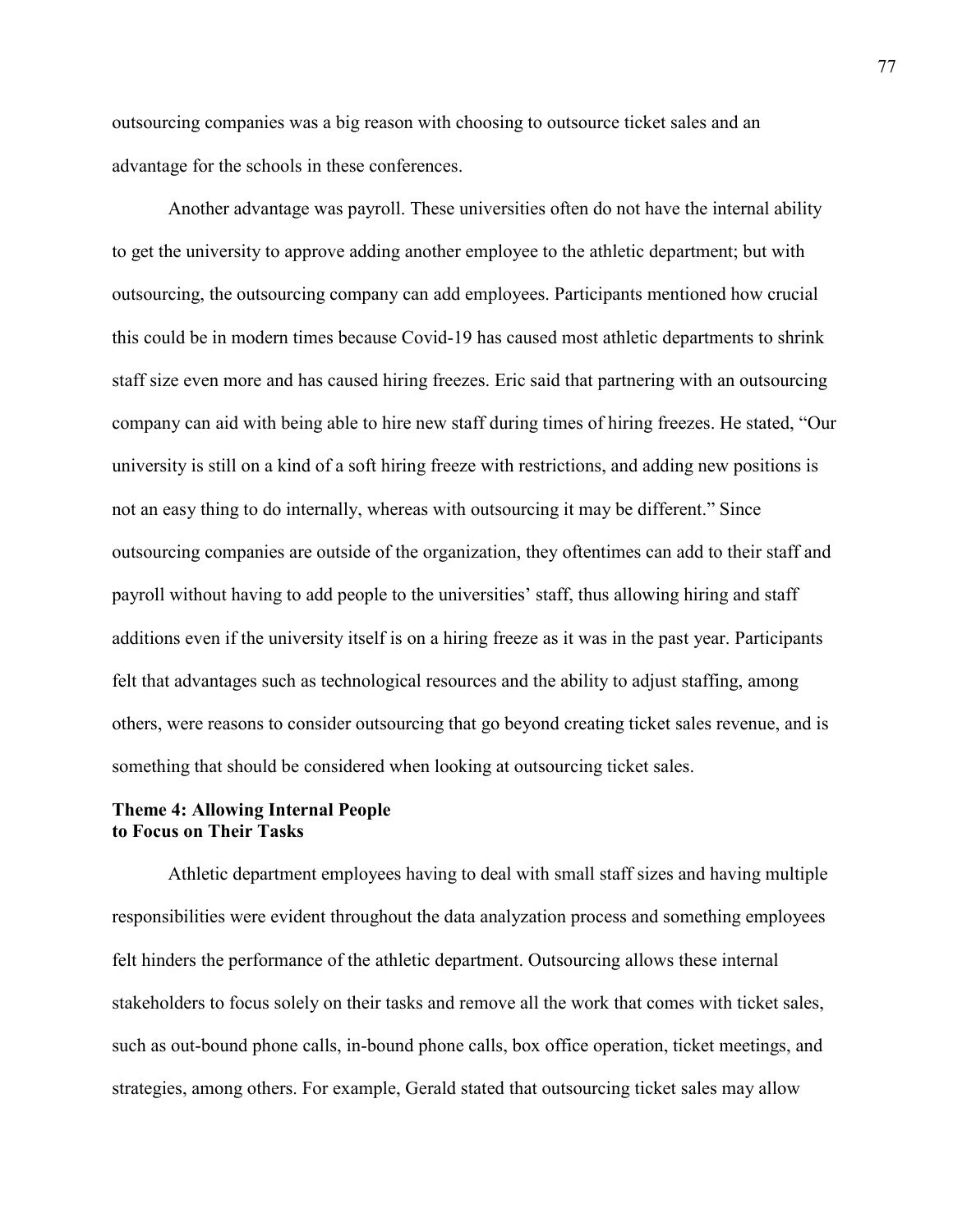administrators to focus more on their job. He said, "As much work that you can take off of your own desk allows you to do the real fundamentals of your job." This was also touched on by other participants who stated how outsourcing ticket sales focuses solely on selling tickets, which becomes one less thing for the administrators to have to focus on daily. Another example of this is when Trevor mentioned, "If you can allow them to do their job, if you take something off their plate, if it's going to help improve their efficiency and help them get their jobs done, then I think it's something you should do." As shown, some of these experts expressed how outsourcing ticket sales may not only improve the ticket revenue generation and service, but also increase productivity in other areas because it would allow people like the Director of Fundraising and athletic directors to focus on their job tasks.

However, although some people look at this as allowing them to focus more on their daily tasks, some internal employees feel that by outsourcing, their job may be threatened. They believe that if the outsourcing is working effectively, the university may look to outsource other positions. Trevor expressed how outsourcing ticket sales may be viewed: "It can go one of two ways. It's going to be viewed negatively. You're replacing my job…are you running me off? Or …they realize that it's to help them do their jobs better or free them up to do their job." He also mentioned that if outsourcing is going to work, people need to know it is not intended to replace them. Another participant mentioned how they have seen people lose their jobs and have witnessed a decrease in job performance based on the decision to outsource. Outsourcing ticket sales allows people to focus more on their own tasks, but internal stakeholders need to know that the outsourcing is there to aid them and the department and not replace them.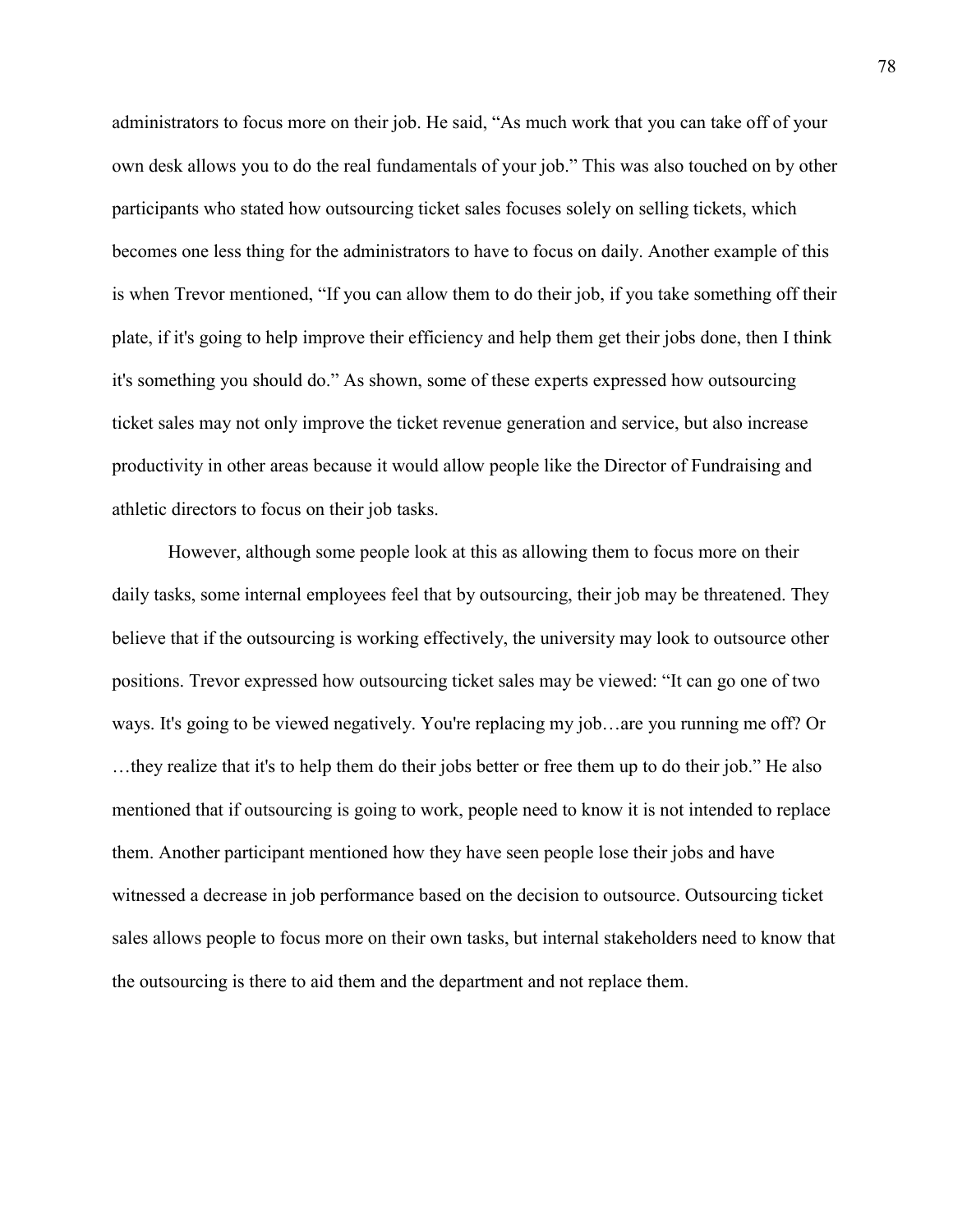### **Theme 5: Loss of Control**

Loss of control appears to be a big fear for experts in the field when deciding if they should outsource ticket sales. A lot of times, job duties are done the same way for a very long time in athletic departments, especially in smaller athletic departments, and they want to make sure they don't lose too much control. Alan mentioned this multiple times. For example, he said, "I think the number one concern is that when we decide to outsource, we want to know if we are giving away all of our power, all of our control over tickets. And I think that's something that as an athletic department, obviously again, depending on where you are, you always want to have some sort of control of what's going on in your department at all times." It was very important for this participant and others to ensure they still had a high level of control. Alan made this clear when stating, "I want to make sure that we still have at least a good chunk of control of what's going on and a good understanding of what's going on." The different levels of control are a reason why some athletic departments are hesitant to outsource as they are worried about losing control. Also, most feel that the current way they are doing things does not need to be changed.

Other things that go along with control concerning athletic departments when deciding to outsource or not is how much of the pricing and ticket strategy they lose control of, what happens to the data collected on ticket holders after the relationship, and the possibility of losing control of relationships with external stakeholders. These were all mentioned as concerns by participants in this study. For instance, Eric stated, "There was some concern about data, like what happens to our data when the relationship ends. So, those questions had to be answered." Gerald explained, "An advantage of outsourcing is the database you're getting as well as the expertise and knowing the best practices on what everybody's doing. Without that being provided and without being able to keep the data, it would be a hard decision to go forward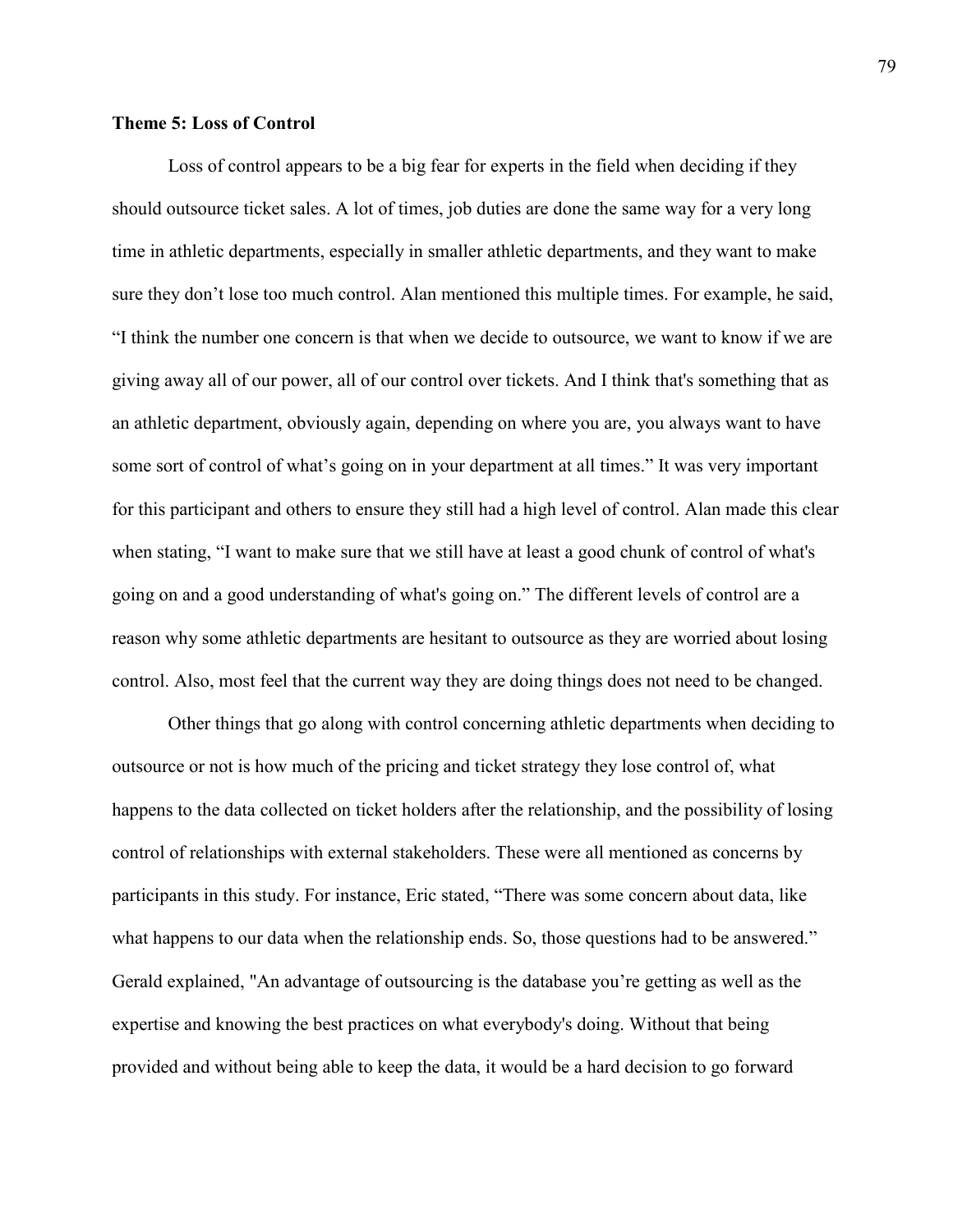with." It's evident that data plays a part in the decision as to whether to outsource or not. The athletic departments believing they could do it themselves and that they have a good grasp on their external stakeholders, in addition with not wanting to lose control over their product, were big reasons for some experts not wanting to outsource.

### **Theme 6: Turnover of Employees**

It is no surprise that turnover is a concern for most sports organizations when it comes to ticket sales (Bouchet et al., 2011). Based off of participants' responses, this is also a major concern when it comes to making the decision to outsource or not. For example, Eric talked about it being a concern when saying, "These consultants, as they're called, have very high turnover." This is important because these outsourcing companies, like most sports organizations, tend to suffer from a large amount of turnover of their sales consultants and representatives (Bouchet et al., 2011). Athletic directors and other higher-ups are concerned that if these outsourcing companies are going to come in and have high turnover, then that takes away from the other benefits that they provide. Thus, they feel it can be carried out internally, as opposed to dealing with a company that also won't be able to keep people employed for long periods of time. Joe provided an example of this by saying, "Turnover has been an issue here." Although turnover is something that is a part of sports sales, some people have the perception that it is a reason not to outsource. On the other hand, others know it is a part of sport sales, and still believe that outsourcing provides better trained and qualified employees, regardless if there is change or not. This is where some have mentioned that the training of outsourcing is good because, internally, they cannot train new staff members, whereas outsourcing companies can. Turnover is clearly something that participants felt influenced the perception of outsourcing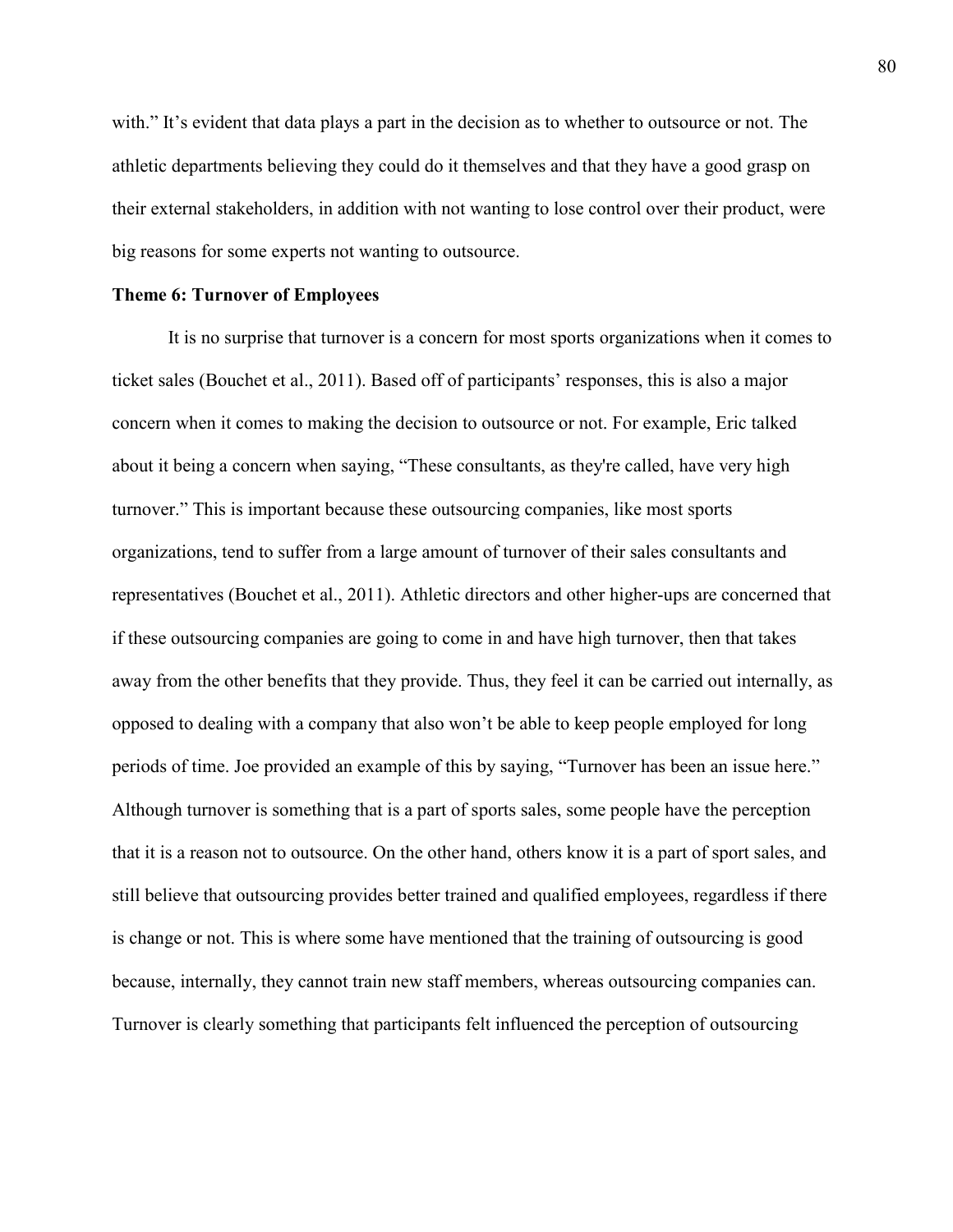companies and is on the minds of athletic directors and others when deciding whether to outsource ticket sales.

# **Theme 7: Athletic Directors Have the Final Say**

It was evident by the participants' answers that when it came to the decision to either outsource or keep ticket sales internal, the athletic director is the person who has the final say. Out of the 15 participants interviewed, 13 mentioned that the athletic director had the final say. Joe frankly stated, "The final say came down to the athletic director." Tony echoed the same by saying, "Really, the athletic director would have the final say." Although it was evident through the participants' responses that the athletic director would be the person to have the final say, it was clear that multiple people were involved in the decision-making process and had influences on the decision. Over half of the participants mentioned that although the athletic director typically makes the final decision, it was influenced by other internal stakeholders.

Multiple participants explained that it is usually a team consisting of higher-ups who present their decision to the athletic director, and then the athletic director makes the final decision. Typically, this team consisted of the executive staff, which is typically the associate athletic director, the director of ticketing, the director of development, the director of operations, the director of external relations, and the senior women sports administrator. Multiple participants explained that these teams usually consist of the aforementioned positions. It is important to note that the participants also expressed that it is not as simple as just deciding to outsource because you need to receive approval from the universities' internal stakeholders, in addition to the athletic department stakeholders such as the school president, legal department, contracts department, and the finance department, among others, depending on the institutions. Tony explained this clearly when he said that the athletic director and the president work on it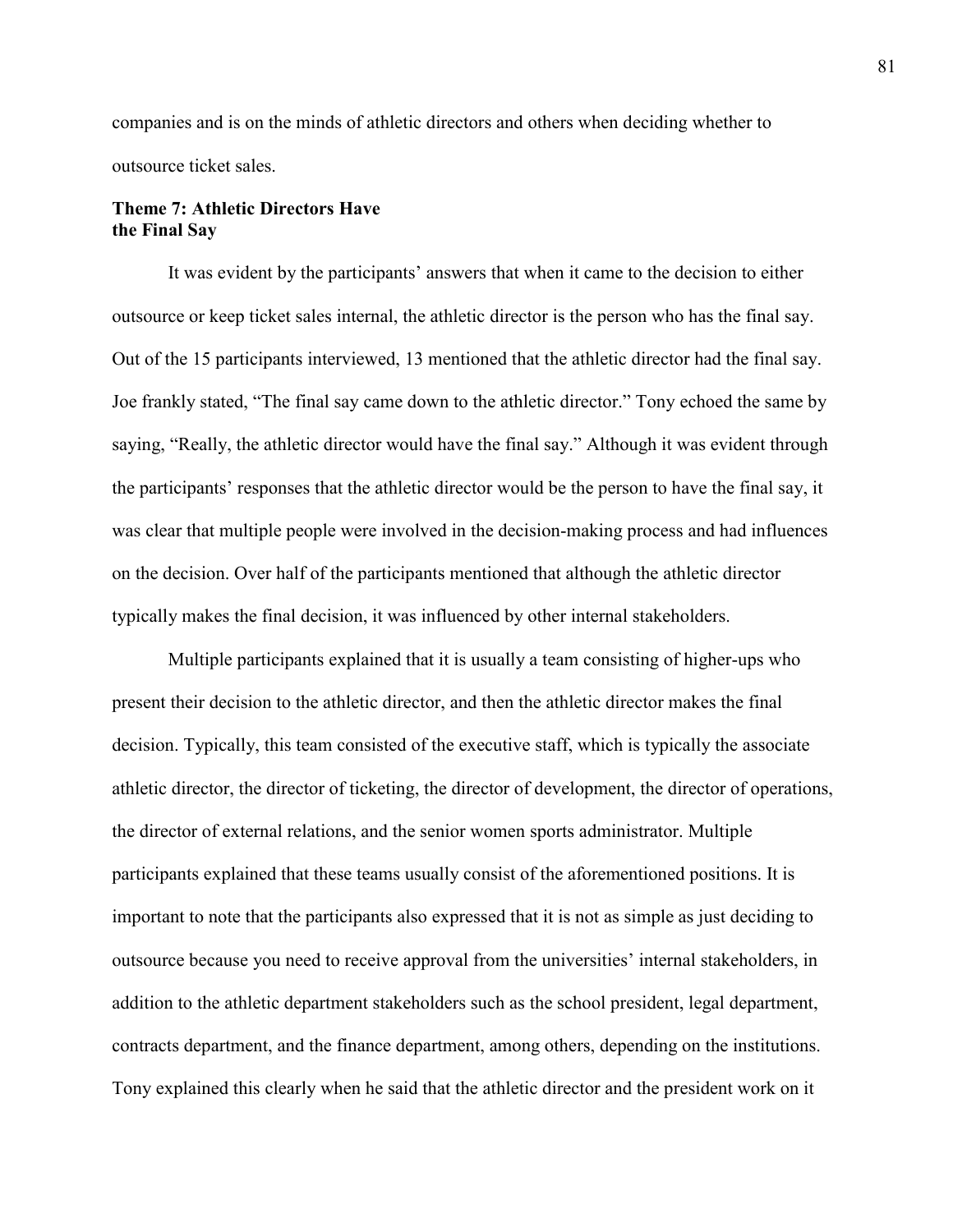together. Although sometimes school presidents will have a say in the decision, it is typically just getting the approval from the departments mentioned above. So, although they do not have an influence on the decision-making process to outsource ticket sales or not, they can certainly affect the process, the relationships, and the final contract. Overall, the most glaring theme derived from the data was that athletic directors get the final say in choosing to outsource or not; but, after investigating deeper, it is clear that although they have the final say, many others influence the athletic director's decision.

# **Theme 8: Everyone Must Be On Board Internally**

For the relationship to work between a university and an outsourcing company, they must be accessible to each other as well as on board with each other. This was made clear in the interviews in that the success of the relationship was very much based on if everyone internally within the athletic department was on board. As touched on earlier, Trevor discussed that in order for outsourcing ticket sales to work, "You have to show people that this isn't in lieu of their job; it's to supplement their job." In addition, participants mentioned that they must have constant accessibility to higher-ups of the outsourcing companies. This is to alleviate any confusion or issues in a rapid manner. This was expressed by Alan when he said, "It has got to be something to where it's, you know, I want to have that relationship to where, when we have an issue, when somebody has questions, I want to be able to talk to you immediately." Other participants mentioned how important it was to be able to communicate with the outsourcing company as well.

The responses from these participants go along with what previous research and theories have provided us, which is more evidence on how the relationship with the stakeholders influence the success of the relationship. The success of two organizations partnering together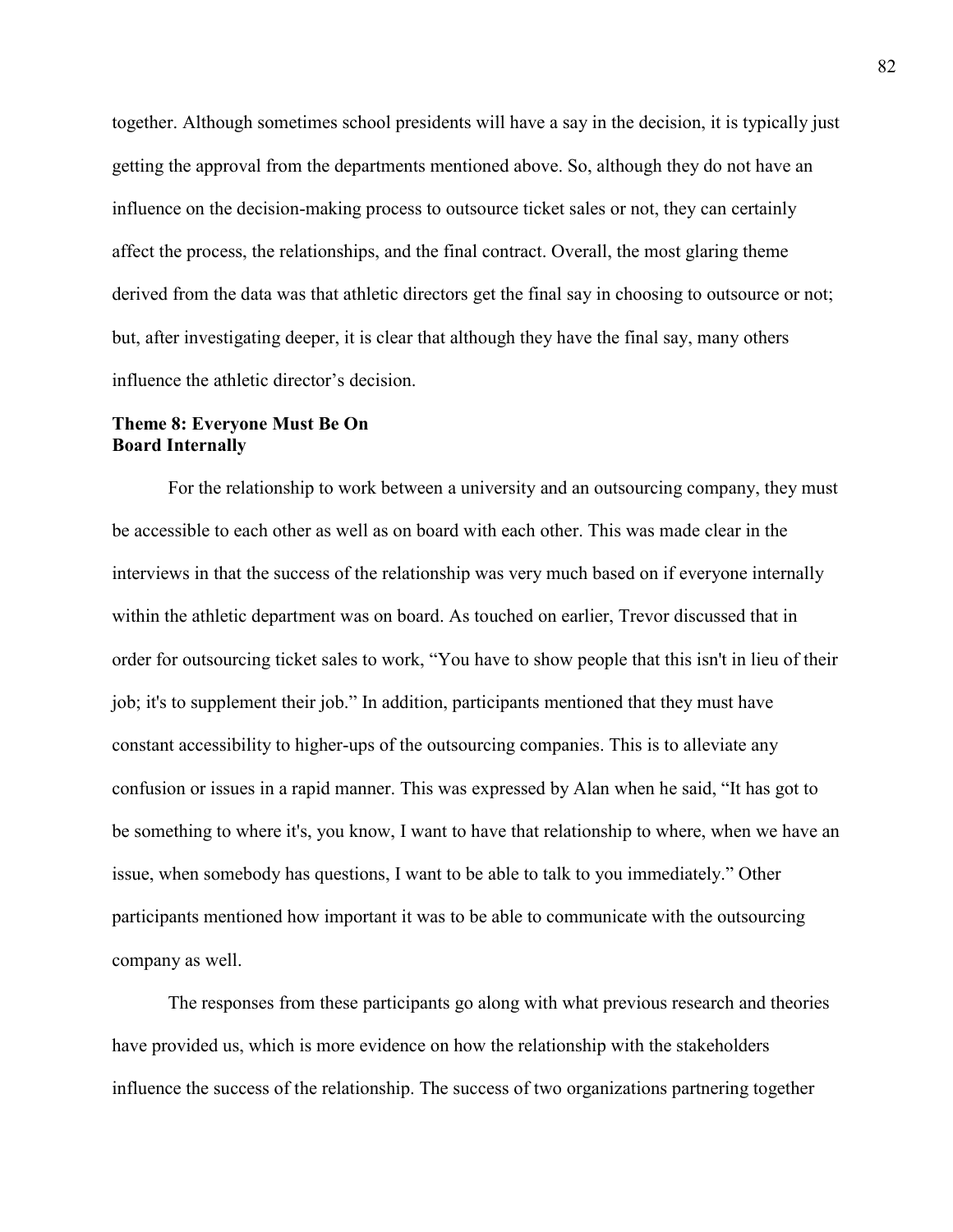truly depends on the relationship created between the two. This was again made clear by multiple participants in the study. It is very important to these experts that everyone internally is on board and that solid relationships exist. If they did not feel confident in this, they would not want to go forward with outsourcing and feel that this is a concern with a lot of athletic departments when deciding to outsource ticket sales.

### **Methodological Review**

A methodological review is an assessment focusing solely on the research methods opposed to the research outcomes. Methodological reviews have been used in a multitude of fields and aim to improve the research practice as well as confirm the study was carried out correctly (Randolph et al., 2013). It was done in this study to confirm by an expert that my methods were indeed correctly done. I wanted to ensure that I was explaining the phenomenon through the eyes of the participants and conducting the research the correct way, and having Dr. Larkins' approval concludes that I conducted the study the correct way in hopes to obtain the most practical results. Dr. Randy Larkins is an Assistant Professor of Applied Statistics and Research Methods at the University of Northern Colorado. Dr. Larkins specializes in qualitative research and has multiple publications in research journals. Dr. Larkins' expertise in qualitative research made him a proper fit to examine my methods and procedures. Below is a statement by the reviewer confirming their thoughts on Chapters III and IV.

To the Dissertation Committee:

I have reviewed Mr. Kyle Brannigan's method of analysis in Chapter III of his dissertation and the resultant findings in Chapter IV. For his method of analysis, he is using a well-known and respected source of information written by Virginia Braun and Victoria Clarke in 2006, in which the process and application of thematic analysis is described and examined thoroughly.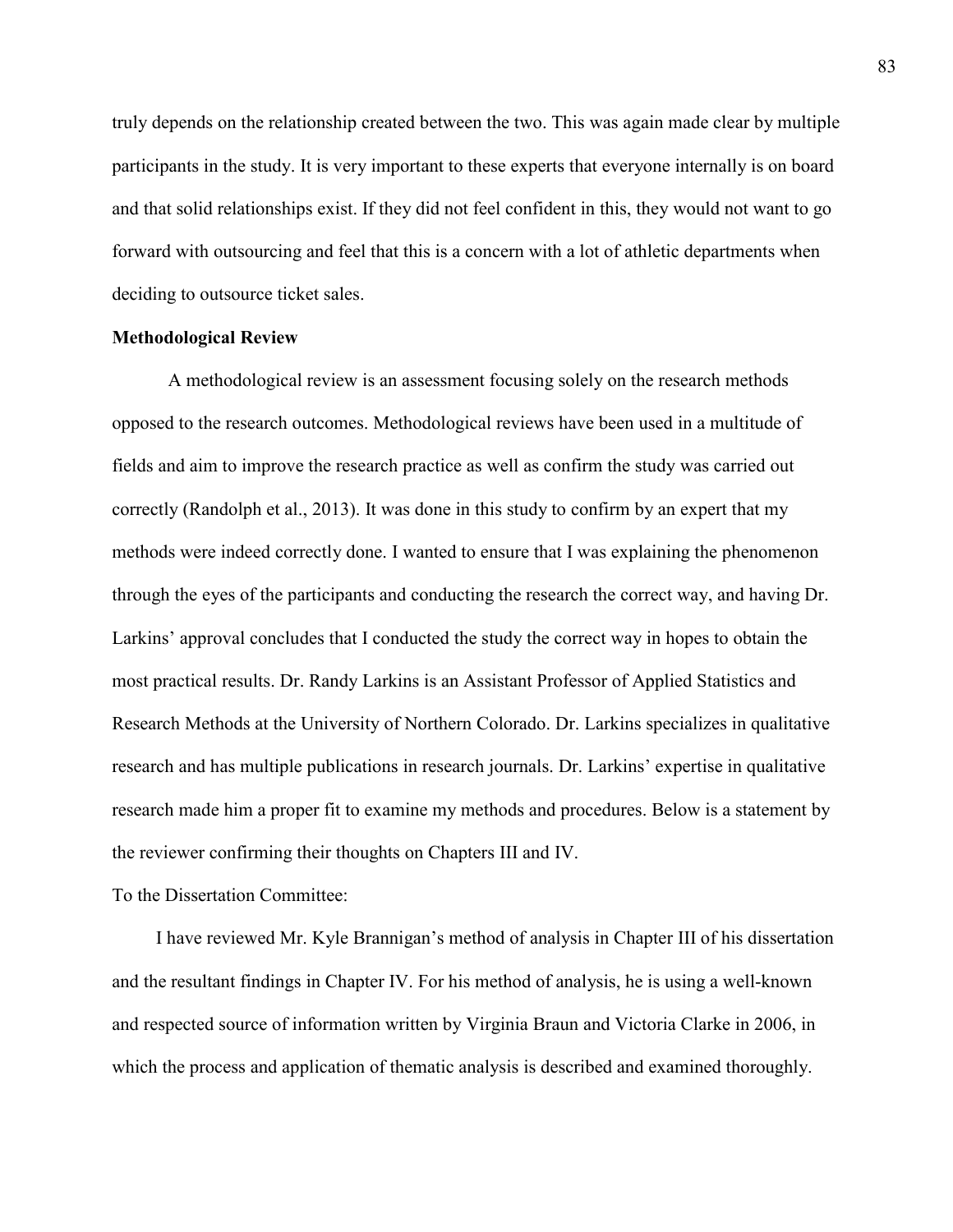Chapter IV of Mr. Brannigan's dissertation describes the process he undertook to reach his final themes, which is in alignment with the recommendations by Braun and Clarke. With each theme, Mr. Brannigan uses the voices of his participants to create themes that answer his stated research questions. In my opinion as a research methodologist in the field of Applied Statistics and Research Methods, the process that is described and the resulting themes and supporting evidence are appropriate and correct.

The methodological review was to confirm that the study was conducted properly and that I followed the correct procedures to obtain the most practical results based off how the study was designed

### **Conclusion**

Outsourcing ticket sales in collegiate athletics is something that now impacts both the universities who choose to do it and those who do not. Participants in this study made it clear in what influences the decision to outsource or not. They have also pointed out clear reasons why outsourcing is so popular as well as what influences it has on the athletic departments. The above themes help describe the impact and decision-making process of outsourcing ticket sales in collegiate athletics. Being able to have the resources, training, and guaranteed revenue of outsourcing companies are advantages of outsourcing ticket sales. These resources also allow other department staff to flourish. As participants described outsourcing ticket sales as something that can help a lot of institutions, especially smaller ones, the relationship between the organization needs to be clear and positive for it to work, among other facets. The following chapter will expand on this, as well as discuss the practical implications and future research opportunities.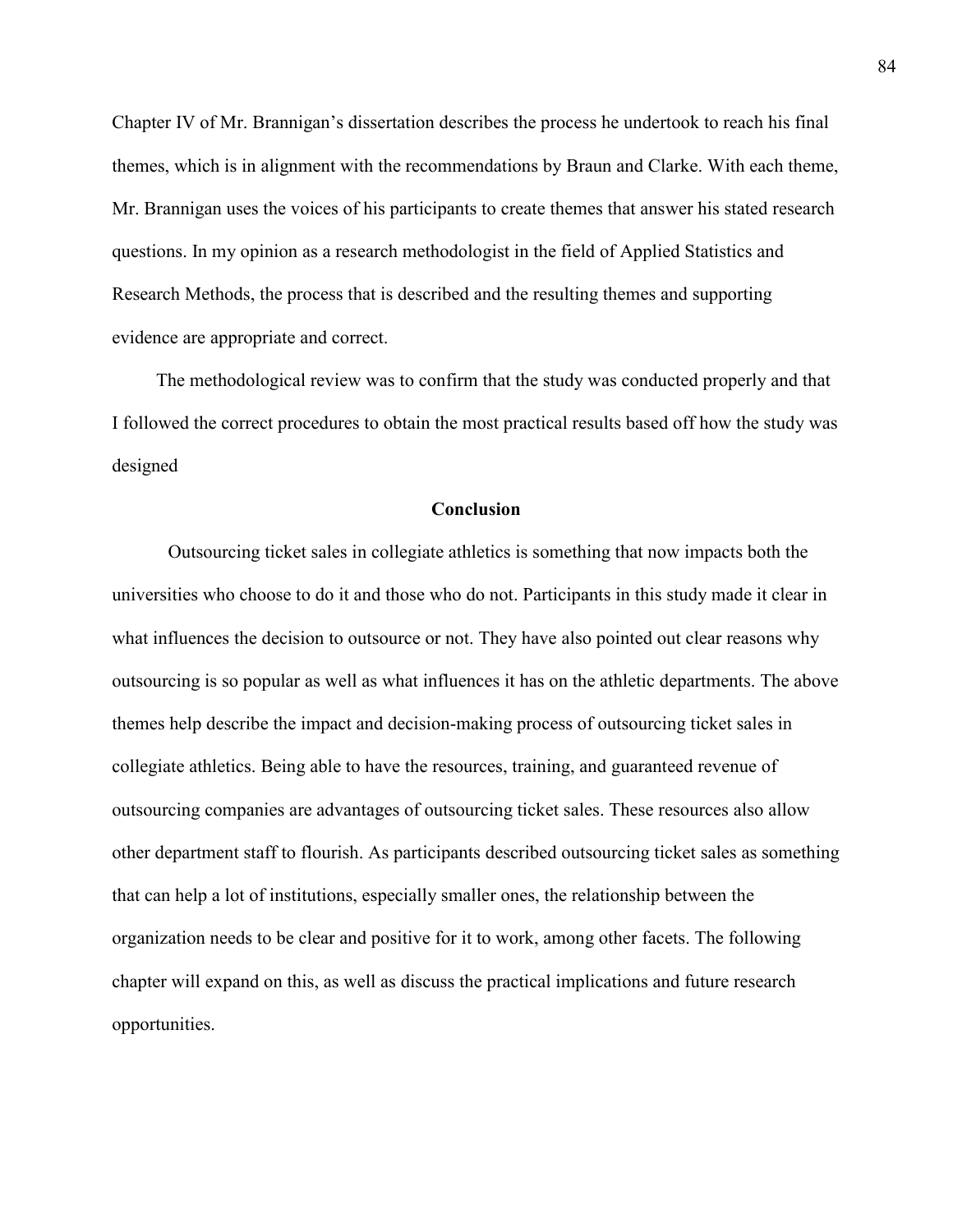### CHAPTER V

### DISCUSSION

### **Phenomenon of Outsourcing**

The phenomenon of outsourcing ticket sales in collegiate athletics is continuing to grow and is something that, if implemented correctly at the correct schools, can aid both internal and external stakeholders. However, if not implemented correctly, it can have a negative impact on both internal and external stakeholders. The current chapter will discuss how the phenomenon of outsourcing ticket sales in collegiate athletics impacts these athletic departments and their stakeholders. In addition, it will cover the practical implications and how this study can aid practitioners in the field, as well as future researchers to be done on this topic. Lastly, I will conclude the study with a general overview and final statement.

When conducting phenomenological analysis in qualitative research, the researcher is not intending to generalize concepts but rather explaining the phenomenon through the people who experience it every day (Creswell, 2014; Crotty, 1998; Merriam, 2009). In addition, it is important not to predetermine or create any preunderstanding of individuals' perceptions or adapt how they experience and describe the phenomenon (Merriam, 1995). Thus, this study did not intend to create assumptions about the perceptions or effectiveness of outsourcing ticket sales in collegiate athletics. Instead, the goal of this study was to explain the decision making process and effects of outsourcing ticket sales in collegiate athletics as well to explain how it impacts the internal and external stakeholders of the organization through the descriptions of the participants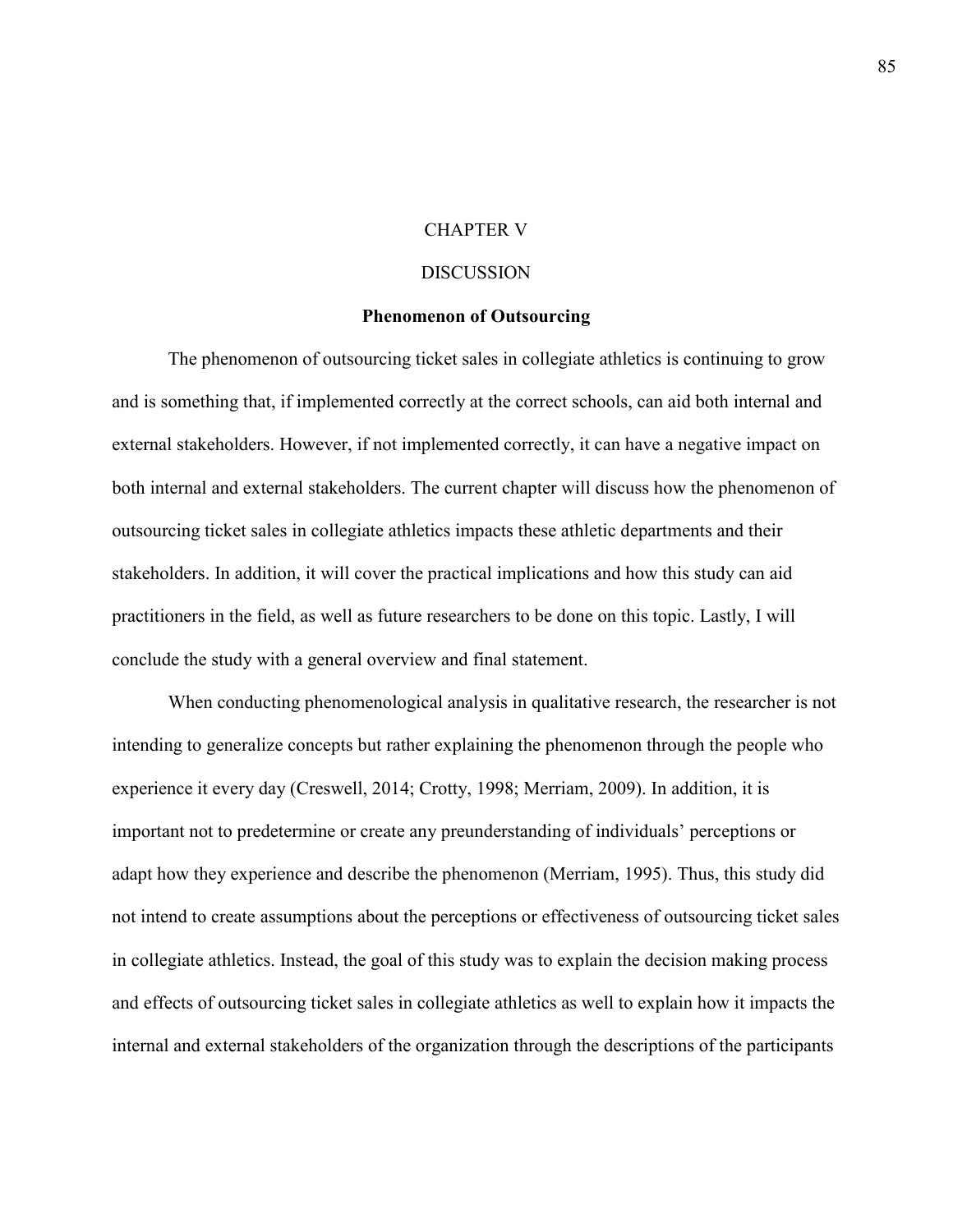who experience it every day and are decision makers in their respective departments in regard to outsourcing ticket sales.

For this study, I employed the constructivist approach, using constructivism as a foundation, ensuring to keep an open mind, and attempting to explain the phenomenon through the interactions the participants have within their environment. I employed the methods and tactics to best explain the phenomenon of outsourcing ticket sales through the descriptions and experiences of the participants who currently work in the field. In an attempt to do so, the research questions posed were:

- Q1 What are the athletic administrators' perceptions of outsourcing ticket sales?
- Q2 What is the decision-making process to outsource or not?
- Q3 What are the most common reasons athletic administrators choose to outsource ticket sales in collegiate athletics?
- Q4 What is the stakeholder influence on the decision to outsource?
- Q5 How does the athletic department's relationship with the outsourcing agency impact the decision to outsource?

During the process of addressing the posed research questions, eight main themes emerged from the collected data. These eight themes were: Trained Experts on the Phone, Guaranteed Revenue, Resources, Allowing Internal Employees to Focus on their Own Tasks, Loss of Control, Turnover of Employees, Athletic Directors Have Final Say, and Everyone Must be Onboard Internally. These themes and their explanations can aid athletic departments as well as future researchers in how the decision-making process to outsource ticket sales is made, as well as the impact outsourcing has on an athletic department's internal and external stakeholder.

The results align with previous research, showing the importance of training for success as well as the lack of training that exists in collegiate athletics. In addition, it went along with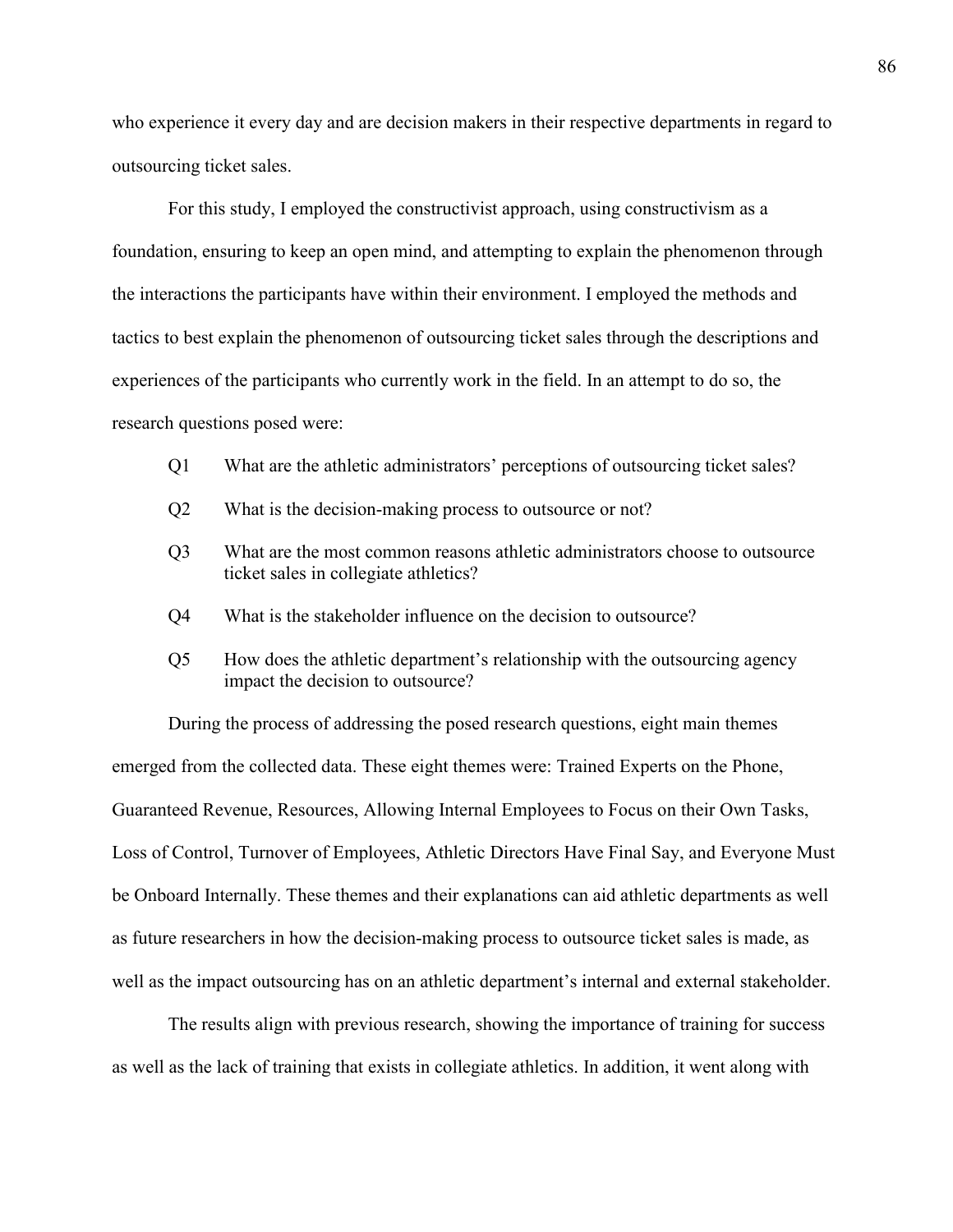previous research done on partnering organizations as well as the impact partnerships have on internal and external stakeholders. The two organizations must have constant contact and promote a good relationship. They also must both understand the contract they are entering and how to best accomplish the goals of both organizations. It is important for athletic departments to make educated decisions when choosing to outsource ticket sales, and this study can act as a guide for them in making more informed decisions. Using this study, they can see the impact, advantages, and disadvantages of outsourcing ticket sales.

#### **Trained Experts on the Phone**

Training is key to the success of any sales team, and collegiate athletic departments desperately need more consistent training. Training is something that most outsourcing companies excel at, and something athletic departments barely perform internally. Outsourcing can certainly provide a more trained sales staff. Outsourcing allows you to have a properlytrained sales staff selling tickets—people who know how to create relationships, upsell, and have their entire workday devoted to selling (Popp et al., 2020). One concern with the training outsourcing companies provide is that they don't always have their employees on campus at the university, so when the internal employees are getting trained or if the partnership ends, the internal employees don't always see the benefit to the training. The data shows that having trained experts on the phone was a large perk of outsourcing. It allowed universities to generate more revenue and know that professionals were taking care of their external stakeholders. When you outsource, you have an entire team of trained professionals who know how to build relationships with new and existing clients, which is something most athletic departments are seeking to accomplish. The participants in this study did not go into detail on the level of training they provided; most simply did not comment or said they did not provide internal sales training.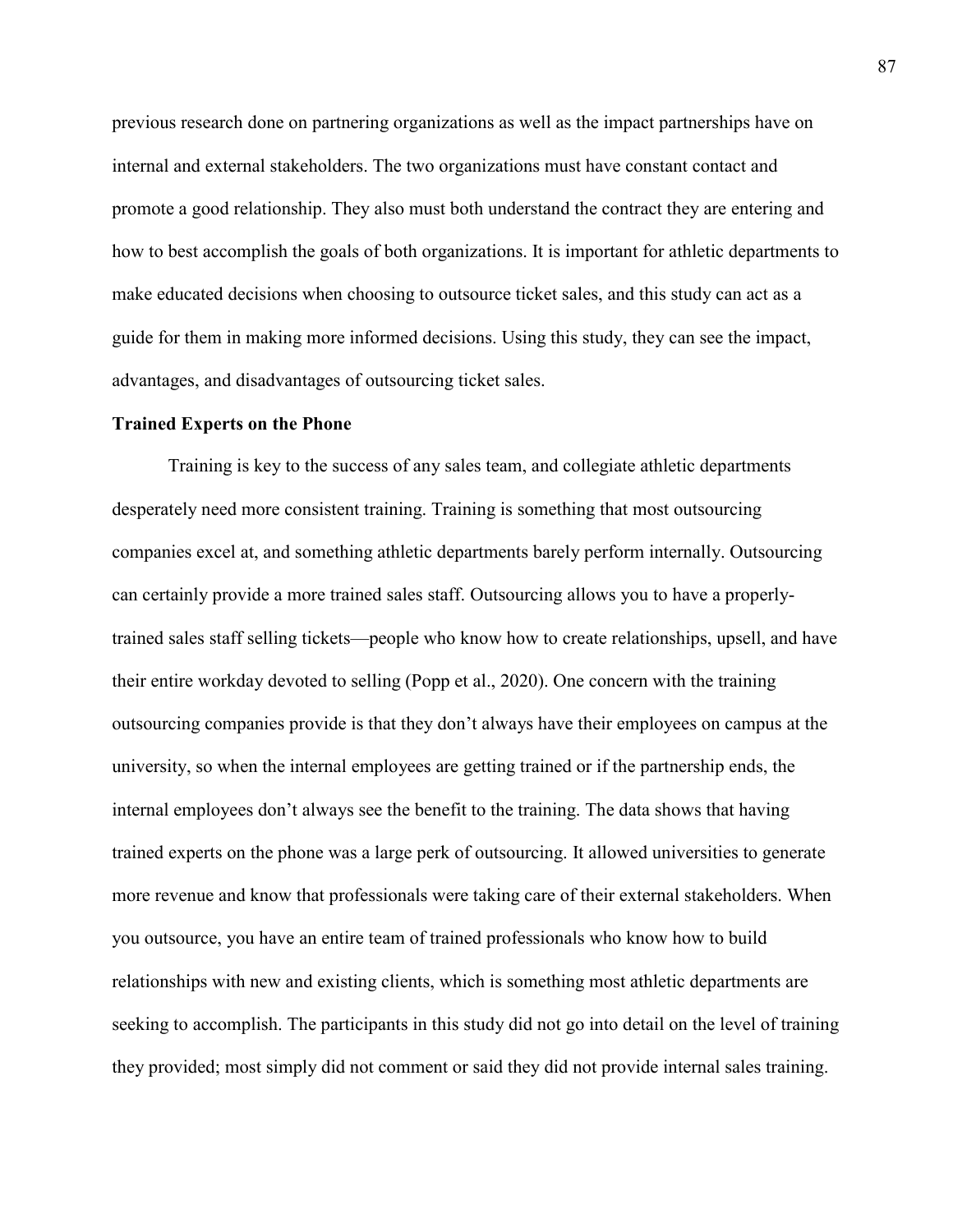Furthermore, the participants did not speak much on the level of training they felt outsourcing provided, but it was clear that they felt they provided more and better training than what was done internally. In addition, it was obvious they felt outsourcing provided employees who could generate more revenue and build better external relationships. It has been proven that training is an important component of having success in sales (Popp, 2014). The fact that outsourcing companies can provide training that universities can't provide internally helps them contribute another benefit to partnering with them aside from generated revenue. The training works best when they have people on ground at the university because than the other employees get to experience that training firsthand and they also feel like they get to keep that education. Athletic directors and their staff know how important it is to have consistent training and experts on the phone. They typically just don't provide the training themselves due to lack of resources, which is why it is such an advantage for outsourcing companies and a large reason why schools choose to outsource their ticket sales.

### **Guaranteed Revenue**

"Revenue is king in college athletics." This quote from the data collected in this study clearly expresses the importance put on revenue generation in collegiate athletics. However, universities across the country continue to struggle to generate consistent ticket revenue. Since so many universities struggle to create ticket revenue, outsourcing has grown at a rapid pace in collegiate athletics. Typically, when creating a relationship with an outsourcing company, guaranteed revenue generated is often part of the contract between the outsourcing company and athletic department. This is something that really makes athletic directors and ticketing managers comfortable with outsourcing—knowing that no matter what, they are going to make a certain amount of ticket revenue every season, and if not, the outsourcing company has to pay off the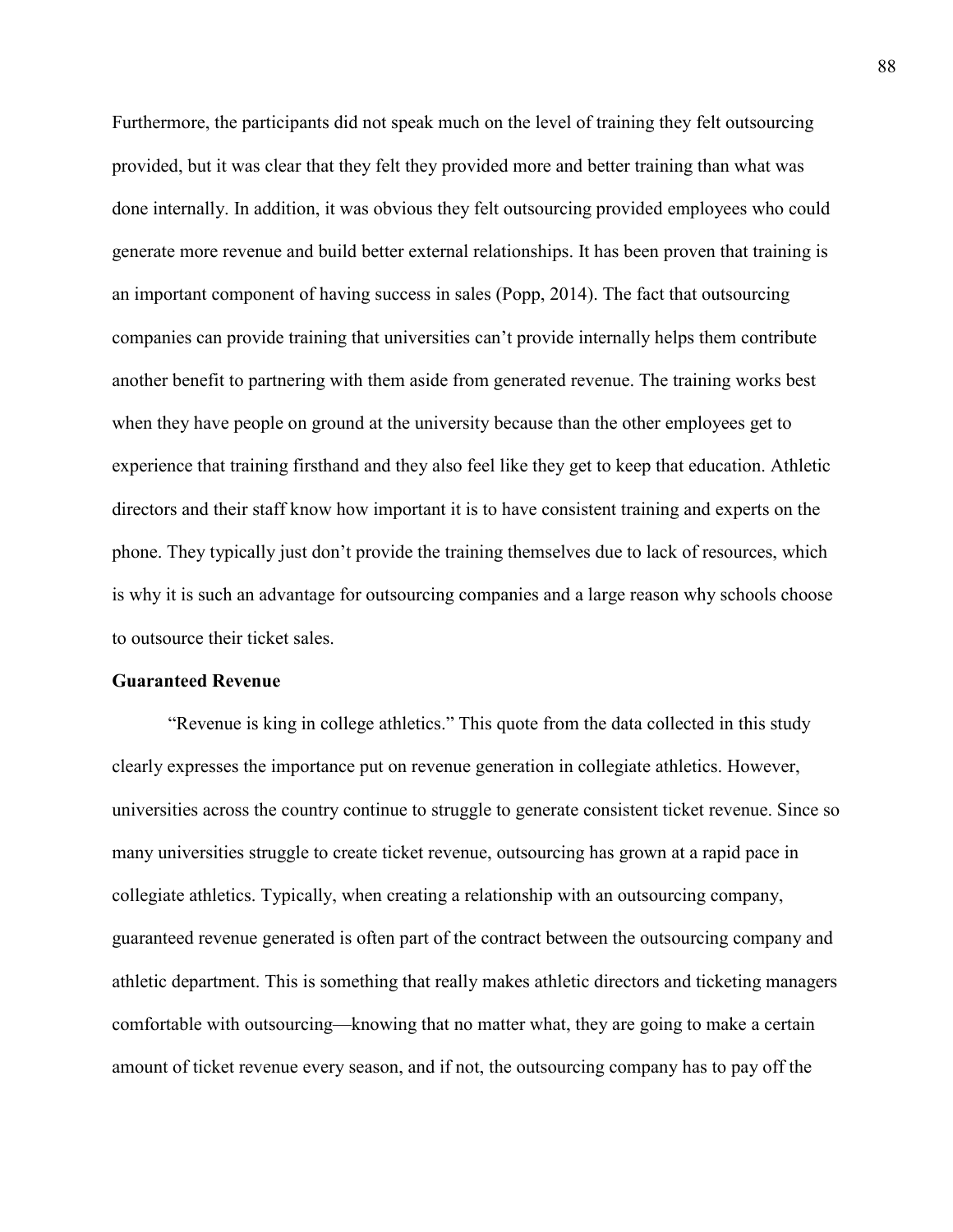amount in ticket revenue that was not met based on the negotiated contract. This allows athletic departments to spend certain money elsewhere, like on facilities, which then betters the overall department and institution.

The guaranteed revenue aspect of partnering with an outsourcing company is very useful and appealing to athletic departments, but both athletic departments and outsourcing companies need to be sure to come up with the correct number of guaranteed revenues. If this is not done correctly, the relationship will most likely come to a premature end because an outsourcing company will not continue to lose money by having to pay for revenue not generated. Thus, if the number is too high, the relationship will end because neither party will be happy, the athletic department will not be making more money, and the outsourcing company will lose money. If the number is too low, then athletic departments will be upset with the amount of revenue being shared and not kept. This was shown throughout the data collection process. Multiple participants expressed that a reason to avoid outsourcing was, in general, having to share revenue; thus both the athletic department and the outsourcing company must agree on a revenue number which will make both parties money. The best way to go about this is to reevaluate this number every year instead of it remaining the same as it typically does in a set contract. Coming up with the correct revenue number is a very important part in the long-term success of the relationship between the outsourcing company and the athletic department.

#### **Resources**

Resources provided from outsourcing companies is another reason for the rapid growth of outsourcing ticket sales in collegiate athletics. Most athletic departments are understaffed and have people doing multiple jobs (Popp, 2014; Popp et al., 2020). Outsourcing provides these athletic departments with resources they don't have internally, which is a perk that does not show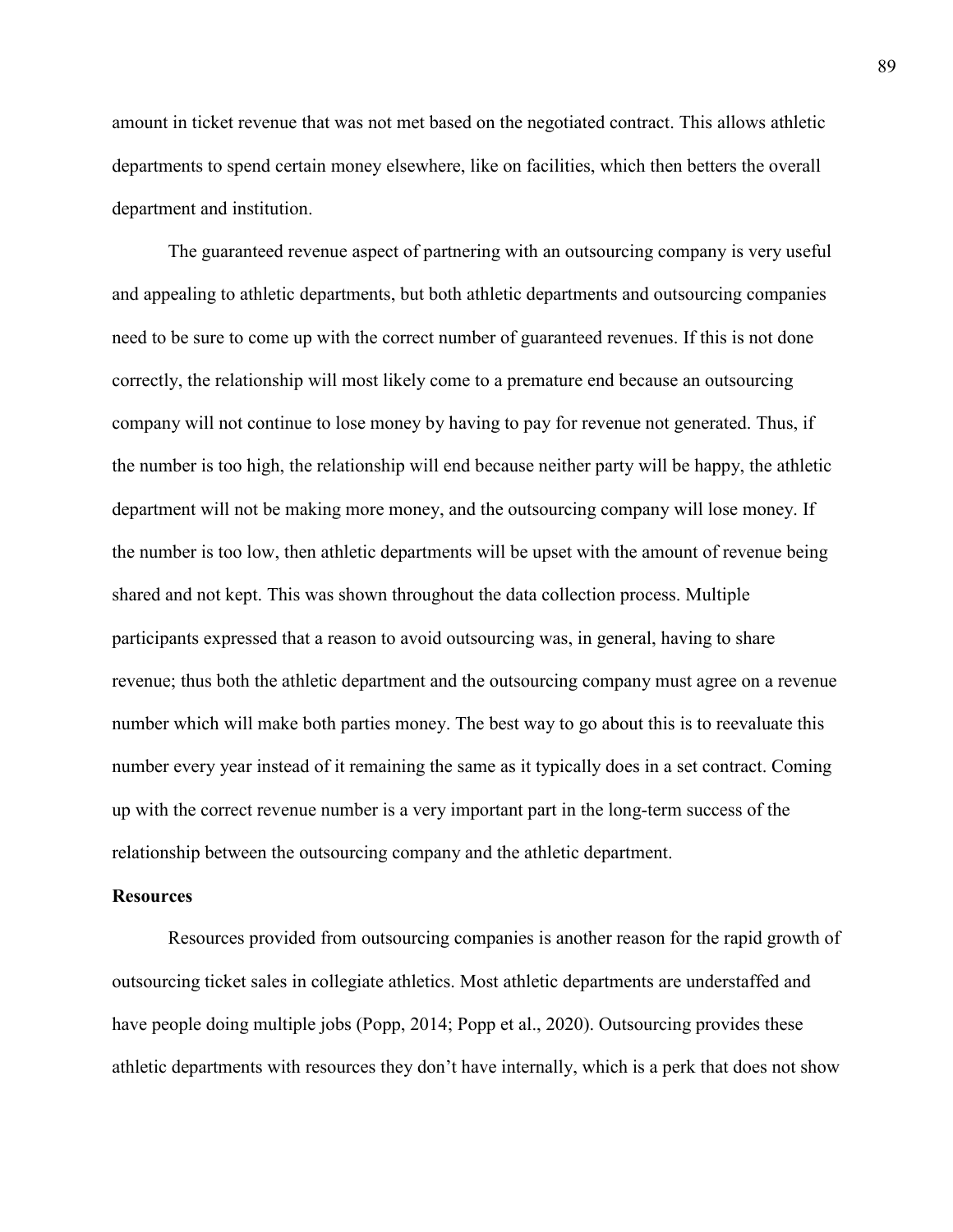up number-wise but certainly helps the department operate smoother. These resources such as manpower and knowledge help athletic departments make more informed decisions as well as allow internal employees to gain more experience. In collegiate athletics, it is well known that staff sizes are very small and staff members are performing the jobs of multiple people (Popp, 2014). Outsourcing helps provide more employees that are not on the university's payroll, yet they help them achieve the departments goals. In addition, outsourcing comes with technology that helps athletic departments create better relationships and obtain and organize way more data than what can typically be done internally.

Having more data and creating better relationships with external stakeholders has been a goal for athletic departments in the last decade. However, a fear athletic department have is what happens to the data when the relationship ends. The same goes for training and technological resources. An outsourcing company does not want to come in and provide all the training, data collection, relationship building, and time just for the university to end the relationship after they feel they can do everything internally. However, athletic departments do not want to get into a partnership where they can lose everything if it ends. Again, this emphasizes the importance of creating a good contract and having a good relationship between the two organizations. If done correctly, both sides can be confident that each are working in the best interest for the other; but if not, it can be a relationship that, even if it works financially, ends because the relationship between the two organizations is not trustful.

# **Allowing Internal People to Focus on Their Tasks**

Another advantage of outsourcing your ticket sales that does not show up in the numbers but certainly helps the athletic department overall is the fact that outsourcing ticket sales allows internally employees to focus more on their individual tasks. This advantage does not come with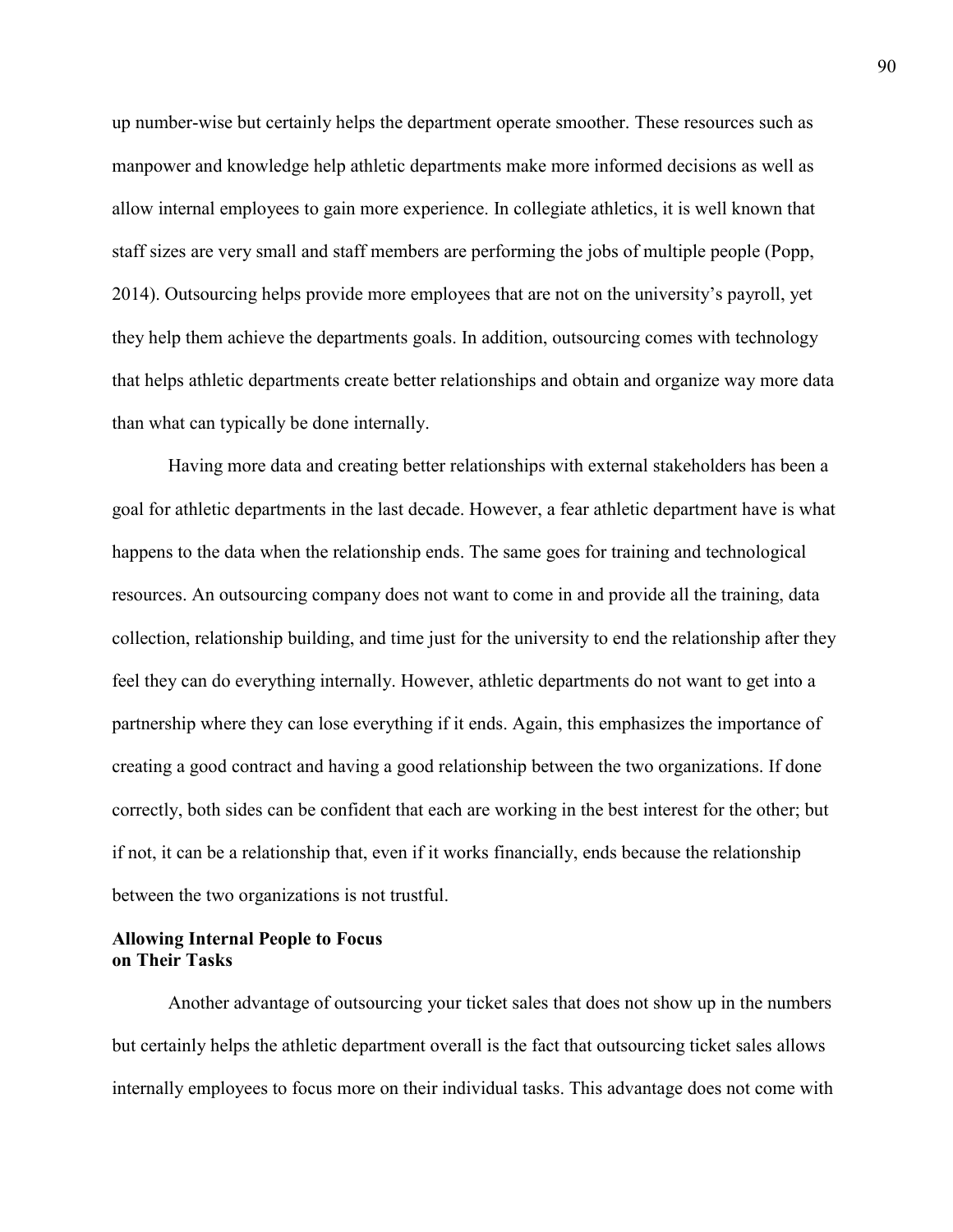many downsides other than if the relationship between the two organizations creates more work for the internal employees. An example of this would be having to "watch over" or make sure the outsourcing company is doing the right thing. The best way for this advantage to flourish is having a trusting relationship between the two organizations. If the internal directors can fully trust that the outsourcing company is doing everything correctly and they don't have to check in on them often, it then allows them to focus on their task and not "wear multiple hats" as mentioned in interviews. Outsourcing takes meetings and operational tasks off the plate of other directors. The more these employees can focus on their individual tasks the smoother the entire department will run. Again, this is something that won't be seen on paper; only the internal employees will truly see the benefit by the amount of work they can get done. It is important that the athletic department employees can trust the outsourcing company as well as have consistent contact with them. When this is done correctly, athletic departments run smoother. This is something that internally must be dealt with to ensure that relationships stay positive. If an outsourcing company can come in and have a good working relationship with the current internal stakeholders, it will typically allow the employees to focus more on their tasks, thereby improving the department as a whole and going beyond just generating ticket revenue and building relationships with external stakeholders.

#### **Loss of Control**

No organization wants to lose control of how they do things, and that is a fear that comes with outsourcing. A lot of times directors feel that they know how to correctly do things and even if they do not, they do not want to lost control over decision making because ultimately it's them who will be reprimanded for poor performance. However, outsourcing companies have proven to be able to have success when the relationship created is strong. Both agency theory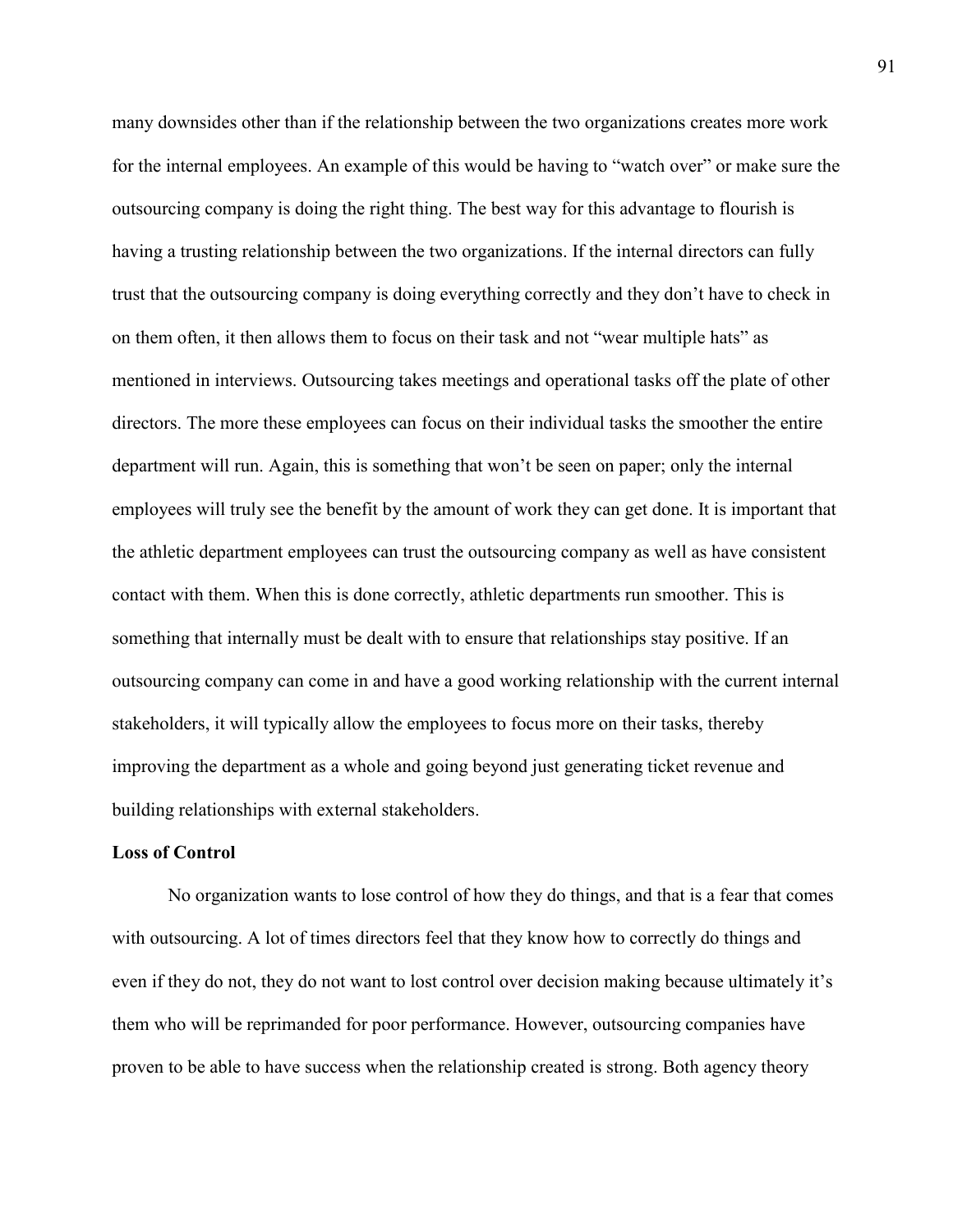and stakeholder theory have pointed to the fact that for a partnership between two organizations to flourish, they must have a good relationship between stakeholders (Logan, 2000; Reade, 2010; Walker et al., 2009). This is when the outsourcing company and the athletic department can work together and create a relationship where the athletic department does not feel like they are losing control over decision making such as ticket packages, pitches, donation structure, and data. These athletic departments need to know that they will still have control but still allow the outsourcing company enough influence to have an impact. When a trustworthy relationship is created, this can happen and the department can flourish.

### **Turnover of Employees**

Sport business has always seen a lot of turnover, and minor league and collegiate athletics are the two areas in sport where the highest amount of turnover exists. Although high turnover exists regardless of if universities outsource or not, it is a concern for athletic departments when choosing to outsource. A reason for this is they are paying for the service and feel that most of the time outsourcing employees are not part of the team, and athletic departments don't want consistent turnover of outsourcing employees. It will be difficult for outsourcing companies to be able to stop high turnover rates as it is something that is very common in sales, especially sports sales. Outsourcing companies should focus on having less turnover to help better the relationship with these athletic departments, but as mentioned, preventing high turnover in this field remains difficult.

## **Athletic Directors Have the Final Say**

As mentioned in Chapter III, it was clear that athletic directors have the final say, which for most people in the industry is not surprising. The question remains if this is the most practical way for athletic departments to make decisions, which according to experts it is. Although a few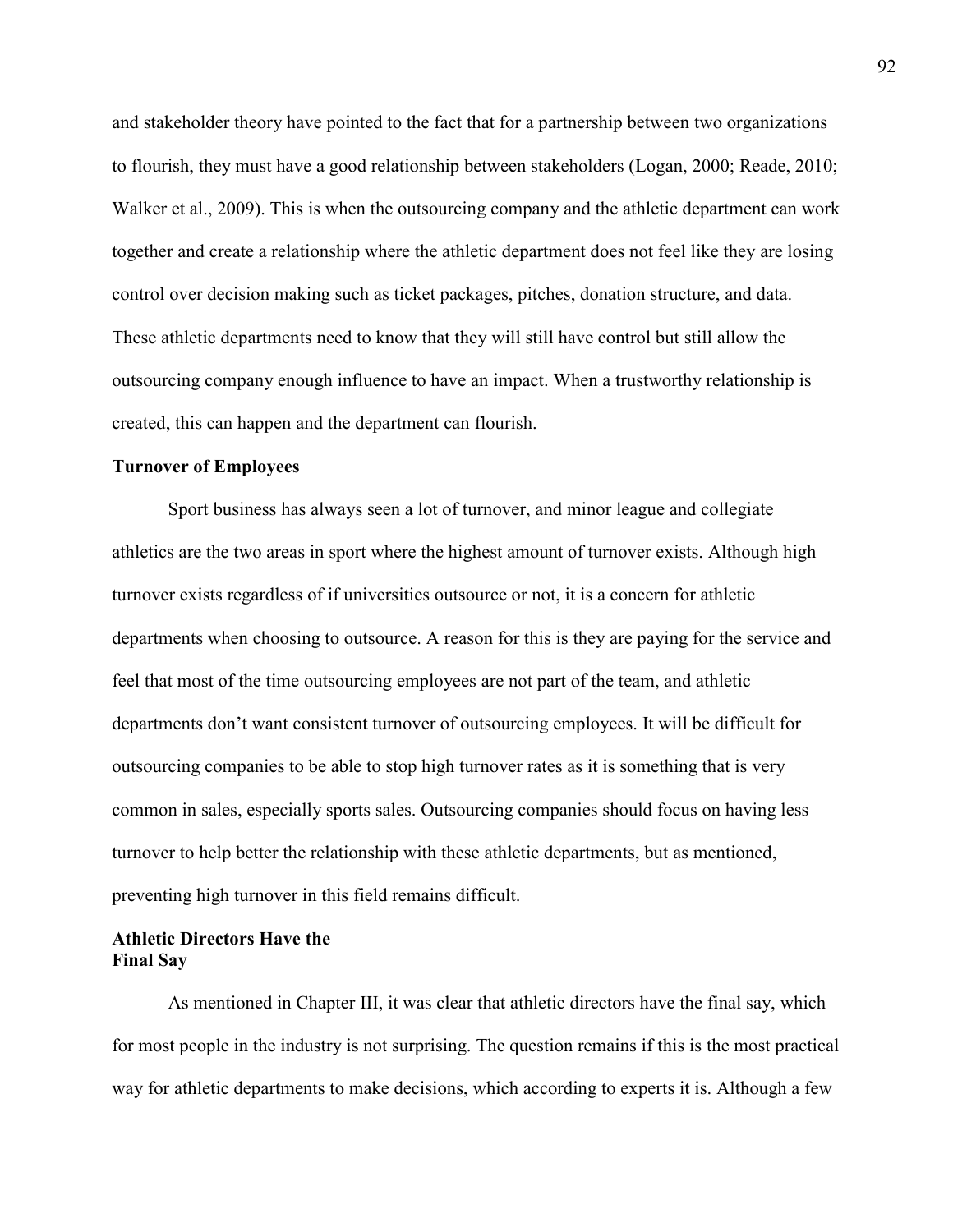participants did mention that the athletic director would have a team of employees that would weigh in on the decision, but ultimately it is the athletic director's decision whether the university should outsource ticket sales or not. However, even if the athletic department does want to outsource, it has to be approved by the university's president, legal team, and contracts team before the deal can be finalized. Typically, the university president puts their faith in the athletic director to make the decision, but it still needs to be approved by the legal and contracts teams to make sure it aligns with the university's policies.

 Although it is clear and obvious that if it is approved by the school that the athletic director has the final say on the decision to outsource or not, schools may want to evaluate their methods of decision making on outsourcing. Athletic directors are not always experts in sales and fundraising, and it would benefit athletic departments to have multiple people weighing in on the decision. As mentioned, the relationship created between the athletic department and outsourcing company is key, thus everyone in the department should know why they should or should not outsource and have the people impacted by that decision have more of an impact on it. Although some participants mentioned that they do form a team to help present the idea to the athletic director, every participant mentioned that the athletic director has the final say and then it goes through the university. Outsourcing may see more success if the schools the employees will be working with had more of an impact on the initial relationship.

# **Everyone Must Be On Board Internally**

If internal employees are not on board with outsourcing, than it most likely won't work. The relationship between the employees of both organizations needs to be positive. If internal workers disagree with the decision to outsource, they most likely will not work well with the outsourcing company and may be fearing for their own position. Workers who fear for their job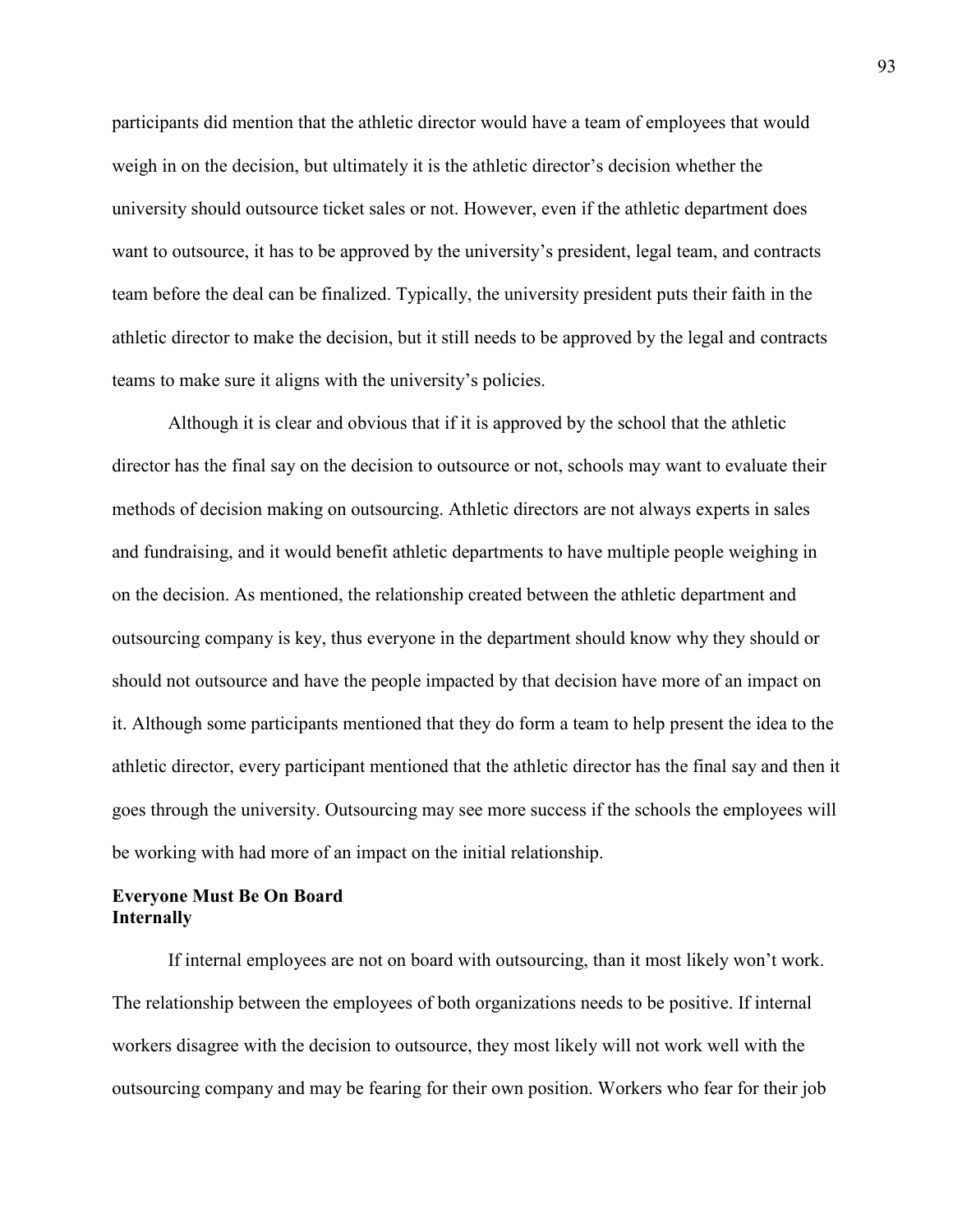or are not feeling valued will bring down the overall performance of the department. Making a decision that goes against what internal workers believe will make them feel as if their opinion is not valued. Having workers who are not properly motivated is always a recipe for disaster. It is integral that internal employees are on board with the decision to outsource; otherwise, the department will not function the way it needs and the relationship with the outsourcing company will not flourish as needed. It is important for the internal employees to know why outsourcing is needed and how it is going to help the department. Employees need to know that outsourcing is to aid them and not replace them. Of course, choosing to outsource ticket sales may come with replacing some jobs, but that is part of making the decision to better the department. For outsourcing to work, the members of the organization need to be a part of the internal team and that specific athletic department; otherwise, the partnership won't work. Thus, it's important for the internal employees to treat the outsourced employees as their co-workers, because they are. If the internal employees are on-board with the decision to outsource and work with those employees as a team, then the department can truly function better because you have more people doing the tasks they are supposed to be doing with one common goal to accomplish.

## **Practical Implications**

Practical implications are important to have in any study that hopes to contribute to the field in which the research is being done. In this study, I strived to get results that would be useful for both industry practitioners as well as future researchers. A lot of the descriptions above help explain some of the practical implications of this study and how the results can help and relate to the industry. In addition, through this chapter, I have gone through each theme and discussed how they relate to collegiate athletic departments and their internal and external stakeholders. One of the major practical results that can be seen for the results is the importance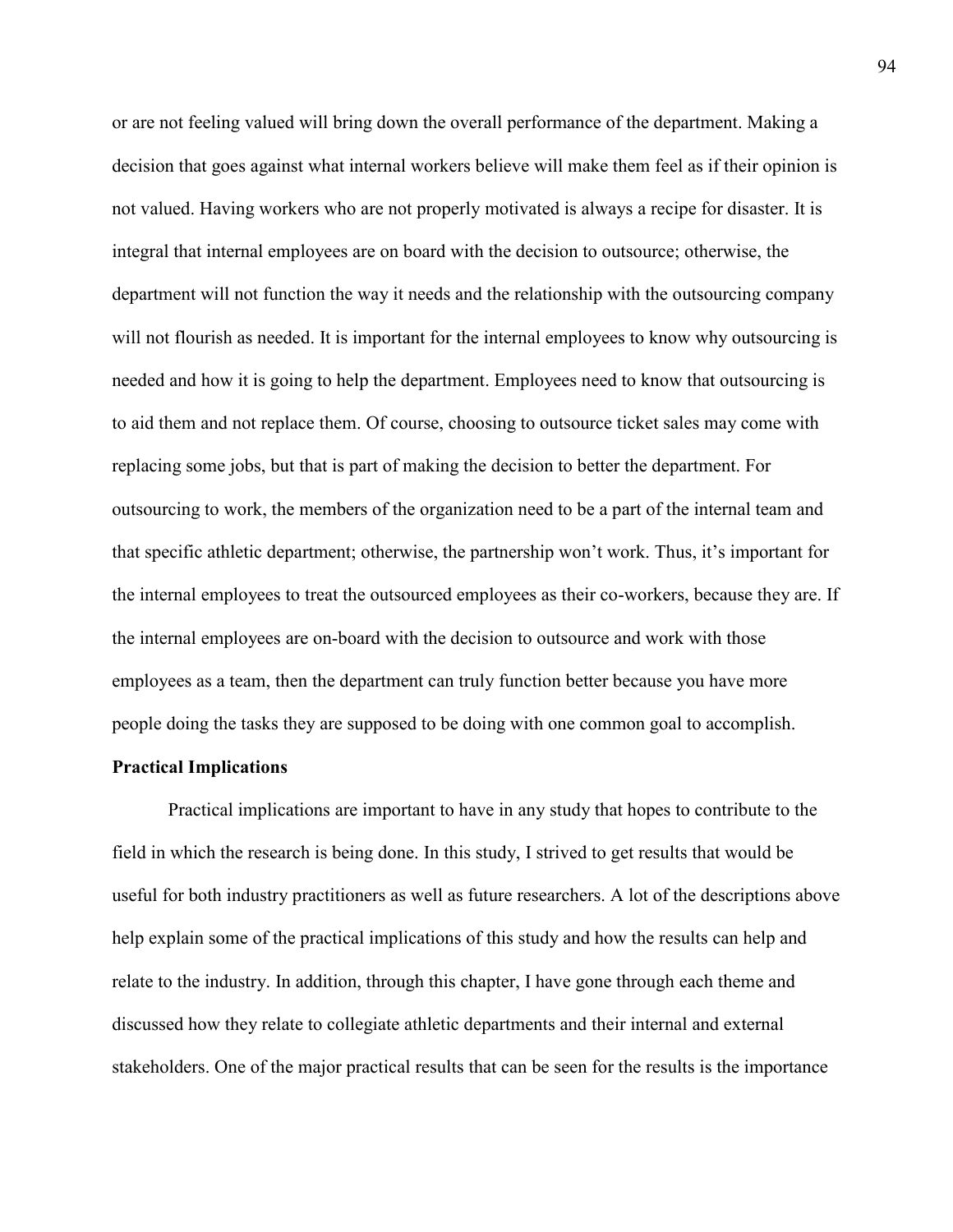of the contract and having a strong relationship between the sourcing company and the athletic department. These are two factors that are key to the success of the relationship.

The contract and relationship are important for multiple reasons, some of which are the difficulties that come with selling tickets in collegiate athletics. Both turnover and training are major issues in collegiate athletics, and in sales in general. If a collegiate athletic department has a sales team, they most likely have high turnover. Even when you choose to outsource, turnover is an issue; it is just the nature of the game. However, this is another time where the hiring and training aspect of outsourcing is a perk. Outsourcing companies have employees all over the country that can transfer and already have the proper training. In addition, the athletic department does not have to worry much about the hiring process or any training that may be necessary. This is an advantage of outsourcing, but it must be properly explained by the outsourcing company to the athletic department. The department needs to know that although they are outsourcing, turnover is still going to happen; they will just be able to handle it better and go on without as many hiccups as they may have if it were done in-house.

Internally, these athletic departments cannot afford to continue to hire new employees because of high turnover, nor can they afford to bring in expert trainers. Furthermore, they do not have the internal resources to train these sales employees themselves. This is part of the reason a lot of collegiate ticketing departments do not maximize ticket revenue. They spend too much time, money, and resources on hiring, and don't have the ability to provide start up and continued training. Outsourcing companies can certainly help athletic departments have better trained staffs, although turnover may still exist but will not impact the athletic department nearly as much.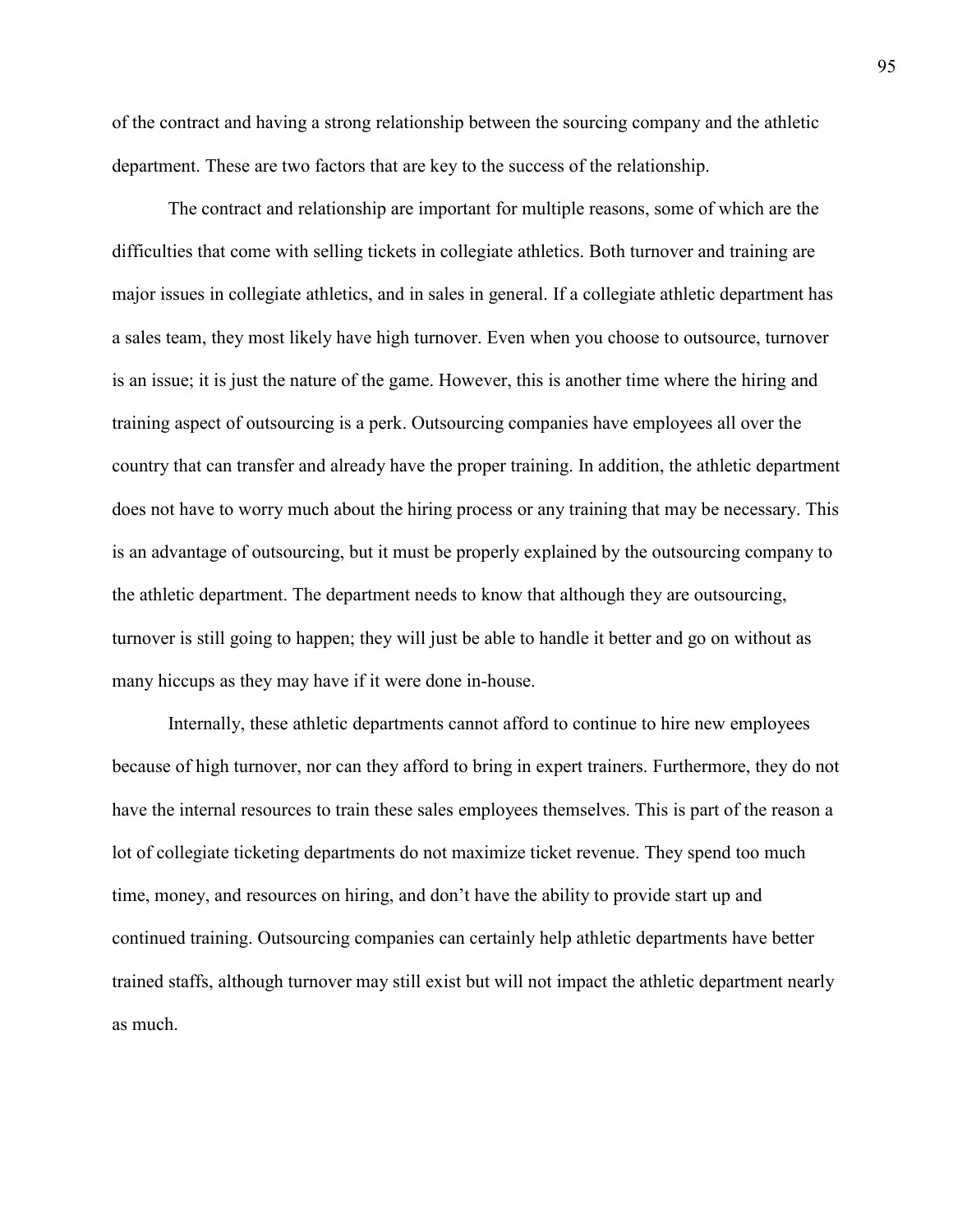Turnover and training are a few things that show how outsourcing can impact an athletic department. In addition to explaining how outsourcing can impact turnover and training, the results of this study can also truly help athletic departments and their internal stakeholders in multiple ways. Outsourcing ticket sales allows employees to focus more on their tasks as opposed to wearing multiple hats and only working effectively if internal employees are on board. Thus, the athletic director needs to know how these employees can use this extra time most efficiently and how employees feel about outsourcing. If they are only against it because of lack of knowledge, then educating them on outsourcing can greatly help the department. However, if they don't work well with the outsourcing employees or the outsourcing employees can't function within the department, then it can hurt employee efficiency, which is why you must educate and listen to your internal stakeholders when choosing to outsource. Your employees need to know why you are outsourcing and it needs to be explained to them; although simple, this is something most athletic departments have not been doing. This study helps show them why they need to.

Internal stakeholders are integral to the success of an antithetic department, and so are external stakeholders. The results of this study aid administrators in seeing the impact outsourcing has on internal and external stakeholders. This can help aid them in making the decision to outsource or not or can impact how they go about making the decision. For example, if an athletic director feels that outsourcing will not generate more revenue, but the director of ticketing explains how it will grow their external stakeholders and grow the department's resources to generate more revenue, the athletic director can look at this study as well as other institutes that outsource their ticket sales and can identify how it may work with their external stakeholders.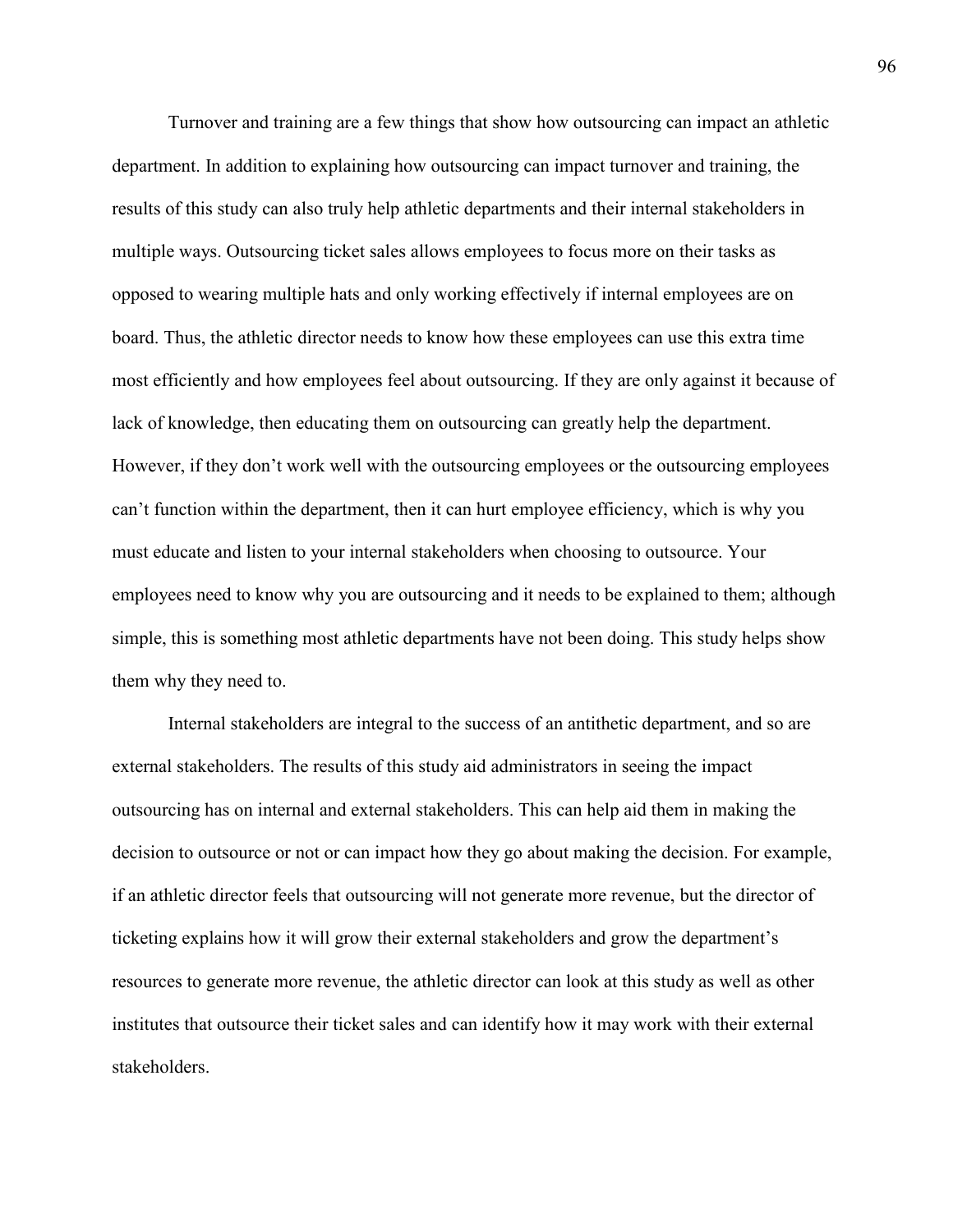Athletic directors and athletic departments are typically hesitant to change and are set in their ways, but reading the results of this study can help explain why changing how you go about selling tickets can aid your department. It explains why outsourcing does not work and why it does as far as ticket sales go in collegiate athletics. One of the biggest takeaways for this study should be that athletic departments can examine these results, then look straight at their department and be able to have a better idea of whether outsourcing can help their department make more money and run more efficiently. This is key, as all athletic departments are looking to maximize revenue and minimize cost. The results of this study can help aid them to see if outsourcing can help them achieve their goals. It also shows how outsourcing companies and athletic departments what they must do and must avoid to have a successful relationship that accomplishes both organizations' goals.

In addition to explaining how to have a better relationship between the two organizations, the results of this study also allows administrators to have a look at the decision-making process and evaluate if it is the best way to make the decision on outsourcing. Athletic directors can look at this study and help self-evaluate if they are making the correct decisions regarding outsourcing; or maybe they need to consider the other directors in the department before having such a strong opinion on it. Overall, the results of this study can help athletic departments see why outsourcing is so popular and the advantages and disadvantages of outsourcing ticket sales. This study can act as a guide on how to make the decision to outsourcing ticket sales and, more importantly, how it can impact your athletic department if you do choose to outsource. Athletic directors can look at this study to determine if outsourcing is something they feel could help their department. In addition, this study helps explain the importance of the relationship and the contract agreement between the two organizations. It allows both outsourcing companies and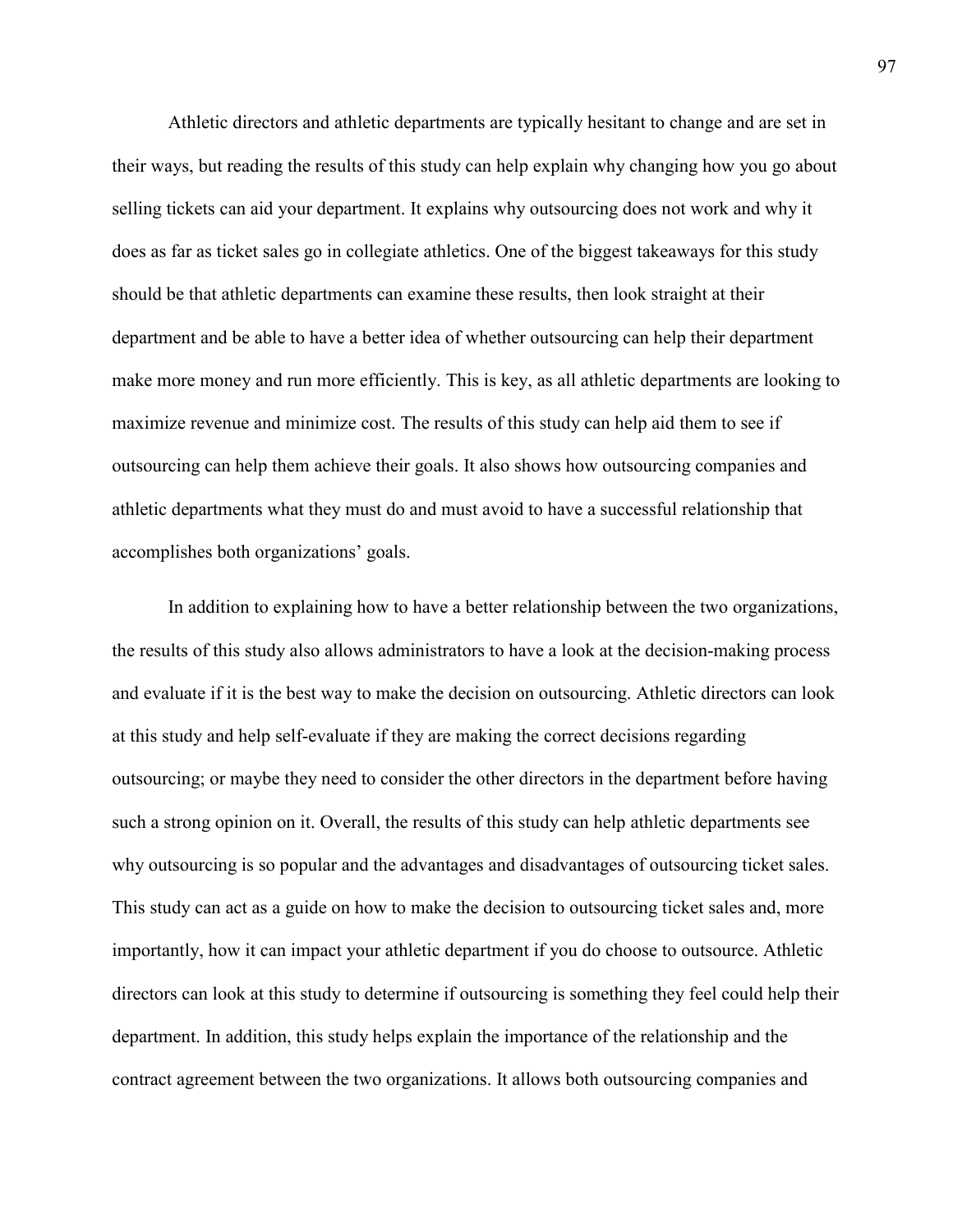athletic departments to recognize that for true success they must create a good relationship in which they understand each other's goals and work as one unit instead of two separate organizations. It is important for the outsourced employees to be accepted and be a part of the team for the relationship to flourish. A lot of times when the employees are not on ground at the university, the relationship does not work because they are not treated as part of the team. It is integral for the success of the relationship that the outsourced employees are informed of what is going on in the athletic department and treated as an employee of the athletic department rather than the outsourcing company. Anything that can be done to increase the understanding of the goal of the two organizations and create a better relationship should be done. If athletic departments and outsourcing companies can figure out how to create better relationships between the employees and have a full understanding of the contract, then we would see a lot more successful relationships between outsourcing companies and athletic departments. Although more research needs to be done to aid athletic departments on understanding outsourcing, this study provides clear examples on how to better understand outsourcing ticket sales in collegiate athletics.

#### **Future Research**

As mentioned in the previous chapters, research on this topic is lacking, and with very few publications focusing on outsourcing ticket sales, this study hopes to add to the field. However, as with most research topics, a lot of research can and should be conducted on outsourcing ticket sales. One opportunity for future research is to differentiate the success levels of outsourcing between the different outsourcing companies. Being able to tell what outsourcing companies are more successful in what situations could aid athletic departments in choosing the best company for them. Some companies might be better than others at revenue generation, relationship building,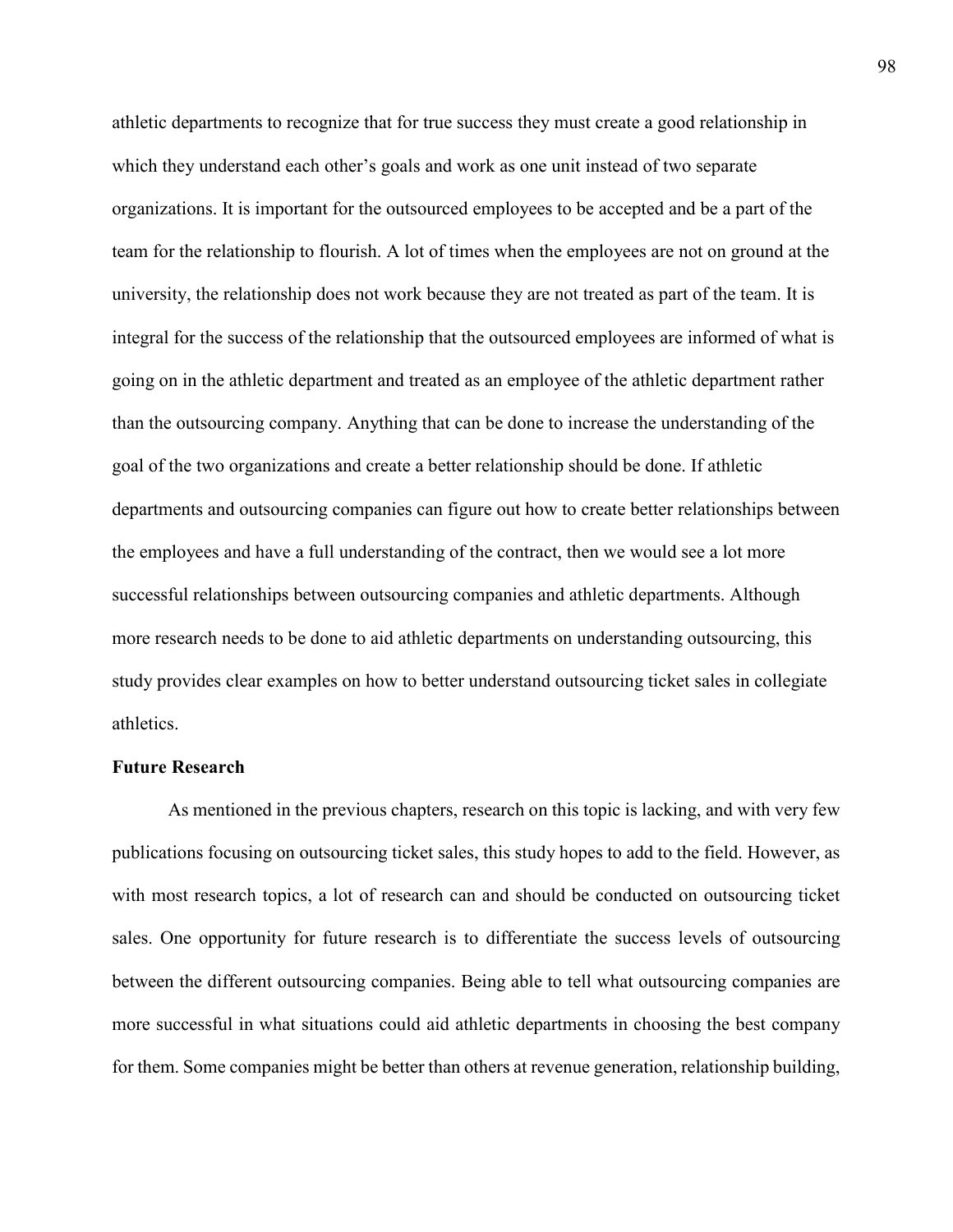and training; therefore, knowing which companies are best at what could help create the best relationship, which has been proven in this study and past studies is an integral part of having success when outsourcing. With training being so important to the success of a sales team as well as dealing with turnover, it would be beneficial for athletic departments to see how better trained their staff can be if they choose to outsource. Also, if a study can identify if outsourcing handles turnover better, this can also aid athletic departments in making the best decision.

Another opportunity for future research is expanding the sample to both larger division one schools as well as investigating division two schools. This would allow researchers to discover if outsourcing ticket sales can be done at schools with different levels of competition, different regulations, different staff sizes, and more. With outsourcing still being so new, researchers and practitioners have yet to discover how large its reach of success can be. However, it's clear that it has helped schools that fit the sample of the conducted study; but more investigations can and should be done on this topic in the future.

More opportunities for future research can come on the revenue gained or attendance gained. Now that more data exists and outsourcing ticket sales has been around long enough, the researcher should be able to garnish enough data and see if after partnering with an outsourcing firm if their attendance at athletic events has increased since the partnership and or if revenue was increased. One of the biggest avenues for future research is the impact of the relationship and the contract to the success of the relationship. This study clearly shows how important the relationship and the contract are to the overall success of the partnership. Future studies can investigate more in depth what harnesses a good relationship and contracts that have worked best compared to ones that have not. Knowing how to start off with a strong contract and a good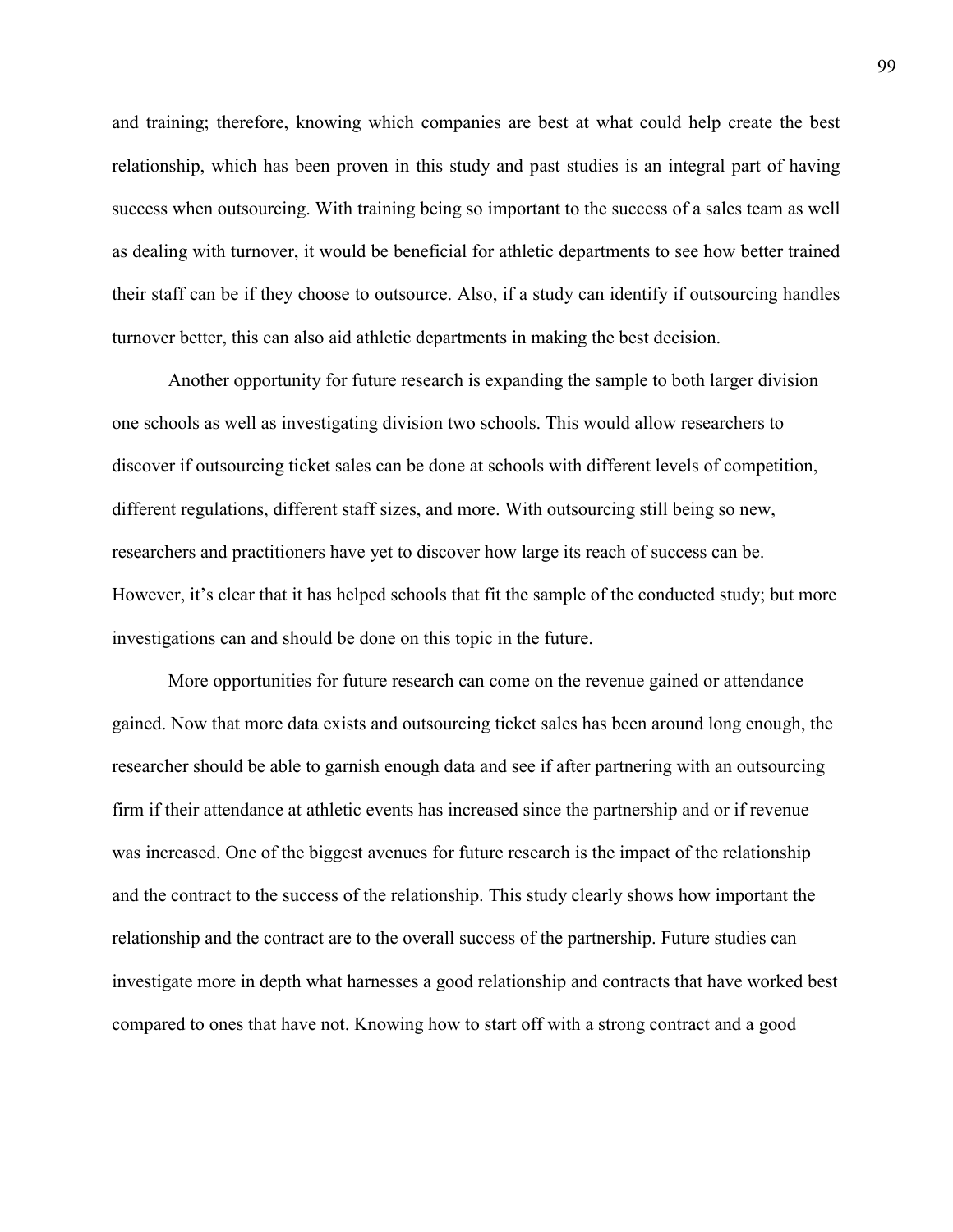relationship and how to withstand these would lead to more successful partnerships and can show departments what has and has not worked, and why.

Although a lot of research can and should be done on outsourcing ticket sales in collegiate athletics, these topics are the ones mentioned in the data collection process as well as some of the most prevalent issues to be researched. Another topic that needs to be researched thoroughly is the relationship, contracts, and post relationship effects of outsourcing ticket sales. The relationship and agreement between the two organizations is very important to the success of the partnership but it is something that has never been investigated before. Figuring out these issues can aid athletic departments as well as outsourcing companies in the best way to go about creating a successful and good relationship as well as a contract that benefits both parties equally. If this is done correctly, athletic departments can run better and maximize revenue. All these topics are areas that need to be investigated in the future for us to truly understand outsourcing ticket sales in collegiate athletics.

#### **Conclusion**

This study provides a view into the phenomenon of outsourcing ticket sales in collegiate athletics. The phenomenon is explained through the descriptions of administrators who impact and are impacted by the decision to outsource or not. The provided information concurs with previous literature done in the sport management field as well as research performed on agency and stakeholder theory. Furthermore, the study used strict qualitative methodological practices that have been proven to provide practical results.

The study provides examples supporting why to outsource ticket sales in collegiate athletics as well as the impact it has. The advantages that come with outsourcing, like training, resources, revenue, and a more focused staff, are reasons why outsourcing is so popular.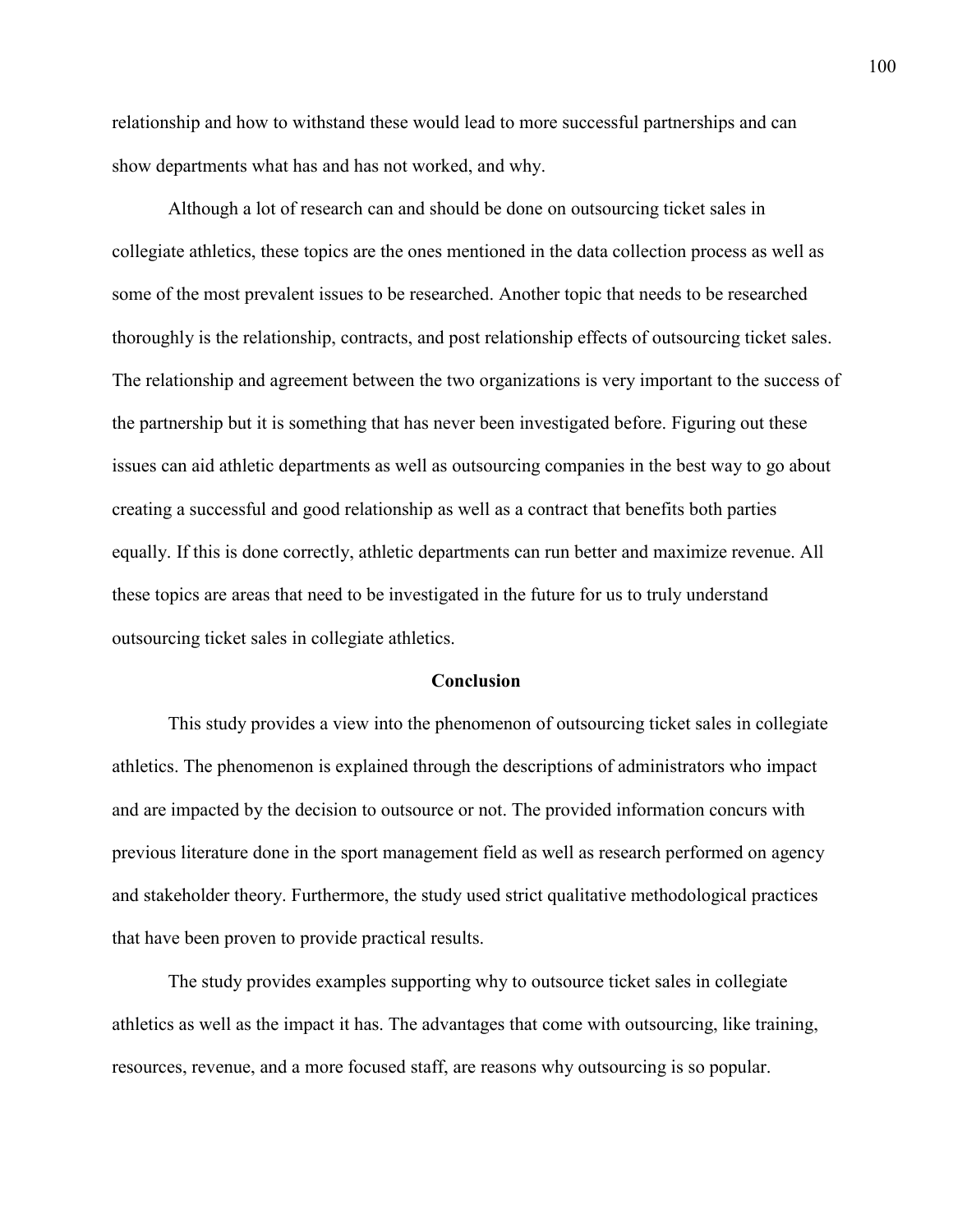However, some administrators are weary to outsource due to fear of loss of control, sharing revenue, loss of data, and employee turnover. This study also provides insight on the decisionmaking process explaining how athletic directors ultimately make the final decision whether the athletic department should outsource ticket sales or not. Furthermore, the study provides examples of how important the relationship and the contract are between the athletic department and the outsourcing company. Clearly more research must be done on the topic, but it is evident that the success of outsourcing ticket sales in collegiate athletics is dependent on the relationship between the two partnering organizations.

Overall, this study provides useful information for future researchers as well as industry practitioners. It provides examples that the impact outsourcing has on internal and external stakeholders as well as insight to the decision-making process. In addition, it also provides examples of where future research is needed and how it can help academia in its current climate. Lastly, the study acts as a starting point for outsourcing ticket sales in collegiate athletics and can aid athletic directors on the impact of outsourcing tickets sales and a better way to conduct the decision-making process.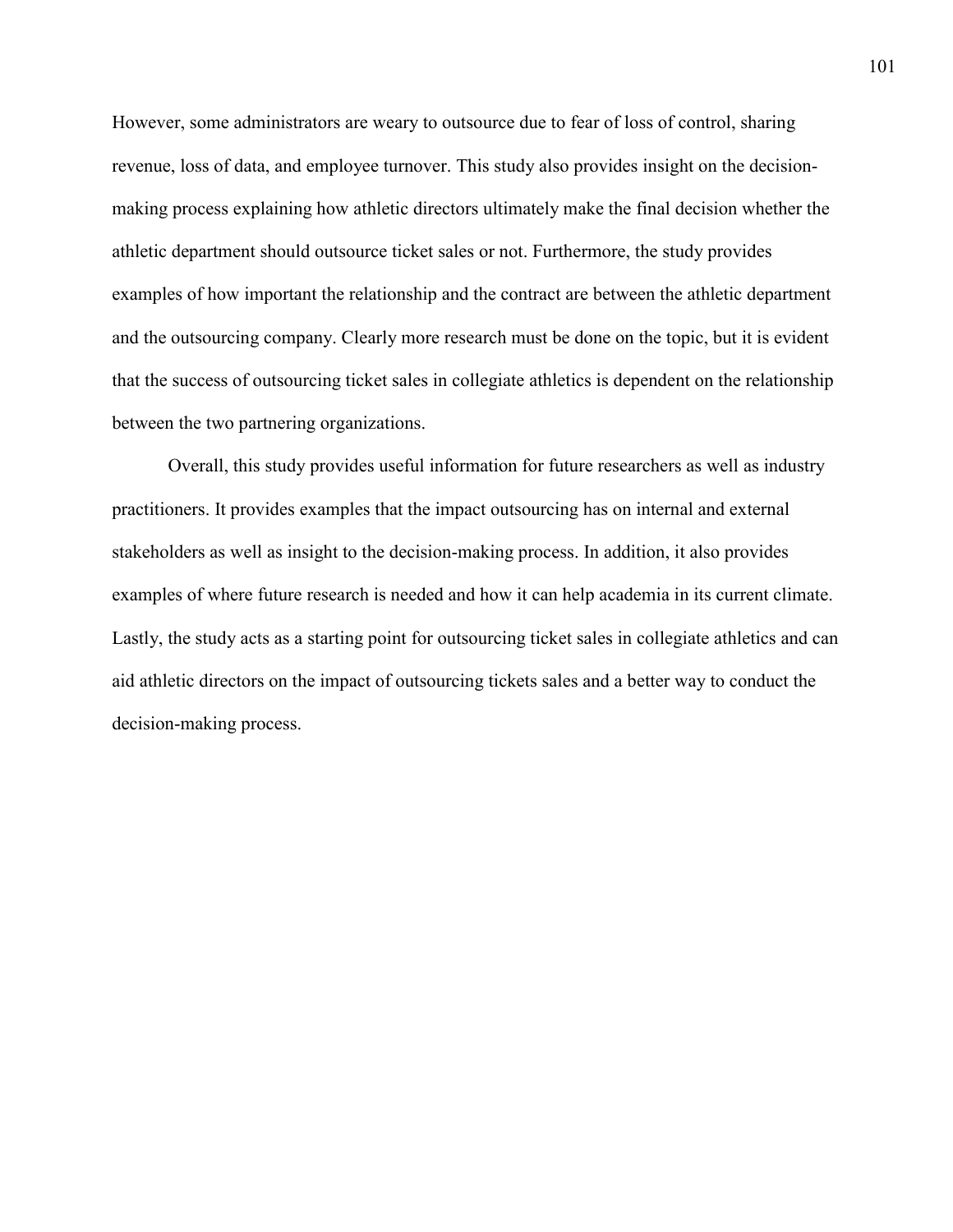#### REFERENCES

- Anderson, E. (1985). The salesperson as outside agent or employee: A transaction cost analysis. *Marketing Science, 4*(3), 234–254.
- Arnold, U. (2000). New dimensions of outsourcing: a combination of transaction cost economics and the core competencies concept. *European Journal of Purchasing & Supply Management*, *6*(1), 23–29.
- Aubert, B. A., Rivard, S., & Patry, M. (1996). A transaction cost approach to outsourcing behavior: some empirical evidence. *Information & Management*, *30*(2), 51–64.
- Bailey, C. A. (1996). *A Guide to Qualitative Field Research*. Thousand Oaks, CA: Pine Forge.
- Baker, C., Wuest, J., & Stern, P. (1992). Method slurring: the grounded theory/phenomenology example. *Journal of Advanced Nursing, 17*(11), 1355–1360.
- Bergsman, S. (1994). Pace to outsource slows a bit as companies assess cost savings. *National Real Estate Investor*, *36*(8), 26–42.
- Bers, J. S. (1992). Outsourcing: a deal or dilemma for FMs? *Facilities Design & Management*, *11*(3), 54–57.
- Bienstock, C. C., & Mentzer, J. R. (1999). An experimental investigation of the outsourcing decision for motor carrier transportation. *Transportation Journal*, *39*(1), 42–59.
- Bouchet, A., Ballouli, K., & Bennett, G. (2011). Implementing a ticket sales force in college athletics: A decade of challenges. *Sport Marketing Quarterly, 20*(2), 84–92.
- Brandes, H., Lilliecreutz, J., & Brege, S. (1997). Outsourcing success or failure? *European Journal of Purchasing & Supply Management*, *3*(2), 63–75.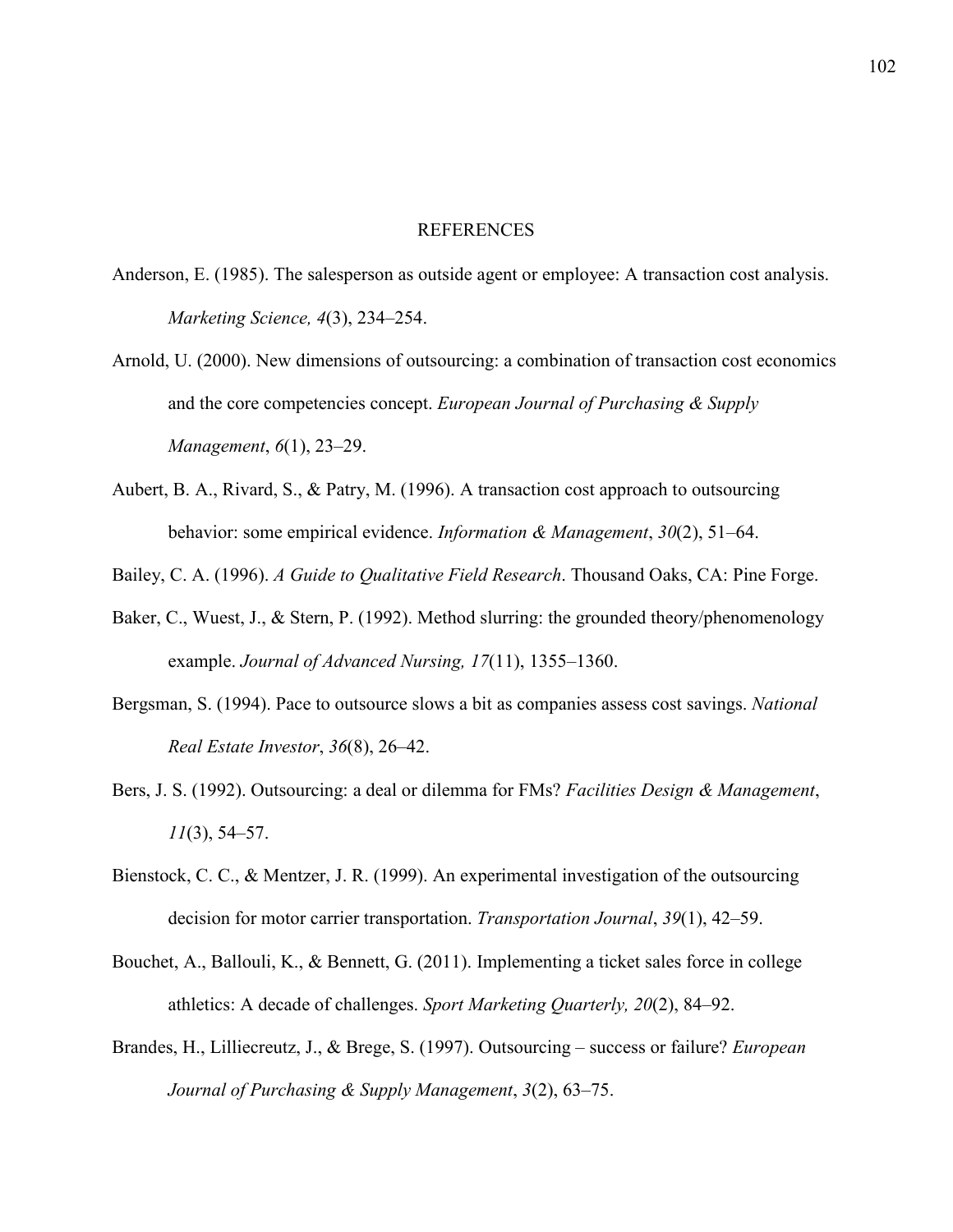- Braun, V., & Clarke, V. (2006). Using thematic analysis in psychology. *Qualitative Research in Psychology*, *3*(2), 77–101.
- Burden, W., & Li, M. (2003). Differentiation of NCAA Division 1 athletics departments in outsourcing of sport marketing operations: Discriminant analysis of financial-related institutional variables. *International Sports Journal, 7*(2), 74–81.
- Burden, W., & Li, M. (2005). Circumstantial factors and institutions' outsourcing decisions on marketing operations. *Sport Marketing Quarterly, 14*(2), 125–131.
- Burden, W., & Li, M. (2009). Minor League Baseball: Exploring the growing interest in outsourced sport marketing. *Sport Marketing Quarterly, 18*(3), 139–149.
- Burden, W., Li, M., Masiu, A., & Savini, C. (2006). Outsourcing intercollegiate sport marketing operations: An essay on media rights holders' strategic partnership decisions. *International Journal of Sport Management, 7*(4), 474–490.
- Busi, M., & McIvor, R. (2008). *Setting the Outsourcing Research Agenda: The Top*□10 Most *Urgent Outsourcing Areas.* Strategic Outsourcing: An International Journal, *1*(3), 185– 197. https/doi.org/10.1108/17538290810915263
- Butler, J. (2000). *Winning the Outsourcing Game*. Auerbach: Boca Raton, FL.
- Casey, D., & Murphy, K. (2009). *Issues in Using Methodological Triangulation in Research.* Nurse Researcher, *16*(4), 40–55. doi:10.7748/nr2009.07.16.4.40.c7160
- Clott, C. (2004). Perspectives on global outsourcing and the changing nature of work. *Business and Society Review, 109*(2), 153–170.
- Cole-Gomolski, B. (1998). CIOs split 50-50 on outsourcing. *Computerworld, 32*(49), 41–42.
- Connelly, L. (2016). Trustworthiness in qualitative research. *MEDSBURG Nursing*, *25*(6), 435– 436.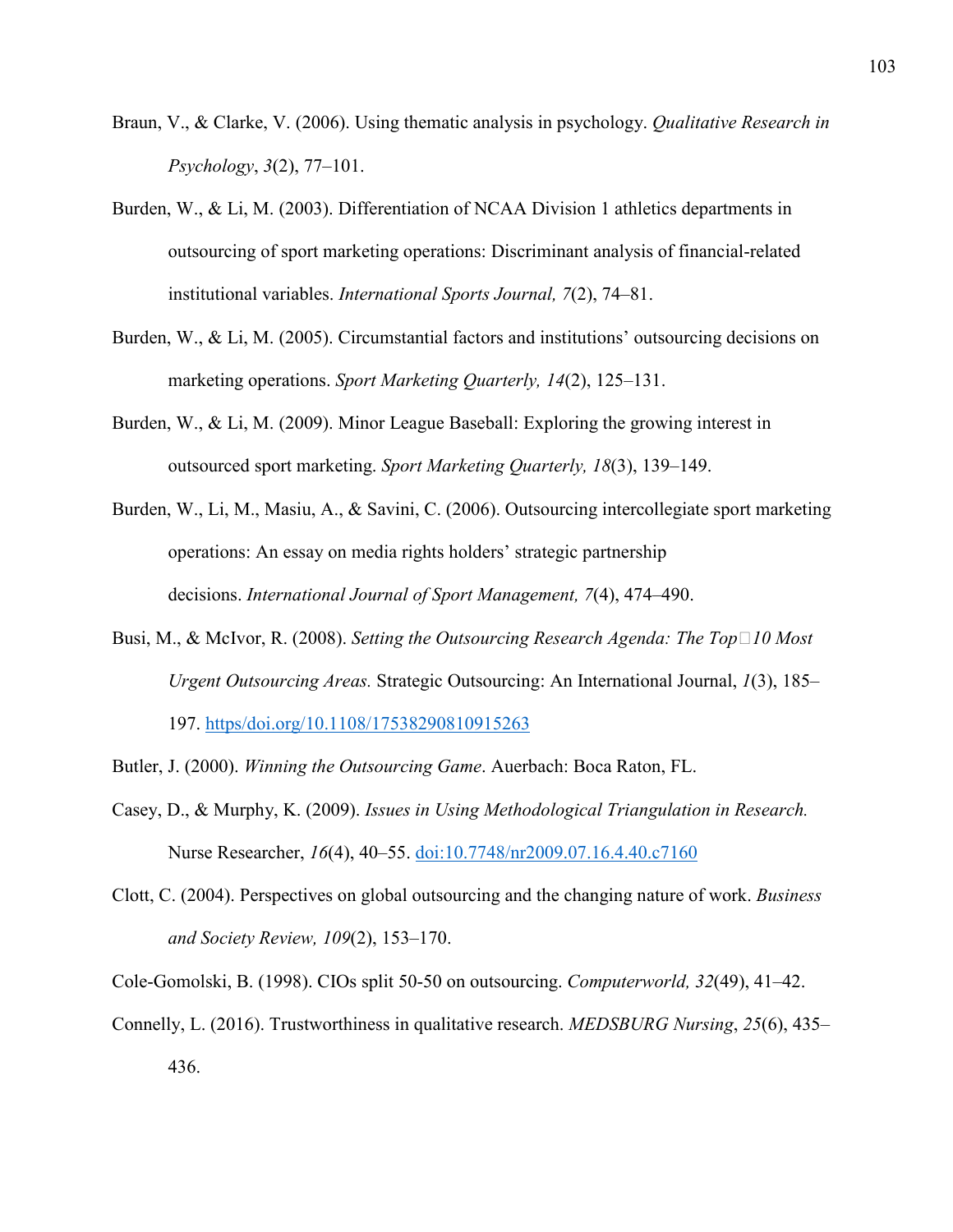- Cope, D. (2014). Methods and meanings: Credibility and trustworthiness of qualitative research. *Oncology Nursing Forum*, *41*(1), 89–91.
- Covell, D. (2004). Attachment, allegiance and a convergent application of stakeholder theory to Ivy League athletics*. International Sports Journal*, *8*(1), Winter 14–26.
- Covell, D. (2005). Attachment, allegiance and a convergent application of stakeholder theory: Assessing the impact of winning on athletic donations in the ivy league. *Sport Marketing Quarterly*, *14*(3), 168–176.
- Creswell, J. W. (2014). *Research Design: Qualitative, Quantitative, and Mixed Methods Approaches. (4th ed.).* Sage Publications, Inc.
- Creswell, J. W., & Poth, C. N. (2018). *Qualitative Inquiry and Research Design: Choosing Among Five Approaches (4th ed.).* SAGE.
- Cross, J. (1995). IT Outsourcing: British Petroleum's Competitive Approach. *Harvard Business Review,* 25–31.
- Crotty, M. (1998). *The Foundations of Social Research: Meaning and Perspective in the Research Process*. SAGE Publications Ltd.
- Crotty, M. (2003). *The Foundations of Social Research: Meaning and Perspective in the Research Process*. Sage.
- Daughtrey, C., & Stotlar, D. (2000). Donations: Are they affected by a football championship? *Sport Marketing Quarterly, 9(*4), 185–193*.*
- Deakin, H., & Wakefield, K. (2014). Skype Interviewing: Reflections of Two PhD Researchers. *Qualitative Research*, *14*(5), 603–616.
- Donaldson, T., & Preston, L. E. (1995). The stakeholder theory of the corporation: Concepts, evidence and implications. *Academy of Management Review*, *20*(1), 65–91.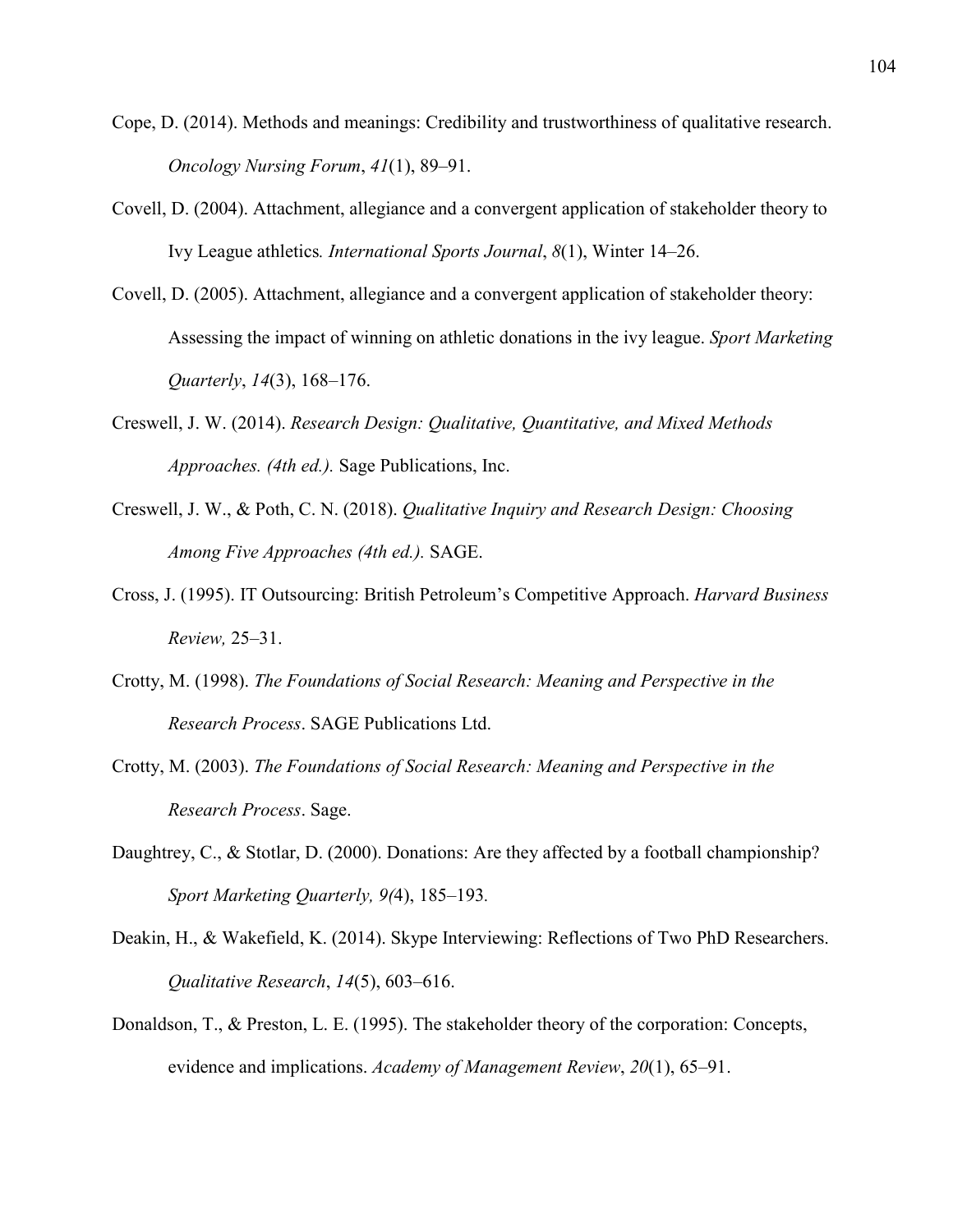- Doorn, S. (2017). *What are the Lived Experiences of Parents Regarding Special Education Service Decisions for their Children and their Interactions with School Officials?* (Publication No. 10666320) [Doctoral Dissertation]. ProQuest Dissertations and Theses Global.
- Dowling, M. (2007). *From Husserl to van Manen. A Review of Different Phenomenological Approaches.* International Journal of Nursing Studies*, 44*(1), 131–142. https/doi.org/10.1016/j.ijnurstu.2005.11.026
- Dutta, S., Bergen, M., & Heide, J. B. (1995). Understanding dual distribution: The case of reps and house accounts. *Journal of Law, Economics, and Organization, 11*(1), 189–204.
- Eagleman, A. N., & McNary, E. L. (2010). What are we teaching our students? A descriptive examination of the current status of undergraduate sport management curricula in the United States. *Sport Management Education Journal, 4*(1), 1–17.
- Eisenhardt, K. M. (1985). Control: organizational and economic approaches. *Management Science, 31*(2), 134–149.
- Eisenhardt, K. M. (1988). Agency and institutional explanations of compensation in retail sales. *Academy of Management Journal, 31*(3), 488–511.
- Eisenhardt, K. M. (1989). Agency theory: An assessment and review. *Academy of Management Review, 14*(1), 57–74.
- Fan, Y. (2000). Strategic outsourcing: evidence from British companies. *Marketing Intelligence & Planning*, *18*(4), 213–219.
- Ferkins, L., & Shilbury, D. (2010). Developing board strategic capability in sport organizations: The national–regional governing relationship. *Sport Management Review, 13*(3), 235– 254.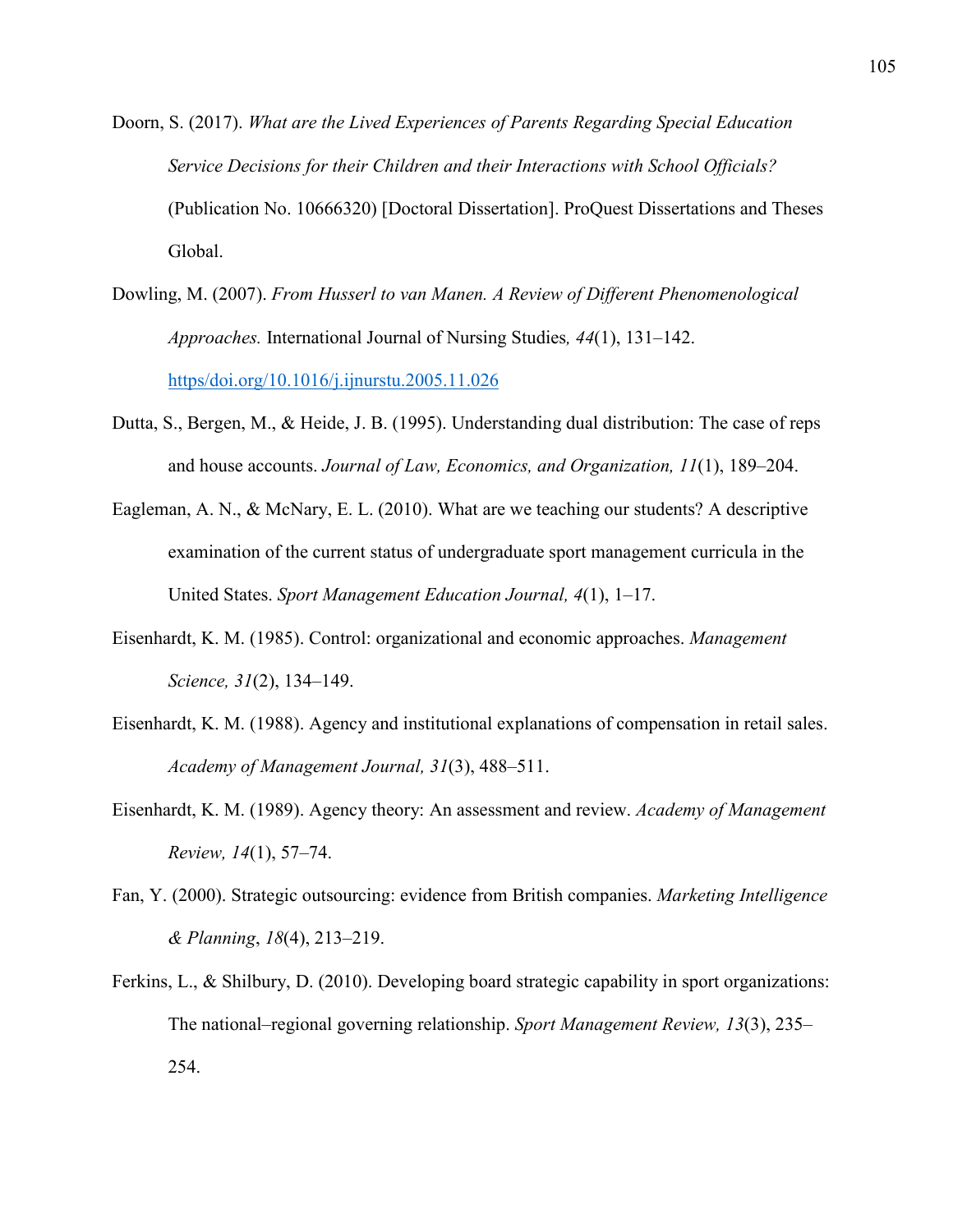- Finlay, L. (2009). *Debating Phenomenological Research Methods. Phenomenology & Practice*, *3*(1). https;/doi.org/10.29173/pandpr19818
- Freeman, R. E. (1984). *Strategic Management: A Stakeholder Approach.* Pitman/Ballinger (Harper Collins).
- Freeman, R. E., Harrison, J. E., & Wicks, A. C. (2007). *Managing for Stakeholders: Survival, Reputation, and Success.* Yale University Press.
- Friedman, M. T., Parent, M. M., & Mason, D. S. (2004). Building a framework for issues management in sport through stakeholder theory. *European Sport Management Quarterly*, *4*(3), 170–190.
- Fulks, D. (2008). *2004-06 NCAA Revenues and Expenses of Division I Intercollegiate Athletics Programs Report.* National Collegiate Athletic Association Publications http://www.ncaapublications.com/
- Fulks, D. (2016). *Revenues & Expenses 2004–2015: Division I Intercollegiate Athletics Program Report.* Indianapolis: National Collegiate Athletic Association.
- Fulks, D. (2017). *Revenues and Expenses: 2004–2016 NCAA Division I Intercollegiate Athletics Report*. Indianapolis, IN: National Collegiate Athletic Association.
- Fusch, P. I., & Ness, L. R. (2015). Are we there yet? Data saturation in qualitative research. Qual. Rep. *20*(9), 1408–1416 (2015).
- Gibson, K. (2000). The moral basis of stakeholder theory. *Journal of Business Ethics, 26*(3), 245–257.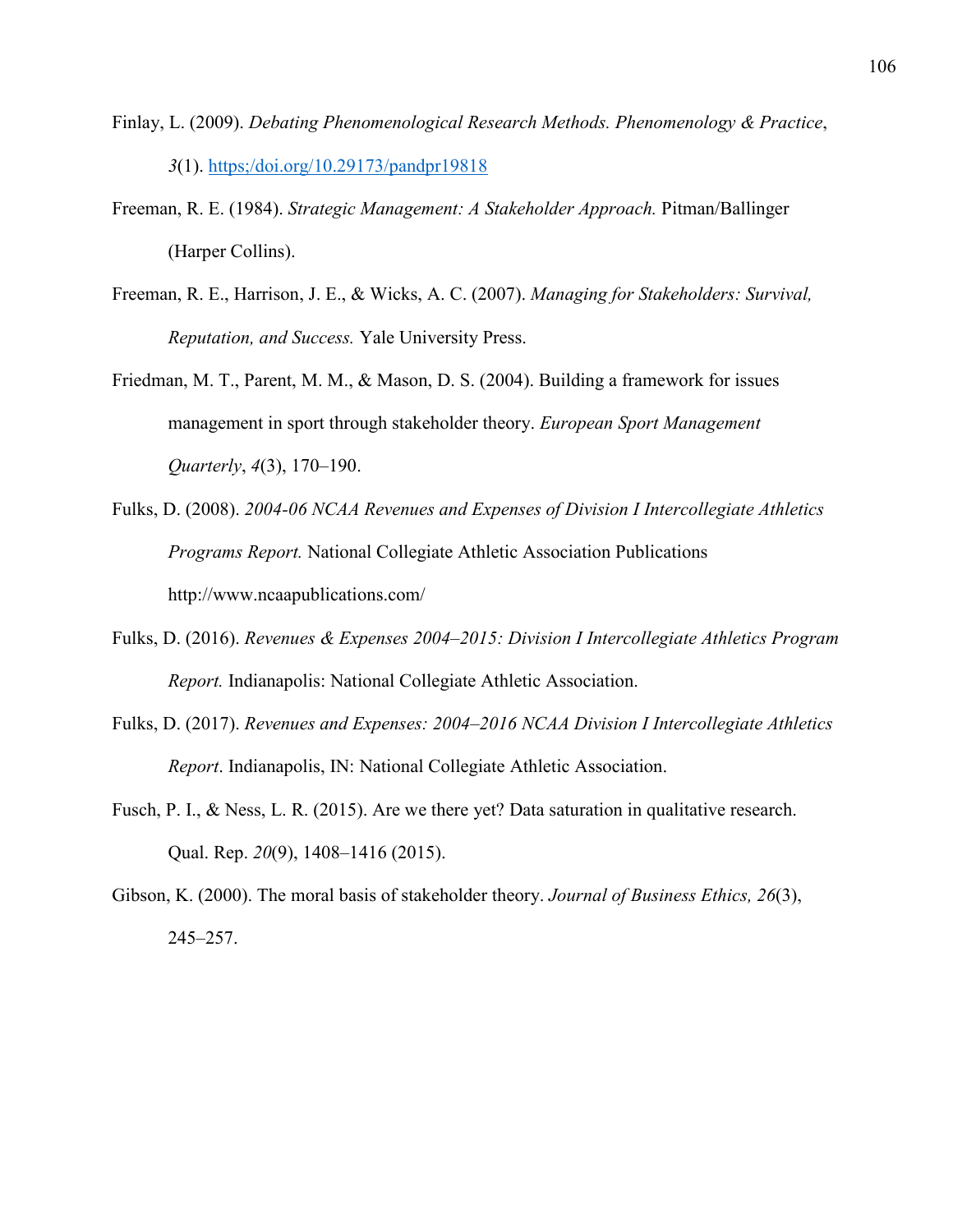- Giorgi, A., & Giorgi, B. (2003). *The Descriptive Phenomenological Psychological Method. In Qualitative Research in Psychology: Expanding Perspectives in Methodology and Design.* Ed. P. Camic, J. Rhodes, & L. Yardley, American Philosophical Association, 243–273.
- Gomez-Mejia, L. R., & Balkin, D. B. (1992). Determinants of faculty pay: An agency theory perspective. *The Academy of Management Journal, 35*(5), 921–955.
- Good, V., & Calantone, R. J. (2019). *When to Outsource the Sales Force for New Products.* Industrial Marketing Management, *82*, 106–116. https/doi.org/10.1016/j.indmarman.2019.02.010.
- Greaver, M. (1999). *Strategic Outsourcing*. American Management Association: New York.
- Groenewald, T. (2004). A Phenomenological Research Design Illustrated. *International Journal of Qualitative Methods, 3*(1), 42-55.
- Grove, S. K., Burns, N., & Gray, J. R. (2013). *The Practice of Nursing Research: Appraisal, Synthesis, and Generation of Evidence. (7th ed.).* St. Louis, MO: Elsevier.
- Guba, E., & Lincoln, Y. (1994). *Competing Paradigms in Qualitative Research*. In N. Denzin, & Y. Lincoln (Eds.), Handbook of Qualitative Research (pp. 105–117). SAGE Publications, Inc.
- Hanna, F. J., Wilkinson, B. D., & Givens, J. (2017). *Recovering the Original Phenomenological Research Method: An Exploration of Husserl, Yoga, Buddhism, and New Frontiers in Humanistic Counseling.*
- Harler, C. (2000). *Opting for Outsourcing.* Business Communications Review, Vol. 30 No. 7, pp. 56-61. counseling. The Journal of Humanistic Counseling, *56*, 144–162. https/doi.org/10.1002/johc.12049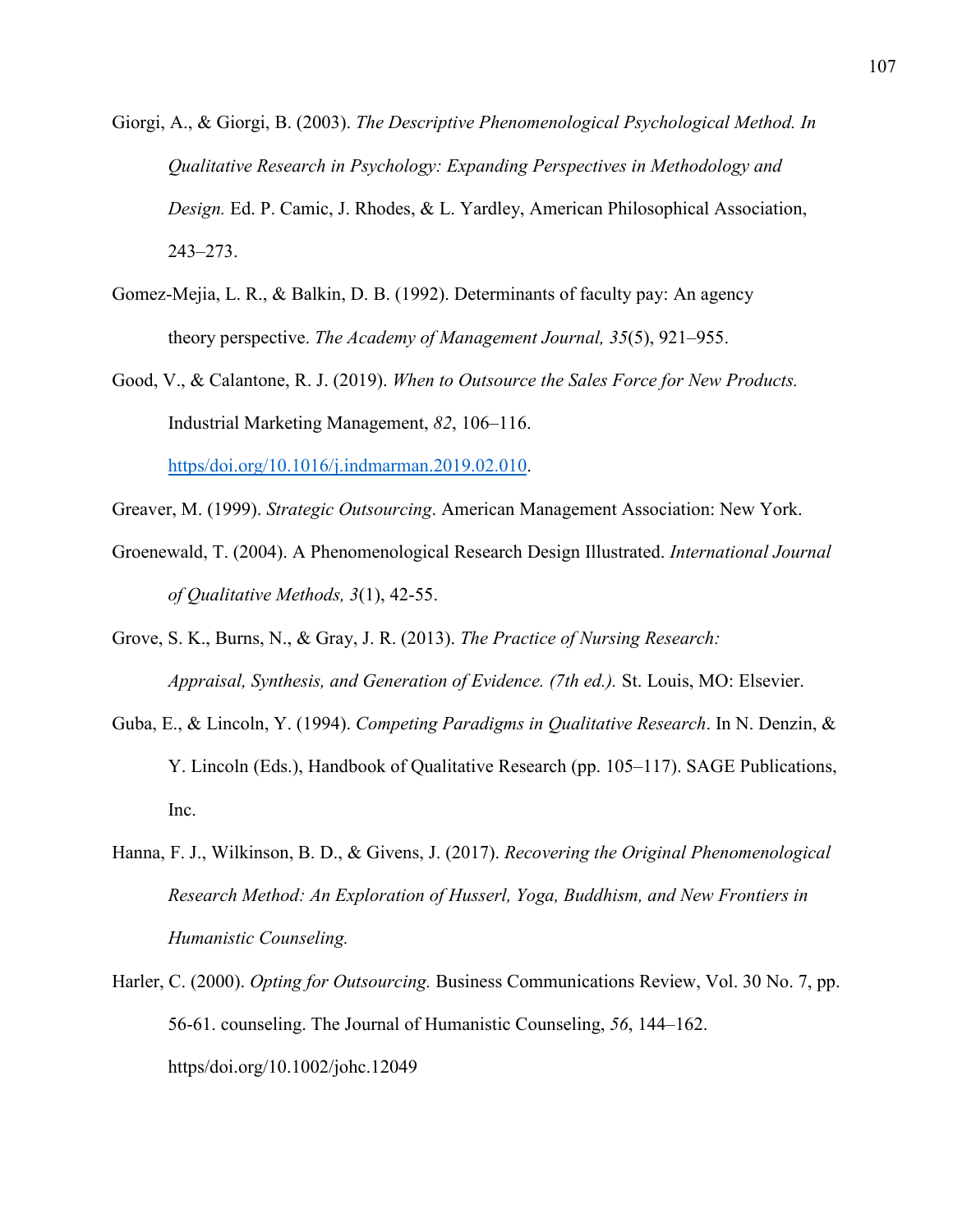- Heffernan, J., & O'Brien, D. (2010). Stakeholder influence strategies in bidding for a professional sport franchise license. *Sport Management Review, 13*(3), 255–268.
- Heidegger, M. (1966). *Discourse on Thinking* (J. M. Anderson & E. H. Freund, Trans.). Harper & Row. (Original work published 1959).
- Hill, C. W. L., & Jones, T. M. (1992). Stakeholder-agency theory. *Journal of Management Studies, 29*(2)*,* 131–154.
- Husserl, E. (1977). *Phenomenological Psychology: Lectures, Summer Semester, 1925* (J. Scanlon, Trans.). Martinus Nijhoff. (Original work published in 1925).
- IGI Global (2021). *What is College Athletics.*

https://www.igi-global.com/dictionary/college-athletics/86440

IMG Learfield Ticket Solutions. (2021). *Partners*.

http://www.imglearfieldticketsolutions.com/partners/

Indounas, K. (2006). Making effective pricing decisions. *Business Horizons, 49*(5), 415–424.

- Irwin, R. L., Sutton, W. A., & McCarthy, L. M. (2008). *Sport Promotion and Sales Management (2nd ed.)* Human Kinetics.
- Jensen, M. C., & Meckling, W. H. (1976). Theory of the firm: managerial JENSEN, behavior, agency costs, and ownership structure. *Journal Financial Economics, 3*(4), 305–360.
- Jiang, B., & Qureshi, A. (2006). Research on outsourcing results: current literature and future opportunities. *Management Decision*, *44*(1), 44–55.
- Kant, I. (1934). The Critique of Pure Reason. Macmillan.
- Kline, W. B. (2008). *Developing and Submitting Credible Qualitative Manuscripts.* Counselor Education and Supervision, *47*(4), 210–217.

https/doi.org/10.1002/j.1556-6978.2008.tb00052.x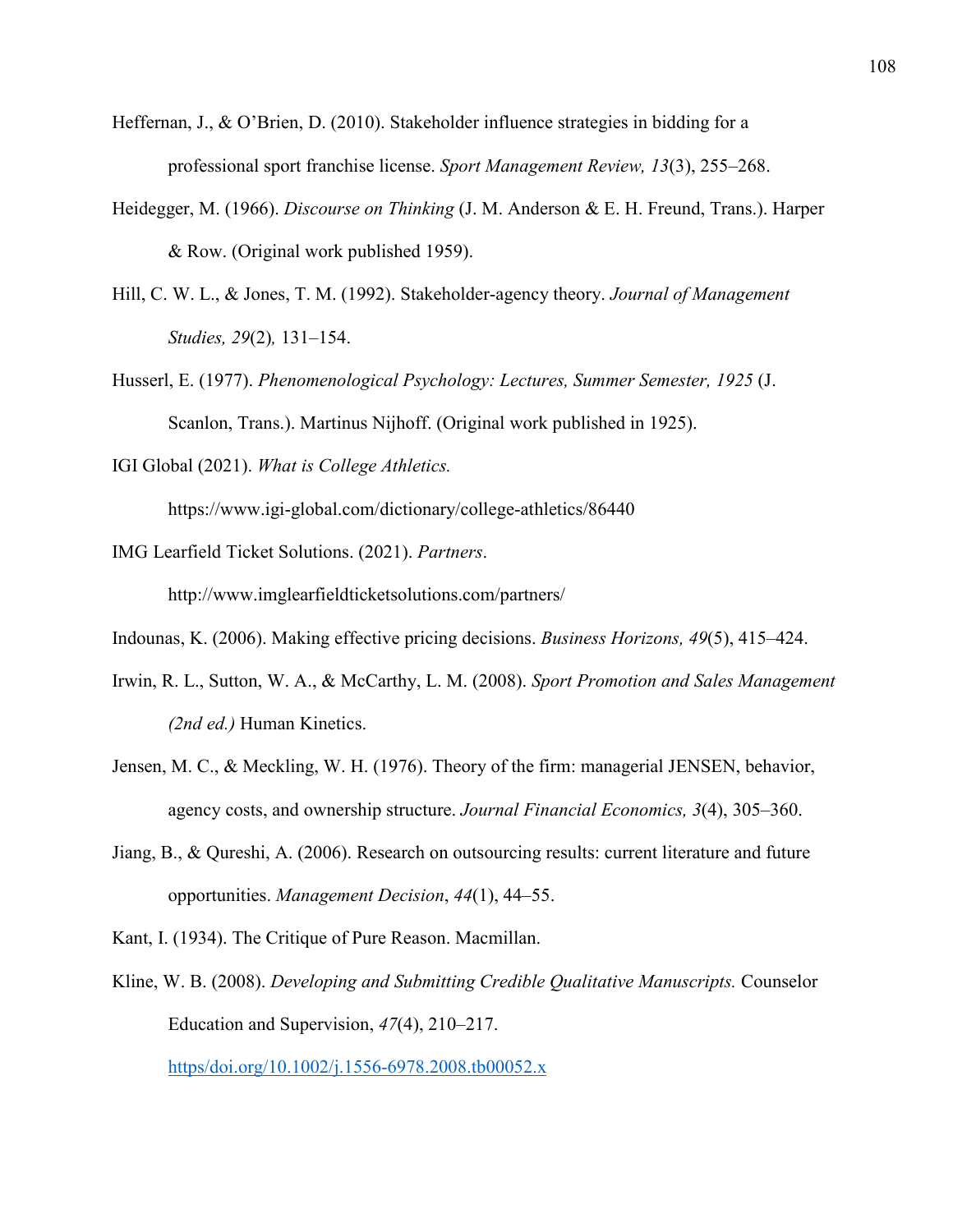Kosnik, R. (1987). Greenmail: a study of board performance in corporate governance. *Administrative Science Quarterly, 32*(2), 163–185.

- Kremic, T., Tukel, O. I., & Rom, W. O. (2006). *Outsourcing Decision Support: A Survey of Benefits, Risks, and Decision Factors.* Supply Chain Management: An International Journal, 11/6 (2006), 467–482.
- Kumar, S., & Eickhoff, J. (2006). Outsourcing: When and how should it be done? *Information Knowledge Systems Management, 5*(4), 235–259.
- Lawrence, H. (2013). The impact of intercollegiate athletics financial inequalities. *Journal of Intercollegiate Sport*, *6*(1), 25–43.
- Lee, S. (2010). Global outsourcing: A different approach to an understanding of sport labor migration*. Global Business Review, 11*(2), 153–165.
- Lee, S., Brownlee, E., Kim, Y., & Lee, S. (2017). Ticket sales outsourcing performance measures using balanced scorecard and analytic hierarchy process combined model. *Sport Marketing Quarterly Journal, 26*(2), 110.
- Lee, S., Oh, N., & Juravich, M. (2016). Examination of formal and informal relationships between service provider and client for ticket sales outsourcing in the United States. *Journal of Relationship Marketing, 15*(1–2), 62–80.
- Lee, S., & Walsh, P. (2010). SWOT and AHP hybrid model for sport marketing outsourcing using a case of intercollegiate sport. *Sport Management Review*, *14*(4), 361–369. https/doi.org/10.1016/j.smr.2010.12.003
- Lester, S. (1999). *An Introduction to Phenomenological Research*. Taunton: Stan Lester Developments.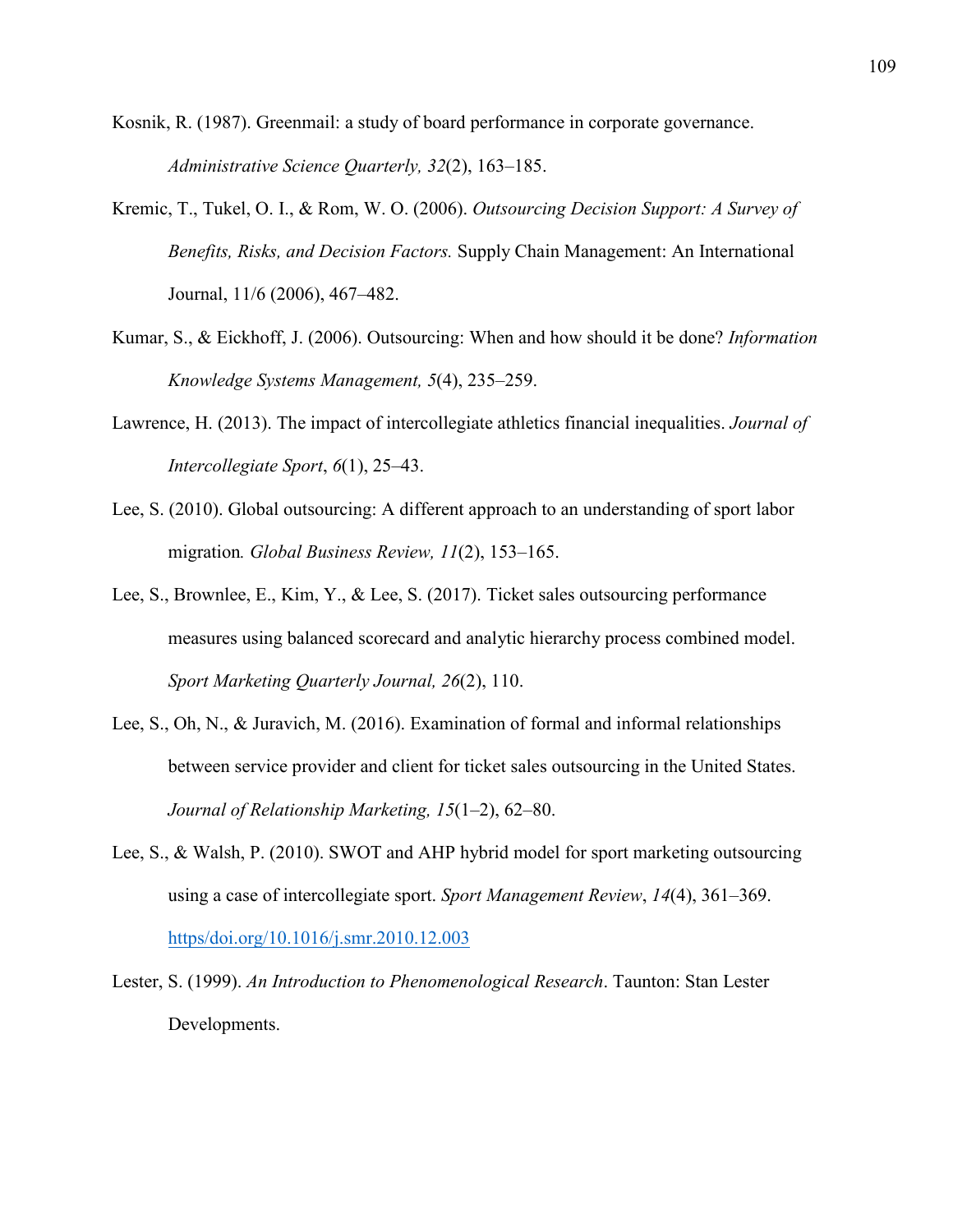- Lewis, J., & Ritchie, J. (2003). *Generalizing from Qualitative Research*. In J. Lewis, & J. Ritchie (Eds.), Qualitative Research Practice: A Guide for Social Science Students and Researchers, 263–286. SAGE Publications, Inc.
- Li, M., & Burden, W. (2002). Outsourcing sport marketing operations by NCAA Division I athletic programs: *An exploratory study. Sport Marketing Quarterly, 11*(4), 226–232.
- Li, M., & Burden, W. (2004). Institutional control, perceived product attractiveness, and other related variables in affecting athletic administrations' outsourcing decisions. *International Journal of Sport Management, 5*(4), 1–11.
- Lincoln, Y. S., & Guba, E. G. (1985). *Naturalistic inquiry*. Sage.
- Logan, M. S. (2000). Using agency theory to design successful outsourcing relationships. *International Journal of Logistics Management*, *11*(2), 21–33.
- Lombardo, J., & Smith, M. (2009). Ga. Tech hands ticket sales to Aspire group. *Sport Business Journal 12*, 6–8.
- Lopez, V., & Whitehead, D. (2013). *Sampling Data and Data Collection in Qualitative Research.* In D. Whitehead, G. LoBiondo-Wood, & J. Haber (Eds.), Nursing & Midwifery Research: Methods and Appraisal for Evidence-Based Practice (4th ed., 123– 140). Mosby: Elsevier.
- Maltz, A. (1994). Outsourcing the warehousing function: Economic and strategic considerations. *Logistics and Transportation Review, 30*(3), 245–265.

Manoli, A. E., & Hodgkinson, I. R. (2017). *Marketing Outsourcing in the English Premier League: The Rights Holder/Agency Interface.* European Sport Management Quarterly, *17*(4), 436–456. https/doi.org/10.1080/16184742.2017.1314530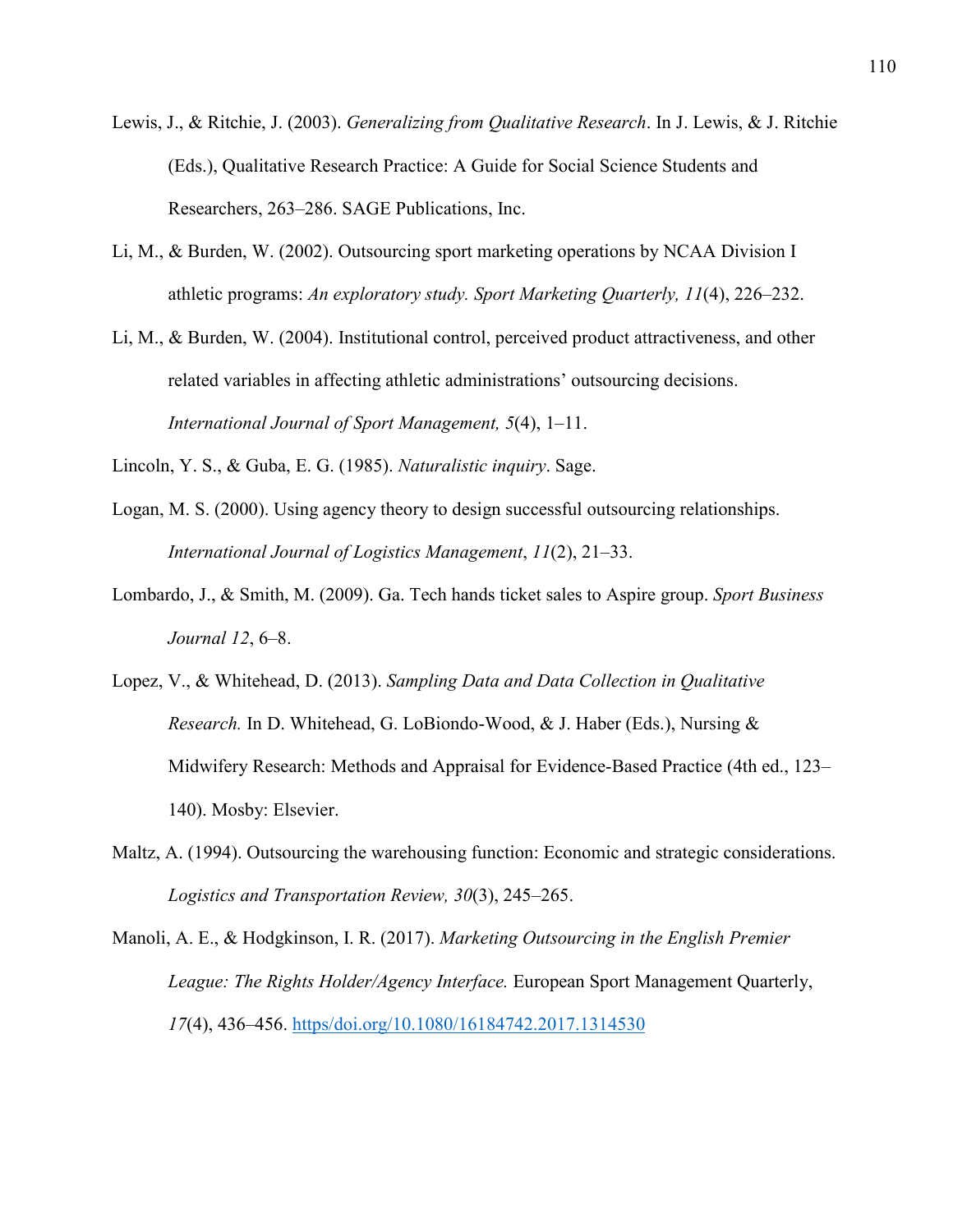- Marchetti, M., & Brewer, G. (1996). Nurturing relationships with independent reps*. Sales and Marketing Management, 148*(9), 43.
- Mason, D. S., & Slack, T. (1997). Appropriate opportunism or bad business practice? Stakeholder theory, ethics, and the franchise relocation issue. *Marquette Sports Law Journal, 7*(2), 399–426.
- McEvoy, C., & Popp, N. (2012). *Measuring the Scope and Effectiveness of Outbound Ticket Sales Teams in NCAA Division I Athletic Departments.* The Winthrop Note. Retrieved from http://winthropintelligence.com/2012/06/18/measuring-scopeeffectivenessoutbound-ticket-sales-teams-ncaa-division-i-athleticdepartments/
- Merriam, S. B. (1995). What can you tell from an n of 1?: Issues of validity and reliability in qualitative research. PAACE Journal of Lifelong Learning, *4*, 51-60.
- Merriam, S. B. (2009). *Qualitative research: A Guide to Design and Implementation.* John Wiley & Sons, Inc.
- Mertens, D. (1998). *Research Methods in Education and Psychology.* Sage Publications, Inc.
- Morehead, C. A. (2016). *An Exploration of Ticket Pricing in Intercollegiate Athletics* (unpublished doctoral dissertation) Old Dominion University, Norfolk, Virginia.
- Morehead, C. A., Shapiro, S. L., Madden, T. M., Reams, L., & McEvoy, C. D. (2017). *Athletic Ticket Pricing in the Collegiate Environment: An Agenda for Research.* Journal of Intercollegiate Sport, *10*(1), 83–102. https/doi.org/10.1123/jis.2016-0034
- Mukherji, S., & Ramachandran, J. (2007). Outsourcing: Practice and searching of a theory. *IIMB Management Review, 19*(2), 103–110.
- Mullin, B. J., Hardy, S., & Sutton, W. A. (2007). *Sport Marketing* (Third ed.). Champaign: Human Kinetics.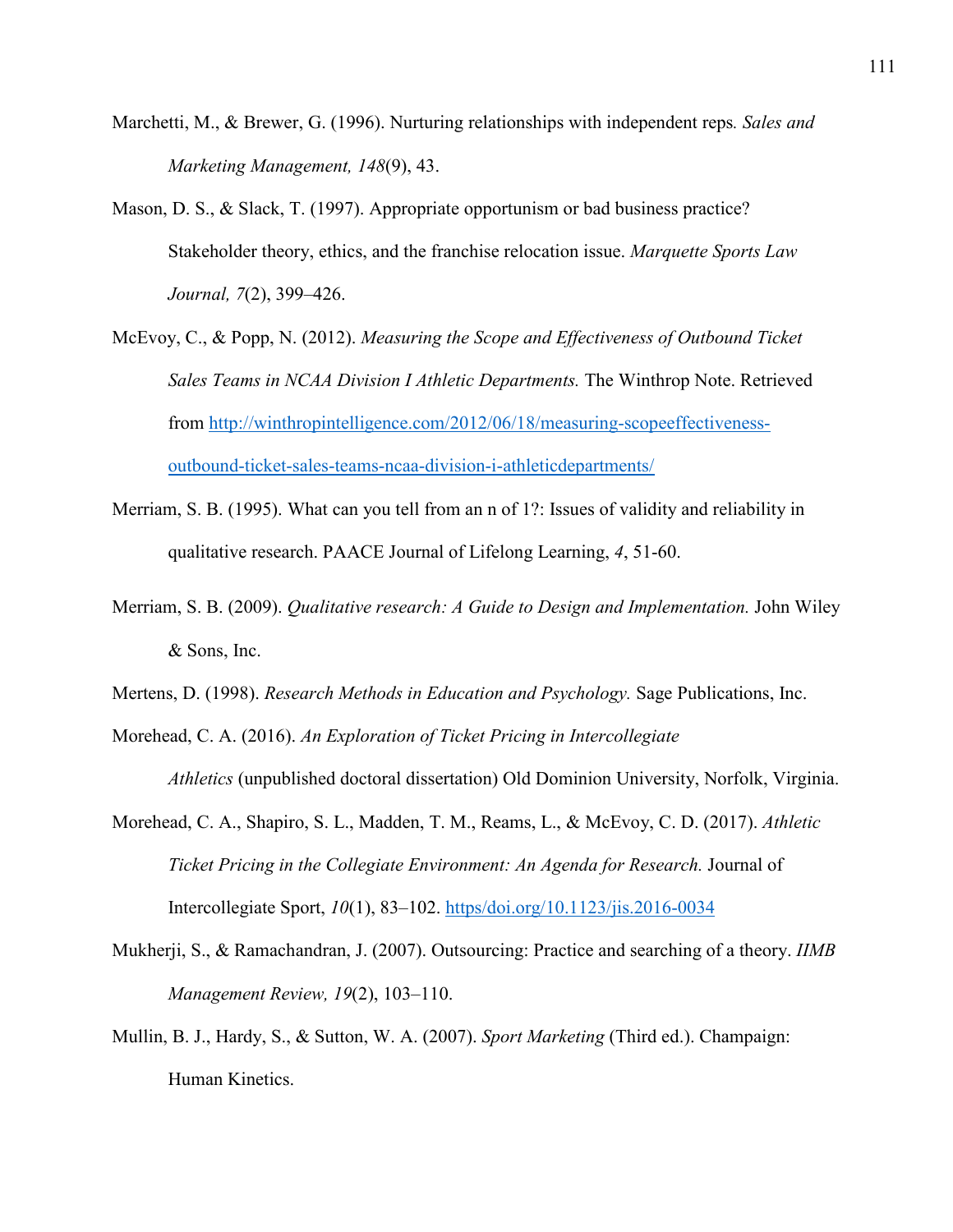National Collegiate Athletic Association. (2021). *Finances of Intercollegiate Athletics.* https://www.ncaa.org/about/resources/research/finances-intercollegiate-athletics

- Parent, M. (2008). Evolution and issue patterns for major-sport-event organizing committees and their stakeholders*. Journal of Sport Management, 22*(2), 135–164.
- Parent, M., Olver, D., & Seguin, B. (2009). Understanding leadership in major sporting events: The case of the 2005 World Aquatic Championships. *Sport Management Review, 12*(4), 167–184.
- Pegues, H. (2007). Of paradigm wars: Constructivism, objectivism, and postmodern strategies. The Educational Forum, *71*(4), 316–330.
- Peters, K., & Halcomb, E. (2015). Interviews in qualitative research. Nurse Researcher. *22*(4), 6– 7.
- Popp, N. (2014). *Ticket Sales in College Athletics.* The NACDA Report. http://nacda.com.s3.amazonaws.com/documents/2018/8/3/1771\_nacda\_2014\_15\_misc\_ non event dec14.pdf
- Popp, N., & McEvoy, C. D. (2012). *Factors Affecting NCAA programs' Decisions to Institute Outbound Ticket Sales.* Presentation at Sport Marketing Association Annual Conference, Orlando, FL.
- Popp, N., Jensen, J. A., McEvoy, C. D., & Weiner, J. F. (2020). *An Examination of the Effects of Outsourcing Ticket Sales Force Management.* International Journal of Sports Marketing and Sponsorship, *21*(2), 205–223. https/doi.org/10.1108/ijsms-04-2019-0046
- Putler, D. S., & Wolfe, R. A. (1999). Perceptions of intercollegiate athletic programs: Priorities and tradeoffs. *Sociology of Sport Journal*, *16*(4), 301–325.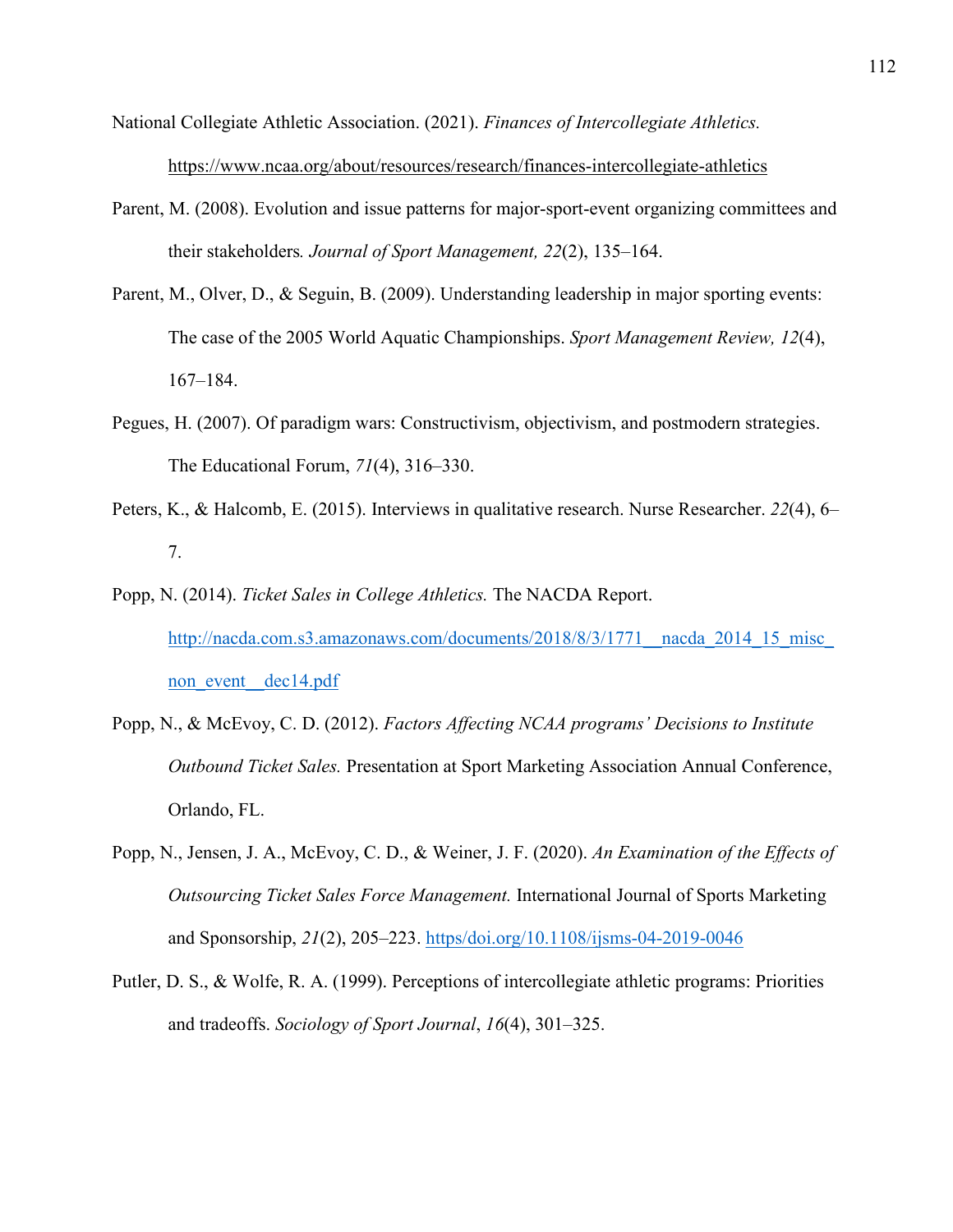- Quinn, J. B. (1999). Strategic outsourcing: leveraging knowledge capabilities. *Sloan Management Review*, *40*(4).
- Qutoshi, S. (2018). Phenomenology: A philosophy and method of inquiry. Journal of Education and Educational Development, *5*(1), 215–222.

Randolph, J. J., Griffin, A., Zeiger, S., Falbe, K., Freeman, N., Taylor, B., Westbrook, A., Lico, C., Starling, C., Sprull, N., Holt, C., Smith, K., & McAnespie, H. (2013). *A Methodological Review of the Articles Publishes in Georgia Educational Researcher from 2003–2010.* Georgia Educational Researcher, *10*(1).

https://doi.org/10.20429/ger.2013.100101

- Rapp, A. (2009). Outsourcing the sales process: Hiring a mercenary sales force. *Industrial Marketing Management, 38*(4), 411–418.
- Reade, I. L. (2010). *The Application of Agency Theory to Managing Collaborative Relationships Between Sport Organizations: The Case of Sport Canada and Canadian Interuniversity Sport* (unpublished doctoral dissertation) University of Alberta, Edmonton, Alberta.
- Real-Time Technology Solutions. (2007). *Statistics Related to Offshore Outsourcing.* New York: Real-Time Technology Solutions*.* http://www.rtts.net/outsourcing/statistics/
- Rehman, T. (2018). Phenomenology, symbolic interactionism and research: From Hegel to Dreyfus. *Science & Philosophy*, *6*(2), 197–209.
- Ross, S. (1973). The economic theory of agency: the principal's problem. *American Economic Review, 63*(2)*,* 134–139.
- Ross, W. T., Anderson, E., & Dalsace, F. (2004). *Should You Set Up Your Own Sales Force or Should You Outsource It?: Pitfalls in the Standard Analysis.* Chambre de Commerce et d'Industrie de Paris.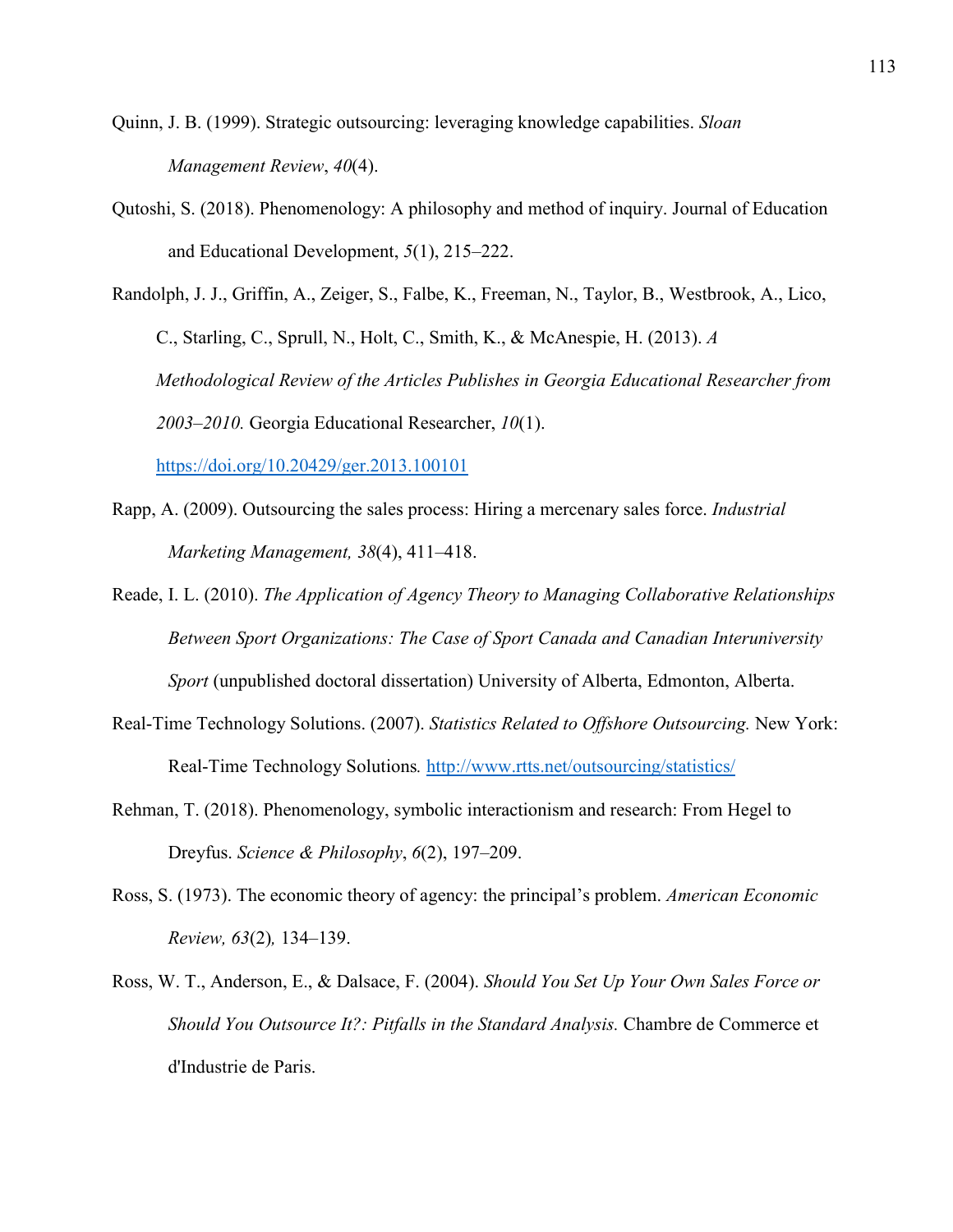- Sanders, N. R., Locke, A., Moore, C. B., & Autry, C. W. (2007). *A Multidimensional Framework for Understanding Outsourcing Arrangements*. The Journal of Supply Chain Management, *43*(4), 3–15. https:/doi.org/10.1111/j.1745-493x.2007.00037.
- Sanserino, M. (2014). *Colleges Look Outside to Boost Sports Ticket Sales.* Pittsburgh Post-Gazette. Retrieved from https://www.post-gazette.com/business/2014/07/13/Collegeslook-outside-to-boost-sports-ticket-sales/stories/201407130072
- Schibik, T. J., & Harrington, C. F. (2004). The outsourcing of classroom instruction in higher education. *Journal of Higher Education Policy and Management, 26*(3), 393–400.
- Seidman, I. (1998). *Interviewing as Qualitative Research: A Guide for Researchers in Education and the Social Sciences.* (2nd ed.). Teachers College Press.
- Sharpe, M. (1997). Outsourcing, organizational competitiveness, and work*. Journal of Labor Research*, *18*(40), 535–549.
- Sheldon, J. (2014). *Cook Proud Program Turns Profit for NU.* Omaha World-Herald. http://m.omaha.com/huskers/volleyball-notes-cook-proud-program-turns-profit-for-nu/ article\_c5dca569-3a3e-53cf-9763-5d0abfa85f74.html?mode=jqm
- Stake, R. E. (1995). *The Art of Case Study Research.* Thousand Oaks, CA: Sage.
- Stake, R. E. (2005). Qualitative case studies. In N. K. Denzin & Y. S. Lincoln (Eds.). *Handbook of Qualitative Research, (3rd ed., 443–466).* Thousand Oaks, CA: Sage.
- Stutey, D. M., Givens, J., Cureton, J. L., & Henderson, A. J. (2020). *The Practice of Bridling: Maintaining Openness in Phenomenological Research.* The Journal of Humanistic Counseling, *59*(2), 144–156. https/doi.org/10.1002/johc.12135
- Suchman, M. C. (1995). *Managing Legitimacy: Strategic and Institutional Approaches.*

Academy of management review, *20*(3), 571–610.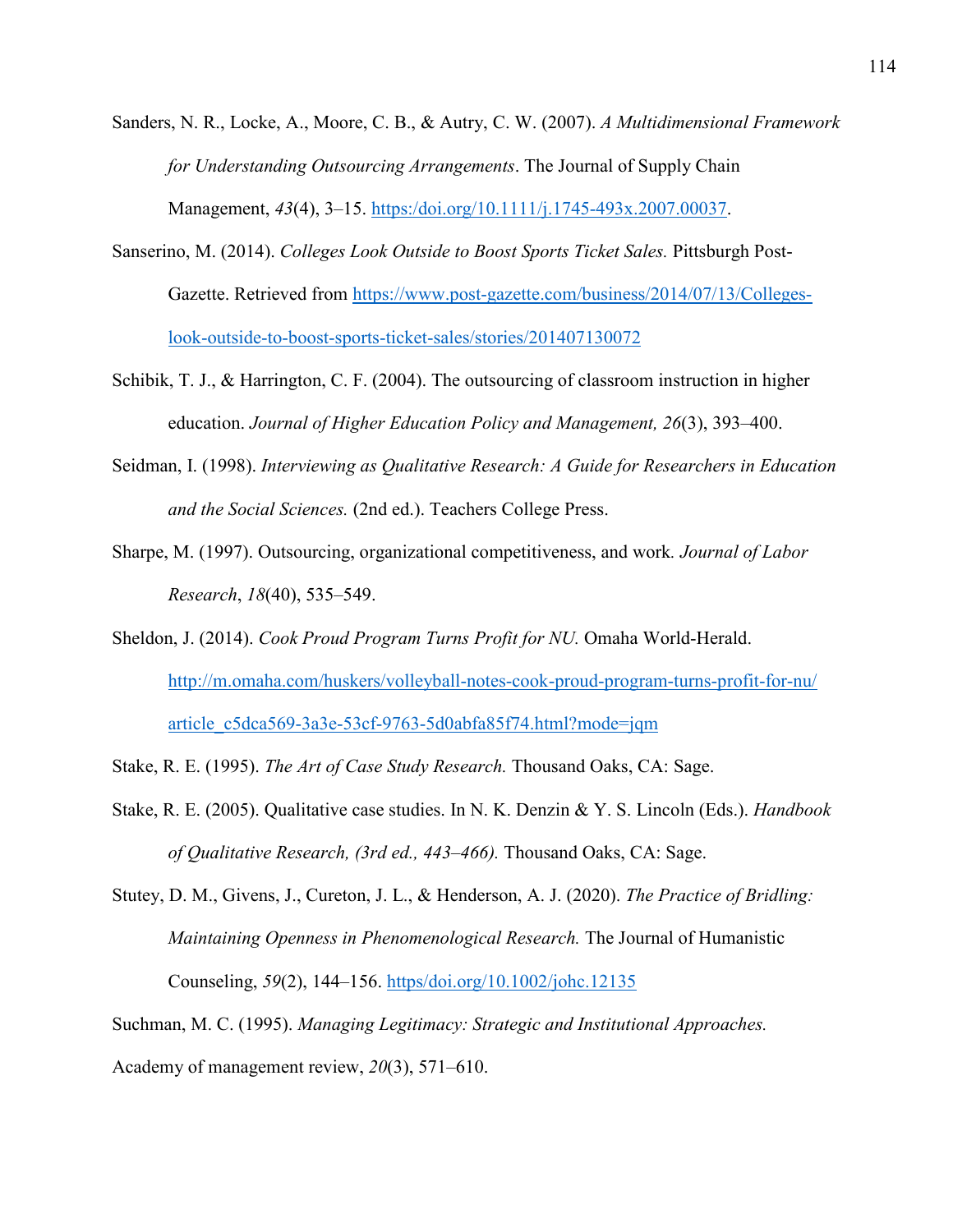Taylor, T. (1981). A raging "rep" idemic. *Sales & Marketing Management, 133*(6), 33–35.

- Terrell, S. (2016). *Writing a Proposal for Your Dissertation: Guidelines and Examples.* The Guilford Press.
- The Aspire Group. (2021). *Our Partners.* https://www.theaspiregroupinc.com/partners/
- Turner, S. E., Meserve, L. A., & Bowen, W. G. (2002). *Winning and Giving: Football Results and Alumni Giving at Selective Private Colleges and Universities.* Social Science Quarterly, *82*(4), 812–826. https://doi.org/10.1111/0038-4941.00061

University of Southern California Libraries. (2021). *Research Guides*. https://libguides.usc.edu/writingguide/limitations

- Vagle, M. D. (2009). Validity as intended: 'Bursting forth toward' bridling in phenomenological research. *International Journal of Qualitative Studies in Education, 22*(5), 585–605.
- Vagle, M. D. (2010). Re-framing Schon's call for a phenomenology of practice: A postintentional approach. Reflective Practice, *11*(3), 393–407.
- Vining, A., & Globerman, S. (1999). A conceptual framework for understanding the outsourcing decision. *European Management Journal*, *17*(6), 645–754.
- Walker, M., & Parent, M. (2010). Toward an integrated framework of corporate social responsibility, responsiveness, and citizenship in sport*. Sport Management Review, 13*(3), 198–213.
- Walker, M., Sartore, M., & Taylor, R. (2009). Outsourced marketing: it's the communication that matters. *Management Decision*, *47*(6), 895–918.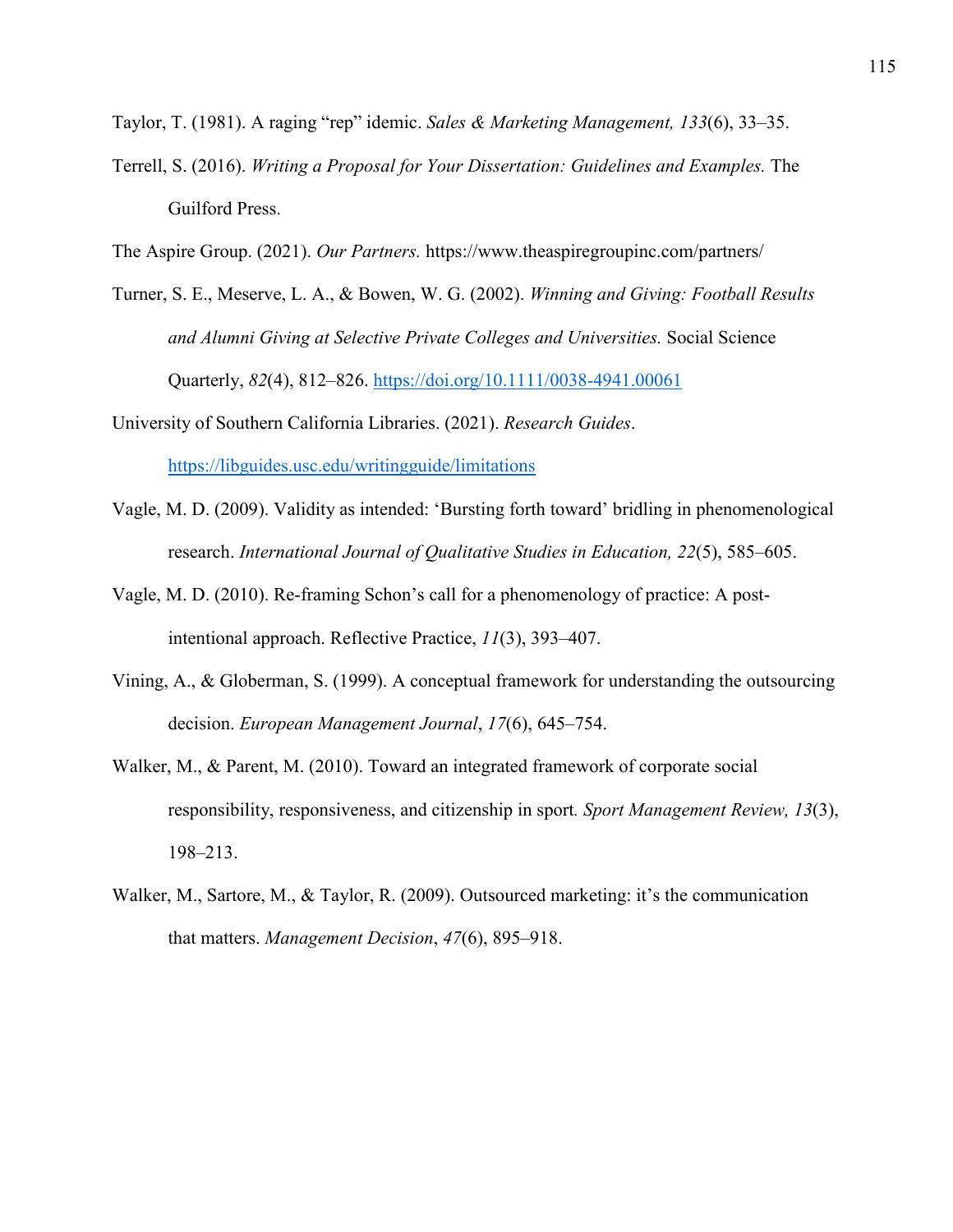Wells, D. E., Southall, R. M., Stotlar, D., & Mundfrom, D. J. (2005). *Factors Related to Annual Fund-Raising Contributions From Individual Donors to NCAA Division 1-A Institutions.* International Journal of Educational Advancement, *6*(1), 3–10. https/doi.org/10.1057/palgrave.ijea.2140229

Wolfe, R. A., & Putler, D. S. (2002). How tight are the ties that bind stakeholder groups? *Organization Science*, *13*(1), 64–80.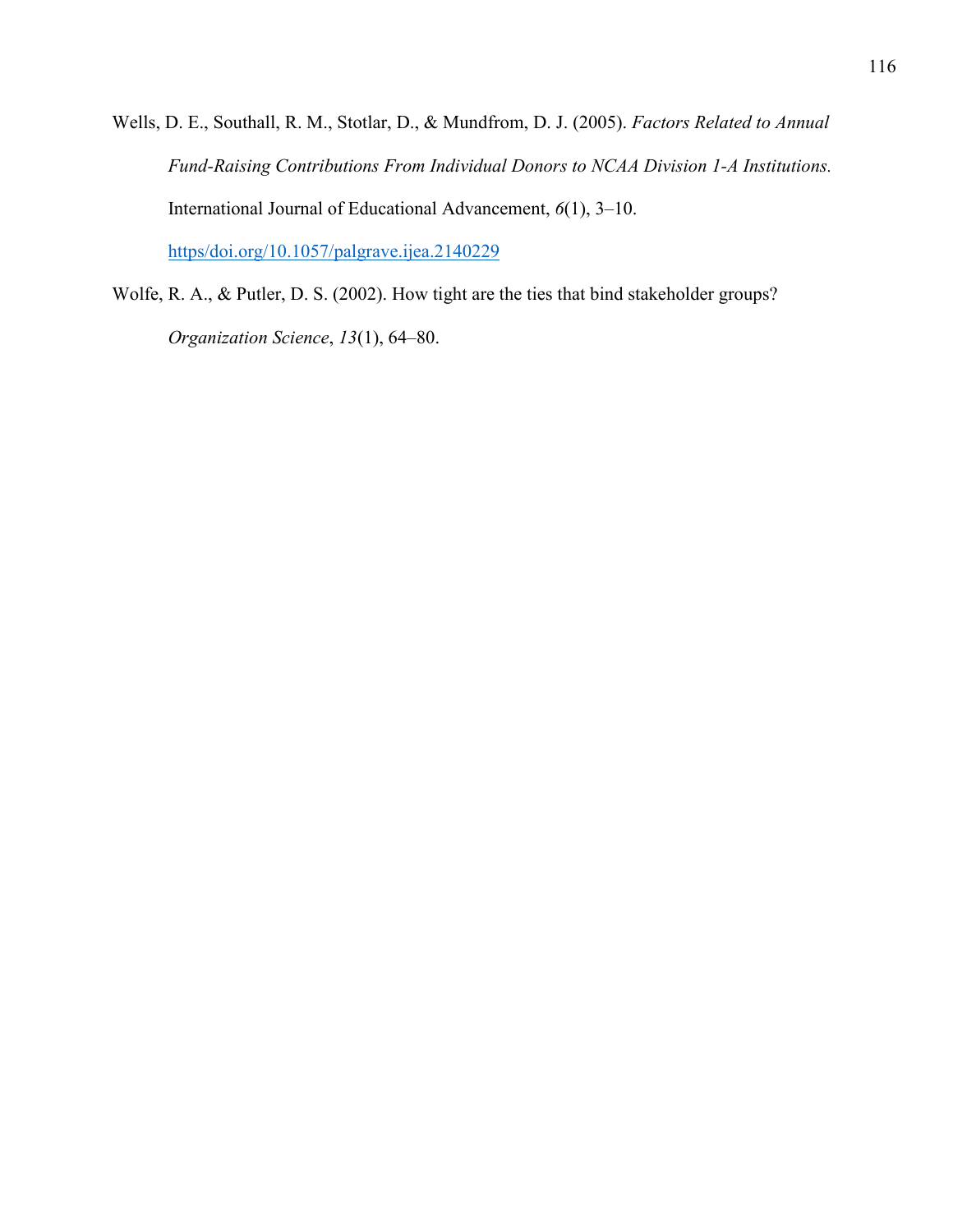# **APPENDIX A**

### **INSTITUTIONAL REVIEW BOARD APPROVAL**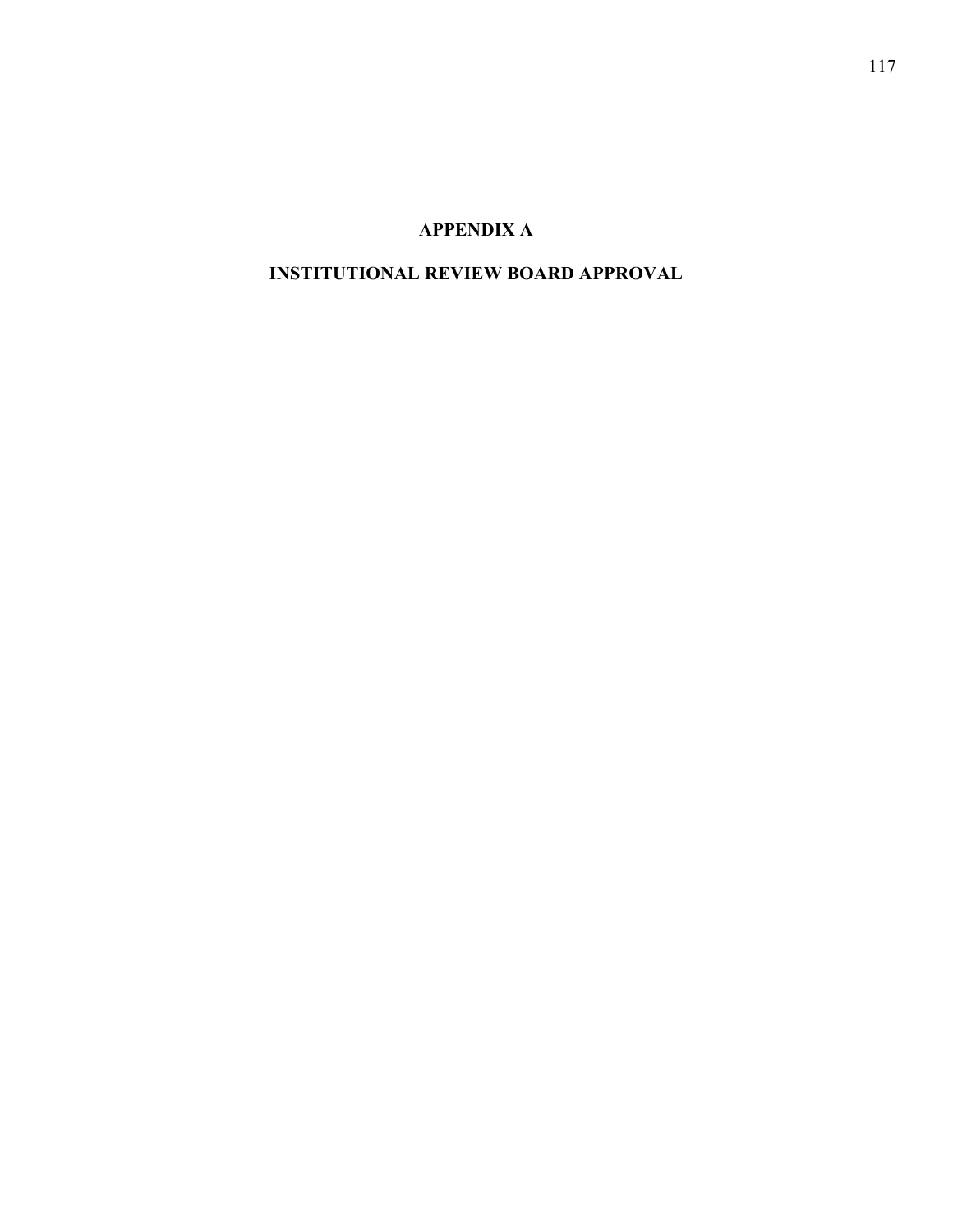

*I n s t i t u t i o n a l R e view B o a r d* 

| Date:                   | 01/27/2021                                                                 |
|-------------------------|----------------------------------------------------------------------------|
| Principal Investigator: | Kyle John Brannigan                                                        |
| Committee Action:       | <b>IRB EXEMPT DETERMINATION - New Protocol</b>                             |
| Action Date:            | 01/27/2021                                                                 |
| Protocol Number:        | 2012018455                                                                 |
| Protocol Title:         | An Investigation of outsourcing ticket sales in division I intercollegiate |

athletics Expiration Date:

The University of Northern Colorado Institutional Review Board has reviewed your protocol and determined your project to be exempt under 45 CFR 46.104(d)(702) for research involving

Category 2 (2018): EDUCATIONAL TESTS, SURVEYS, INTERVIEWS, OR OBSERVATIONS OF PUBLIC BEHAVIOR. Research that only includes interactions involving educational tests (cognitive, diagnostic, aptitude, achievement), survey procedures, interview procedures, or observation of public behavior (including visual or auditory recording) if at least one of the following criteria is met: (i) The information obtained is recorded by the investigator in such a manner that the identity of the human subjects cannot readily be ascertained, directly or through identifiers linked to the subjects; (ii) Any disclosure of the human subjects' responses outside the research would not reasonably place the subjects at risk of criminal or civil liability or be damaging to the subjects' financial standing, employability, educational advancement, or reputation; or (iii) The information obtained is recorded by the investigator in such a manner that the identity of the human subjects can readily be ascertained, directly or through identifiers linked to the subjects, and an IRB conducts a limited IRB review to make the determination required by 45 CFR 46.111(a)(7).

You may begin conducting your research as outlined in your protocol. Your study does not require furtherreview from the IRB, unless changes need to be made to your approved protocol.

#### As the Principal Investigator (PI), you are still responsible for contacting the UNC IRB office if andwhen:

- You wish to deviate from the described protocol and would like to formally submit a modification request. Prior IRB approval must be obtained before any changes can be implemented (except to eliminate an immediate hazard to research participants).
- You make changes to the research personnel working on this study (add or drop research staff on this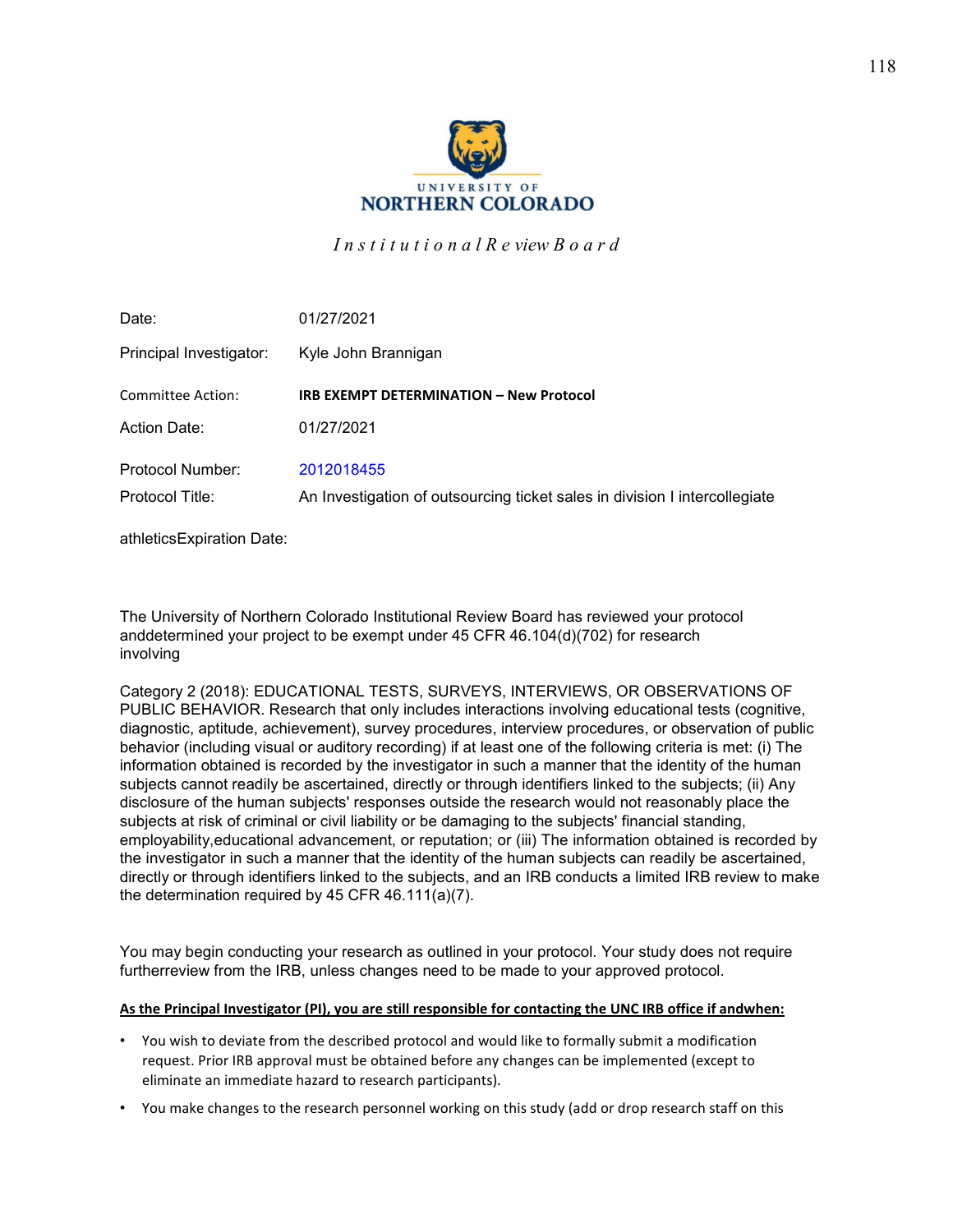protocol).

- At the end of the study or before you leave The University of Northern Colorado and are no longer a student or employee, to request your protocol be closed. \*You cannot continue to reference UNC on any documents (including the informed consent form) or conduct the study under the auspices of UNCif you are no longer a student/employee of this university.
- You have received or have been made aware of any complaints, problems, or adverse events that are related or possibly related to participation in the research.

If you have any questions, please contact the Research Compliance Manager, Nicole Morse, at 970-351-1910 or via e-mail at nicole.morse@unco.edu. Additional information concerning the requirements for the protection of human subjects may be found at the Office of Human Research Protection website - http://hhs.gov/ohrp/ and https://www.unco.edu/research/researchintegrity-and-compliance/institutional-review-board/.

Sincerely,

Nicole Morse Research Compliance Manager

University of Northern Colorado: FWA00000784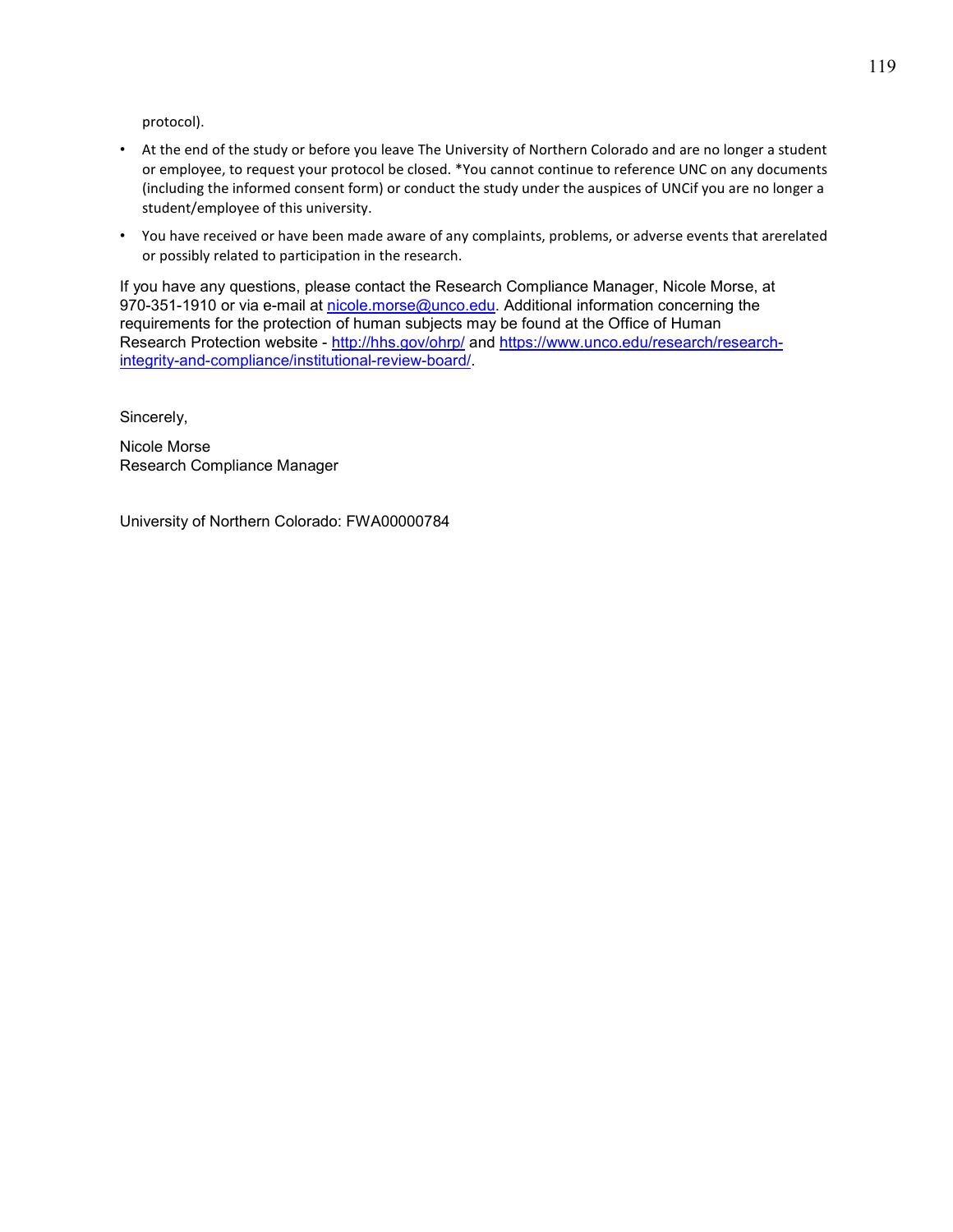### **APPENDIX B**

## **INTERVIEW INFORMED CONSENT**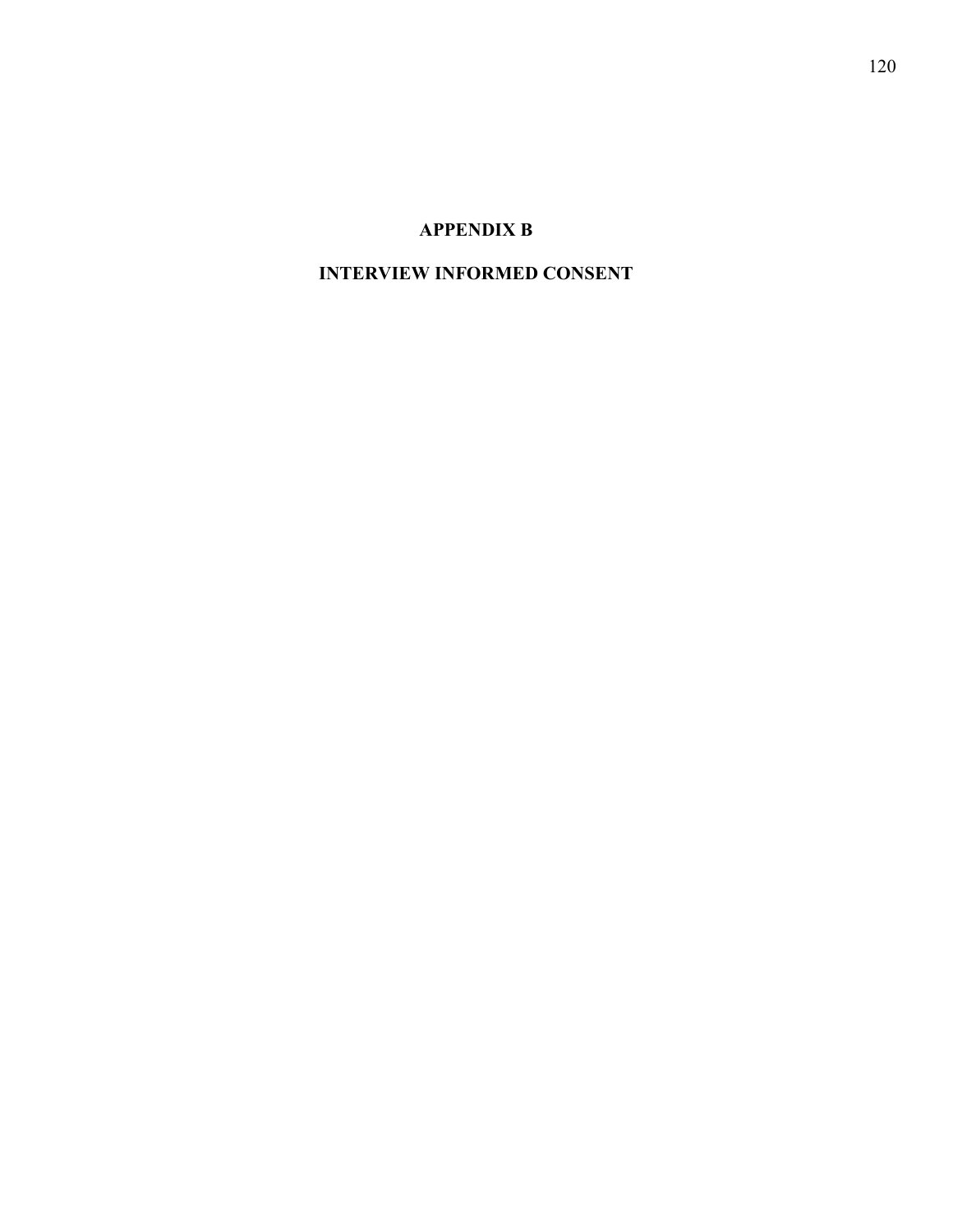

#### **Informed Consent Form for Participation in Research**

**Title of Research Study:** Role Identity and Engagement Behaviors of Student-Athlete Alumni

**Researcher(s):** Kyle John Brannigan, College of Natural Health and Sciences, Doctoral Student

Phone Number: (845) 216-0965 email: bran7453@bears.unco.edu

**Research Advisor:** Dr. Alan Morse, College of Natural Health and Sciences, Faculty

Phone Number: (970) 351-1722 email: alan.morse@unco.edu

The purpose of this research study is to learn about the perceptions of outsourcing ticket sales in college athletics from current athletic department employees. If you chose to participate in this study, you will be interviewed via Zoom about your perceptions. The interview should last for no longer than one hour. With your permission, the interview will be video recorded to allow the researcher the opportunity to fully engage in the conversation and not be focused on capturing everything that is said in his notes. Data collected and analyzed for this study will be kept in a secure location accessible only to the researcher and the research advisor.

To ensure your confidentiality the researcher will ensure your responses are kept confidential. The researcher will not be exposing the universities names and will also use pseudonyms for participants and not provide their real names.

If you have any questions about this research project, please feel free to contact Kyle Brannigan at bran7453@bears.unco.edu. If you have any concerns about your selection or treatment as a research participant, please contact Nicole Morse, Research Compliance Manager, University of Northern Colorado at nicole.morse@unco.edu or 970-351-1910.

Please understand that your participation is voluntary. You may decide not to participate in this study and if you begin participation you may still decide to stop and withdraw at any time. Your decision will be respected and will not result in loss of benefits to which you are otherwise entitled.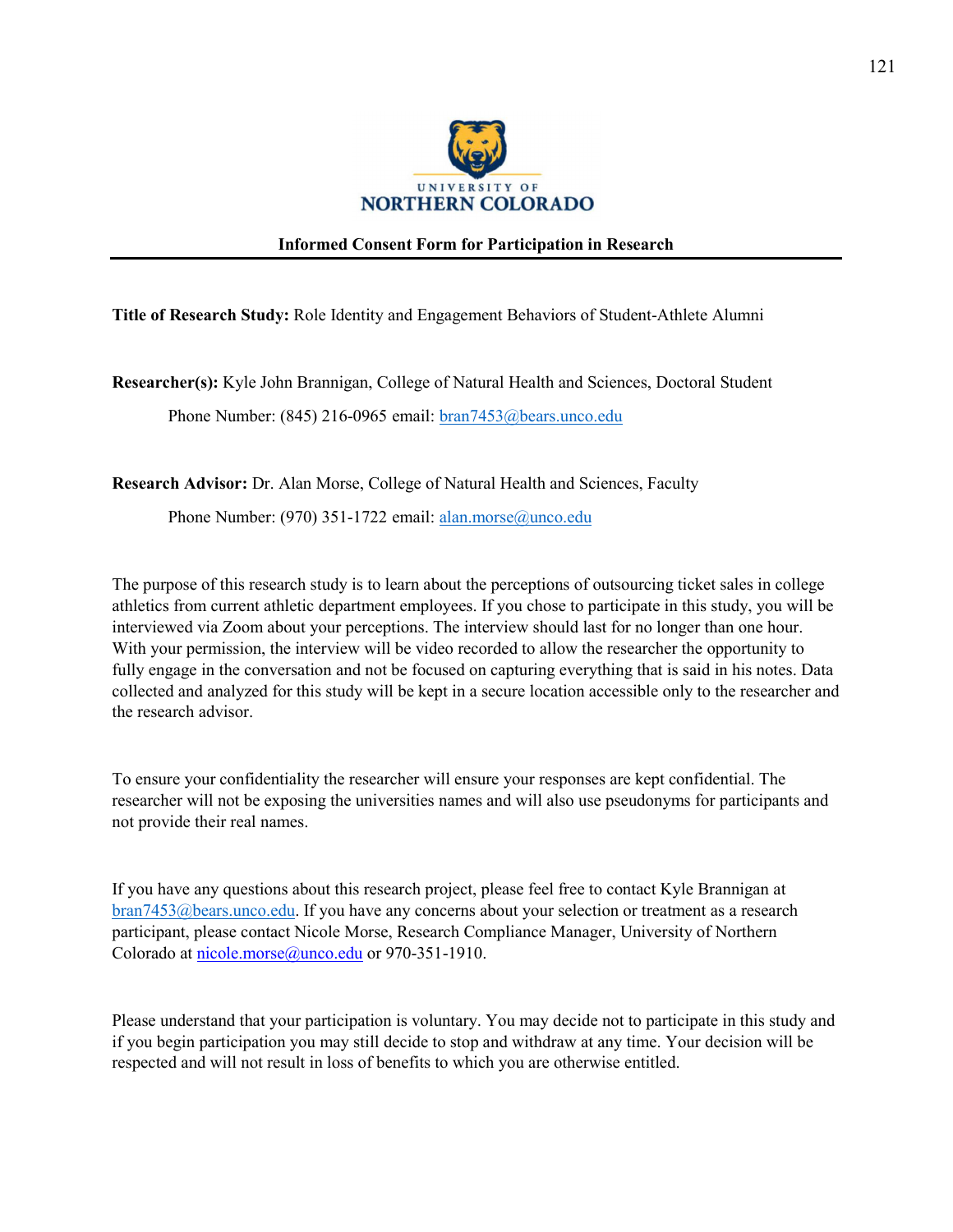**Please take all the time you need to read through this document and decide whether you would like to participate in this research study.**

If you decide to participate, your completion of the research procedures indicates your consent. A copy of this form can be sent to you for your records.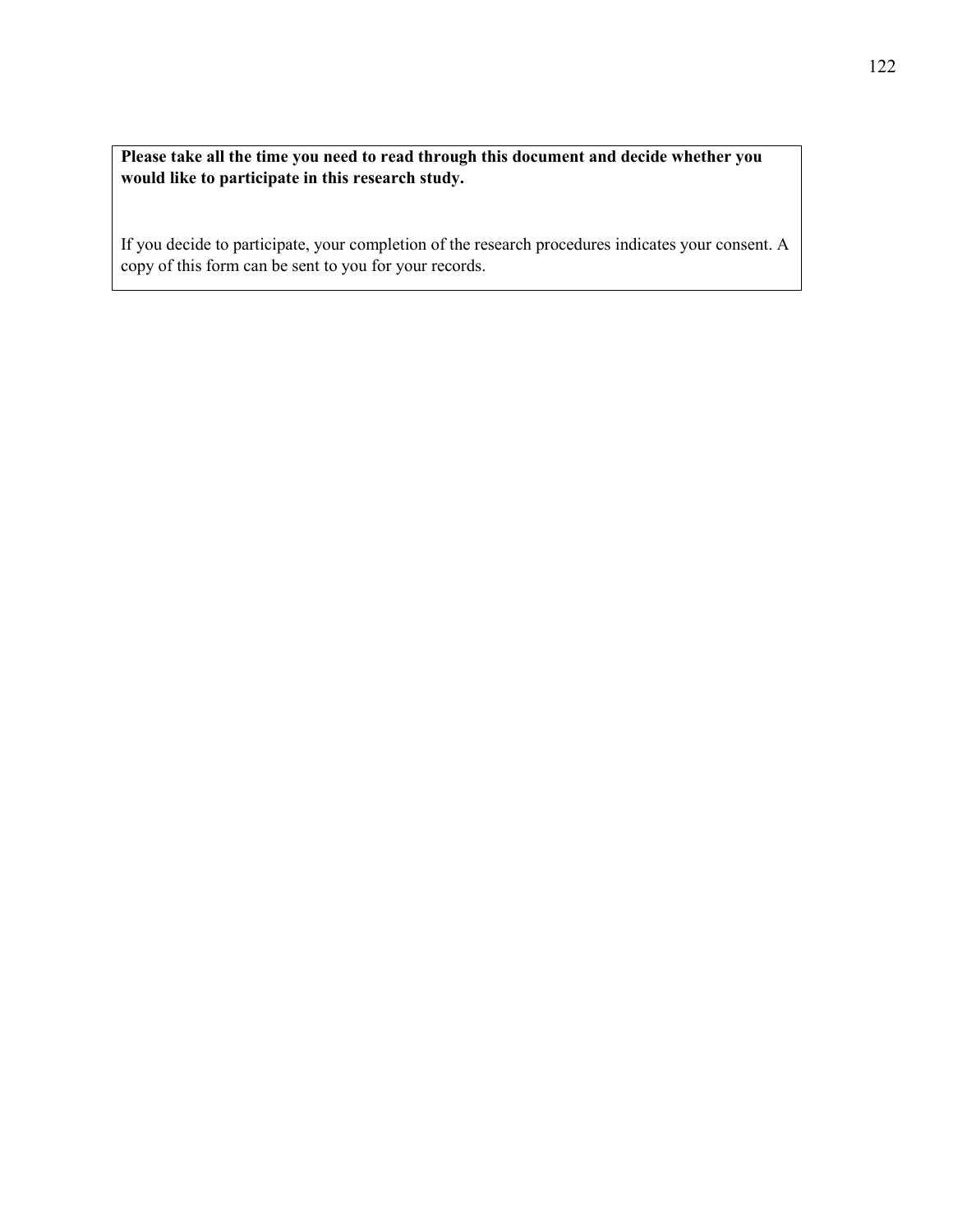### **APPENDIX C**

### **EMAIL TO PROSPECTIVE PARTICIPANTS**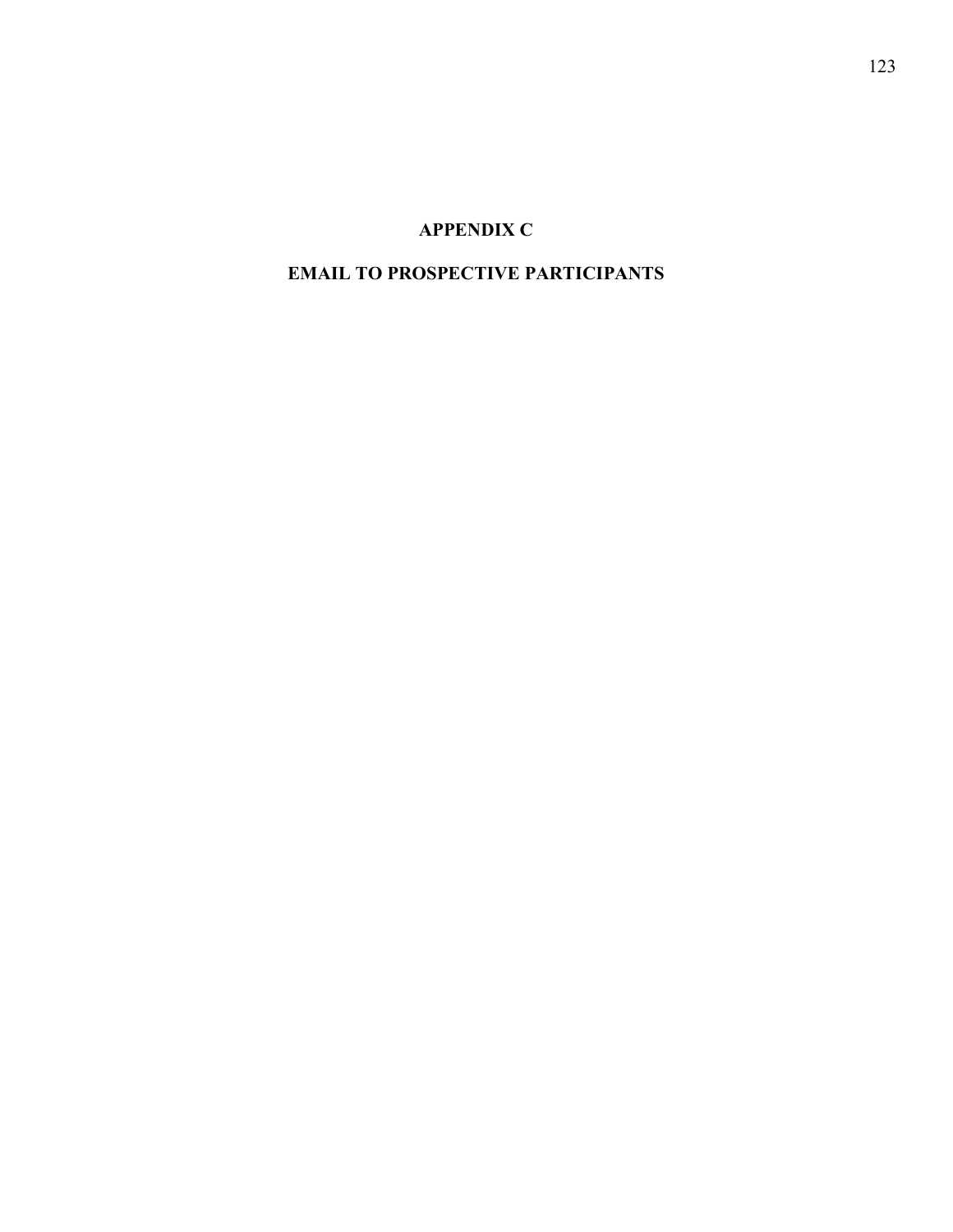Hello, (Participant's Name):

I hope all is well with you and your family.

My name is Kyle Brannigan, and I am currently a Ph.D. Candidate at the University of Northern Colorado, and Dr. Alan Morse is my advisor. I am reaching out because I am working on a research study which focuses on outsourcing ticket sales in college athletics. I was wondering if you would be willing to be a participant in the study. I am hoping to do a 30-60-minute Zoom interview with you about the study. I am interested in conducting the study within the Big Sky Conference, Southland Conference, and Missouri Valley Conference, and would really appreciate your thoughts on the perceptions of outsourcing ticket sales in college athletics.

I have attached a copy of the informed consent to provide you with more details about my research. After reading the informed consent, if you would be willing to participate, please reply and let me know of some times that would work best for you.

Thank you very much and I hope to speak with you soon.

Best regards,

Kyle John Brannigan Sport Administration Ph.D. Student GTA-Instructor School of Sport & Exercise Science Butler-Hancock 261H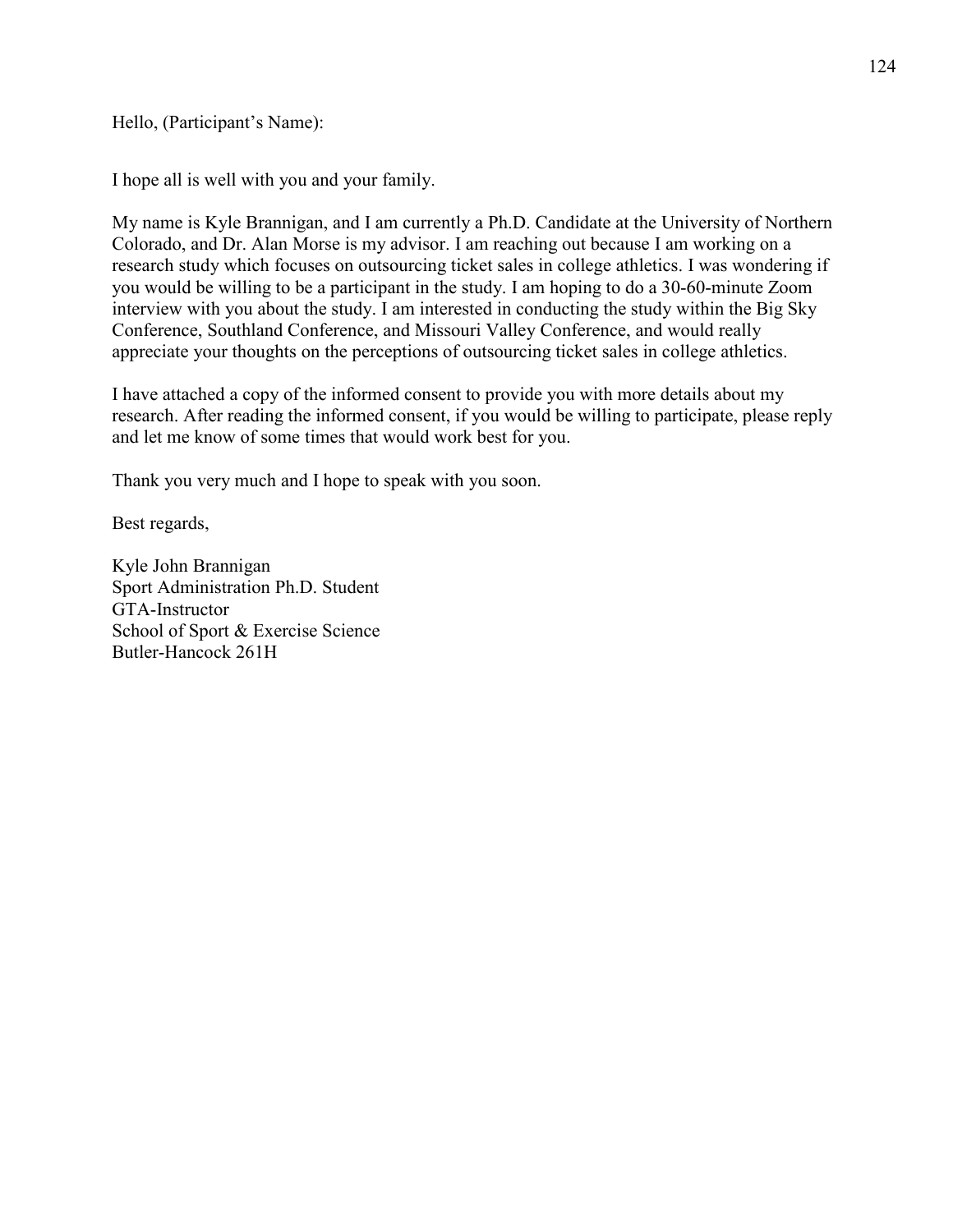### **APPENDIX D**

## **INTERVIEW QUESTIONS**